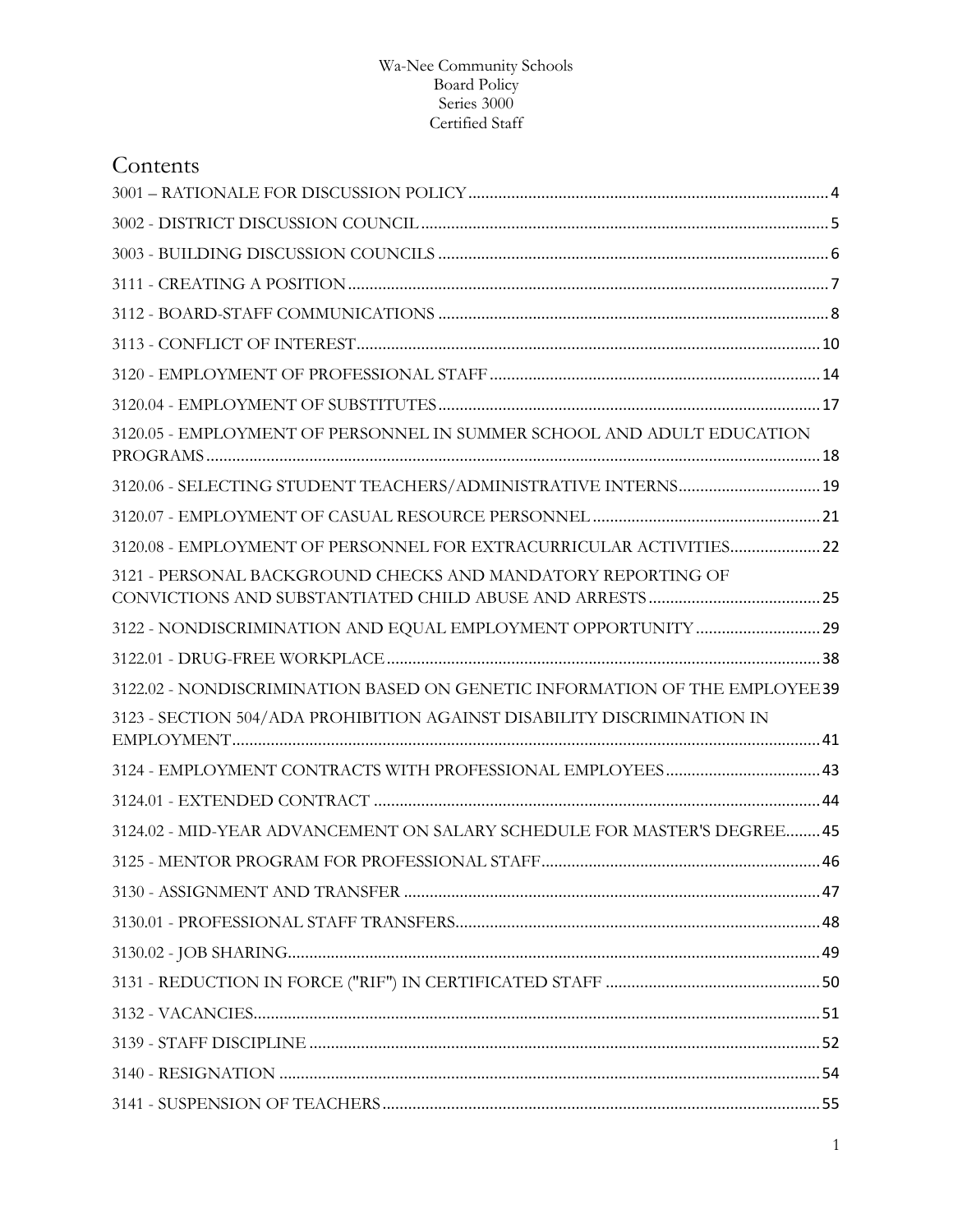| Certified Staff                                                             |  |
|-----------------------------------------------------------------------------|--|
|                                                                             |  |
|                                                                             |  |
|                                                                             |  |
|                                                                             |  |
|                                                                             |  |
|                                                                             |  |
|                                                                             |  |
|                                                                             |  |
|                                                                             |  |
|                                                                             |  |
|                                                                             |  |
|                                                                             |  |
|                                                                             |  |
|                                                                             |  |
|                                                                             |  |
|                                                                             |  |
|                                                                             |  |
|                                                                             |  |
|                                                                             |  |
| 3362.01 - THREATENING AND/OR INTIMIDATING BEHAVIOR TOWARD STAFF MEMBERS. 83 |  |
|                                                                             |  |
|                                                                             |  |
|                                                                             |  |
|                                                                             |  |
|                                                                             |  |
| 3419.01 - PRIVACY PROTECTIONS OF SELF-FUNDED GROUP HEALTH PLANS  99         |  |
|                                                                             |  |
|                                                                             |  |
|                                                                             |  |
|                                                                             |  |
|                                                                             |  |
|                                                                             |  |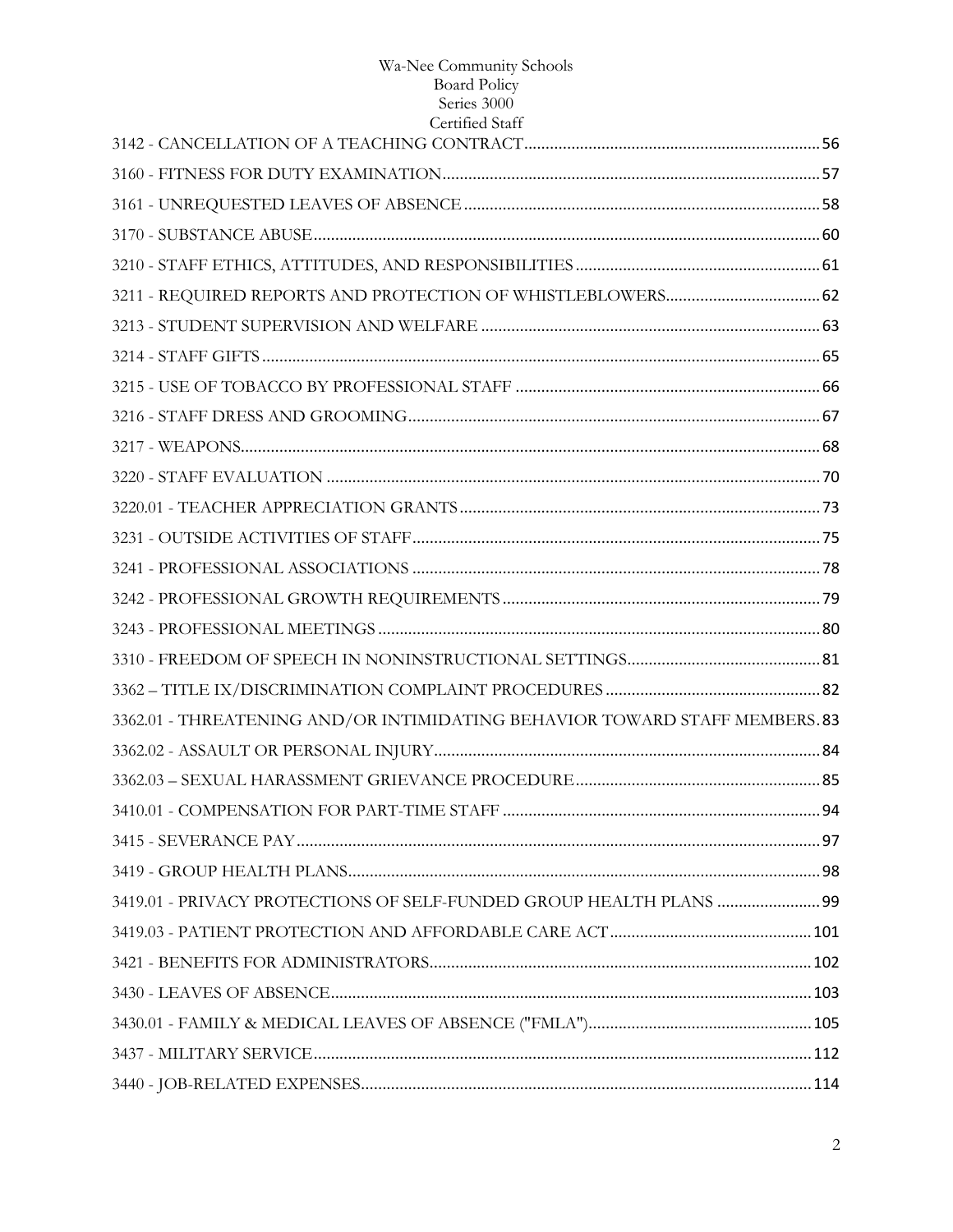| 3718 – STAFF MEMBER EDUCATION TECHNOLOGY ACCEPTABLE USE AND SAFETY 116 |  |
|------------------------------------------------------------------------|--|
|                                                                        |  |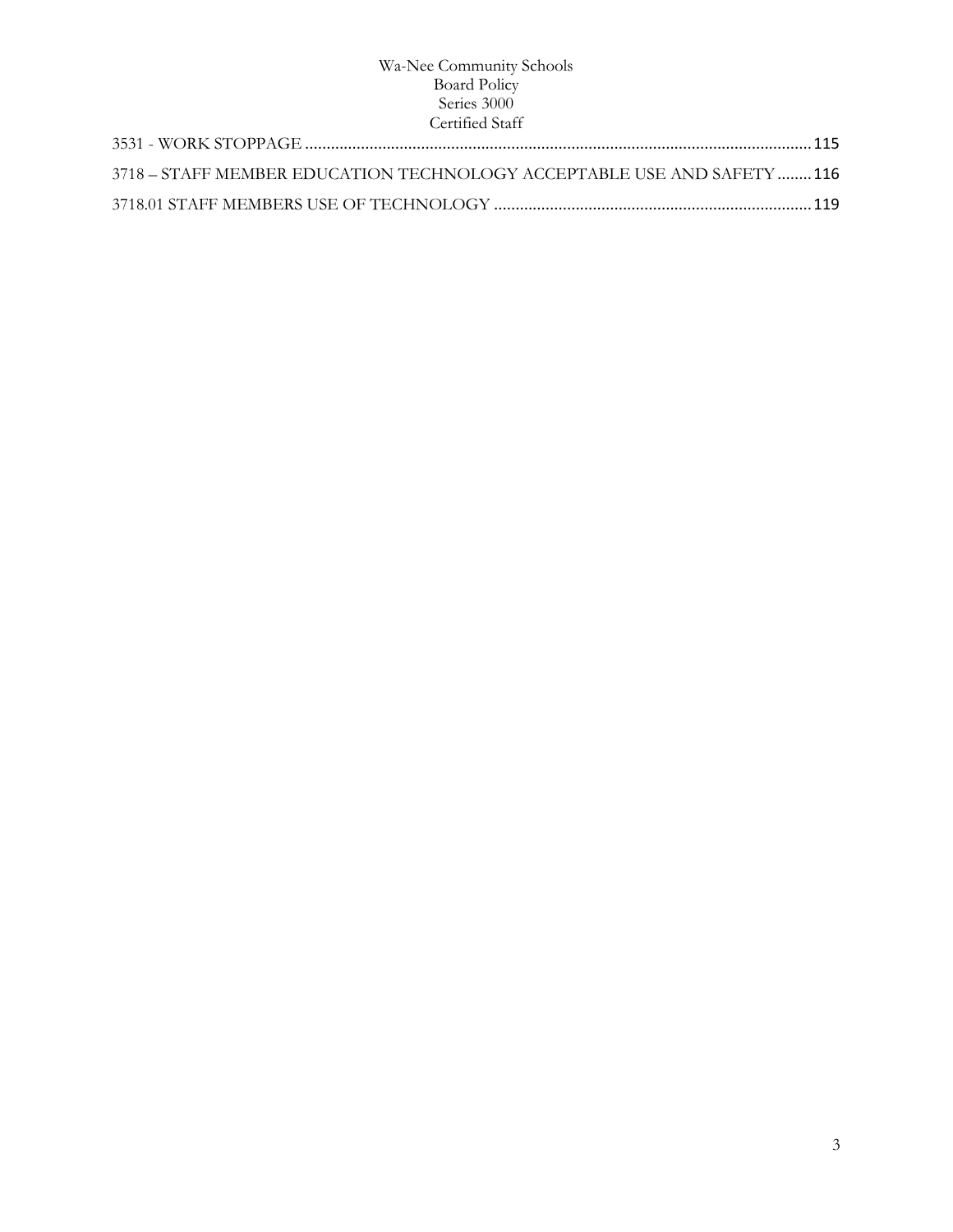# Wa-Nee Community Schools Board Policy Series 3000 Certified Staff 3001 – RATIONALE FOR DISCUSSION POLICY

<span id="page-3-0"></span>In 1975, the State of Indiana passed Public Law 217, establishing by law the rights of teachers to negotiated certain items: "A school employer shall bargain collectively with the exclusive representative on the following: salary, wages, hours and salary, and wage fringe benefits."

In addition to those items to be negotiated, according to Public Law 217: "A school employer shall discuss with the exclusive, representative of certified employees, and may but shall not be required to bargain collectively, negotiate, or enter into impasse procedures on the following matters: working conditions, other than those provided in Section 4 of Public Law 217; curriculum development and revision; textbook selection; teaching methods, selection, assignment, or promotion of personnel; student discipline; expulsion, or supervision of students; pupil-teacher ratio; class size or budget appropriations."

The administration of Wa-nee School recognizes the need for communication with teachers as a means of solving mutual problems and working toward a better school system. The administration and Board welcomes input from teachers when planning changes, additions, or improvements in administrative practice or Board policy.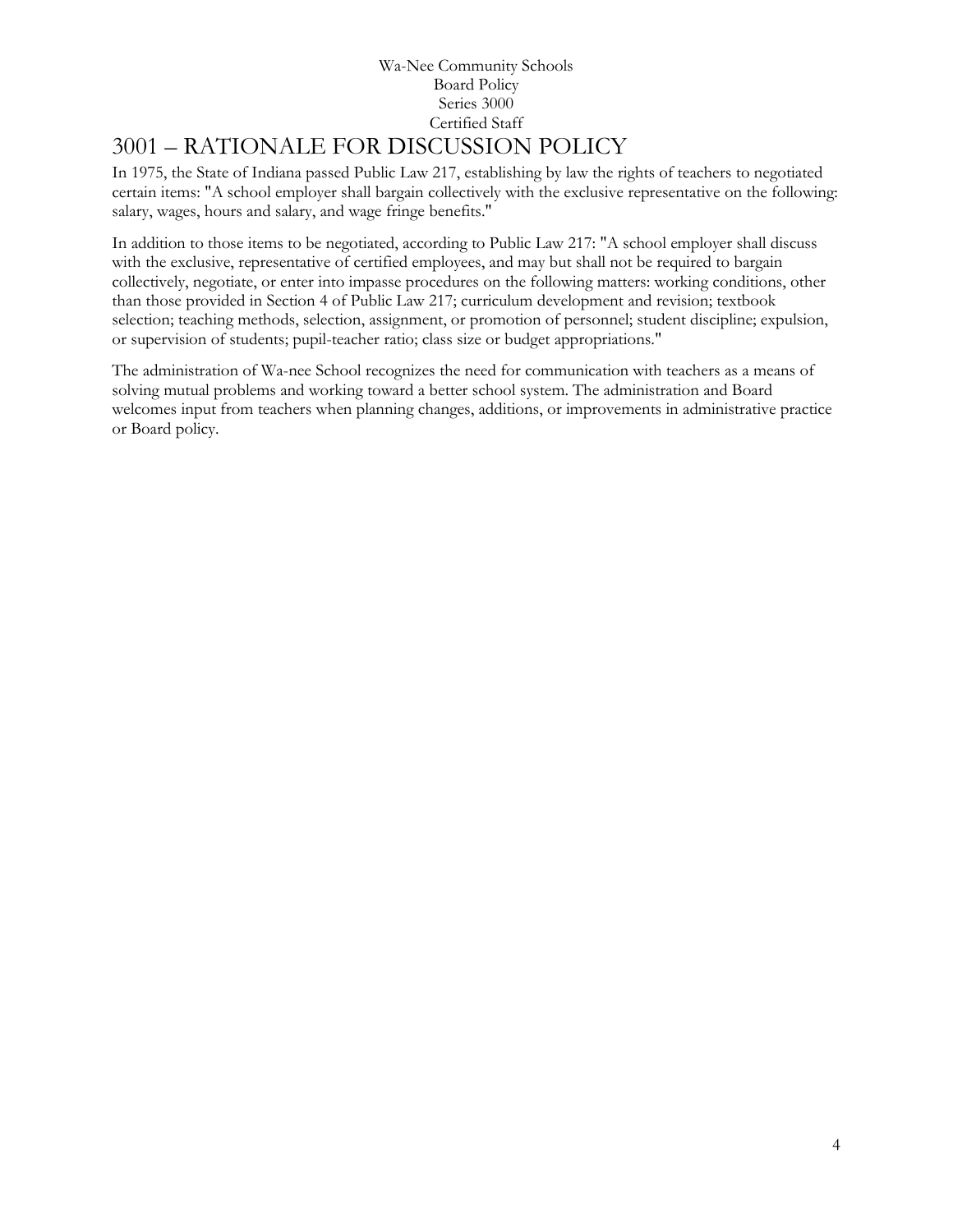# <span id="page-4-0"></span>3002 - DISTRICT DISCUSSION COUNCIL

A District Discussion Council shall be established within the Wa-Nee Community Schools. This council shall be comprised of the Assistant Superintendent of Instruction, the Superintendent, an elementary, a middle, and a high school principal. Representing the Building Councils at the District Discussion meetings, shall be the representative elected by the Building Council from each building and four (4) members at large, to be selected by the Wa-Nee Education Association.

The Assistant Superintendent of Instruction shall act as permanent chairman. A Council member shall be elected recording secretary whose duty it will be to keep minutes of the meetings. The secretary and chairman shall be in agreement that the minutes are correct before they are submitted at the next meeting for approval.

There shall be a regularly scheduled monthly meeting, the first of which will be held in October (omitting December). Any members of the Council, any administrator, and the President of the Wa-Nee Education Association may submit items for the agenda to the chairman of the committee until one (1) week before the scheduled meeting. Copies of the agenda will be given to Council members before the meeting by District mail delivery and/or e-mail. If no items are submitted for a particular meeting, the chairman shall cancel the meeting and notify the Council members.

The purpose of the District Council is to:

- A. provide a vehicle for communication between administration and teachers;
- B. consider solutions of educational problems on a District level, if they cannot be solved at the building level;
- C. improve the educational process, the organization, administrative practices, etc. on a District basis;
- D. serve as a vehicle for input to the administration concerning suggested changes in administrative practice or Board policy;
- E. work for a better Wa-Nee Community Schools, for the students, staff, administration, and community.

It is understood that the District Discussion Council may appoint a subcommittee composed of members not necessarily of the District Council to study or work on certain issues, or items of specialized interest or concern.

Revised 3/02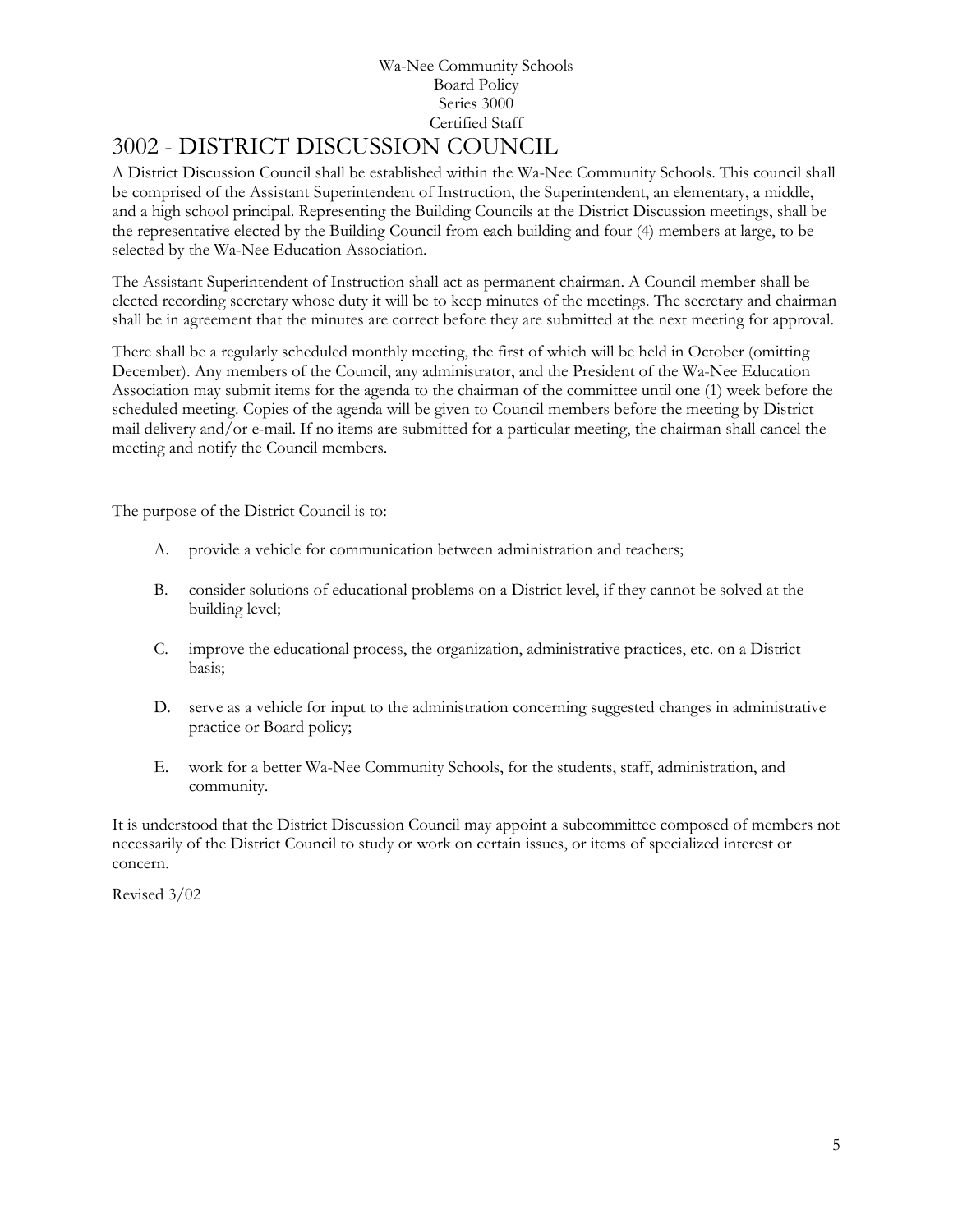# <span id="page-5-0"></span>3003 - BUILDING DISCUSSION COUNCILS

A Discussion Council shall be established in each school building in the Wa-Nee Community Schools. This Council shall be comprised of the building principal, the building representatives to the Wa-Nee Education Association and other teachers who are members of the Wa-Nee Education Association to represent various grade levels, subject areas, special teachers, etc.

The principal, as chairman, will initiate organization of the Council. The exact number of the Council and the process of selection of Council members shall be determined within the individual buildings by mutual consent. The building principal shall act as permanent chairman. A Council member shall be elected recording secretary whose duty it will be to keep minutes of the meetings. The secretary and chairman shall be in agreement that the minutes are correct before they are submitted at the next meeting for approval.

There shall be a regularly scheduled monthly meeting, the first of which will be held during the month of September (omit December). Any member of the Council may submit items for the agenda to the secretary until three (3) days before the time of the meeting. The secretary will prepare an agenda to be given all members of the Council at least one (1) day before the meeting. In the event that no items are submitted for a particular meeting, the secretary shall so inform the principal who will then cancel that meeting. The agenda of a meeting can include other items of mutual interest as desired by both parties.

The purpose of the Building Discussion Council is to:

- A. provide a vehicle for communication between principal and teachers;
- B. consider solutions of educational problems on a building level;
- C. improve the educational process, the organization, the administrative procedures within the building;
- D. explore new ideas relative to a building;
- E. submit items, problems, suggestions for changes in administrative practices, suggestions for educational improvements, that have a District-wide impact or importance to the District Discussion Council to allow consideration by the administration;
- F. submit ideas for changes, improvements, additions or deletions in central office administrative practice or Board policy to the administration for consideration.

Members of the Building Council may invite the chairman of the District Council to attend a meeting if so desired. This is especially true when items being discussed seem to be of a District-wide concern, or if it is evident that the suggested change, administration practice, educational program, teaching methods, or curriculum at the building level, would in fact be in conflict with general approved policy and practice on a District-wide basis.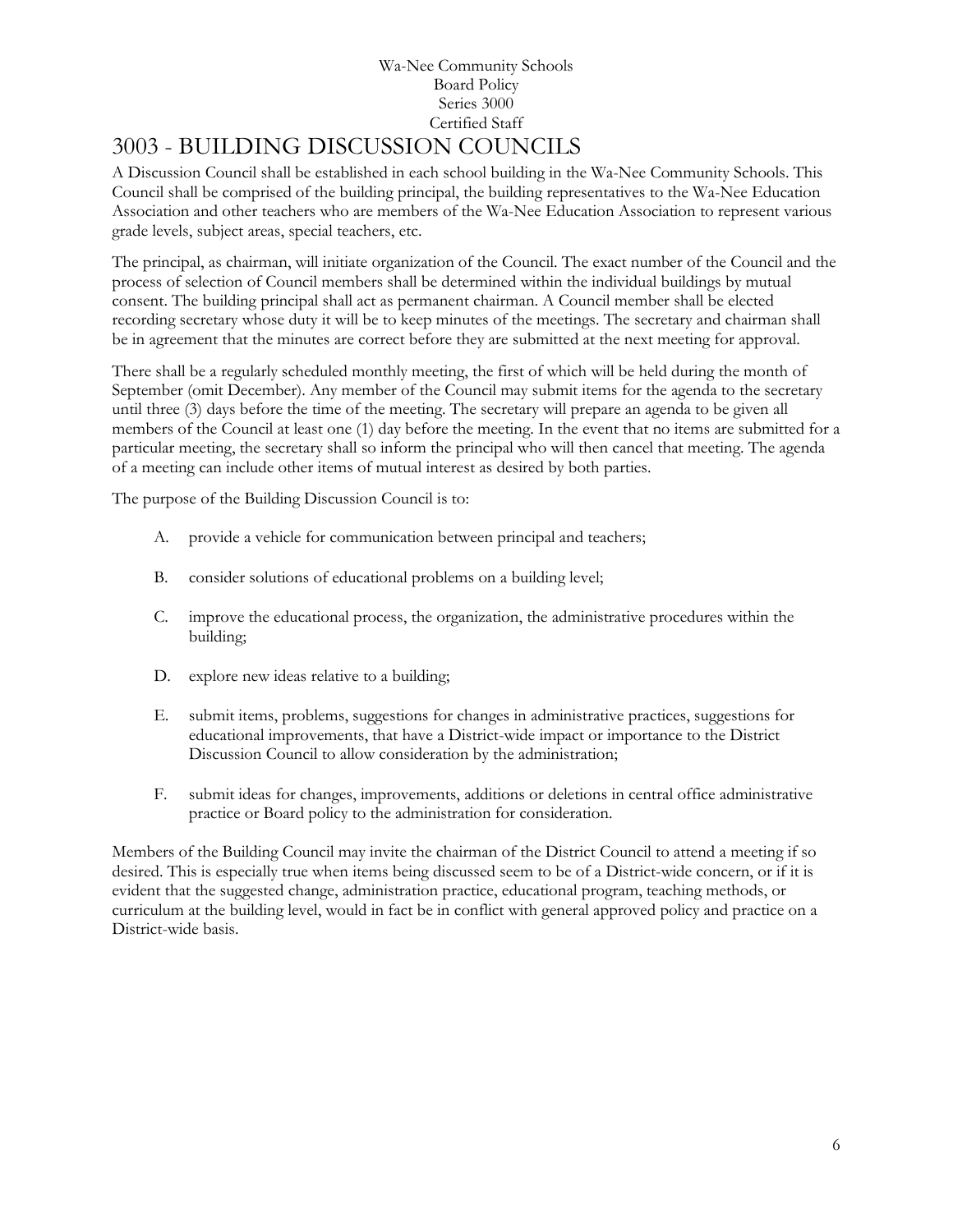# <span id="page-6-0"></span>3111 - CREATING A POSITION

The Board recognizes the need to establish positions which, when filled by competent, qualified professional staff members, will assist the Corporation in achieving the education goals set by the Board. The Corporation employs only U.S. citizens and others lawfully authorized to work in the United States.

The Superintendent shall verify all new full-time and part-time employees' right to work in the United States according to the Federal Immigration Reform and Control Act of 1986.

The Board reserves the right to:

- A. create new positions;
- B. specify the number of persons to be employed with each job category;
- C. set the initial salary for a new position not currently covered by a valid salary schedule.

In the exercise of its authority to create new positions, the Board shall give primary consideration to:

- A. the number of students enrolled;
- B. the special needs of the community;
- C. the special needs of the students;
- D. the operational services of the Corporation.

The Board shall, upon the advice of the Superintendent, consider the advisability of creating a new position or of increasing the number of professional staff members in an existing position.

I.C. 20-26-5-4 Federal Immigration Reform and Control Act of 1986, 8 U.S.C. 1255a

T.C. 11/23/15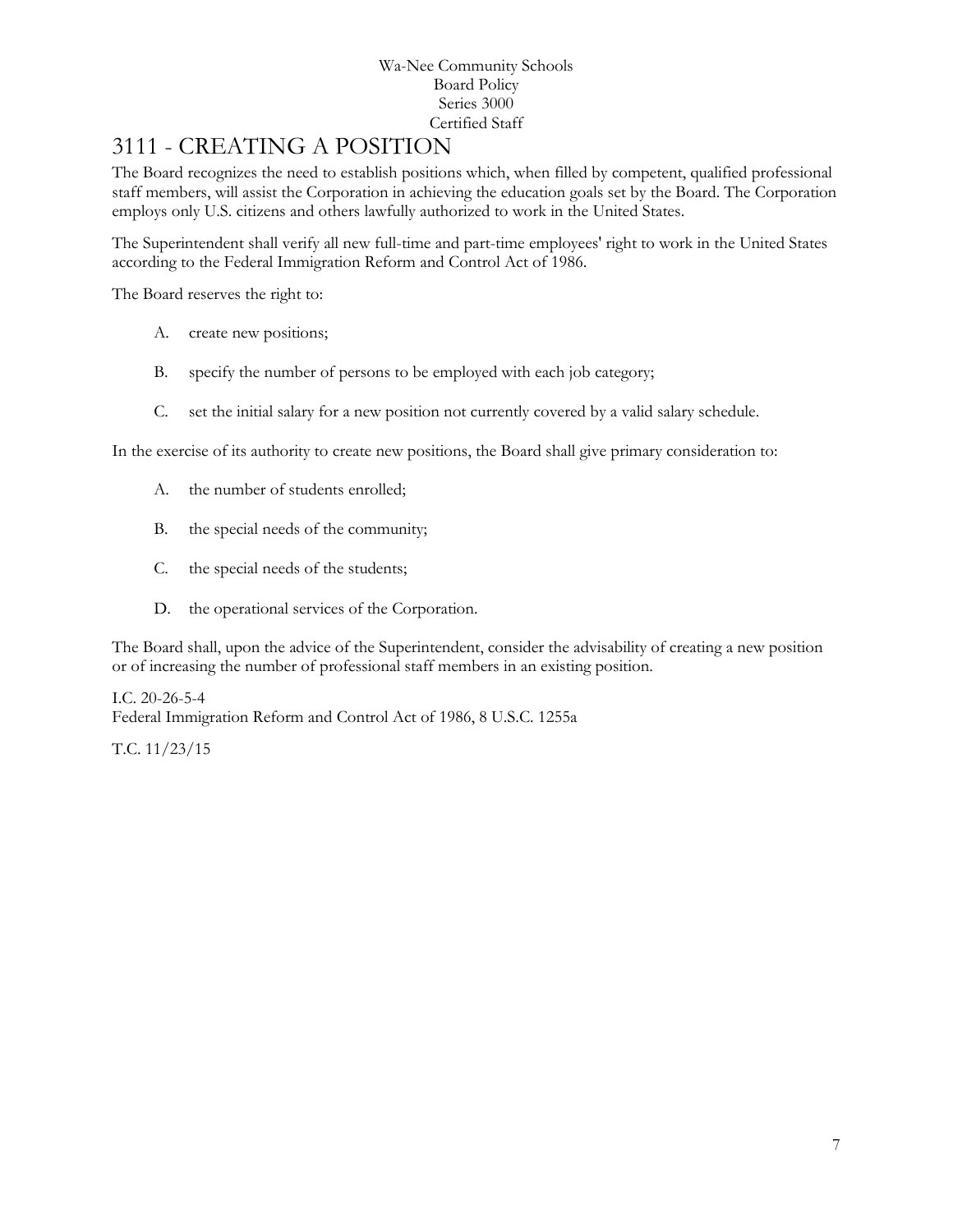# <span id="page-7-0"></span>3112 - BOARD-STAFF COMMUNICATIONS

The Board desires to maintain open channels of communication between itself and the staff. The basic line of communication, will, however, be through the Superintendent.

# A. **Staff Communications to the Board**

All communications from staff members to the Board or its committees shall be submitted through the Superintendent. This procedure is not intended to deny any staff member the right to appeal to the Board on important matters through established procedures.

Significant complaints or communications from teachers, parents, or patrons to individual Board members or to the Board as a whole, will be conveyed to the Office of the Superintendent.

Communications to individual Board members requesting action or a statement of view may be acknowledged. It is recommended that an answer which commits the Board member should be avoided until the full Board has reviewed the issue.

# B. **Board Communications to Staff**

All official communications, policies, and directives of the Board of staff interest and concern to the staff will be communicated through the Superintendent, who shall also keep staff members fully informed of the Board's problems, concerns, and actions.

Statements of a Board member's opinion to any citizen will be clearly identified as an individual opinion which does not necessarily reflect the thinking of the entire Board.

# C. **Social Interaction**

Both staff and Board members share a keen interest in the schools and in education generally, and it is to be expected that when they meet at social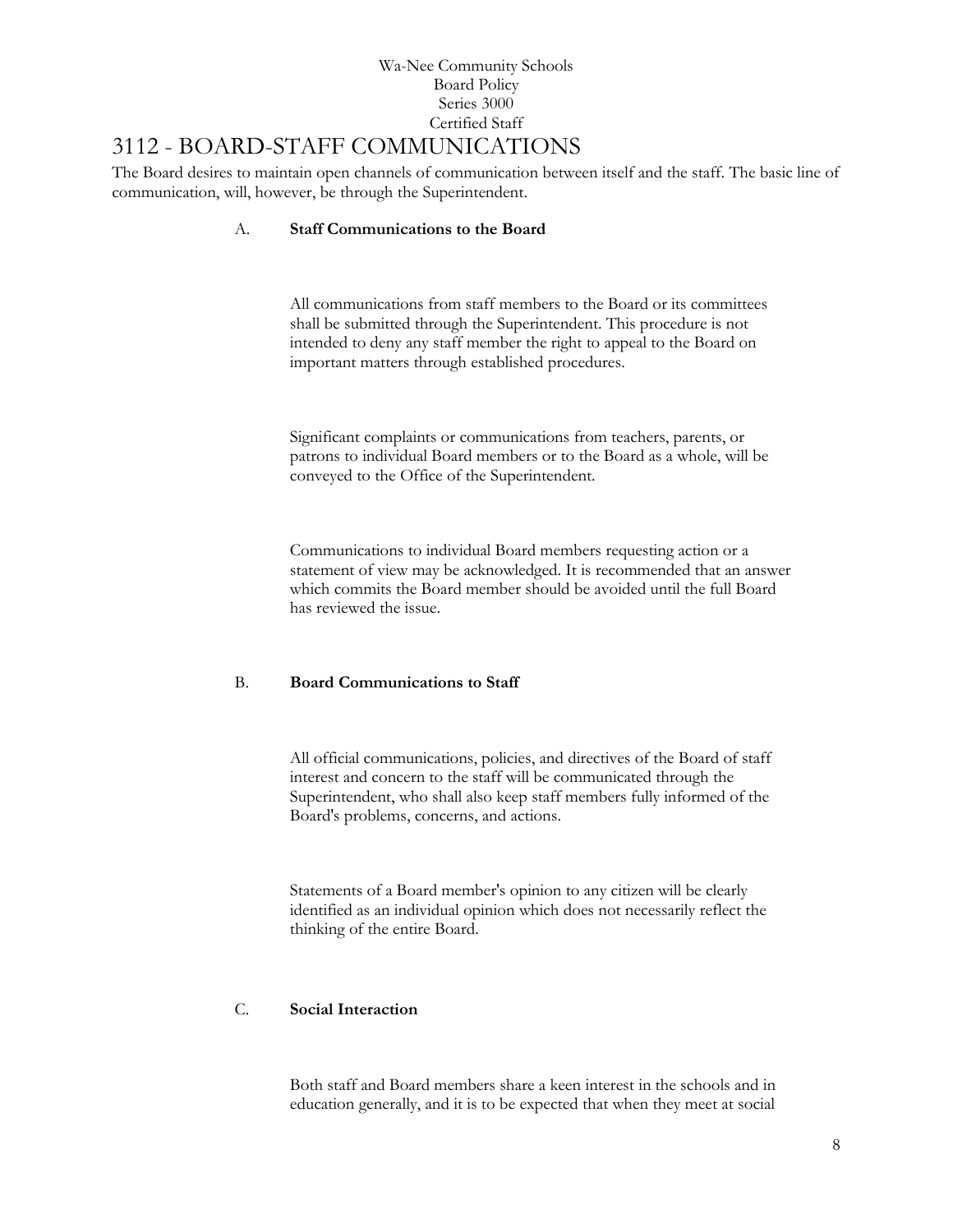affairs and other functions, they will informally discuss such matters as educational trends, issues, and innovations, and general activities of the Corporation. However, since individual Board members have no special authority except when they are convened at a legal meeting of the Board or vested with special authority by Board action, discussions between staff and Board members of personalities or personnel grievances will be considered to be unethical conduct.

T.C. 11/23/15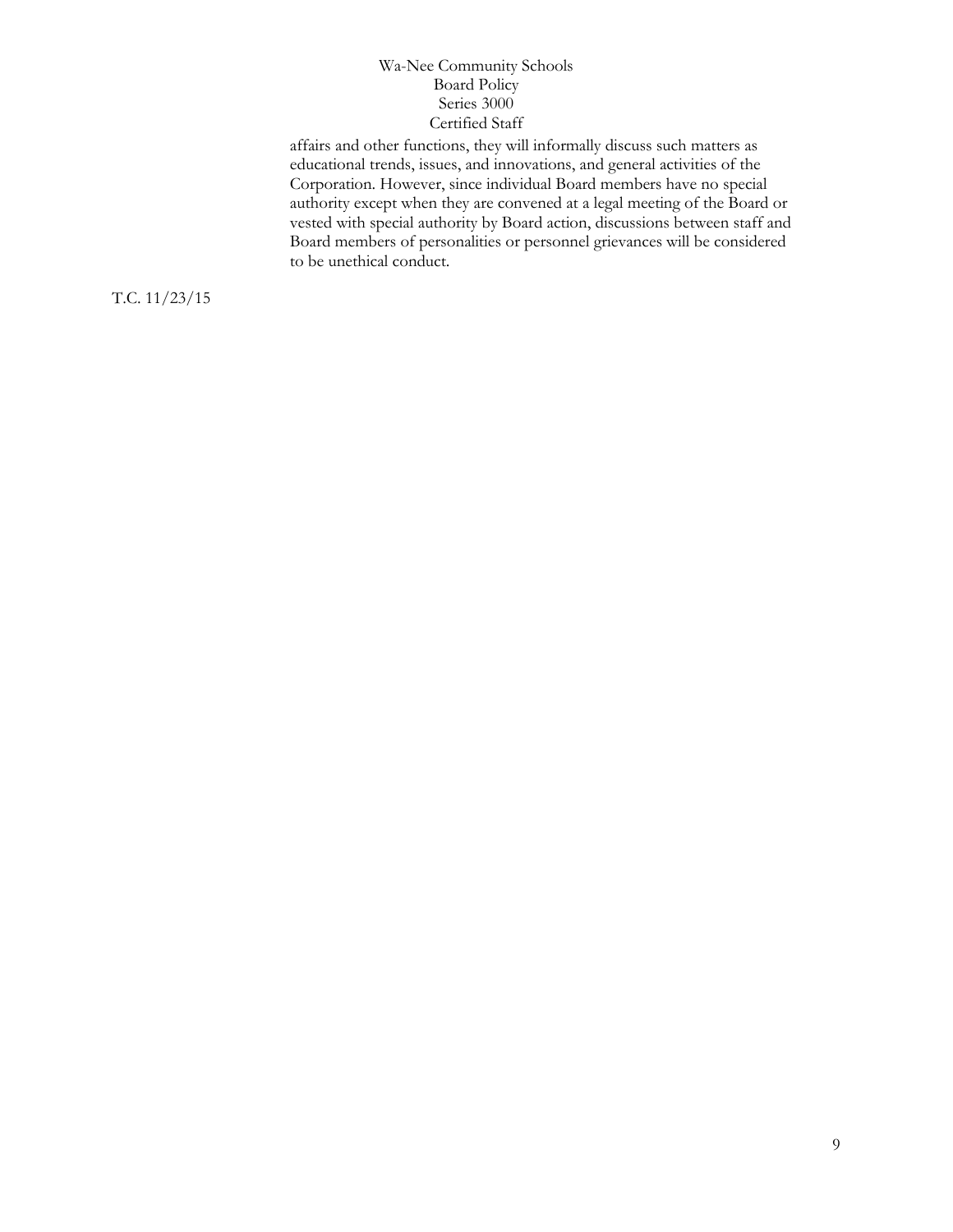# <span id="page-9-0"></span>3113 - CONFLICT OF INTEREST

A. The maintenance of unusually high standards of honesty, integrity, impartiality, and professional conduct by School Corporation employees, officers (that is, all members of the School Board), and agents is essential to ensure the proper performance of school business as well as to earn and keep public confidence in the Corporation.

To accomplish this, the School Board has adopted the following guidelines which apply to all Corporation employees, officers (that is, all members of the Board), and agents, to assure that conflicts of interest do not occur. These guidelines are not intended to be all inclusive; nor are they intended to substitute for good judgment.

An employee, officer (that is, any member of the Board), or agent of the Corporation making a recommendation to the Board on a matter to be considered by the Board shall not accept a gift or gratuity from a person or entity having a substantial personal or pecuniary interest in the Board's decision on the matter in accordance with the restrictions and provisions of I.C. 35-44.1-1-4.

- 1. No employee, officer (that is, any member of the Board), or agent shall engage in or have a financial or other interest in, directly or indirectly, any activity that conflicts or raises a reasonable question of conflict with his/her Corporation responsibilities.
- 2. Employees, officers (that is, all members of the Board), and agents shall not engage in business, private practice of their profession, the rendering of services, or the sale of goods of any type where advantage is taken of any professional relationship they may have with any student, client, or parents of such students or clients in the course of their employment or professional relationship with the Corporation.

Included, by way of illustration rather than limitation are the following:

a. the provision of any private lessons or services for a fee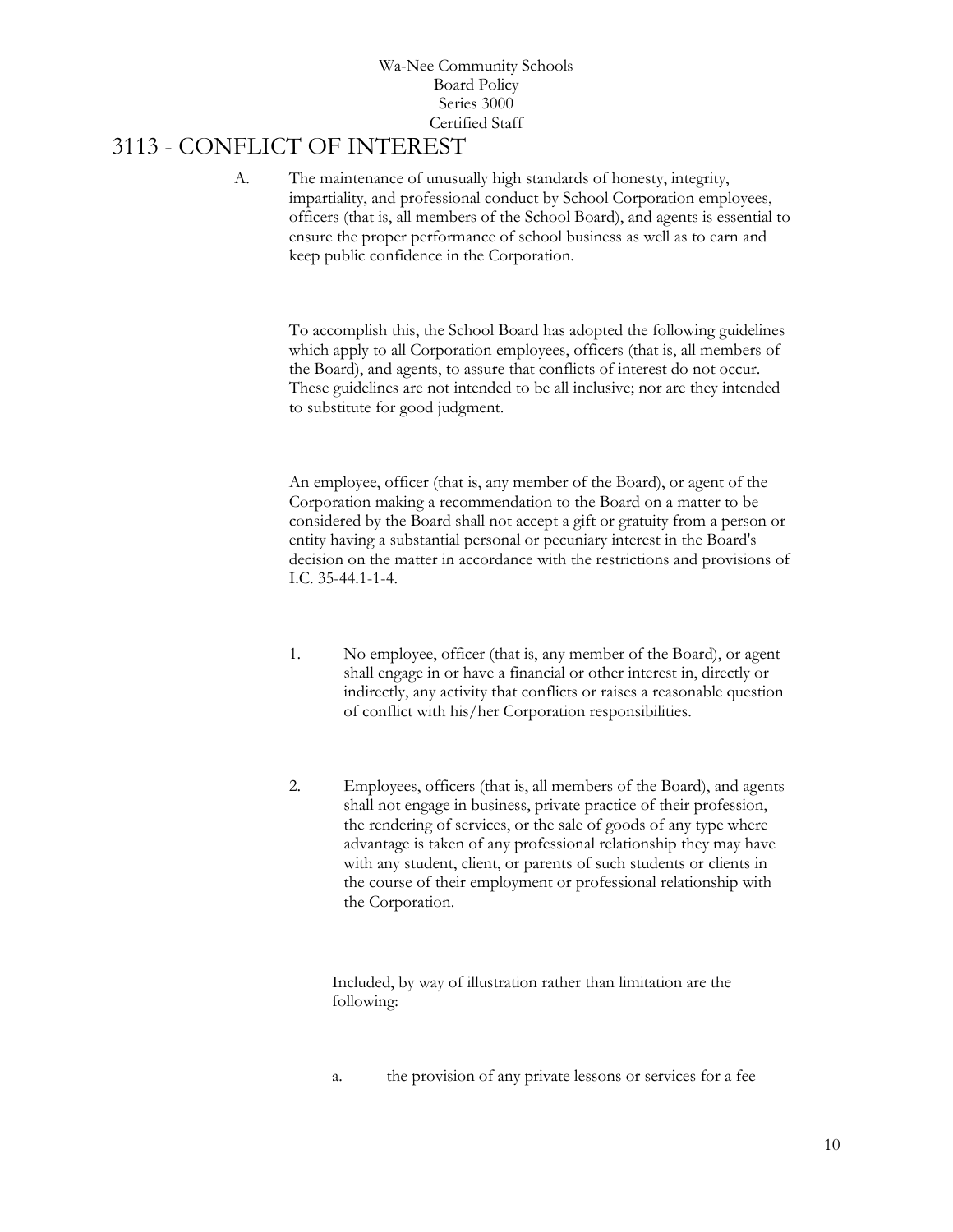- b. the use, sale, or improper divulging of any privileged information about a student or client gained in the course of the employee's employment or professional relationship with the Corporation through his/her access to Corporation records
- c. the referral of any student or client for lessons or services to any private business or professional practitioner if there is any expectation of reciprocal referrals, sharing of fees, or other remuneration for such referrals
- d. the requirement of students or clients to purchase any private goods or services provided by an employee, officer (that is, any member of the Board), or agent or any business or professional practitioner with whom any employee, officer (that is, any member of the Board), or agent has a financial relationship, as a condition of receiving any grades, credits, promotions, approvals, or recommendations
- 3. Employees, officers (that is, all members of the Board), or agents shall not make use of materials, equipment, or facilities of the Corporation in private practice. Examples would be the use of facilities before, during, or after regular business hours for service to private practice clients, or the checking out of items from an instructional materials center for private practice.
- 4. Employees, officers (that is, all members of the Board), and agents shall not solicit gifts, travel packages, and other incentives from prospective contractors.
	- 5. Employees, officers (that is, all members of the Board), and agents shall not participate in the selection, award and administration of any contract to an entity in which they have a pecuniary interest or from which they derive a profit or in which a dependent of the employee, officer (that is, any member of the Board), or agent has a pecuniary interest or from which the dependent derives a profit. "Dependent" includes the employee's spouse; unemancipated child, stepchild or adopted child under the age of eighteen (18); or individual for whom the employee, officer (that is, any member of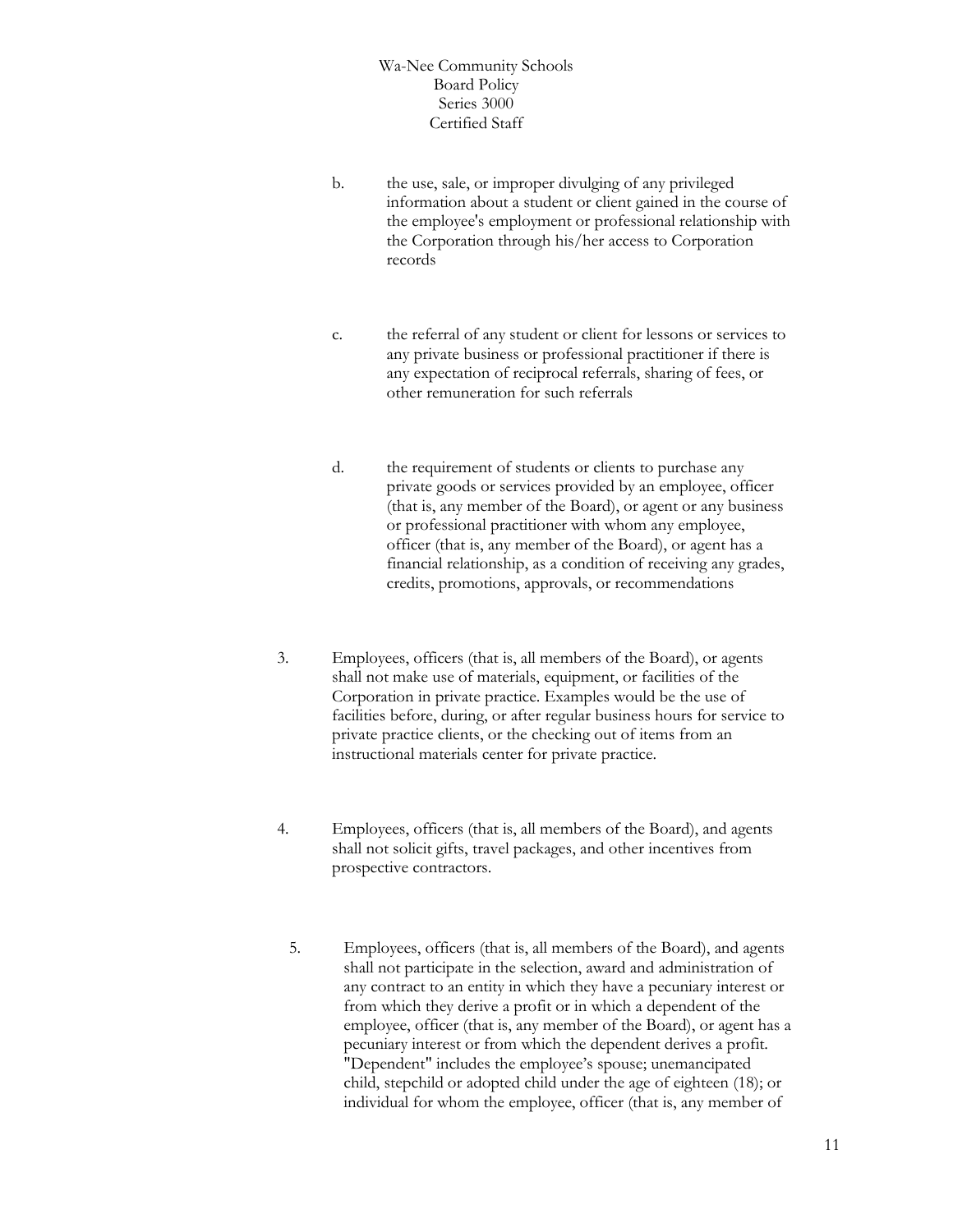the Board), or agent provides more than one-half (1/2) of the individual's support during a year. A "pecuniary interest" means an interest in a contract or purchase that will result or is intended to result in an ascertainable increase in the income or net worth of the employee, officer (that is, any member of the Board), or agent or the employee's, officer's (that is, any member of the Board), or agent's dependent who is under the direct or indirect administrative control of the employee, officer, or agent or who receives a contract or purchase order that is reviewed, approved, or directly or indirectly administered by the employee, officer (that is, any member of the Board), or agent.

- B. No conflict of interest will be deemed to be present if the Corporation employee's, officer's (that is, any member of the Board), or agent's interest in the contract or purchase and all other contracts and purchases made by the Corporation during the twelve (12) months before the date of the contract or purchase was \$250 or less.
- C. Should exceptions to this policy be necessary in order to provide mandatory services to students or clients of the Corporation, all such exceptions will be made known to the employee's supervisor, or to the School Board if there is no supervisor, and will be disclosed to the Superintendent **before** entering into any private relationship.
- D. To the extent that the Corporation has a parent, affiliate or subsidiary organization that is not a State, local government or Indian tribe, the Corporation may not conduct a procurement action involving the parent, affiliate or subsidiary organization if the Corporation is unable, or appears to be unable, to be impartial.
- E. Employees, officers and agents must disclose any potential conflict of interest which may lead to a violation of this policy to the Corporation. Upon discovery of any potential conflict of interest, the Corporation will disclose, in writing, the potential conflict of interest to the appropriate Federal awarding agency or, if applicable, the pass-through entity.

The Corporation also will disclose, in a timely manner, all violations of Federal criminal law involving fraud, bribery or gratuity that affect a Federal award to the appropriate Federal awarding agency or, if applicable, the pass-through entity.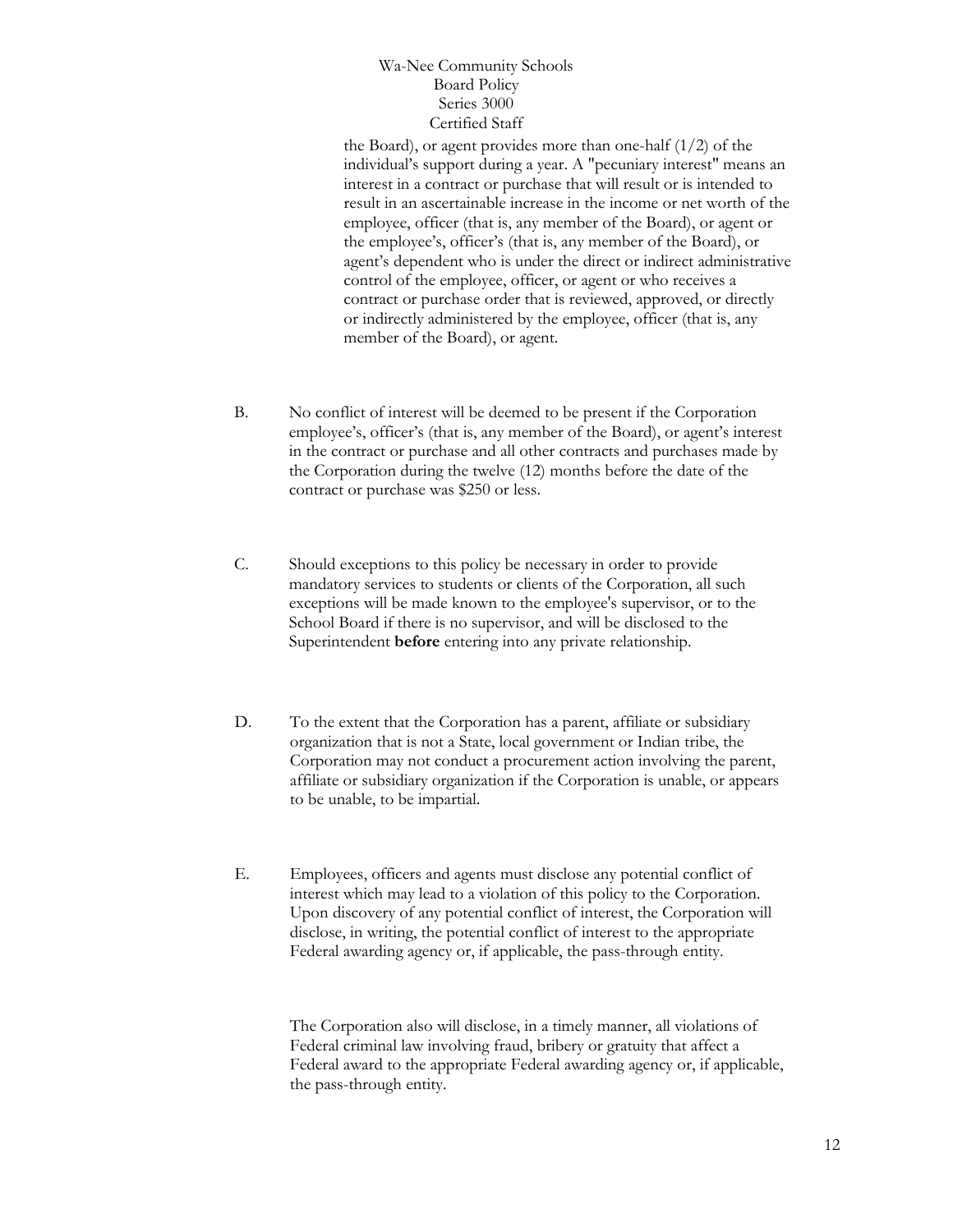F. Employees, officers and agents found to be in violation of this conflict of interest policy will be subject to disciplinary action up to and including termination, as permitted by applicable Board policy.

I.C. 20-26-3-4 I.C. 20-26-5-4 I.C. 35-44.1-1-1, 35-44.1-1-2, 35-44.1-1-4, 35-44.1-1-5 2 C.F.R. 200.112, 200.113, 200.318 7 C.F.R. 3016.36(b)(3) and 3019.42

Adopted 9/14/15 T.C. 11/23/15 Revised 10/24/16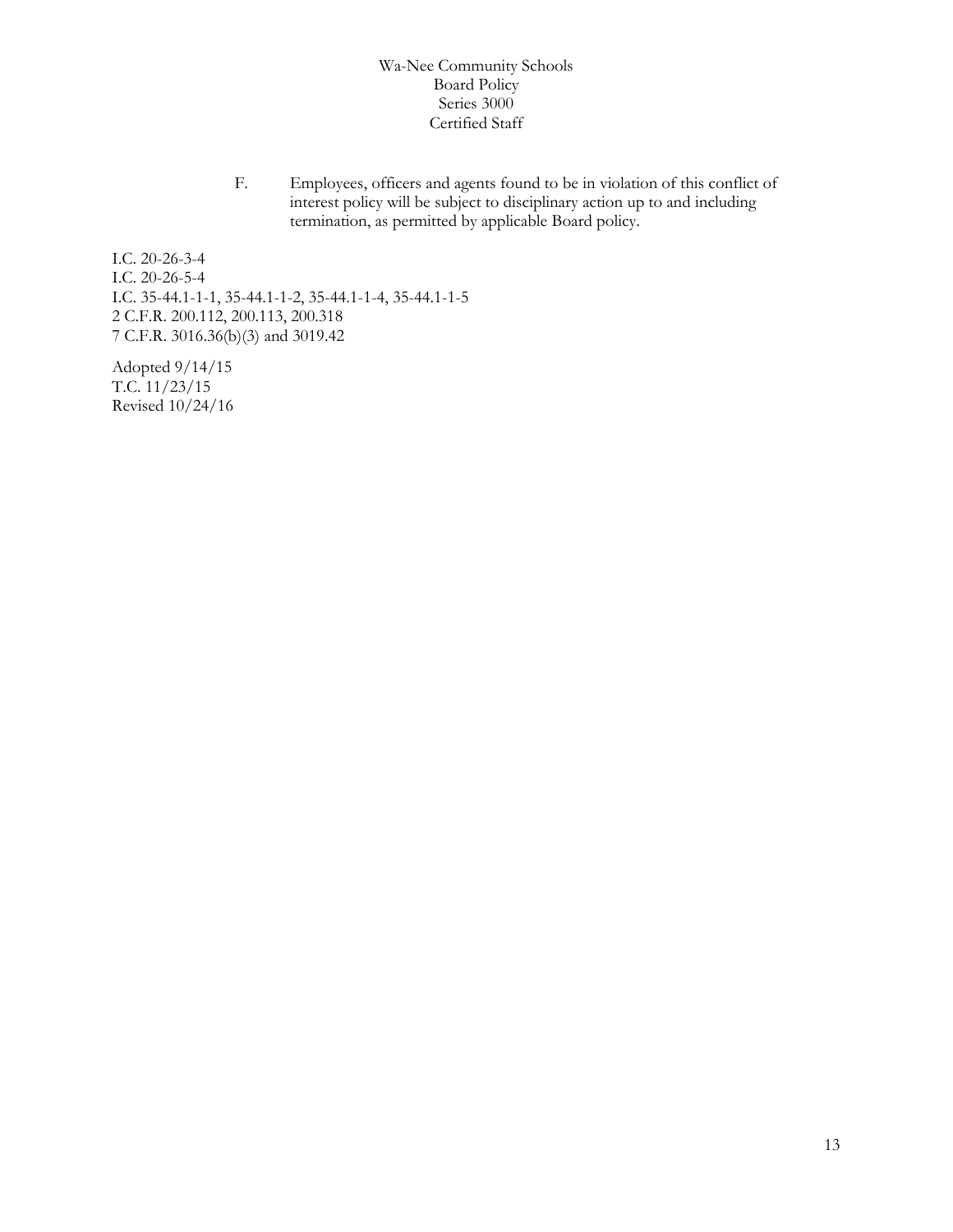# <span id="page-13-0"></span>3120 - EMPLOYMENT OF PROFESSIONAL STAFF

The Board recognizes that it is vital to the successful operation of the Corporation that positions created by the Board be filled with highly qualified and competent personnel.

The Board shall approve the employment and also, when not covered by the terms of a negotiated agreement, fix the compensation and establish the term of employment for each professional staff member employed by this Corporation.

Such approval shall be given only to those candidates for employment recommended by the Superintendent. When any recommended candidate has been rejected by the Board, the Superintendent shall make a substitute recommendation. All applications for employment shall be referred to the Superintendent.

Relatives of Board members may be employed by the Board, provided the member of the Board involved does not participate in any way in the discussion or vote on the employment.

Should the Board choose to employ a family member as herein defined, both family member and the Board member must file a conflict of interest statement.

Any professional staff member's intentional misstatement of fact or omission of material to qualifications for employment or the determination of salary shall be considered by this Board to constitute grounds for dismissal.

The employment of professional staff members prior to approval by the Board is authorized when their employment is required to maintain continuity in the educational program. Employment shall be recommended to the Board at the next regular meeting.

Any applicant for any teaching position in the Wa-Nee Community Schools must file a written application with the Superintendent's Office. The application becomes a part of the employees' personnel record.

Wherever possible, positions shall be filled by properly-licensed professionals.

No candidate for employment as a professional staff member shall receive recommendation for such employment without having proffered visual evidence of his/her certification or pending application for certification. Such certification must indicate all of the areas in which the candidate has been certified. No deletions are acceptable.

The Corporation shall review, in accordance with any applicable terms of the negotiated agreement, a candidate's previous teaching experience at a college, university, or certified nonpublic school in determining his/her position on the salary schedule

The Superintendent shall prepare administrative guidelines for the recruitment and selection of all professional staff.

# **VOLUNTEER FIREFIGHTERS**

If a staff member is a volunteer firefighter and has notified the School Corporation in writing that s/he is a volunteer firefighter, the School Corporation may not discipline the staff member for:

- A. being absent from duty by reason of responding to a fire or emergency call that was received prior to the time the staff member was to report to duty;
- B. leaving his/her duty station to respond to a fire or an emergency call if s/he has prior authorization from his/her supervisor to leave duty in response to a call received after s/he has reported to work.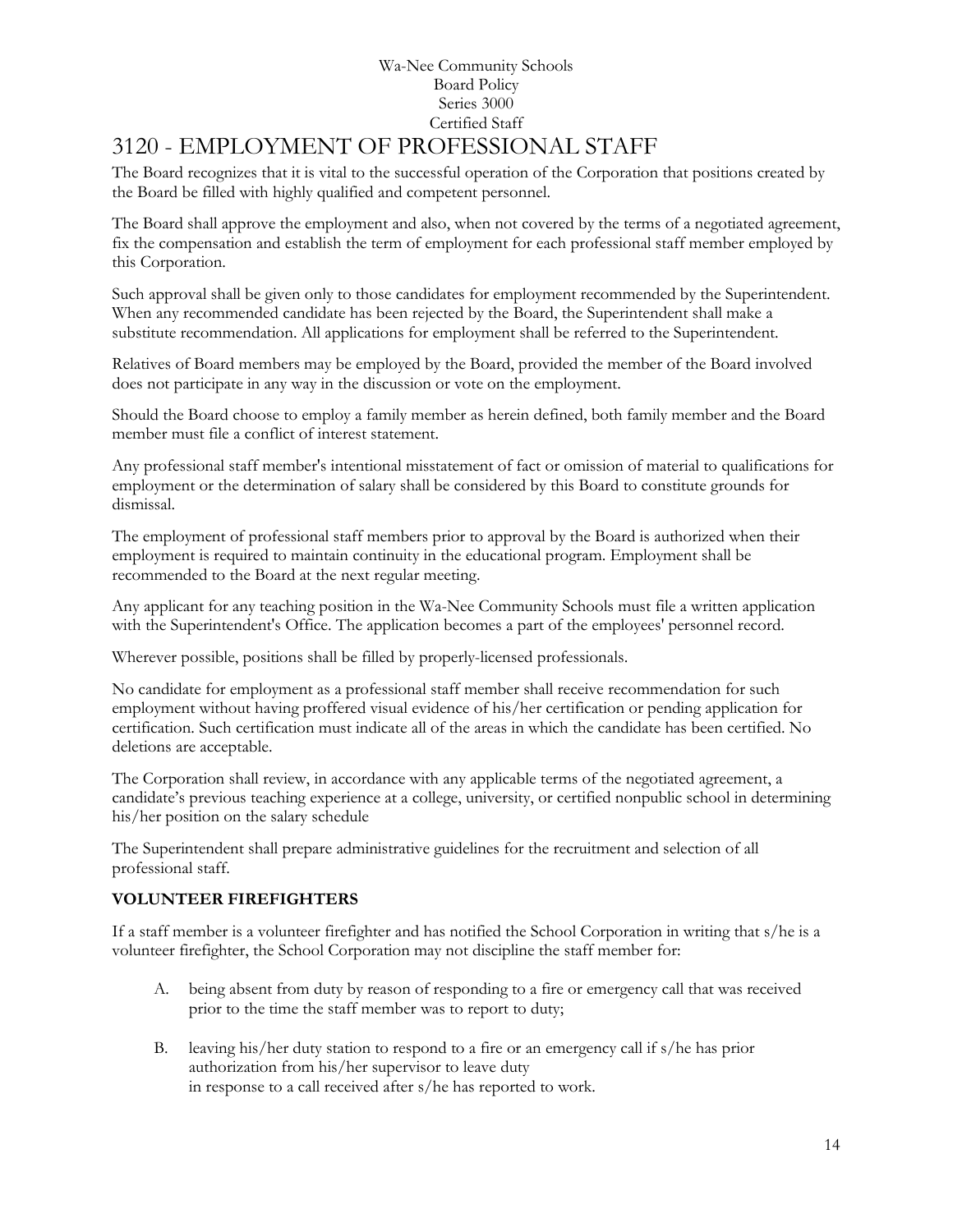However, when an emergency call is received while the staff member is on duty, the staff member should notify the principal before leaving so coverage for his/her class can be arranged;

C. an injury or being absent from work because of an injury that occurs while the staff member is engaged in emergency firefighting or other emergency response, provided the staff member's absence from work due to each instance of emergency firefighting activity or other emergency response does not exceed six (6) months from the date of injury.

The Corporation shall require that the staff member present a written statement from the officer in charge of the volunteer fire department at the time of the absence indicating the staff member was engaged in an emergency call at the time of his/her absence.

The Corporation may require that the staff member who was injured while engaged in emergency firefighting or other emergency response provide evidence from a physician or other medical authority showing treatment for the injury at the time of his/her absence and a connection between the injury and the employee's emergency response activities. Any such evidence shall be retained in a separate medical file created for the staff member and treated as a confidential medical record.

# **REQUIREMENTS FOR TITLE I TEACHERS**

All teachers newly hired for a Title I supported program must be "highly qualified."

"Highly Qualified" means:

- A. full State certification as a teacher or passed State teacher licensing exam and holds current license to teach; certification or license requirements may not be waived on emergency, temporary, or provisional basis;
- B. for elementary teachers new to the profession, this also requires:
	- 1. at least a bachelor's degree;
	- 2. passing a rigorous State test on subject knowledge and teaching skills in reading, writing, math, and other areas of elementary curriculum (State certification test may suffice);
- C. for secondary or middle school teachers new to the profession this also requires:
	- 1. at least a bachelor's degree, and
	- 2. passing a rigorous State test in each of the subject areas s/he will teach (State certification test may suffice), or
	- 3. for each academic subject taught, having an academic major, course work equivalent to an undergraduate major, a graduate degree, or advanced certification or credentialing;
- D. for elementary, middle, or secondary school teachers with prior experience, this also requires:
	- 1. at least a bachelor's degree, and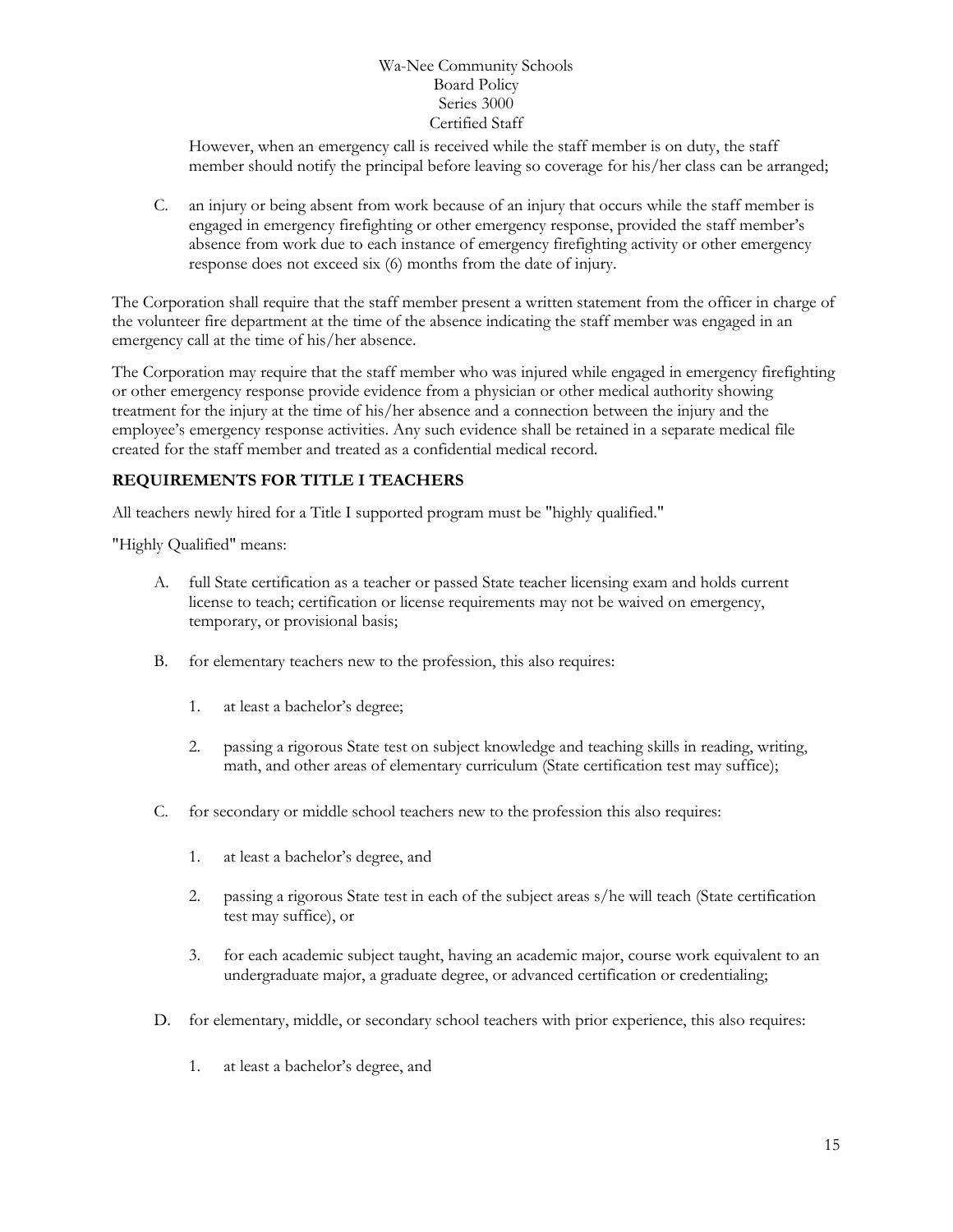- 2. meets standards for new teachers (above), or
- 3. demonstrates competence in all academic subjects s/he teaches based on a uniform State standard of evaluation (standard for academic subject matter and teaching skills set by the State).

## **REQUIREMENTS FOR TEACHERS IN CORPORATIONS RECEIVING TITLE I FUNDING**

All teachers in a Corporation receiving Title I funds shall be "highly qualified" as described above. The Corporation must have a plan and show annual progress towards meeting these teacher qualification requirements.

I.C. 20-26-5-4, 35-44.1-1-4, 36-8-12-10.5 20 U.S.C. 6319 & 7801

Revised 2/24/03 Revised 11/04 Revised 2/23/15 T.C. 11/23/15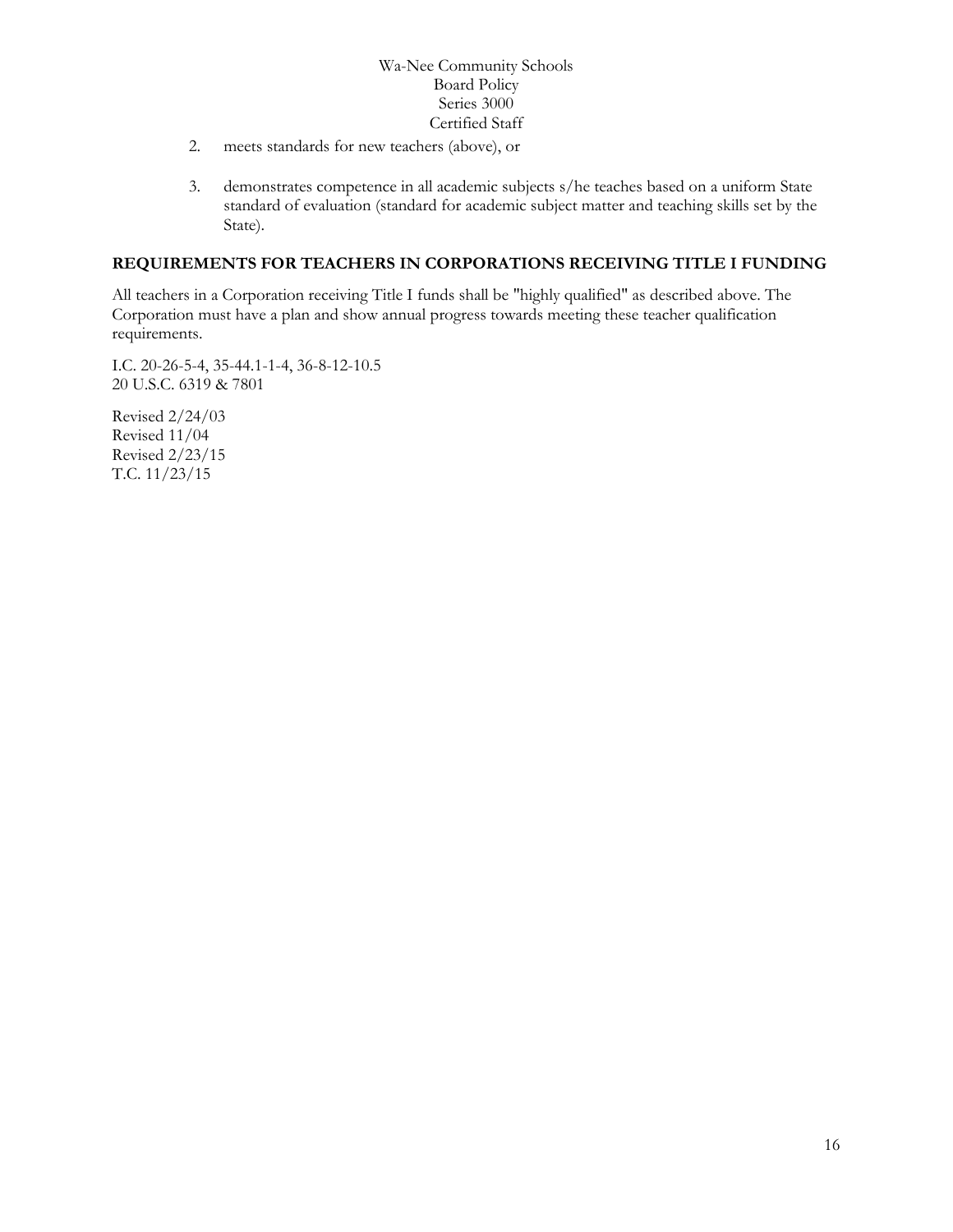# Wa-Nee Community Schools Board Policy Series 3000 Certified Staff [3120.04](http://www.neola.com/wanee-in/search/ag/ag3120.04.htm) - EMPLOYMENT OF SUBSTITUTES

<span id="page-16-0"></span>The Board recognizes the need to procure the services of substitute teachers in order to continue the operation of the schools as a result of the absence of regular personnel.

The Superintendent shall employ substitute teachers as services are required to replace temporarily-absent regular staff members. Such assignment of substitute teachers may be terminated when their services are no longer required.

Substitute teachers must possess a valid Indiana substitute teacher permit obtained through the Indiana Department of Education (IDOE) with a copy kept on file in the Office of the Superintendent or hold a valid Indiana professional, provisional, limited, or an equivalent license issued by the IDOE, a copy of which shall be kept on file in the Office of the Superintendent.

Substitute teachers must meet the minimum requirements established by the IDOE to obtain a substitute teacher permit are:

A. hold a high school diploma, and

B. be eighteen (18) years of age or older.

An individual who holds a professional license, provisional license, limited license, or an equivalent license issued by the Indiana Department of Education and serves as an occasional substitute teacher shall be compensated on the Corporation's substitute teacher pay schedule. Provided, however, that an individual who holds a professional license or provisional license and serves as a substitute teacher in the same teaching position for more than fifteen (15) consecutive school days shall be compensated on the regular pay schedule for Corporation teachers.

A substitute teacher may be employed without a written contract.

The Superintendent may recommend that the Board approve a contract with a vendor to provide substitute teachers to work in the Corporation as long as the substitutes provided meet the provisions of this policy and AG 3120.04.

I.C. 20-28-5-2, 20-28-5-3 I.C. 20-28-9-6, 20-28-9-7, 20-28-9-8

Revised 8/27/07 Revised 5/9/11 Revised 2/23/15 Revised 5/8/17 Revised 10/9/17 Revised 6/25/18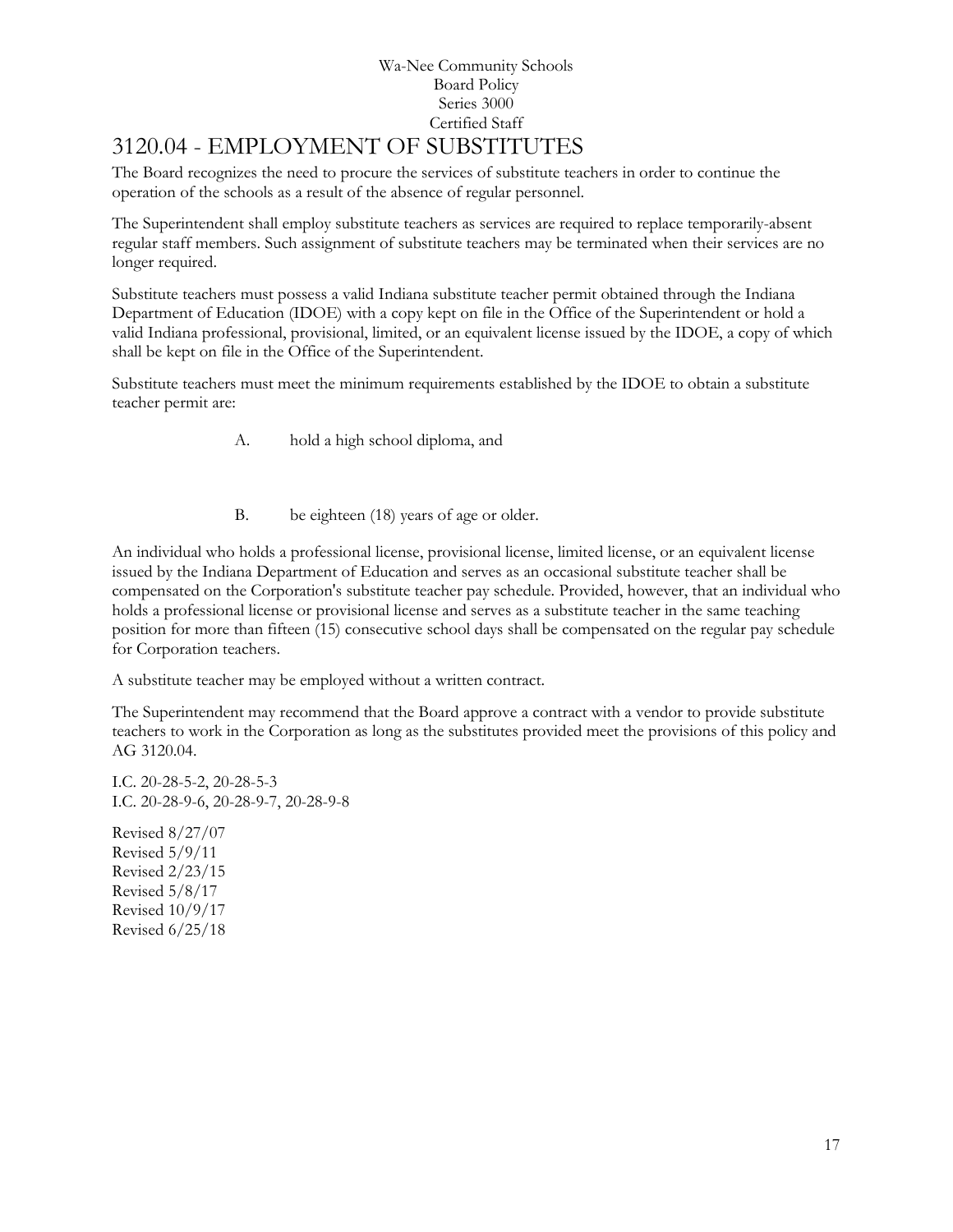# <span id="page-17-0"></span>[3120.05](http://www.neola.com/wanee-in/search/ag/ag3120.05.htm) - EMPLOYMENT OF PERSONNEL IN SUMMER SCHOOL AND ADULT EDUCATION PROGRAMS

The Board recognizes that the success of the summer school and adult education programs depends in large measure upon the employment of qualified and competent personnel.

Unless already provided by the terms of a negotiated agreement, the Board shall fix the compensation and set the term of employment for each person employed in the subject programs established for this Corporation. The Board will employ only those candidates recommended by the Superintendent.

A candidate's intentional misstatement of fact material to his/her qualifications for employment or the determination of his/her salary will be considered by the Board to constitute grounds for dismissal.

I.C. 20-28-5-2

T.C. 11/23/15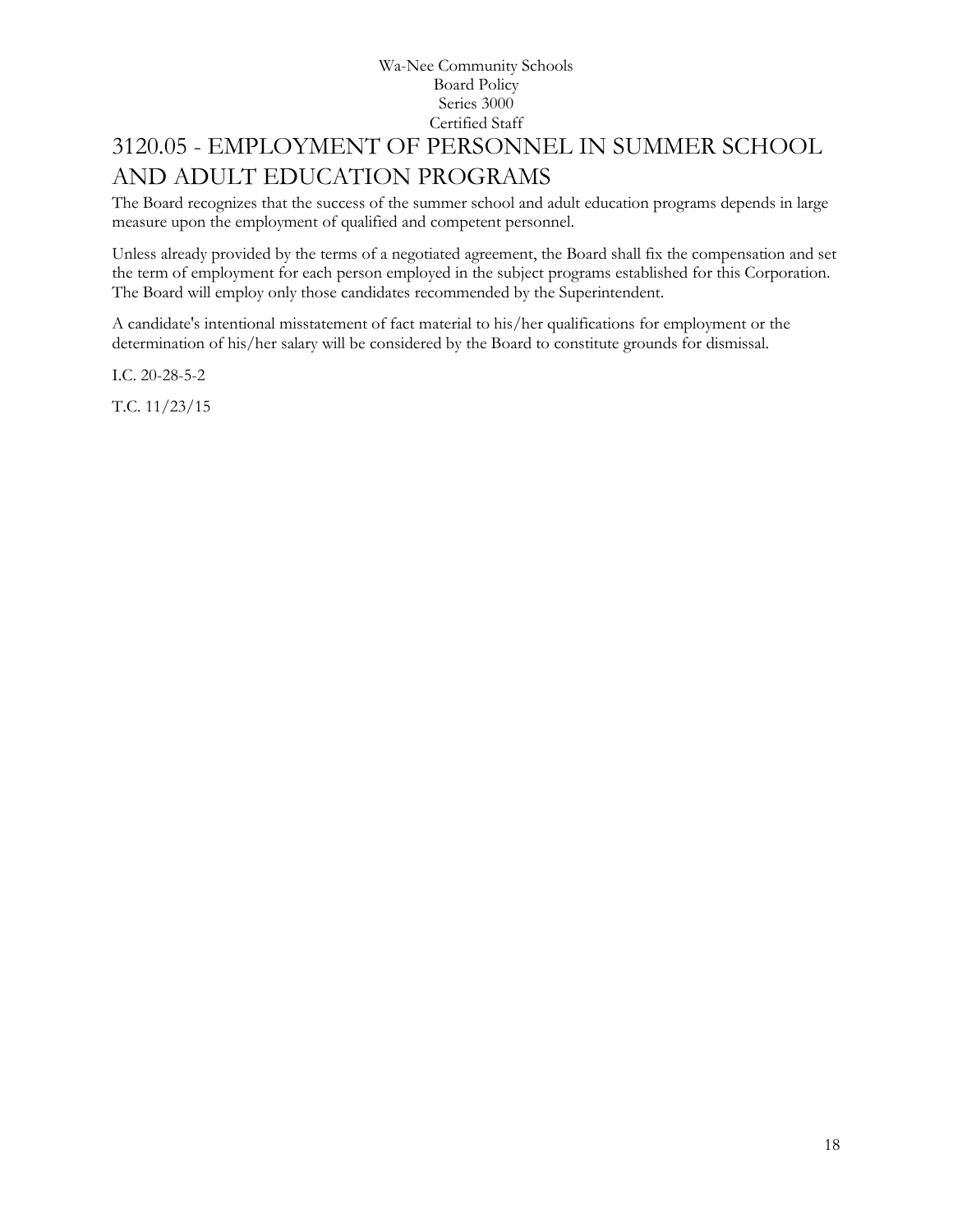# <span id="page-18-0"></span>3120.06 - SELECTING STUDENT TEACHERS/ADMINISTRATIVE INTERNS

The Board encourages cooperation with State approved colleges and universities in the training of student teachers and administrative interns, because the public school offers an essential ingredient - direct experience with students and teachers at work in the classroom, but certain safeguards have been found to be necessary for the best interests of all concerned.

Colleges and universities should first make contact with the Superintendent regarding placement of a student teacher or administrative intern.

The Superintendent shall, make the final placement of student teachers or administrative interns.

The supervising staff member shall hold no less than a standard certificate and shall have had no less than three (3) years of successful teaching experience in the area of assignment.

A professional staff member who supervises a student teacher or administrative intern must have been rated as either highly effective or effective on his/her most recent annual performance evaluation. Professional staff members who agree to serve as supervisors of student teachers or administrative interns may accept honoraria or stipends directly from the college/university for those services rendered outside the regular school day and above and beyond the duties and responsibilities specified in their contract.

The following conditions also shall be met:

- A. The institution making the assignment shall provide adequate follow-up supervision.
- B The institution making the assignment shall provide the School Corporation with a criminal background check on the candidate prior to the placement of the student teacher/administrative intern with the Corporation.
- C. The supervising teacher or administrator must agree to work effectively with both the student teacher or administrative intern and the institutional supervisor.
- D. If at any time the quality of teaching or administrative internship is judged to be inferior or s/he is disruptive to the on-going program, the Superintendent may request withdrawal of that person from the program.

The Board also authorizes the Superintendent to provide, in cooperation with appropriate colleges and universities, a "field experience" program in order for selected interns to gain first-hand knowledge of and experience in a school environment.

The Superintendent may terminate a teaching program if one or more aspects of the program are not of high quality or meeting Corporation needs or expectations.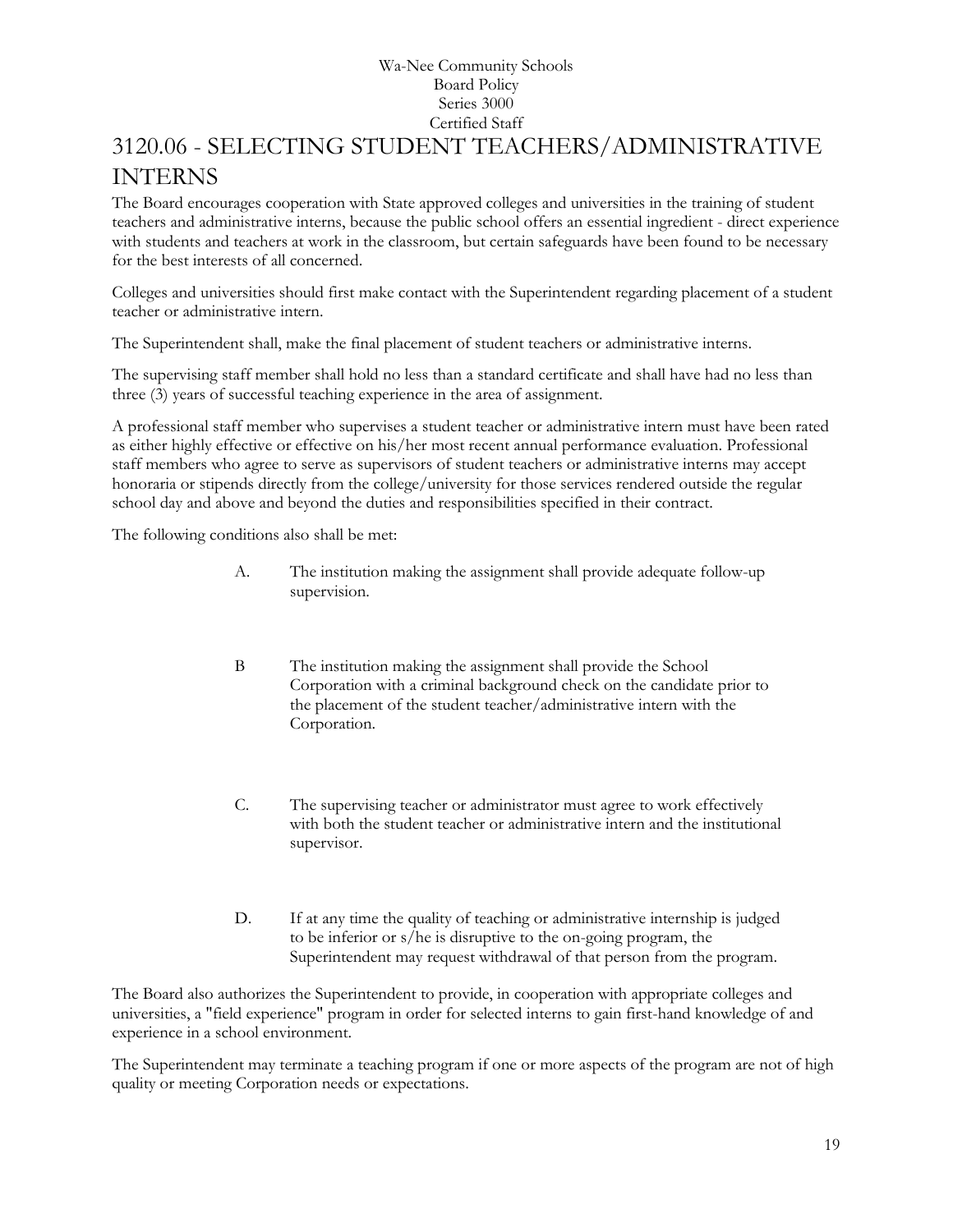I.C. 20-26-5-23 and -24

Revised 11/04 T.C. 11/23/15 Revised 2/8/16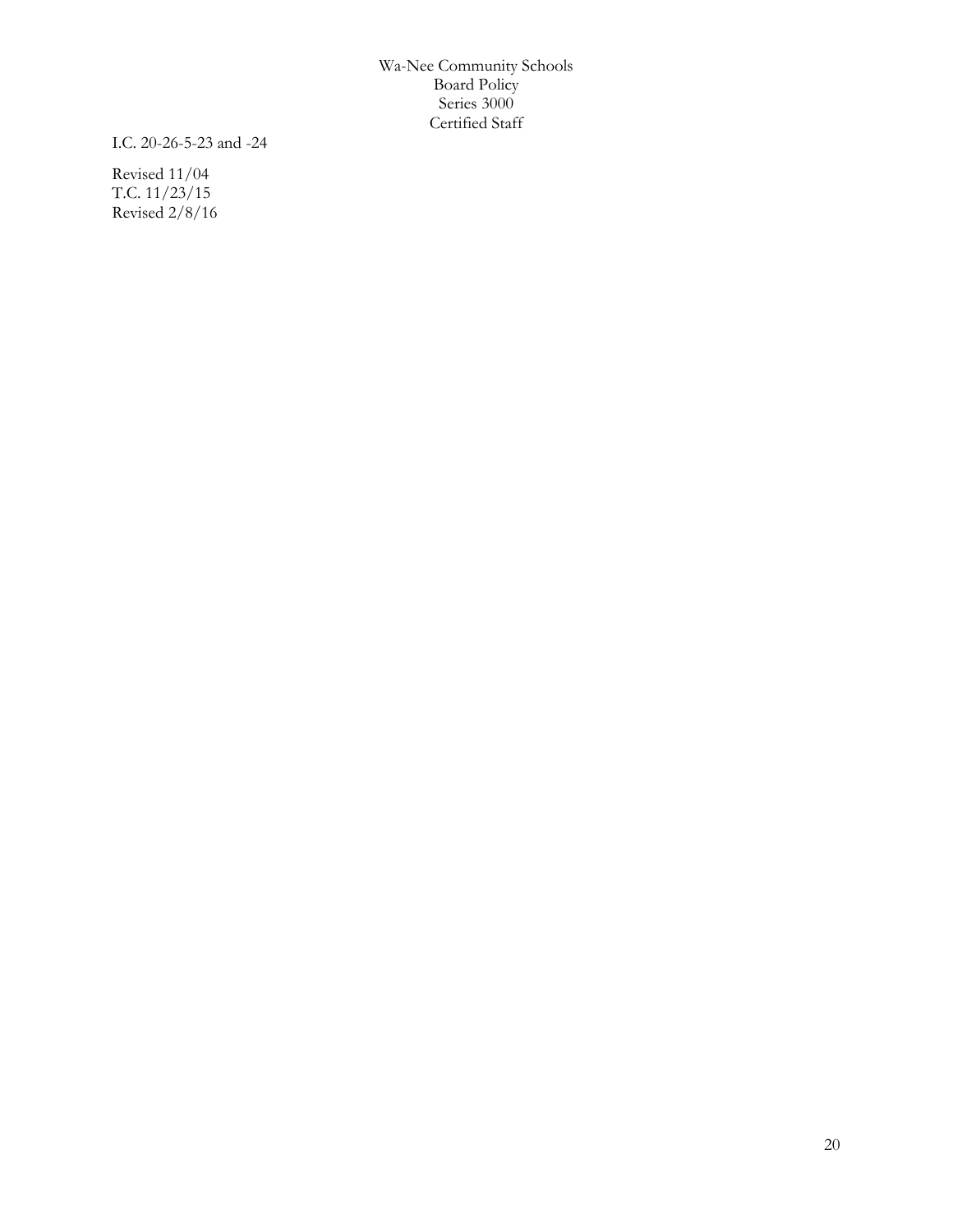# <span id="page-20-0"></span>3120.07 - EMPLOYMENT OF CASUAL RESOURCE PERSONNEL

It is the purpose of this policy to allow the casual employment of personnel in a consulting capacity for administration, in-service, or instruction.

In the general fund of the Board, money is appropriated annually for special services. This might include resource persons in specialized fields of education that could offer consulting advice on the administration or instructional processes. The Superintendent shall negotiate a reasonable payment with the resource person.

The Superintendent shall prepare administrative guidelines to ensure proper implementation of this policy.

T.C. 11/23/15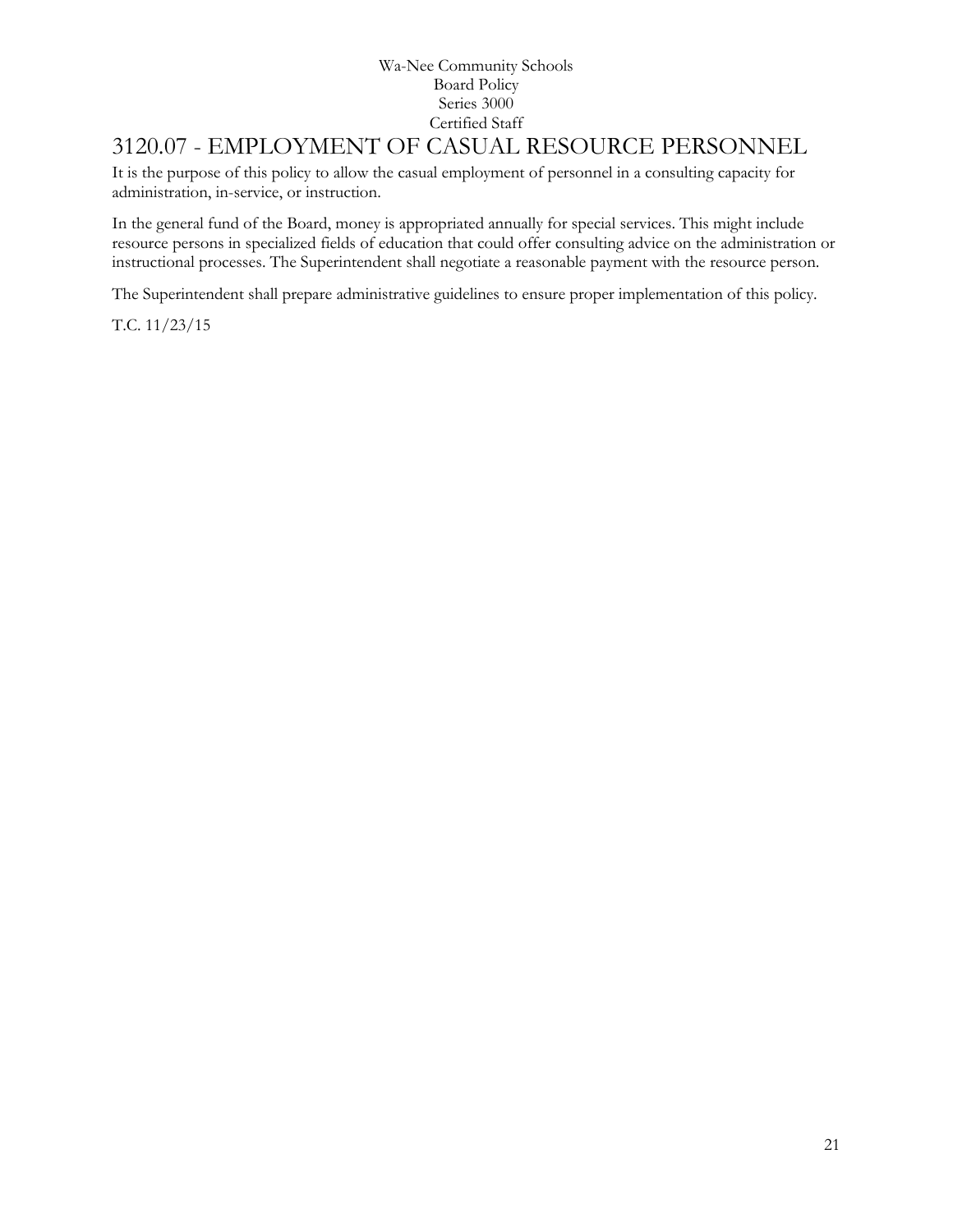# Wa-Nee Community Schools Board Policy Series 3000 Certified Staff 3120.08 - EMPLOYMENT OF PERSONNEL FOR EXTRACURRICULAR ACTIVITIES

<span id="page-21-0"></span>As much as is possible, coaches or activity sponsor positions should be filled by members of the professional staff.

When filling a High School Varsity Head Coaching position both internal and external candidates will be considered and interviewed. A High School Varsity Head Coaching position will be posted both internally and externally.

The Board may find it necessary to employ on a part-time basis, coaches or activity sponsors who are not members of the professional staff. Such part-time employees may be members of the Corporation's support staff or individuals from the community or nearby areas.

The Board authorizes the Superintendent to recommend candidates for employment by the Board.

The Board requires that:

- A. Prior to coaching football to students who are less than twenty (20) years of age, all head and assistant football coaches shall complete a certified coaching education course approved by the Indiana Department of Education not less than once during a two (2)-year period that:
	- 1. is sport specific;
	- 2. contains player safety content, including content on:
		- a. concussion awareness;
		- b. equipment fitting;
		- c. heat emergency preparedness; and
		- d. proper technique;
	- 3. requires a coach to complete a test demonstrating comprehension of the content of the course; and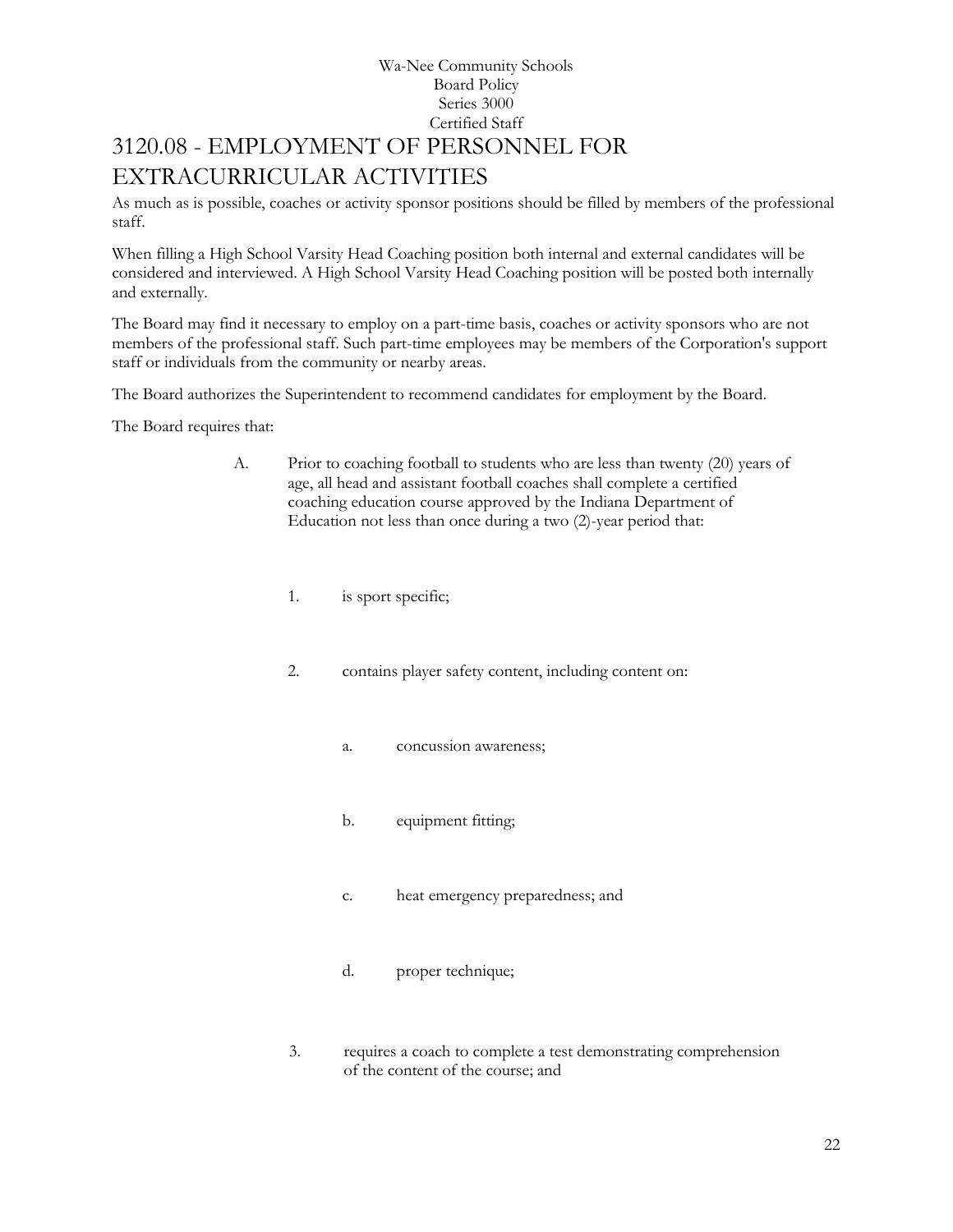4. awards a certificate of completion to a coach who successfully completes the course.

If the coach receives notice from the School Corporation that new information has been added to the course before the end of the two (2) year period, the coach must complete instruction and successfully complete a test concerning the new information.

- B. After June 30, 2017, prior to coaching students in grades 5-12, all head and assistant coaches of interscholastic sports other than football, including cheerleading, shall complete a certified coaching education course approved by the Indiana Department of Education at least once during a two (2) year period that:
	- 1. contains player safety content on concussion awareness;
	- 2. requires a coach to complete a test demonstrating comprehension of the content of the course; and
	- 3. awards a certificate of completion to a coach who successfully completes the course.

If the coach receives notice from the Corporation that new information has been added to the course before the end of the two (2) -year period, the coach must complete instruction and successfully complete a test concerning the new information.

C. A head or assistant coach of an intramural sport other than football who is coaching students in grades 5-12 may elect to complete the abovereferenced certified coaching education course. If compliance with I.C. 20- 34-7 is required by the coaching certification requirements for the intramural sport that the head or assistant coach is coaching, the coach shall complete the above-referenced certified coaching education course.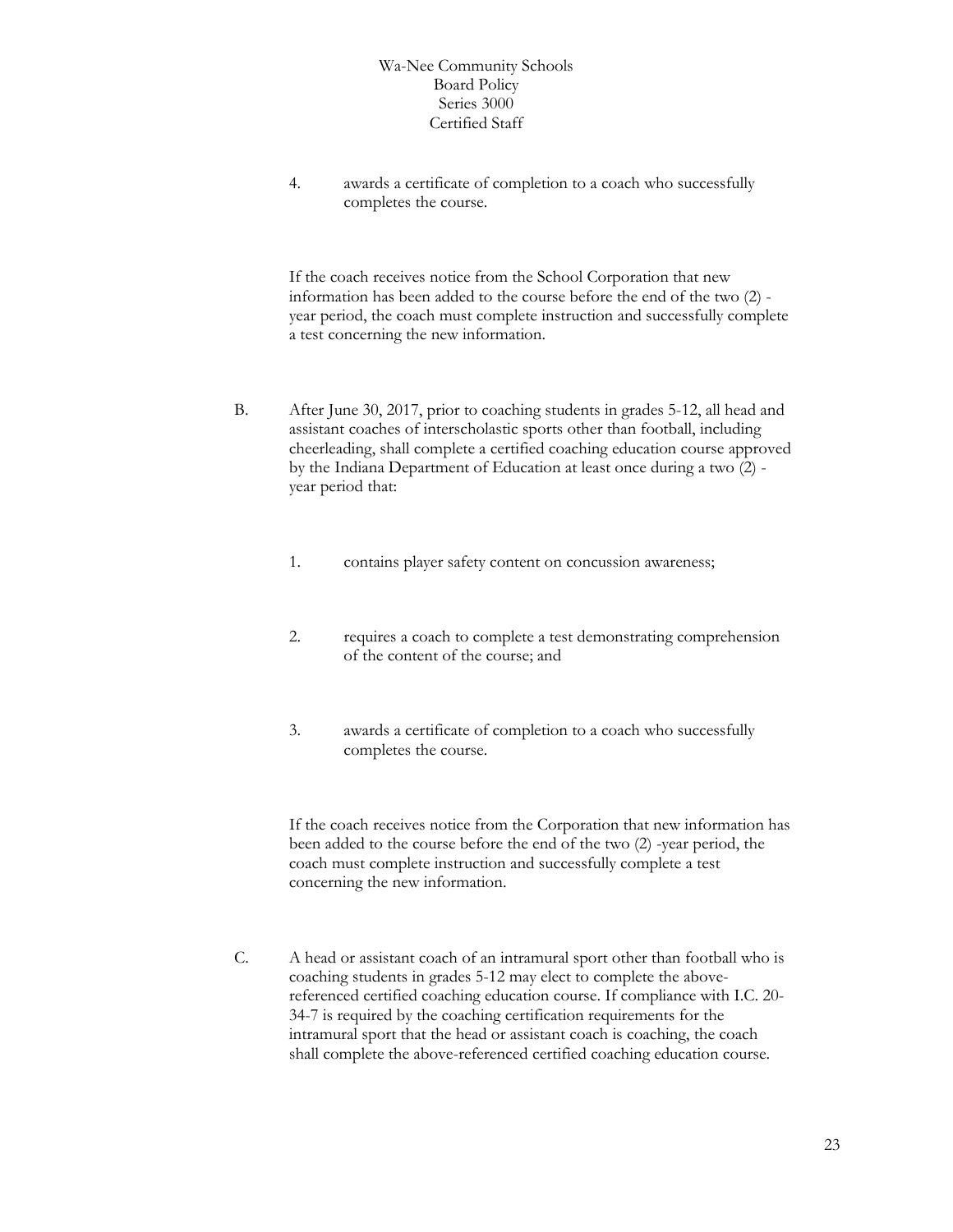The Superintendent shall require that each person employed as a coach or athletic activity sponsor is qualified, has cleared a background check required by State law and Policy **[3121](http://www.neola.com/wanee-in/search/policies/po3121.htm)** or Policy **[8120](http://www.neola.com/wanee-in/search/policies/po8120.htm)**, and has received the training required by State law and this policy.

I.C. 20-34-7 I.C. 20-34-8

Revised 3/02 Revised 5/9/11 Revised 2/23/15 Revised 9/14/15 Revised 11/23/15 Revised 5/8/17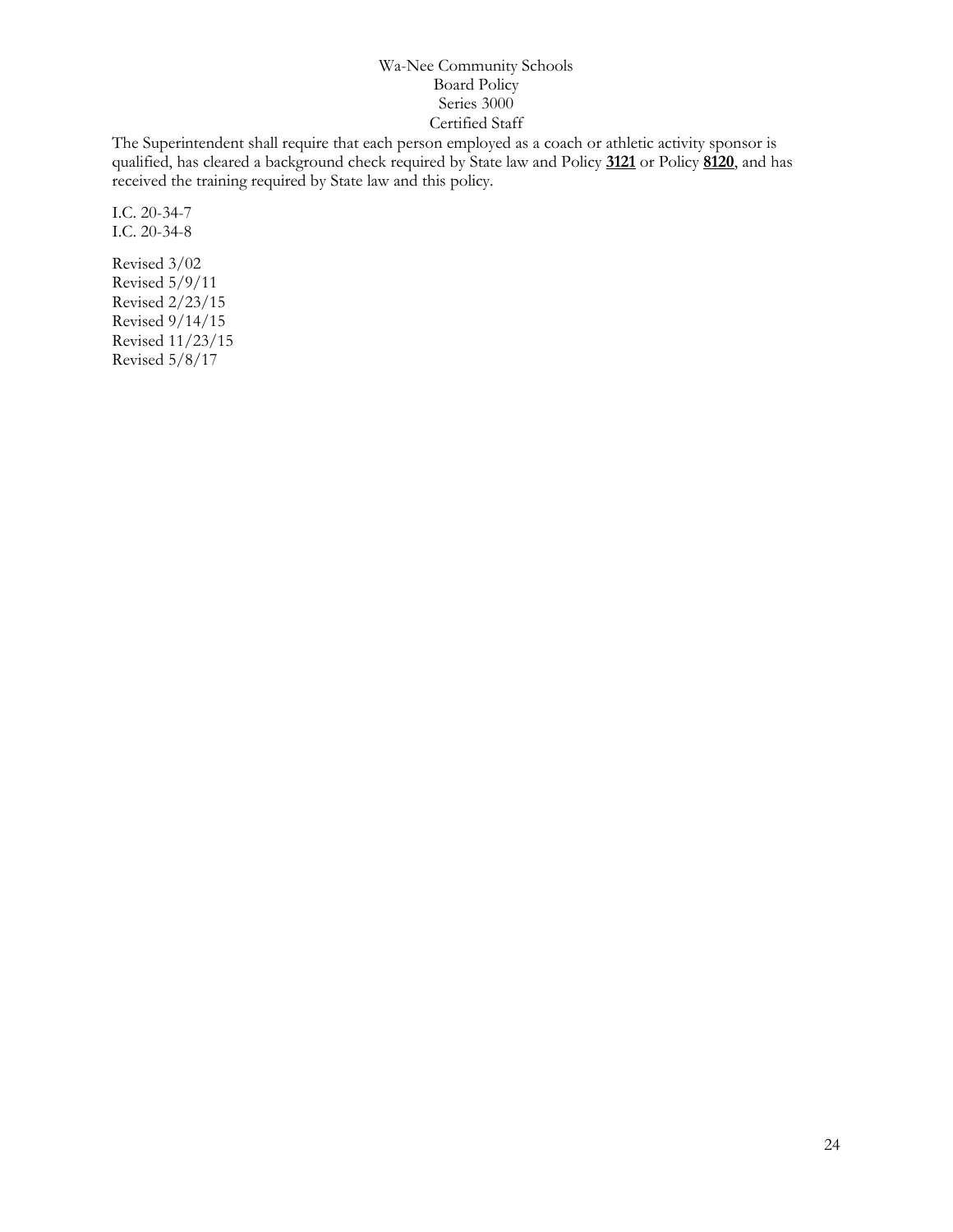# <span id="page-24-0"></span>[3121](http://www.neola.com/wanee-in/search/ag/ag3121.htm) - PERSONAL BACKGROUND CHECKS AND MANDATORY REPORTING OF CONVICTIONS AND SUBSTANTIATED CHILD ABUSE AND ARRESTS

To protect students and staff members, the Board requires an inquiry into the personal background of each applicant the Superintendent recommends for employment on the School Corporation's professional staff. Such an inquiry shall also be made for all substitutes.

The Superintendent shall establish the necessary procedures for obtaining personal background information on each applicant recommended for employment as a professional staff member which shall include the following:

- A. an expanded national criminal history check as defined by I.C. 20-26-2-1.5
- B. An expanded child protection index check as defined by I.C. 20-26-2-1.3
- C. a search of the national sex offender registry maintained by the United States Department of Justice
- D. beginning July 1, 2017, a search of the State child abuse registry
- E. telephone inquiry with former employer(s)
- F. explanations of any employment gaps to ensure the candidate has not omitted an employer where an offense occurred
- G. verification of the applicant's eligibility to work using the E-Verify database maintained by the Federal government as required by I.C. 12-32-1
- H. An Indiana Bureau of Motor Vehicles driver history if the position involves driving.

The Board requires that an expanded criminal history check be conducted for each applicant for employment who is likely to have direct, ongoing contact with children within the scope of his/her employment before or not later than thirty (30) days after the start of the applicant's employment by the Corporation.

The Board requires that an expanded child protection index check be conducted for each applicant for employment who is likely to have direct, ongoing contact with children within the scope of his/her employment before or not later than sixty (60) days after the start of the applicant's employment by the Corporation. An expanded child protection index check shall include inquiries to each state in which information necessary to complete the expanded child protection index check is available.

The Board requires that all references and, if applicable, the most recent employer provided by an applicant be contacted before the Corporation may hire the applicant.

The Board shall deny employment to a person who has been convicted of an offense requiring license revocation per I.C. 20-28-5-8(c), unless the conviction has been reversed, vacated, or set aside on appeal.

The Board may deny employment to an applicant who is the subject fo a substantiated report of abuse or neglect.

Each applicant shall certify under penalty of perjury his/her eligibility to be employed by the Board as a United States citizen or a qualified alien.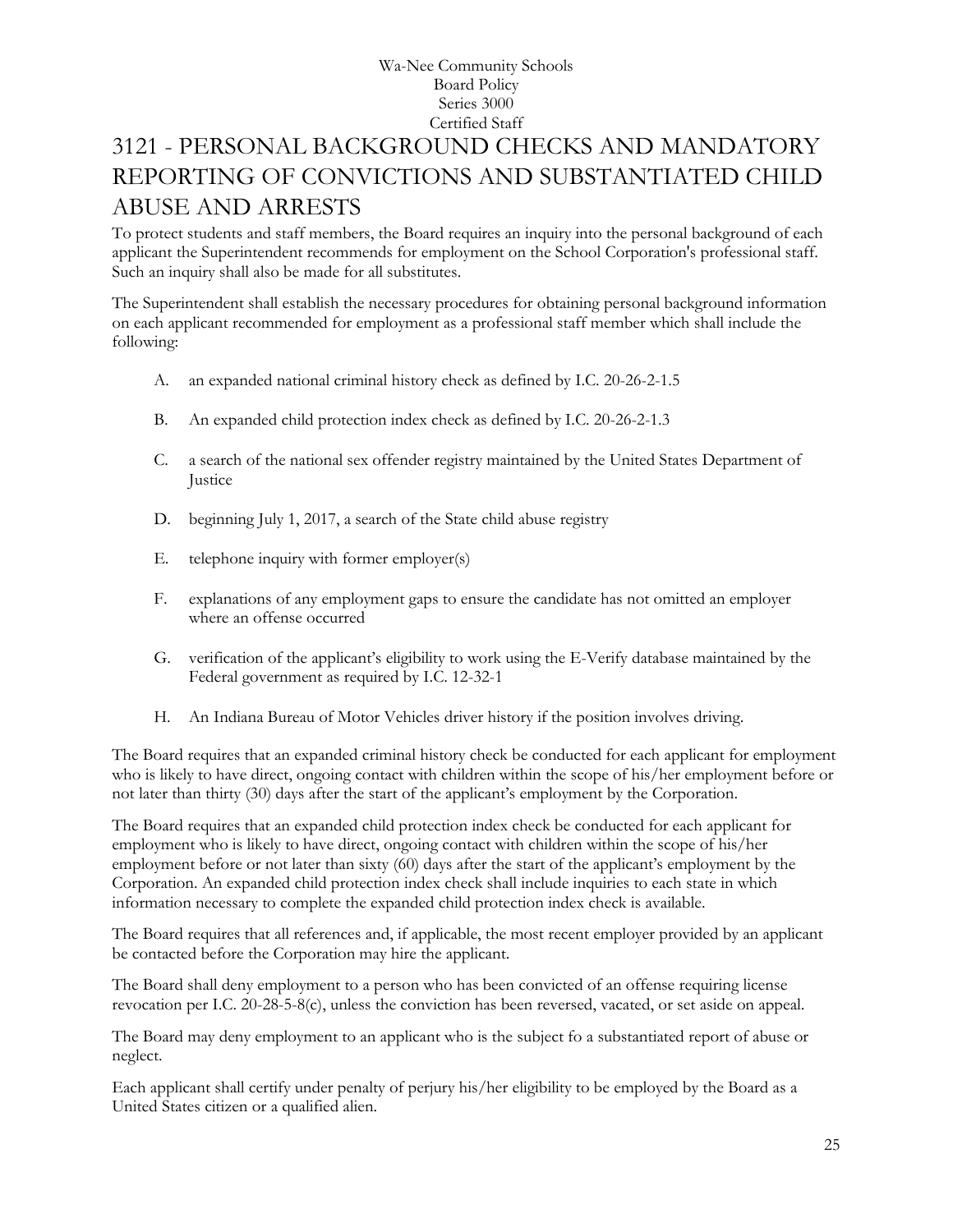The procedures shall provide that information and records obtained from pre-employment inquiries under this policy are confidential and shall not be released except as necessary to implement this policy, defend a decision made pursuant to this policy, or comply with I.C. 20-26-5-11.5 when responding to a request for an employment reference from another school for a current or former employee.

Any costs associated with obtaining the expanded criminal history check and the expanded child protection index check are to be borne by the applicant.

The Board requires that an expanded criminal history check be conducted for each Corporation employee every five (5) years.

The Corporation shall pay the costs associated with conducting the expanded criminal history check for all employees, provided the exclusive representatives of the Corporation's employees do not object.

The Corporation may obtain an expanded criminal history check or an expanded child protection index check at any time if the Corporation has reason to believe that the applicant or employee:

- A. is the subject of a substantiated report of child abuse or neglect or
- B. has been charged with or convicted of one (1) of the following crimes:
	- 1. Murder [\(I.C. 35-42-1-1\)](http://iga.in.gov/legislative/laws/2017/ic/titles/020/t_blank#35-42-1-1).
	- 2. Causing suicide [\(I.C. 35-42-1-2\)](http://iga.in.gov/legislative/laws/2017/ic/titles/020/t_blank#35-42-1-2).
	- 3. Assisting suicide [\(I.C. 35-42-1-2.5\)](http://iga.in.gov/legislative/laws/2017/ic/titles/020/t_blank#35-42-1-2.5).
	- 4. Voluntary manslaughter [\(I.C. 35-42-1-3\)](http://iga.in.gov/legislative/laws/2017/ic/titles/020/t_blank#35-42-1-3).
	- 5. Reckless homicide [\(I.C. 35-42-1-5\)](http://iga.in.gov/legislative/laws/2017/ic/titles/020/t_blank#35-42-1-5).
	- 6. Battery [\(I.C. 35-42-2-1\)](http://iga.in.gov/legislative/laws/2017/ic/titles/020/t_blank#35-42-2-1) unless ten (10) years have elapsed from the date the individual was discharged from probation, imprisonment, or parole, whichever is later.
	- 7. Aggravated battery [\(I.C. 35-42-2-1.5\)](http://iga.in.gov/legislative/laws/2017/ic/titles/020/t_blank#35-42-2-1.5).
	- 8. Kidnapping [\(I.C. 35-42-3-2\)](http://iga.in.gov/legislative/laws/2017/ic/titles/020/t_blank#35-42-3-2).
	- 9. Criminal confinement [\(I.C. 35-42-3-3\)](http://iga.in.gov/legislative/laws/2017/ic/titles/020/t_blank#35-42-3-3).
	- 10. A sex offense under [I.C. 35-42-4.](http://iga.in.gov/legislative/laws/2017/ic/titles/020/t_blank#35-42-4)
	- 11. Carjacking (I.C. 35-42-5-2) (before its repeal).
	- 12. Arson [\(I.C. 35-43-1-1\)](http://iga.in.gov/legislative/laws/2017/ic/titles/020/t_blank#35-43-1-1), unless ten (10) years have elapsed from the date the individual was discharged from probation, imprisonment, or parole, whichever is later.
	- 13. Incest [\(I.C. 35-46-1-3\)](http://iga.in.gov/legislative/laws/2017/ic/titles/020/t_blank#35-46-1-3).
	- 14. Neglect of a dependent as a Class B felony (for a crime committed before July 1, 2014) or a Level 1 felony or Level 3 felony (for a crime committed after June 30, 2014) [\(I.C. 35-46-1-](http://iga.in.gov/legislative/laws/2017/ic/titles/020/t_blank#35-46-1-4)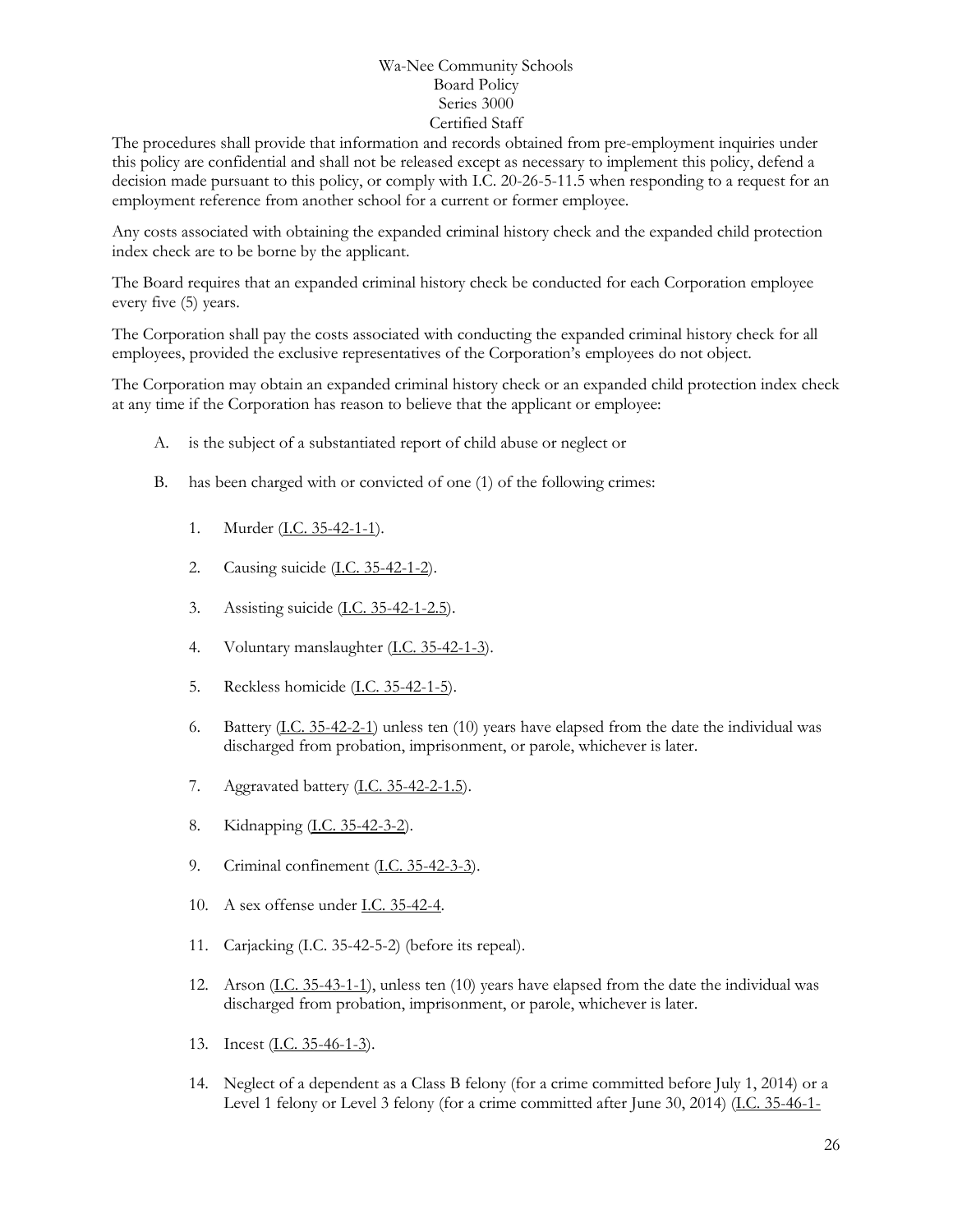$4(b)(2)$  $4(b)(2)$  and (3)), unless ten (10) years have elapsed from the date the individual was discharged from probation, imprisonment, or parole, whichever is later.

- 15. Child selling [\(I.C. 35-46-1-4\(](http://iga.in.gov/legislative/laws/2017/ic/titles/020/t_blank#35-46-1-4)d)).
- 16. Contributing to the delinquency of a minor [\(I.C. 35-46-1-8\)](http://iga.in.gov/legislative/laws/2017/ic/titles/020/t_blank#35-46-1-8), unless ten (10) years have elapsed from the date the individual was discharged from probation, imprisonment, or parole, whichever is later.
- 17. An offense involving a weapon under <u>I.C. 35-47</u> or <u>I.C. 35-47.5</u>, unless ten (10) years have elapsed from the date the individual was discharged from probation, imprisonment, or parole, whichever is later.
- 18. An offense relating to controlled substances under **I.C. 35-48-4**, unless ten (10) years have elapsed from the date the individual was discharged from probation, imprisonment, or parole, whichever is later.
- 19. An offense relating to material or a performance that is harmful to minors or obscene under [I.C. 35-49-3,](http://iga.in.gov/legislative/laws/2017/ic/titles/020/t_blank#35-49-3) unless ten (10) years have elapsed from the date the individual was discharged from probation, imprisonment, or parole, whichever is later.
- 20. An offense relating to operating a motor vehicle while intoxicated under [I.C. 9-30-5,](http://iga.in.gov/legislative/laws/2017/ic/titles/020/t_blank#9-30-5) unless five (5) years have elapsed from the date the individual was discharged from probation, imprisonment, or parole, whichever is later.
- 21. Domestic battery [\(I.C. 35-42-2-1.3\)](http://iga.in.gov/legislative/laws/2017/ic/titles/020/t_blank#35-42-2-1.3), unless ten (10) years have elapsed from the date the individual was discharged from probation, imprisonment, or parole, whichever is latest.
- 22. An offense that is substantially equivalent to any of the offenses listed in this subsection in which the judgment of conviction was entered under the law of any other jurisdiction.

During the course of his/her employment with the Corporation, each professional employee and substitute teacher shall be required to report:

- A. the arrest or the filing of criminal charges against the employee:
- B. conviction of the employee for a crime; and
- C. substantiated report of child abuse or neglect of which the employee is the subject

to the Superintendent within two (2) business days of the occurrence. The Superintendent shall obtain a review of each reported conviction or substantiated report of child abuse or neglect and shall recommend appropriate action to the Board considering the risk to members of the school community presented by the continued employment of the employee who was convicted or the subject of a substantiated report of child abuse or neglect.

I.C. 5-2-22 I.C. 10-13-3 I.C. 20-26-2-1.3 I.C. 20-26-2-1.5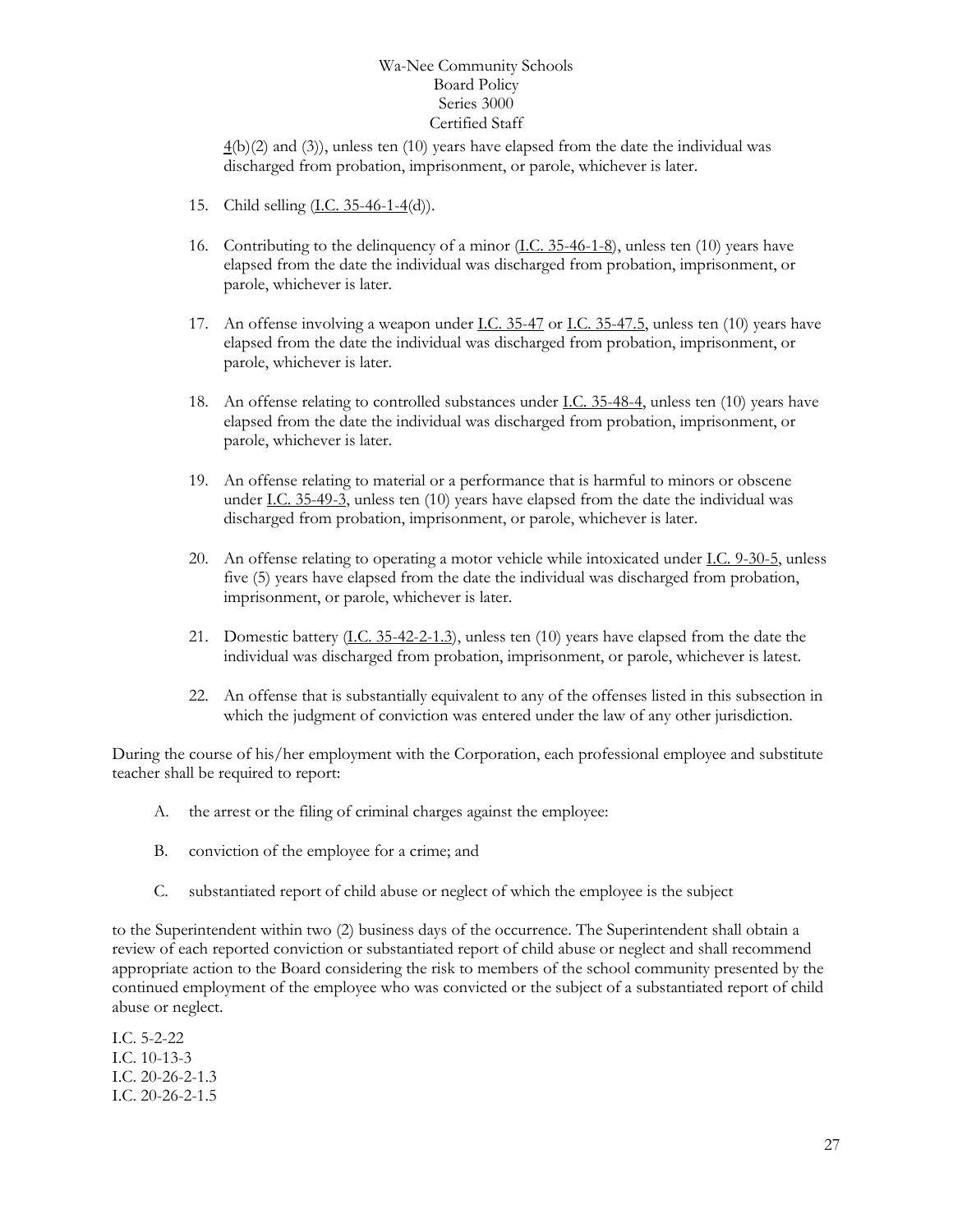I.C. 20-26-5-10, -10.5, -11 and -11.5 I.C. 20-28-5-8

Revised 3/02 Revised 9/12/05 Revised 8/27/07 Revised 3/8/10 Revised 7/9/12 T.C. 11/23/15 Revised 2/8/16 Revised 5/8/17 Revised 2/12/18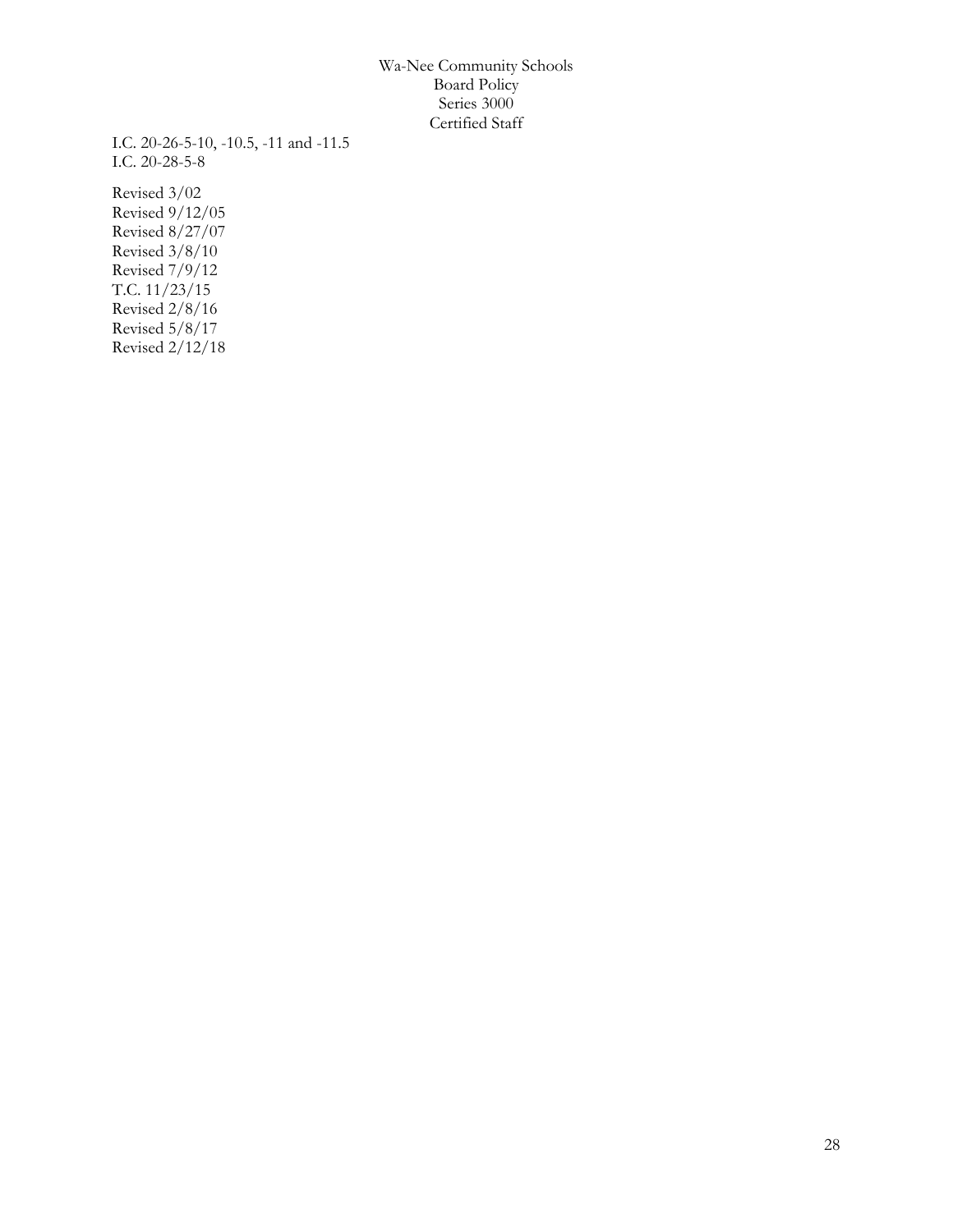# Wa-Nee Community Schools Board Policy Series 3000 Certified Staff [3122](http://www.neola.com/wanee-in/search/ag/ag3122.htm) - NONDISCRIMINATION AND EQUAL EMPLOYMENT OPPORTUNITY

<span id="page-28-0"></span>The School Board does not discriminate on the basis of the Protected Classes of race, color, national origin, sex (including transgender status, sexual orientation and gender identity), disability, age, religion, military status, ancestry, or genetic information which are classes protected by Federal and/or State law (collectively, "Protected Classes") occurring in the Corporation's employment opportunities, programs, and/or activities, or, if initially occurring off Corporation grounds or outside the Corporation's employment opportunities, programs, and activities, affecting the Corporation environment.

The Superintendent shall appoint and publicize the name of the compliance officer(s) who is/are responsible for coordinating the Corporation's efforts to comply with applicable Federal and State laws and regulations, including the Corporation's duty to address in a prompt and equitable manner any inquiries or complaints regarding discrimination or denial of equal access. The compliance officer(s) also shall verify that proper notice of nondiscrimination for Title II of the Americans with Disabilities Act (as amended), Title VI and Title VII of the Civil Rights Act of 1964, Title IX of the Education Amendments of 1972, Section 504 of the Rehabilitation Act of 1973 (as amended), and the Age Discrimination in Employment Act is provided to staff members and the general public. Any sections of the Corporation's collectively bargained contracts dealing with hiring, promotion, and tenure should contain a statement of nondiscrimination similar to that in the Board's statement above. In addition, any gender specific terms should be eliminated from such contracts.

# **Compliance Officer**

The following person is designated as the Corporation's compliance officer and, as such, shall handle inquiries regarding the nondiscrimination policies of the Corporation and address any complaint of discrimination:

> Director of Curriculum & Instruction 1300 N. Main Street Nappanee, IN 46550 574-773-3131 574-773-5593

# **Reports and Complaints of Unlawful Discrimination and Retaliation**

Employees are encouraged to promptly report incidents of unlawful discrimination and/or retaliation occurring in the Corporation's employment opportunities, programs and/or activities, or, if initially occurring off Corporation grounds or outside the Corporation's employment opportunities, programs and activities, affecting the Corporation environment to an administrator, supervisor, or other Corporation-level official so that the Board may address the conduct. Any administrator, supervisor, or other Corporation-level official who receives such a complaint shall file it with a compliance officer within two (2) business days.

Employees who believe they have been unlawfully discriminated/retaliated against in the Corporation's employment opportunities, programs and/or activities, or, if initially occurring off Corporation grounds or outside the Corporation's employment opportunities, programs and activities, affecting the Corporation environment are entitled to utilize the complaint process set forth below. Initiating a complaint, whether formally or informally, in the Corporation and/or a concurrent criminal complaint will not adversely affect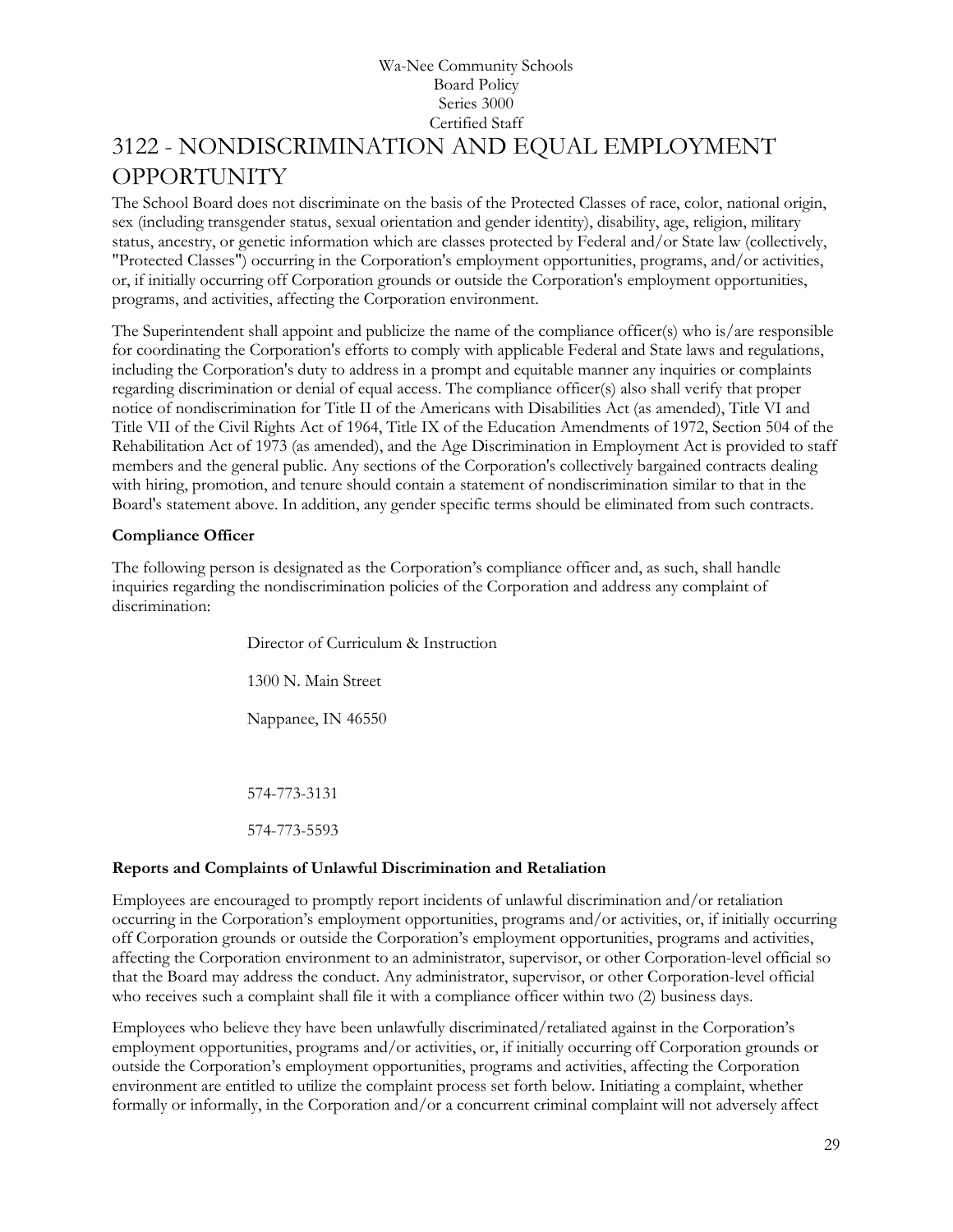the complaining individual's employment status or opportunity. While there are no time limits for initiating complaints under this policy, individuals should make every effort to file a complaint as soon as possible after the conduct occurs while the facts are known and potential witnesses are available.

The compliance officer will be available during regular school/work hours to discuss concerns related to unlawful discrimination/retaliation. The compliance officer(s) shall accept complaints of unlawful discrimination/retaliation directly from any member of the Corporation community or a visitor to the Corporation, and receive complaints that are initially filed with a school building administrator, supervisor or other Corporation-level official. Upon receipt of a complaint, either directly or through a school building administrator, supervisor or other Corporation-level official, a compliance officer will begin either an informal or formal process (depending on the request of the person alleging the discrimination/retaliation or the nature of the alleged discrimination/retaliation), or designate a specific individual to conduct such a process.

The compliance officer will provide a copy of this policy to any person who files a complaint. In the case of a formal complaint, the compliance officer will prepare recommendations for the Superintendent or oversee the preparation of such recommendations by a designee. All members of the Corporation community must report incidents of discrimination/retaliation that are reported to them to the compliance officer within two (2) business days of learning of the incident/conduct.

Any Corporation employee who directly observes unlawful discrimination/retaliation is obligated, in accordance with this policy, to report such observations to one of the compliance officers within two (2) business days. Additionally, any Corporation employee who observes an act of unlawful discrimination/retaliation is expected to intervene to stop the misconduct, unless circumstances make such an intervention dangerous, in which case the staff member should immediately notify other Corporation employees and/or local law enforcement officials, as necessary, to stop the misconduct. Thereafter, the compliance officer or designee must contact the employee within two (2) business days to advise him/her of the Corporation's intent to investigate the wrongdoing.

# **Complaint Procedures**

Any employee who believes that s/he has been subjected to unlawful discrimination or retaliation may seek resolution of his/her complaint through the procedures described below. The formal complaint procedures involve an investigation of the individual's claims and a process for rendering a decision regarding whether the charges are substantiated at the lowest possible administrative level and in a prompt and equitable manner.

Due to the sensitivity surrounding complaints of unlawful discrimination or retaliation, timelines are flexible for initiating the complaint process; however, individuals should make every effort to file a complaint within thirty (30) calendar days after the conduct occurs. Once the formal complaint process is begun, the investigation will be completed in a timely manner (ordinarily, within fifteen (15) business days of the complaint being received).

In accordance with Federal and State law, employees will be notified of their right to file an internal complaint regarding an alleged violation, misinterpretation or misapplication of Federal and/or State law pertaining to discrimination in employment.

In addition, employees will be notified of their right to file a complaint with the U.S. Department of Education's Office for Civil Rights, the Equal Employment Opportunity Commission, or the Indiana Civil Rights Commission, as well as a concurrent criminal complaint with the law enforcement agency having jurisdiction in the Corporation.

# **Informal Complaint Procedure**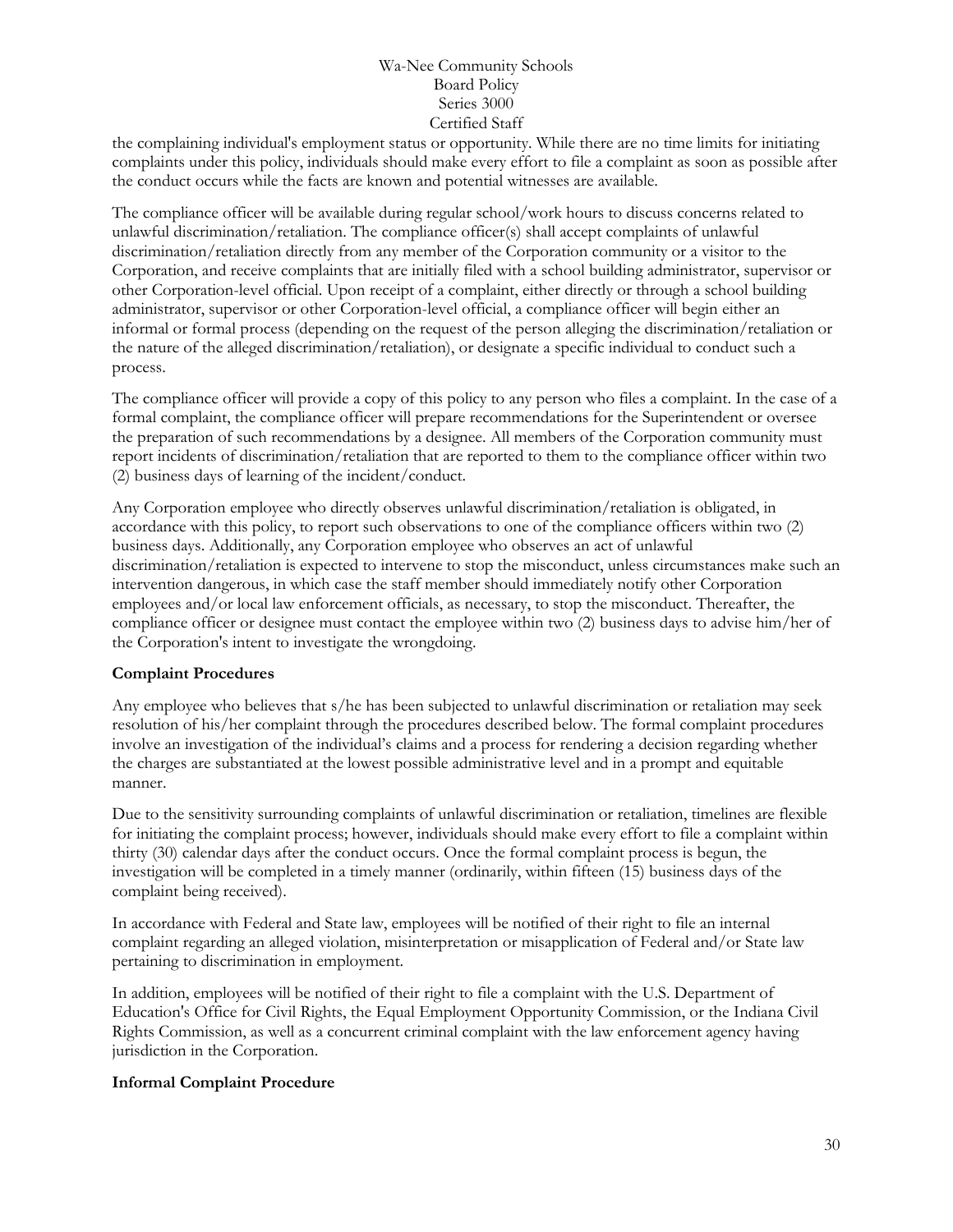The goal of the informal complaint procedure is to stop quickly inappropriate behavior and facilitate resolution through an informal means, if possible. The informal complaint procedure is provided as a less formal option for an employee or unsuccessful applicant for employment who believes s/he has been unlawfully discriminated or retaliated against in the Corporation's employment opportunities, programs and/or activities, or, if initially occurring off Corporation grounds or outside the Corporation's employment opportunities, programs and activities, affecting the Corporation environment. This informal procedure is not required as a precursor to the filing of a formal complaint or a concurrent criminal complaint.

The informal process is available only in those circumstances where the parties (the alleged target of the discrimination/retaliation and individual(s) alleged to have engaged in the discrimination) agree to participate in it.

Employees, or unsuccessful applicants for employment, who believe that they have been unlawfully discriminated/retaliated against in the Corporation's employment opportunities, programs and/or activities, or, if initially occurring off Corporation grounds or outside the Corporation's employment opportunities, programs and activities, affecting the Corporation environment may proceed immediately to the formal complaint process and individuals who seek resolution through the informal procedure may request that the informal process be terminated at any time to move to the formal complaint process.

All complaints involving a Corporation employee or any other adult member of the Corporation community against a student will be formally investigated, and a concurrent criminal complaint shall be filed.

As an initial course of action, if an individual feels that s/he is being unlawfully discriminated/retaliated against in the Corporation's employment opportunities, programs and/or activities, or, if initially occurring off Corporation grounds or outside the Corporation's employment opportunities, programs and activities, affecting the Corporation environment and s/he is able and feels safe doing so, the individual should tell or otherwise inform the person who engaged in the allegedly discriminatory/retaliatory conduct that it is inappropriate and must stop. The complaining individual should address the alleged misconduct as soon after it occurs as possible. A/The compliance officer is available to support and counsel individuals when taking this initial step or to intervene on behalf of the individual if requested to do so.

An individual who is uncomfortable or unwilling to inform the person who allegedly engaged in the unlawful conduct of his/her concerns is not prohibited from otherwise filing an informal or a formal complaint and filing a concurrent criminal complaint if s/he desires to do so.

In addition, with regard to certain types of unlawful discrimination, such as sexual discrimination, the compliance officer may advise against the use of the informal complaint process.

An individual who believes s/he has been unlawfully discriminated/retaliated against in the Corporation's employment opportunities, programs and/or activities, or, if initially occurring off Corporation grounds or outside the Corporation's employment opportunities, programs and activities, affecting the Corporation environment may make an informal complaint, either orally or in writing: 1) to a building administrator; 2) directly to the compliance officer(s); and/or 3) to the Superintendent or other Corporation-level employee.

All informal complaints must be reported to the compliance officer(s) who will either facilitate an informal resolution as described below or appoint another individual to facilitate an informal resolution.

The Corporation's informal complaint procedure is designed to provide employees who believe they are being unlawfully discriminated/retaliated against with a range of options aimed at bringing about a prompt resolution of their concerns. Depending upon the nature of the complaint and the wishes of the individual claiming unlawful discrimination/retaliation, informal resolution may involve, but not be limited to, one or more of the following: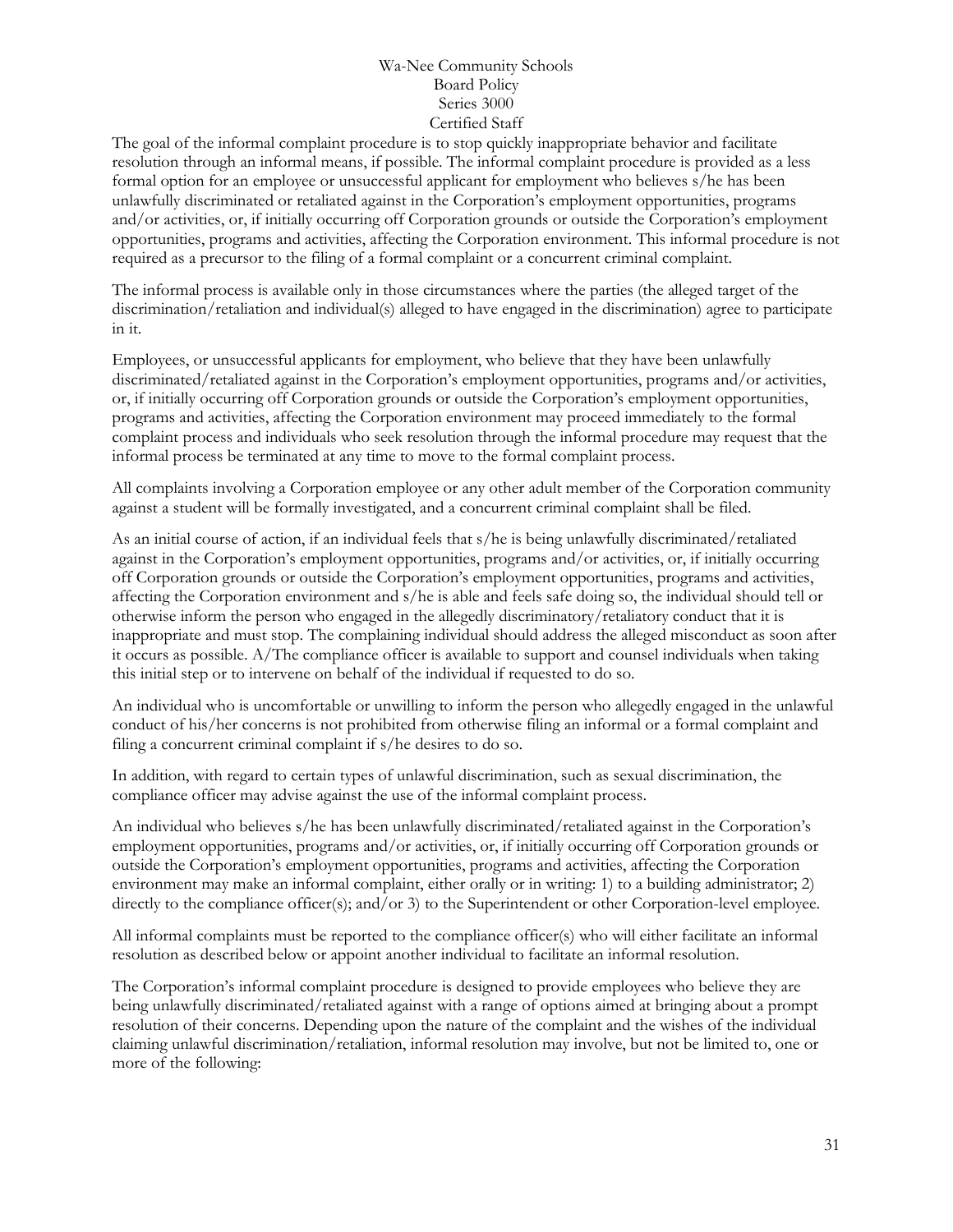- A. Advising the individual about how to communicate his/her concerns to the person who allegedly engaged in the discriminatory/retaliatory behavior.
- B. Distributing a copy of Policy **[3122](http://www.neola.com/wanee-in/search/policies/po3122.htm)** Nondiscrimination as a reminder to the individuals in the school building or office where the individual whose behavior is being questioned works.
- C. If both parties agree, the compliance officer may arrange and facilitate a meeting between the individual claiming discrimination/retaliation and the individual accused of engaging in the misconduct to work out a mutual resolution.

While there are no set time limits within which an informal complaint must be resolved, the compliance officer or designee will exercise his/her authority to attempt to resolve all informal complaints within fifteen (15) business days of receiving the informal complaint.

Parties who are dissatisfied with the results of the informal complaint process may proceed to file a formal complaint. And, as stated above, parties may request that the informal process be terminated at any time to move to the formal complaint process.

The compliance officer will retain all materials that are generated as part of the informal complaint process in accordance with the Board's records retention policy. (See Policy **[8310](http://www.neola.com/wanee-in/search/policies/po8310.htm)**)

# **Formal Complaint Procedure**

If a complaint is not resolved through the informal complaint process, if one of the parties requested that the informal complaint process be terminated to move to the formal complaint process, or if the individual elects to file a formal complaint initially, this formal complaint process shall be implemented.

An individual who believes that s/he has been subjected to unlawful discrimination/retaliation in the Corporation's employment opportunities, programs and/or activities, or, if initially occurring off Corporation grounds or outside the Corporation's employment opportunities, programs and activities, affecting the Corporation environment (hereinafter referred to as the "Complainant"), may file a formal complaint, either orally or in writing, with an administrator, the compliance officer(s), Superintendent, or other Corporationlevel official, as well as file a concurrent criminal complaint with the law enforcement agency having jurisdiction.

Due to the sensitivity surrounding complaints of unlawful discrimination and retaliation, timelines are flexible for initiating the complaint process; however, individuals should make every effort to file a complaint within thirty (30) calendar days after the conduct occurs.

If a Complainant informs an administrator, supervisor, Superintendent, or other Corporation-level official, either orally or in writing, about any complaint of discrimination/retaliation, the employee who is informed of the complaint must report such information to the compliance officer within two (2) business days.

Throughout the course of the process, the compliance officer should keep the parties informed of the status of the investigation and the decision-making process.

All formal complaints must include the following information to the extent it is available: the identity of the individual believed to have engaged in, or be engaging in, the discriminatory/retaliatory conduct; a detailed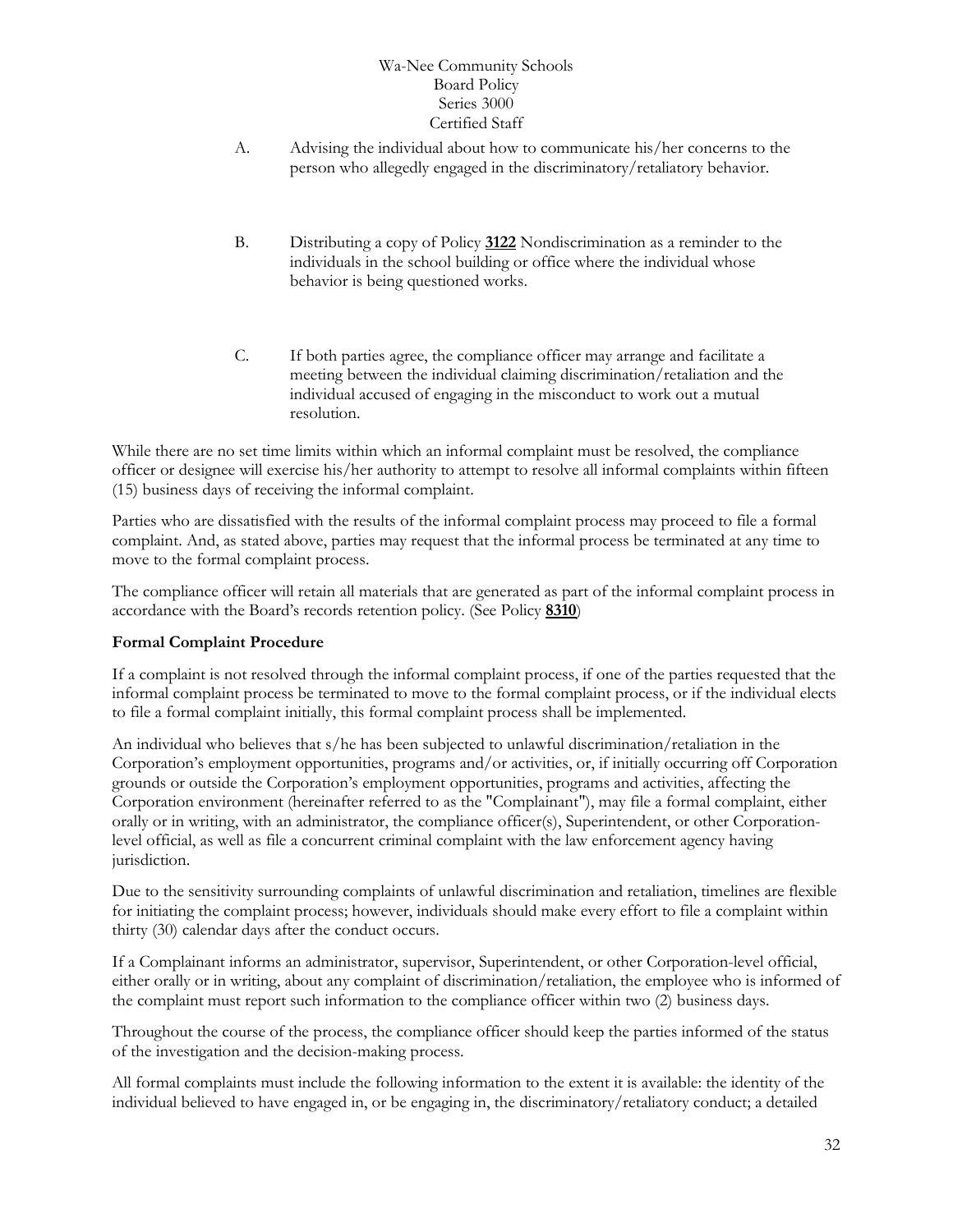description of the facts upon which the complaint is based; a list of potential witnesses; and the resolution sought by the Complainant.

If the Complainant is unwilling or unable to provide a written statement including the information set forth above, the compliance officer shall ask for such details in an oral interview. Thereafter, the compliance officer will prepare a written summary of the oral interview, and the Complainant will be asked to verify the accuracy of the reported complaint by signing the document.

Upon receiving a formal complaint, the compliance officer will consider whether any action should be taken in the investigatory phase to protect the Complainant from further discrimination or retaliation, including, but not limited to, a change of work assignment or schedule for the Complainant and/or the person who allegedly engaged in the misconduct. In making such a determination, the compliance officer should consult the Complainant to assess his/her agreement to the proposed action. If the Complainant is unwilling to consent to the proposed change, the compliance officer may still take whatever actions s/he deems appropriate in consultation with the Superintendent.

Within two (2) business days of receiving the complaint, the compliance officer, or a designee, will initiate a formal investigation to determine whether the Complainant has been subjected to unlawful discrimination/retaliation.

Simultaneously, the compliance officer, or a designee, will inform the individual alleged to have engaged in the discriminatory or retaliatory conduct (hereinafter referred to as the "Respondent"), that a complaint has been received. The Respondent will be informed about the nature of the allegations and provided with a copy of any relevant policies and/or administrative guidelines, including Policy **[3122](http://www.neola.com/wanee-in/search/policies/po3122.htm)** - Nondiscrimination. The Respondent also must be informed of the opportunity to submit a written response to the complaint within five (5) business days.

Although certain cases may require additional time, the compliance officer, or a designee, will attempt to complete an investigation into the allegations of discrimination/retaliation within fifteen (15) business days of receiving the formal complaint.

The investigation will include:

- A. interview(s) with the Complainant;
- B. interview(s) with the Respondent;
- C. interviews with any other witnesses who reasonably may be expected to have any information relevant to the allegations; and,
- D. consideration of any documentation or other information presented by the Complainant, Respondent, or any other witness that is reasonably believed to be relevant to the allegations.

At the conclusion of the investigation, the compliance officer, or the designee, shall prepare and deliver a written report to the Superintendent that summarizes the evidence gathered during the investigation and provides recommendations based on the evidence and the definition of unlawful discrimination/retaliation as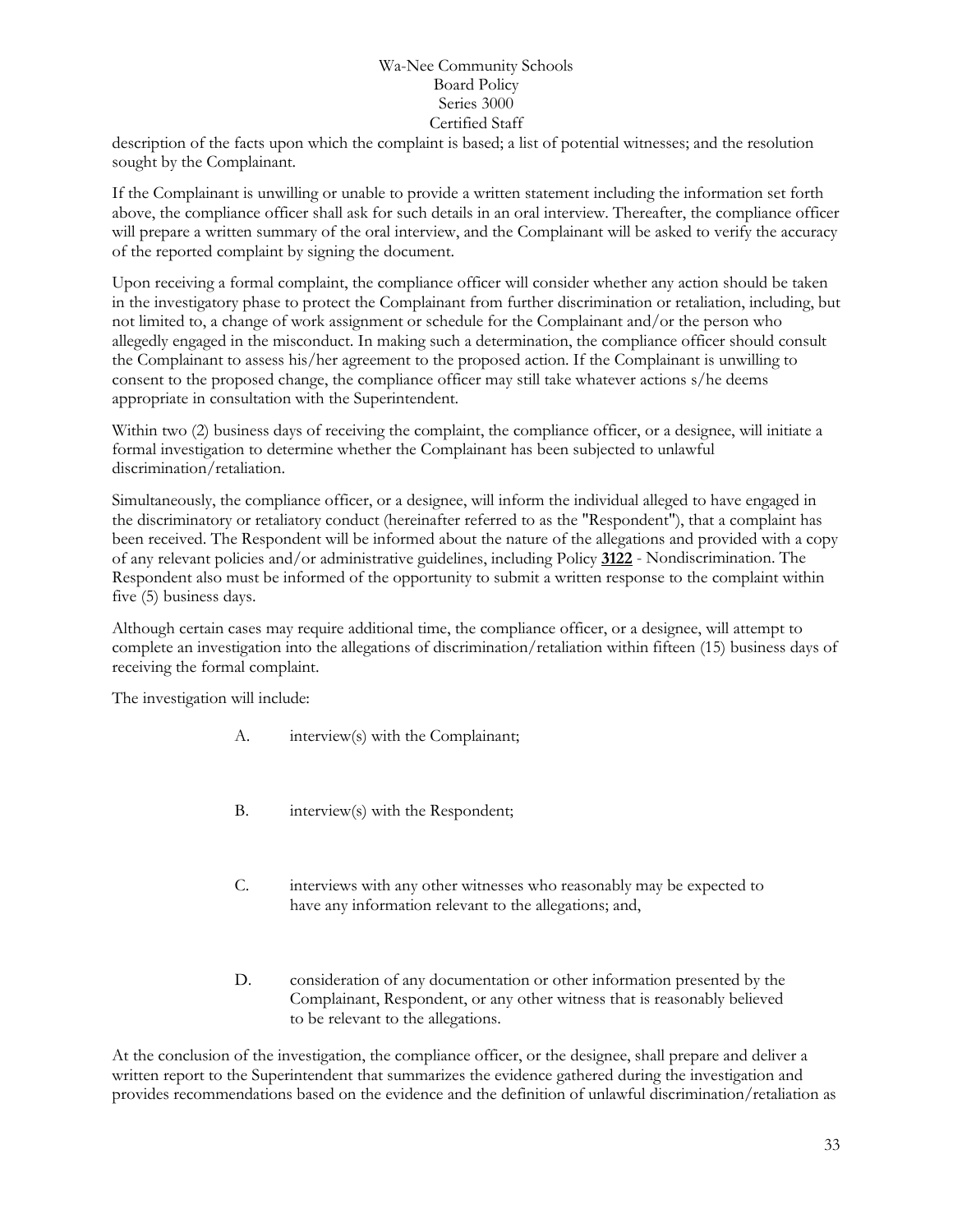provided in Board policy and State and Federal law as to whether the Complainant has been subjected to unlawful discrimination/retaliation. The recommendations must be based upon the totality of the circumstances. In determining if discrimination or retaliation occurred, a preponderance of evidence standard will be used (*i.e.*, it is more likely than not that unlawful discrimination/retaliation occurred).

The compliance officer, or the designee, should consult with the Board's legal counsel before finalizing the report to the Superintendent.

Absent extenuating circumstances, within five (5) business days of receiving the report of the compliance officer or the designee, the Superintendent must either issue a decision regarding whether the charges have been substantiated or request further investigation. A copy of the Superintendent's decision will be delivered to both the Complainant and the Respondent.

If the Superintendent requests additional investigation, the Superintendent must delineate the additional information that is to be gathered, and such additional investigation must be completed within five (5) business days. At the conclusion of the additional investigation, the Superintendent must issue a written decision as described above.

If the Superintendent determines the Complainant was subjected to unlawful discrimination/retaliation, s/he must identify what corrective action will be taken to stop, remedy, and prevent the recurrence of the discrimination/retaliation. The corrective action should be reasonable, timely, age-appropriate, effective, and tailored to the specific situation.

A Complainant or Respondent who is dissatisfied with the decision of the Superintendent may appeal through a signed written request to the Board within five (5) business days of his/her receipt of the Superintendent's decision.

If the Superintendent is the Respondent, the appeal process will skip the review by the Superintendent and move directly to the Board. In such circumstances, the compliance officer, or the designee, shall prepare and deliver a written report to the Board that summarizes the evidence gathered during the investigation and provides recommendations based on the evidence and the definition of unlawful discrimination/retaliation as provided in Board policy and State and Federal law as to whether the Complainant has been subjected to unlawful discrimination/retaliation.

The Board shall meet with the concerned parties and their representatives within twenty (20) business days of the receipt of a written request to appeal. At this meeting, the parties have the right to present evidence, including testimony and/or exhibits, to the Board in support of their position. A copy of the Board's disposition of the appeal shall be sent to each concerned party within ten (10) business days of this meeting. The decision of the Board will be final.

The Board reserves the right to investigate and resolve a complaint or report of unlawful discrimination/retaliation regardless of whether the employee or unsuccessful applicant for employment alleging the unlawful discrimination/retaliation pursues the complaint. The Board also reserves the right to have the formal complaint investigation conducted by an external person in accordance with this policy or in such other manner as deemed appropriate by the Board or its designee.

The Complainant and the Respondent may be represented, at his/her own cost, at any of the above-described meetings/hearings.

The right of a person to a prompt and equitable resolution of the complaint shall not be impaired by the person's pursuit of other remedies such as the filing of a complaint with the Office for Civil Rights, Equal Employment Opportunity Commission, Indiana Civil Rights Commission, or the filing of a concurrent criminal complaint. Use of the complaint procedures is not a prerequisite to the pursuit of other remedies.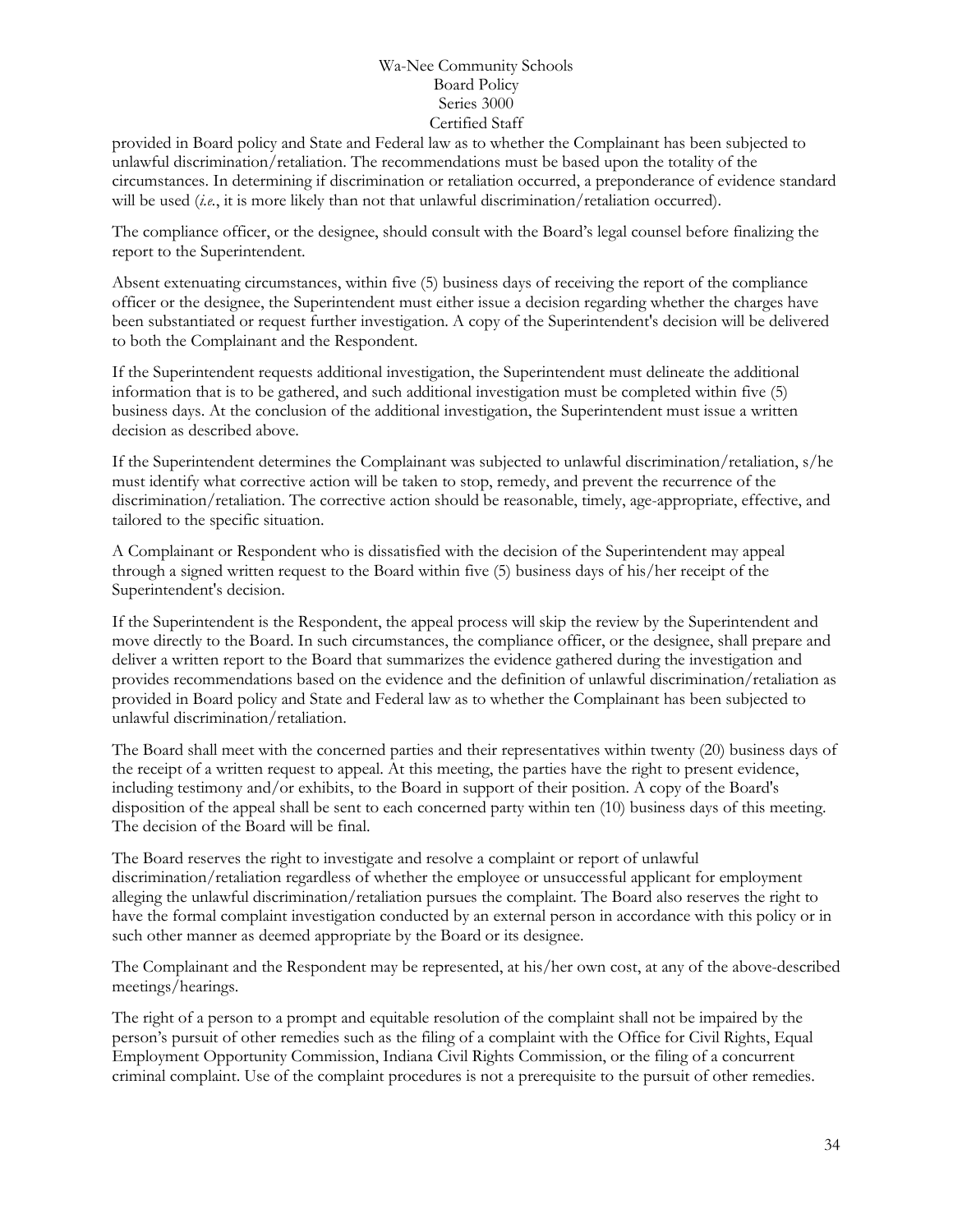Furthermore, the complaint must be investigated even if a separate investigation is being conducted by another agency, including but not limited to the local police department.

# **Privacy/Confidentiality**

The Corporation will employ all reasonable efforts to protect the rights of the Complainant, the Respondent(s), and the witnesses to the extent possible, consistent with the Corporation's legal obligations to investigate, take appropriate action, and comply with any discovery or disclosure obligations.

All records generated under the terms of this policy shall be maintained as confidential to the extent permitted by law. Confidentiality, however, cannot be guaranteed.

All Complainants proceeding through the formal investigation process will be advised that their identities may be disclosed to the Respondent(s).

During the course of a formal investigation, the compliance officer or designee will instruct each person who is interviewed about the importance of maintaining confidentiality. Any individual who is interviewed as part of an investigation is expected not to disclose to third parties any information that s/he learns and/or provides during the course of the investigation.

# **Remedial Action, Sanctions and Monitoring**

The Board shall vigorously enforce its prohibitions against unlawful discrimination/retaliation occurring in the Corporation's employment opportunities, programs and/or activities, or, if initially occurring off Corporation grounds or outside the Corporation's employment opportunities, programs and activities, affecting the Corporation environment by taking appropriate action reasonably calculated to stop and prevent further misconduct.

If warranted, appropriate remedial action shall be determined and implemented on behalf of the Complainant. Such remedial action may include, but is not limited to, counseling services, reinstatement of leave taken due to the discrimination, or other appropriate action.

While observing the principles of due process, a violation of this policy may result in disciplinary action up to and including the discharge of an employee. All disciplinary action will be taken in accordance with applicable State law and the terms of the relevant collective bargaining agreement(s), if any.

When imposing discipline, the Superintendent shall consider the totality of the circumstances involved in the matter. In those cases where unlawful discrimination/retaliation is not substantiated, the Board may consider whether the alleged conduct nevertheless warrants discipline in accordance with other Board policies, consistent with the terms of the relevant collective bargaining agreement(s), if any.

All sanctions imposed by the Board and/or Superintendent shall be reasonably calculated to end such conduct, prevent its recurrence, and remedy its effect. Prior sanctions imposed on the Respondent(s) for similar past conduct shall be considered in determining the appropriateness of the sanction(s) imposed for the present conduct.

The Board may appoint an individual, who may be an employee of the Corporation, to monitor the Respondent to ensure no further discrimination or retaliation occurs. Likewise, the Board may appoint an individual, who may be an employee of the Corporation other than the Respondent, to follow up with the Complainant to ensure that no further discrimination or retaliation has occurred and to take action to promptly address any reported occurrences.

# **Retention of Public Records, Student Records, and Investigatory Records and Materials**

All individuals charged with conducting investigations under this policy shall retain all information, documents, electronically stored information ("ESI"), and electronic media (as defined in Policy **[8315](http://www.neola.com/wanee-in/search/policies/po8315.htm)**) created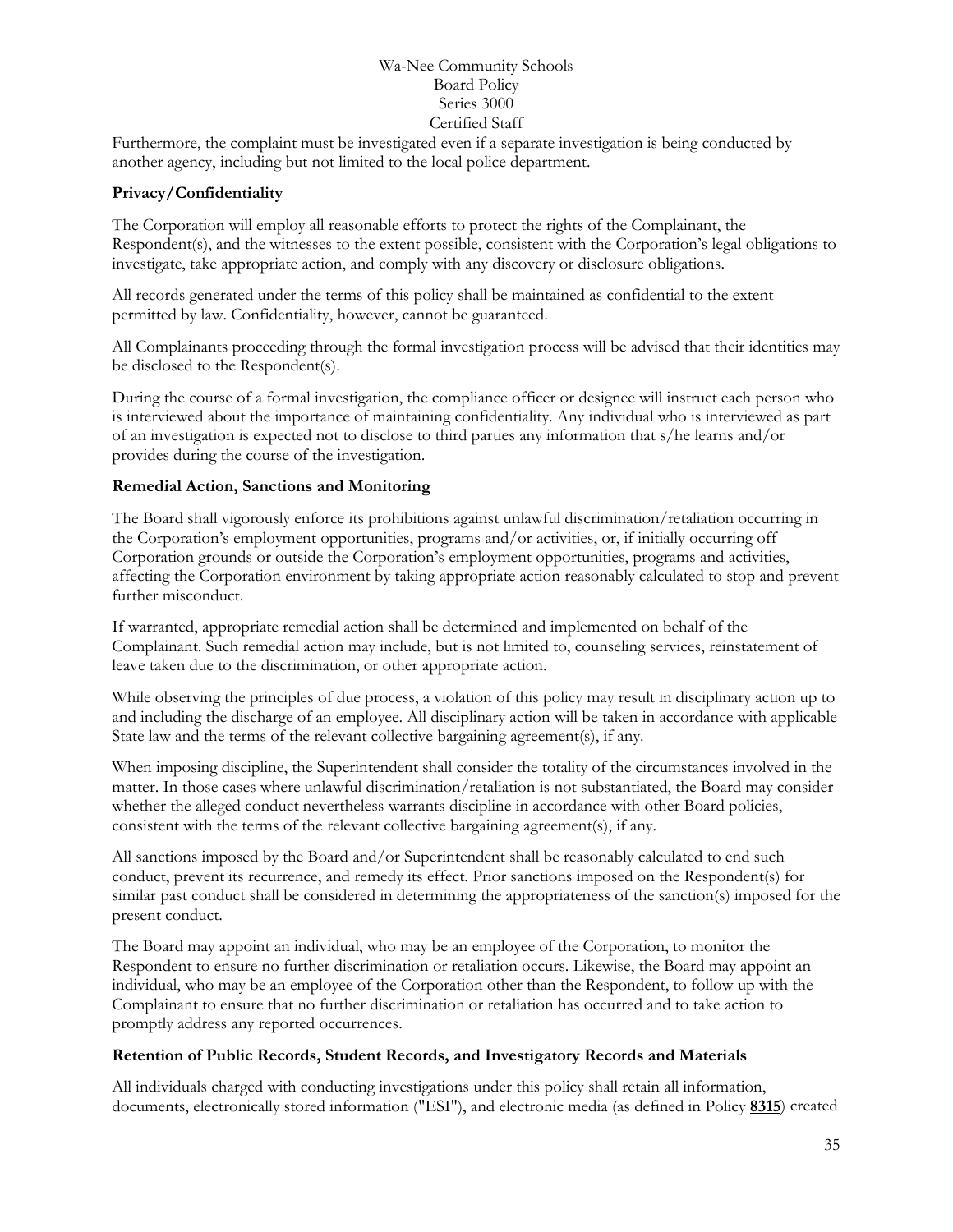and received as part of an investigation, including but not limited to complaints, responses, witness statements, documentary evidence, audio, video and/or digital recordings, handwritten and contemporaneous notes, e-mails related to the investigation and allegations, printouts, letters, determinations, and summaries. The information, documents, ESI, and electronic media (as defined in Policy **[8315](http://www.neola.com/wanee-in/search/policies/po8315.htm)**) retained may include public records and records exempt from disclosure under Federal and/or State law (e.g., student records).

The information, documents, ESI, and electronic media (as defined in Policy **[8315](http://www.neola.com/wanee-in/search/policies/po8315.htm)**) created or received as part of an investigation shall be retained in accordance with Policy **[8310](http://www.neola.com/wanee-in/search/policies/po8310.htm)**, Policy 8315, Policy **[8320](http://www.neola.com/wanee-in/search/policies/po8320.htm)**, Policy 8330 and the Corporation's records retention schedule.

# **Retaliation**

Retaliation against a person who (1) makes a report or files a complaint alleging unlawful discrimination occurring in the Corporation's employment opportunities, programs and/or activities, or, if initially occurring off Corporation grounds or outside the Corporation's employment opportunities, programs and activities, affecting the Corporation environment, or (2) participates as a witness in an investigation, is prohibited.

Specifically, the Board will not discriminate/retaliate against, coerce, intimidate, threaten or interfere with any individual because s/he opposed any act or practice made unlawful by Federal or State nondiscrimination laws, made a complaint, testified, assisted or participated in any manner in an investigation, proceeding, or hearing under those laws, or exercised, enjoyed, aided or encouraged any other person in the exercise or enjoyment of any right granted or protected by those laws.

Individuals found to have engaged in retaliation shall be subject to disciplinary action, up to and including termination of employment or expulsion from school.

# **Training**

The compliance officers also will oversee the training of Corporation employees so that all employees understand their rights and responsibilities under Federal and State law and are informed of the Board's policies and practices with respect to fully implementing and complying with the requirements of Federal and State law.

# **Notice**

Notice of the Board's policy on nondiscrimination in employment practices and the identity of the compliance officers will be posted throughout the Corporation and published in any Corporation statement regarding the availability of employment, in any staff handbooks, and in general information publications of the Corporation as required by Federal and State law and this policy.

- I.C. 20-28-10-12 I.C. 20-28-10-13 I.C. 20-33-1-1 I.C. 20-33-1-6 20 U.S.C. 1400 et seq., the Individuals with Disabilities Education Improvement Act of 2004 (IDEA 2004) 20 U.S.C. 1681 et seq., Title IX of the Education Amendments of 1972 29 U.S.C. 621 et seq., Age Discrimination in Employment Act of 1967 29 U.S.C. 794, Section 504 of the Rehabilitation Act of 1973, as amended 29 U.S.C. 6101, The Age Discrimination in Employment Act of 1975 42 U.S.C. 1983 42 U.S.C. 2000d et seq., Title VI of the Civil Rights Act of 1964 42 U.S.C. 2000e et seq., Title VII of the Civil Rights Act of 1964
- 42 U.S.C. 2000ff et seq., The Genetic Information Nondiscrimination Act of 2008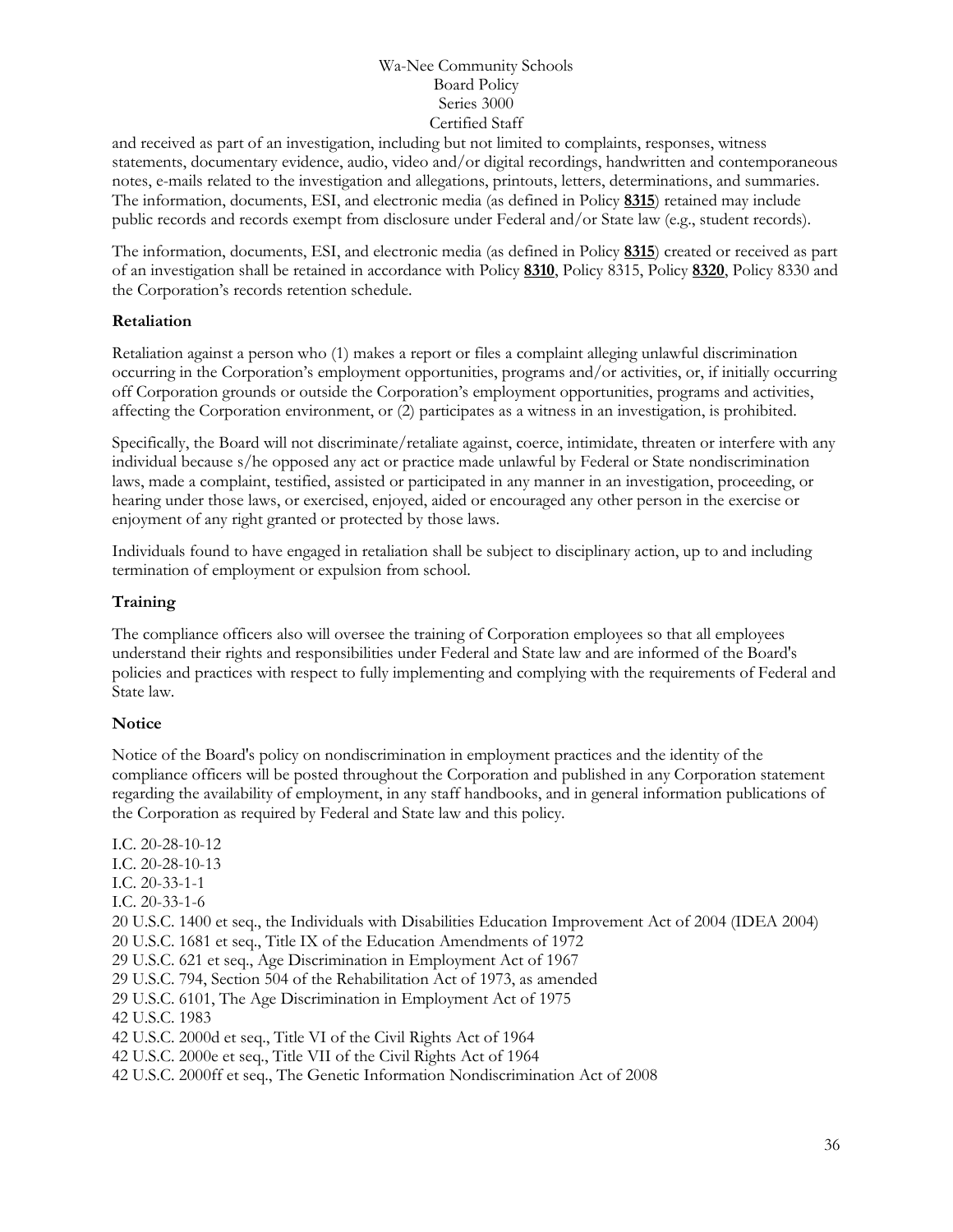42 U.S.C. 12101 et seq., Americans with Disabilities Act of 1990, as amended 29 C.F.R. Part 1635

Revised 9/12/05 Revised 5/9/11 Revised 5/28/13 T.C. 11/23/15 Revised 2/8/16 Revised 6/25/18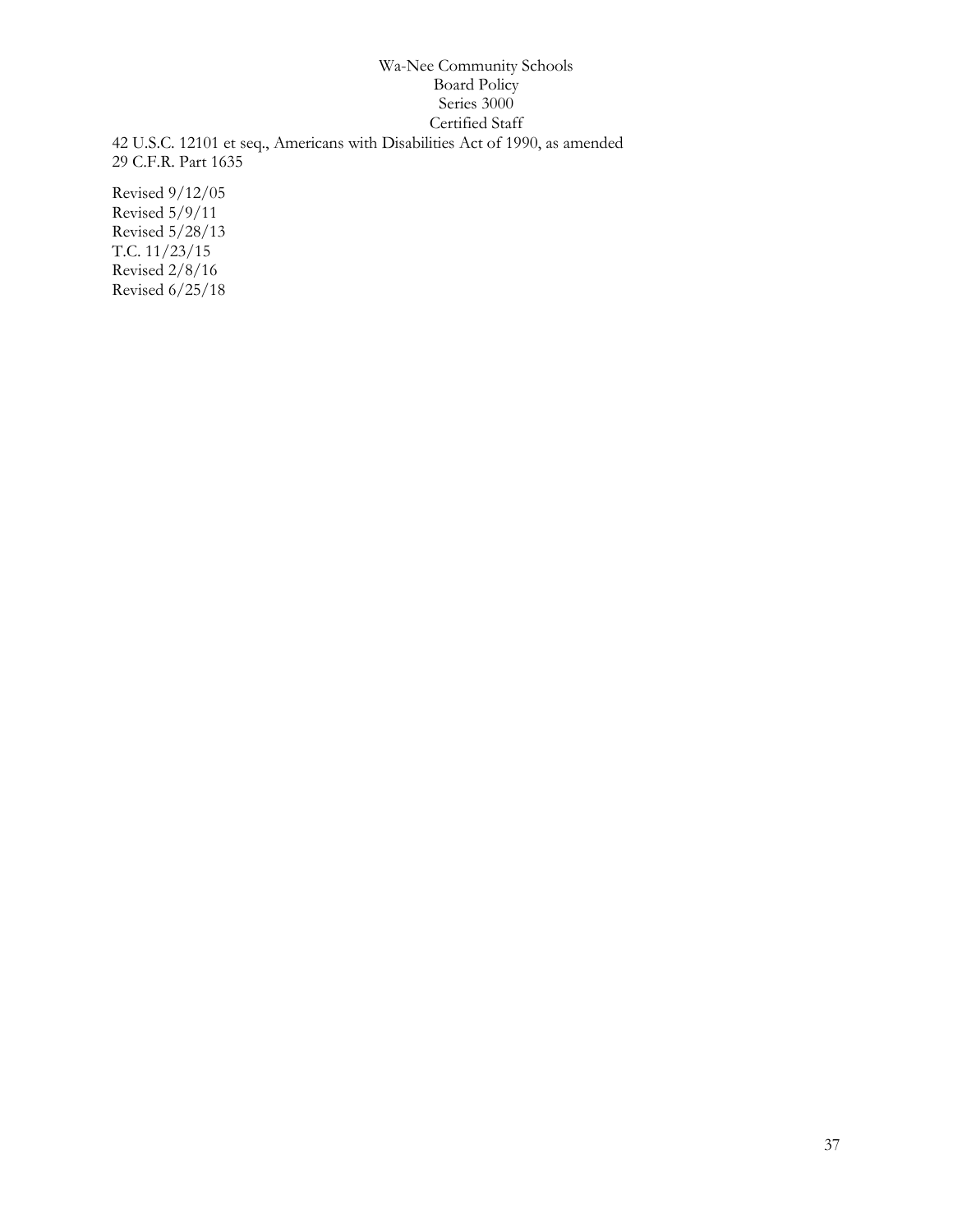# [3122.01](http://www.neola.com/wanee-in/search/ag/ag3122.01.htm) - DRUG-FREE WORKPLACE

The Board believes that quality education is not possible in an environment affected by drugs. It will seek, therefore, to establish and maintain an educational setting which is free from the use of any controlled substance and alcohol.

The Board shall not permit the manufacture, possession, use, distribution, or dispensing of any controlled substance, and alcohol, and any drug paraphernalia, by any member of the Corporation's professional staff at any time while on Corporation property or while involved in any Corporation-related activity or event. An employee who reports for duty or attends a Corporation-sponsored function after using a controlled substance or consuming alcohol is in violation of the prohibition. Any staff member who violates this policy shall be subject to disciplinary action in accordance with Corporation guidelines and the terms of any collective bargaining agreements, if applicable.

The Superintendent shall establish guidelines that ensure compliance with this policy and that each staff member is given a copy of the standards regarding unlawful manufacture, possession, use, distribution, or dispensing of illicit drugs and alcohol by staff and informed that compliance with this requirement is mandatory. Such guidelines shall provide for appropriate disciplinary actions, if and when needed, which comply with the terms of any negotiated agreement, if applicable.

41 U.S.C. 701 et seq., Drug-Free Workplace Act of 1988 20 U.S.C. 322a, The Safe and Drug-Free Schools and Communities Act 24 C.F.R. Part 86 I. C. 20-34-2-1 et seq.

Revised 2/23/15 T.C. 11/23/15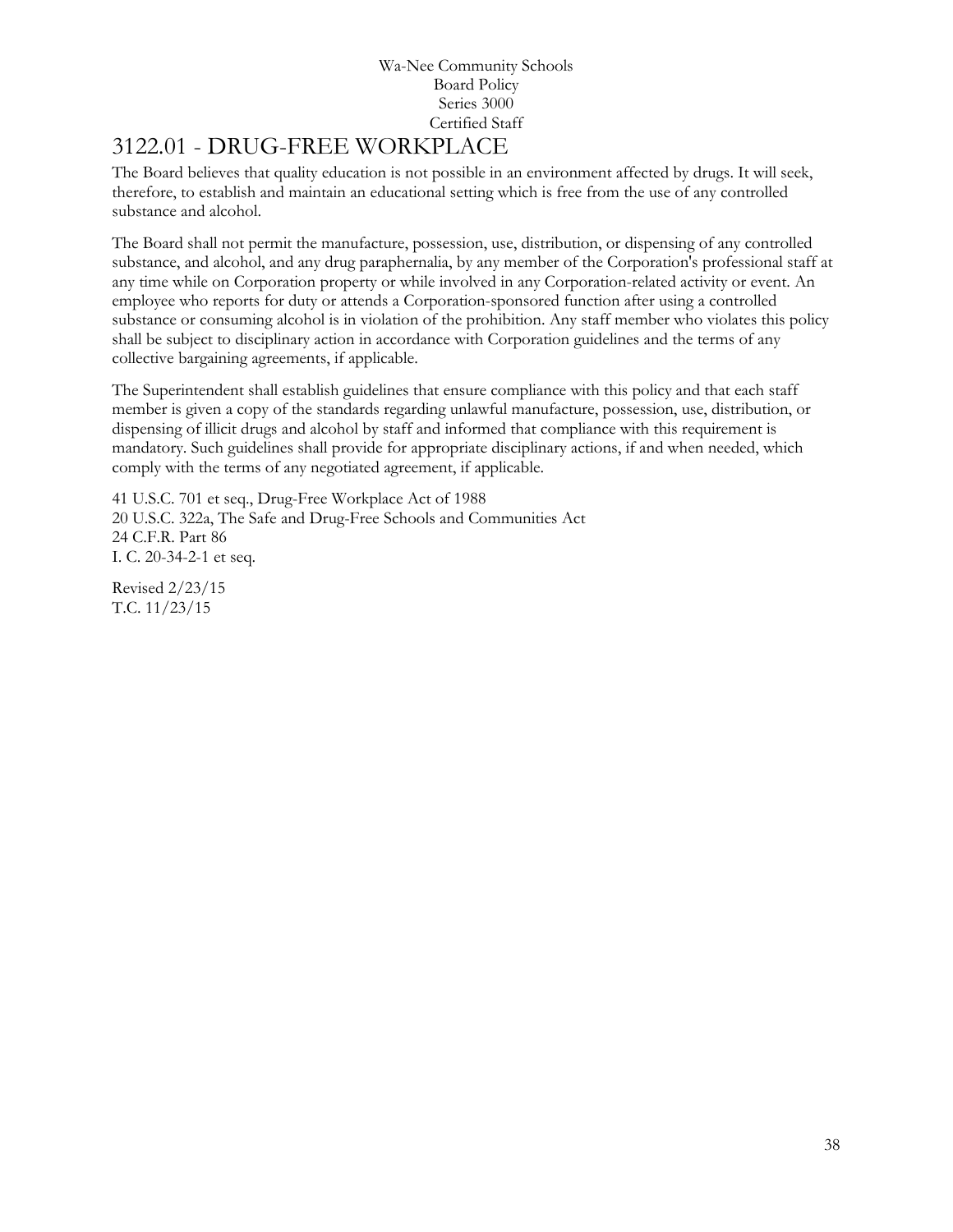## Wa-Nee Community Schools Board Policy Series 3000 Certified Staff 3122.02 - NONDISCRIMINATION BASED ON GENETIC INFORMATION OF THE EMPLOYEE

The Board prohibits discrimination on the basis of genetic information in all aspects of employment, including hiring, firing, compensation, job assignments, promotions, layoffs, training, fringe benefits, or any other terms, conditions, or privileges of employment. The Board also does not limit, segregate, or classify applicants or employees in any way that would deprive or tend to deprive them of employment opportunities or otherwise adversely affect the status of the person as an employee, based on genetic information. Harassment of a person because of genetic information is also prohibited. Likewise, retaliation against a person for identifying, objecting to, or filing a complaint concerning a violation of this policy is prohibited.

In accordance with Title II of the Genetic Information Nondiscrimination Act of 2008, 42 U.S.C. 2000ff, et seq. and 29 C.F.R. 1635 ("GINA"), the Board shall not request, require or purchase genetic information of employees, their family members or applicants for employment. Further, in compliance with GINA, applicants and employees are directed not to provide genetic information, including their individual's family medical history, in response to necessary requests for medical information, with the exception that family medical history may be provided as part of the certification process for FMLA leave, or when an employee is asking for leave to care for an immediate family member with a serious health condition. Applicants for employment are directed not to provide any genetic information, including the individual's family medical history, in response to requests for medical information as part of the Board's application for employment process. Employees and applicants for employment shall not be penalized for providing genetic information in good faith in response to a request from a Board employee or agent, unless that applicant or employee refuses to delete the information at the request of the employee or agent of the Board.

The Board recognizes that genetic information may be acquired through commercially and publicly available media including newspapers, books, magazines, periodicals, television shows or the Internet. The Board prohibits its employees and agents including commercial background investigation agents from searching these sources with the intent of finding or obtaining genetic information, or accessing sources from which they are likely to acquire genetic information. If genetic information about an employee or applicant is obtained in error, it shall immediately be redacted and not shared beyond the point of first receipt.

As used in this policy, "genetic information," means information about: (a) an individual's genetic tests; (b) the genetic tests of that individual's family members; (c) the manifestation of disease or disorder in family members of the individual (family medical history); (d) an individual's request for, or receipt of, genetic services, or the participation in clinical research that includes genetic services by the individual or a family member of the individual; or (e) the genetic information of a fetus carried by an individual or a pregnant woman who is a family member of the individual and the genetic information of an embryo legally held by an individual or family member using assistive reproductive technology.

The term "genetic information" does not include information about the sex or age of the individual, the sex or age of family members, or information about the race or ethnicity of the individual or family member that is not derived from a genetic test.

As used in this policy, "genetic test" means an analysis of human DNA, RNA, chromosomes, proteins, or metabolites that detect genotypes, mutations, or chromosomal changes. The term includes any test of a person's DNA/RNA.

If the Board's employees or agents legally and/or inadvertently receive genetic information about an employee or applicant, it shall be treated as a confidential medical record in accordance with law.

The Superintendent shall appoint a GINA Compliance Officer who shall be responsible for overseeing the Board's compliance with this policy and GINA and proposing revisions and additions to this policy as necessary to insure the Board's compliance with GINA. This person shall be responsible for working with the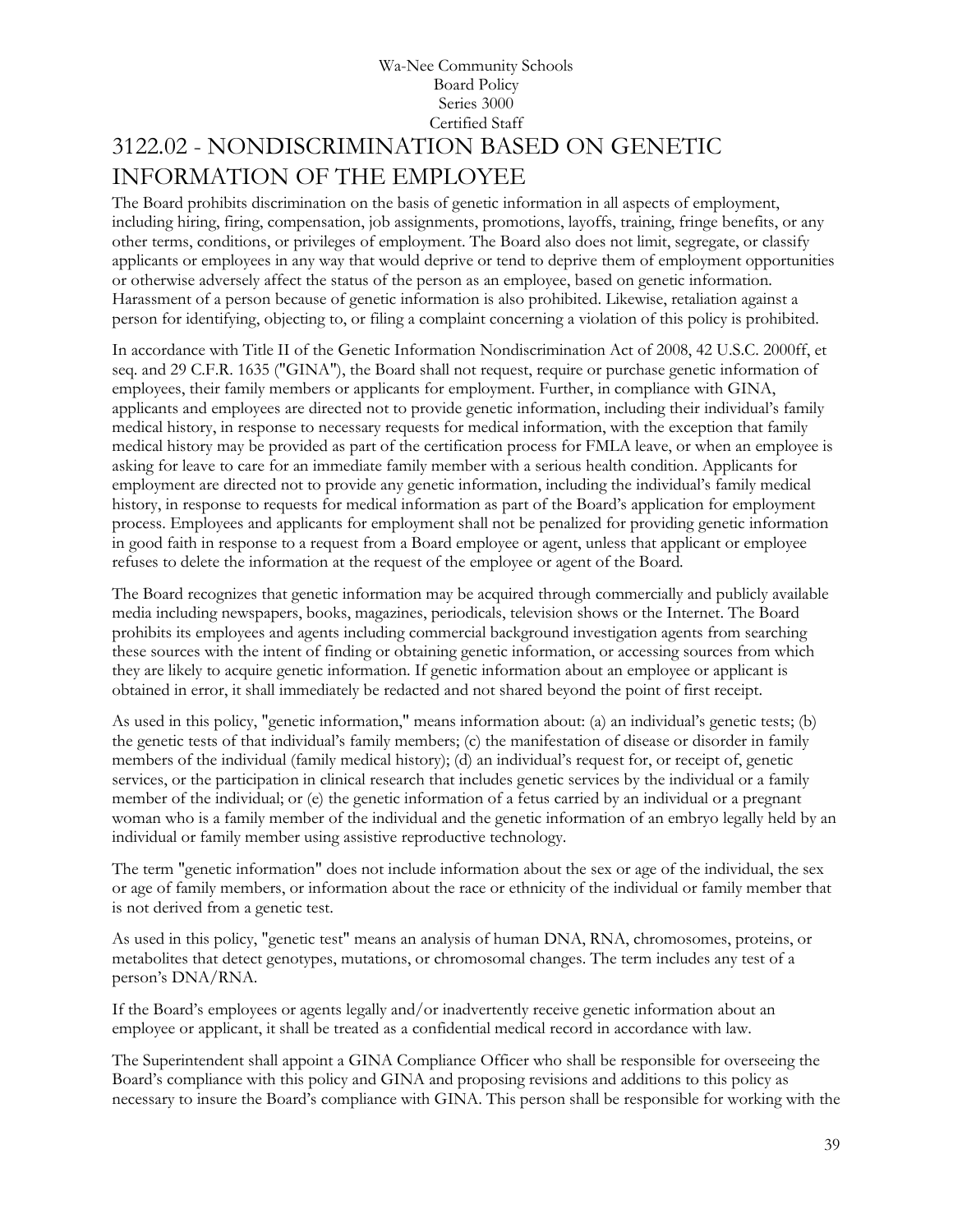Board's legal counsel to fully implement the requirements of GINA in all activities of the School District. The GINA Compliance Officer shall also verify that proper notice of nondiscrimination for Title II of GINA is provided to staff members, and that all requests for health-related information (e.g., to support an employee's request for reasonable accommodation under the ADA or a request for sick leave) is accompanied by a written warning that directs the employee or health care provider not to collect or provide genetic information. The written warning shall contain the information in the following sample notice:

> Genetic Information Nondiscrimination Act of 2008 (GINA) Disclosure Requirement

The Genetic Information Nondiscrimination Act of 2008 or "GINA" prohibits employers and other entities covered by the law, including the Board of the Wa-Nee Community Schools, from requesting or requiring genetic information about an employee or applicant or family member of an employee or applicant, except as specifically allowed by law. To comply with GINA, do not provide any genetic information when responding to this request for medical information (unless the request pertains to a request for FMLA leave for purposes of caring for an immediate family member with a serious health condition). "Genetic information," as defined by GINA, includes an individual's family medical history, the results of an individual's or family member's genetic test, the fact that an individual or an individual's family member sought or received genetic services or participated in clinical research that includes genetic services, and genetic information of a fetus carried by an individual or an individual's family member or an embryo lawfully held by an individual or family member receiving assistive reproductive services. Questions concerning compliance with the requirements of GINA may be directed to the GINA Compliance Officer at (574) 773-3131.

42 U.S.C. 2000ff et seq., Title II of the Genetic Information Nondiscrimination Act of 2008 29 C.F.R. Part 1635

Adopted 9/29/10 Revised 7/9/12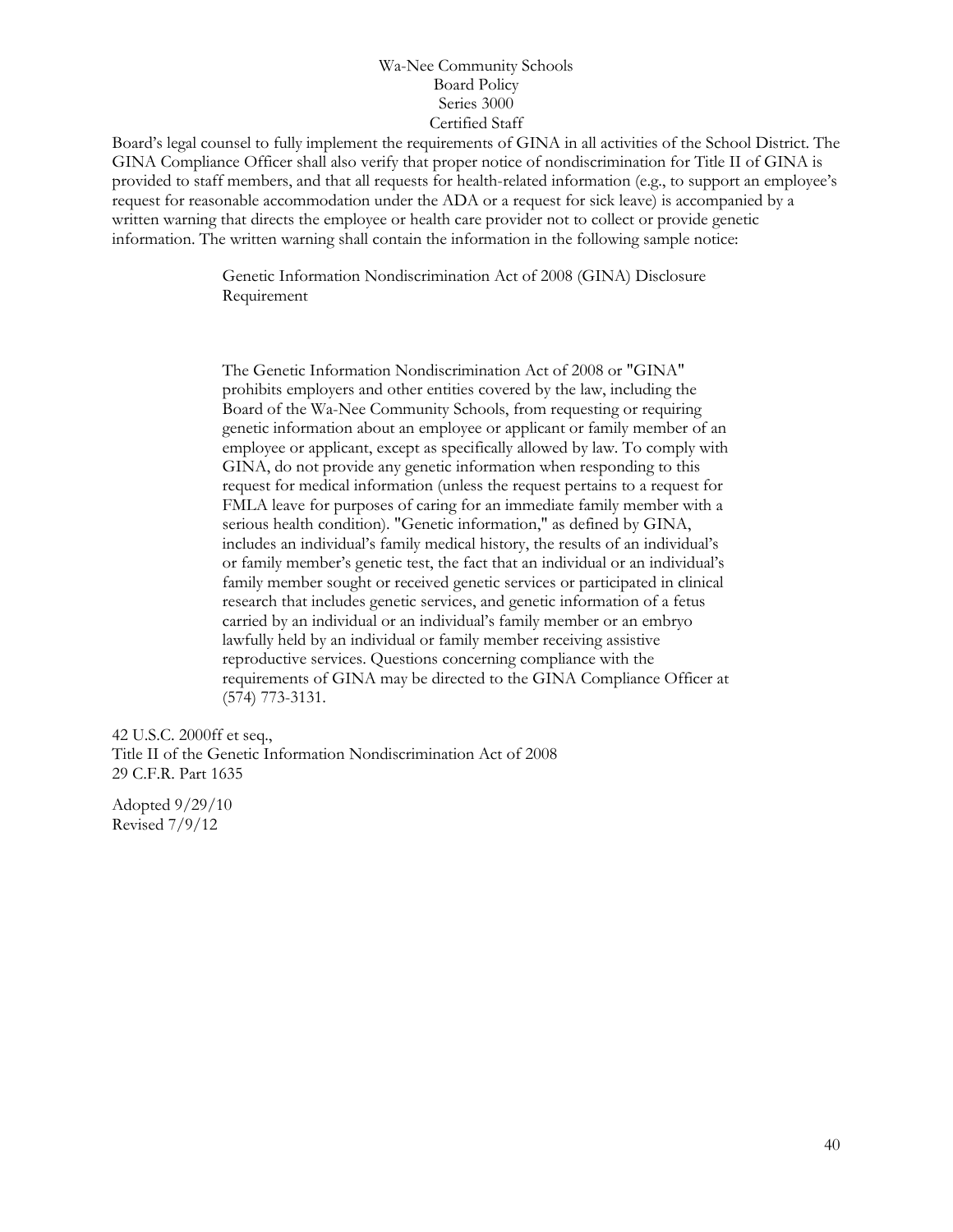## Wa-Nee Community Schools Board Policy Series 3000 Certified Staff 3123 - SECTION 504/ADA PROHIBITION AGAINST DISABILITY DISCRIMINATION IN EMPLOYMENT

The Board of School Trustees prohibits discrimination against any employee or applicant based upon his/her disability. As such, the Board will not engage in employment practices or adopt policies that discriminate on the basis of disability, or otherwise discriminate against qualified individuals with disabilities in regard to job application procedures, the hiring, advancement or discharge of employees, employee compensation, job training, or other terms, conditions and privileges of employment. The Board further will not limit, segregate or classify applicants or employees in any way that adversely affects their opportunities or status because of disability. Additionally, the Board will not participate in any contractual or other relationships that have the effect of subjecting qualified individuals with disabilities who are applicants or employees to discrimination on the basis of disability.

"An individual with a disability" means a person who has, had a record of, or is regarded as having, a physical or mental impairment that substantially limits one or more major life activities. Major life activities are functions such as caring for one's self, performing manual tasks, walking, seeing, hearing, eating, sleeping, standing, lifting, bending, speaking, breathing, learning, reading, concentrating, thinking, communicating, sitting, reaching, interacting with others, and working.

Major life activities also include the operation of a major bodily function, including, but not limited to, functions of the immune system, special sense organs and skin, normal cell growth, and digestive, genitourinary, bowel, bladder, neurological, brain, respiratory, circulatory, endocrine, hemic, lymphatic, musculoskeletal and reproductive functions. The operation of a major bodily function includes the operation of an individual organ within a body system.

An impairment that is episodic in nature or in remission is considered a disability if it would substantially limit a major life activity when active.

The determination of whether an impairment substantially limits a major life activity must be made without regard to the ameliorative effects of mitigating measures such as medication, medical supplies, equipment or appliances, low-vision devices (defined as devices that magnify, enhance, or otherwise augment a visual image, but not including ordinary eyeglasses or contact lenses), prosthetics (including limbs and devices), hearing aid(s) and cochlear implant(s) or other implantable hearing devices, mobility devices, oxygen therapy equipment or supplies, use of assistive technology, reasonable accommodations or "auxiliary aides or services," learned behavioral or adaptive neurological modifications, psychotherapy, behavioral therapy, or physical therapy.

A qualified person with a disability means the individual satisfies the requisite skill, experience, education and other job-related requirements of the employment position such individual holds or desires and, with or without reasonable accommodation, can perform the essential functions of the job in question.

The Board will provide a reasonable accommodation to a qualified individual who has an actual disability or who has a record of a disability, unless the accommodation would impose an undue hardship on the operation of the Corporation's program and/or activities. A reasonable accommodation is not required for an individual who is merely regarded as having a disability.

### **Corporation Compliance Officer**

The following person(s) is designated as the Corporation Section 504 Compliance Officer(s)/ADA Coordinator(s) ("Corporation Compliance Officer(s)"):

Assistant Superintendent/Director of Curriculum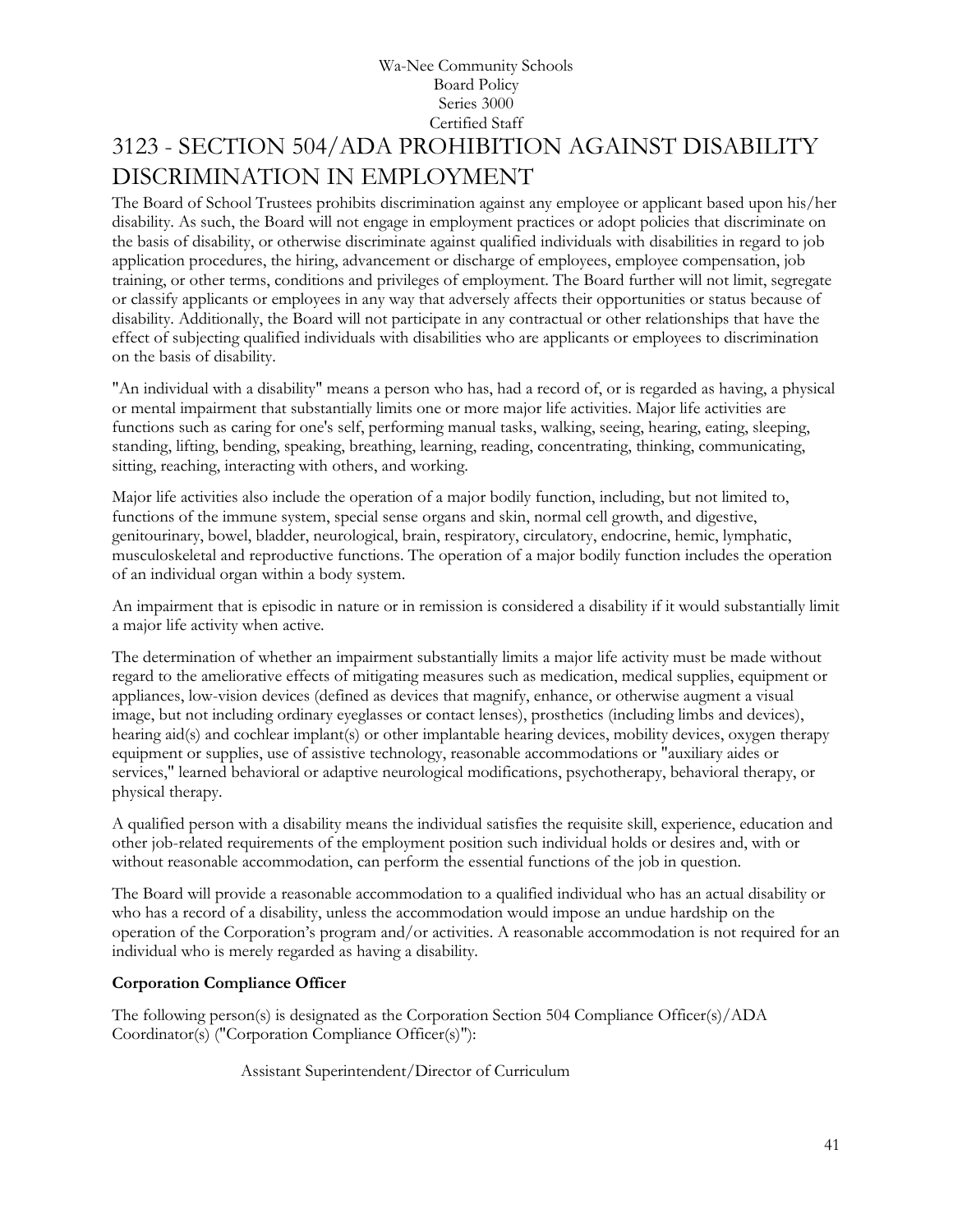1300 North Main, Nappanee, IN 46550

(574) 773-3131

(574 773-5593

The Corporation Compliance Officer(s) is responsible for coordinating the Corporation's efforts to comply with and fulfill its responsibilities under Section 504 and Title II of the Americans with Disabilities Act, as amended ("ADA"). A copy of Section 504 and the ADA, including copies of their implementing regulations, may be obtained from the Corporation Compliance Officer.

The Corporation Compliance Officer(s) will oversee the investigation of any complaints of discrimination based on disability, which may be filed pursuant to the Board's adopted internal complaint procedure, and will attempt to resolve such complaints. The Board will provide for the prompt and equitable resolution of complaints alleging violations of Section 504/ADA.

### **Training**

The Corporation Compliance Officer(s) will also oversee the training of employees in the Corporation so that all employees understand their rights and responsibilities under Section 504 and the ADA, and are informed of the Board's policies, administrative guidelines and practices with respect to fully implementing and complying with the requirements of Section 504/ADA.

The Board will provide in-service training and consultation to staff responsible for the education of persons with disabilities, as necessary and appropriate.

#### **Facilities**

No qualified person with a disability will, because the Corporation's facilities are inaccessible to or unusable by persons with disabilities, be denied the benefits of, be excluded from participation in, or otherwise be subjected to discrimination under any program or activity to which Section 504/ADA applies.

For facilities constructed or altered after June 3, 1977, the Corporation will comply with applicable accessibility standards. For those existing facilities constructed prior to June 3, 1977, the Corporation is committed to operating its programs and activities so that they are readily accessible to persons with disabilities.

#### **Notice**

Notice of the Board's policy on nondiscrimination in employment practices and the identity of the Corporation's Compliance Officer(s) will be posted throughout the Corporation, and published in the Corporation's recruitment statements or general information publications.

29 C.F.R. Part 1630 29 U.S.C. 794, Section 504 Rehabilitation Act of 1973, as amended 34 C.F.R. Part 104 42 U.S.C. 12101 et seq., Americans with Disabilities Act of 1990, as amended

Adopted 7/9/12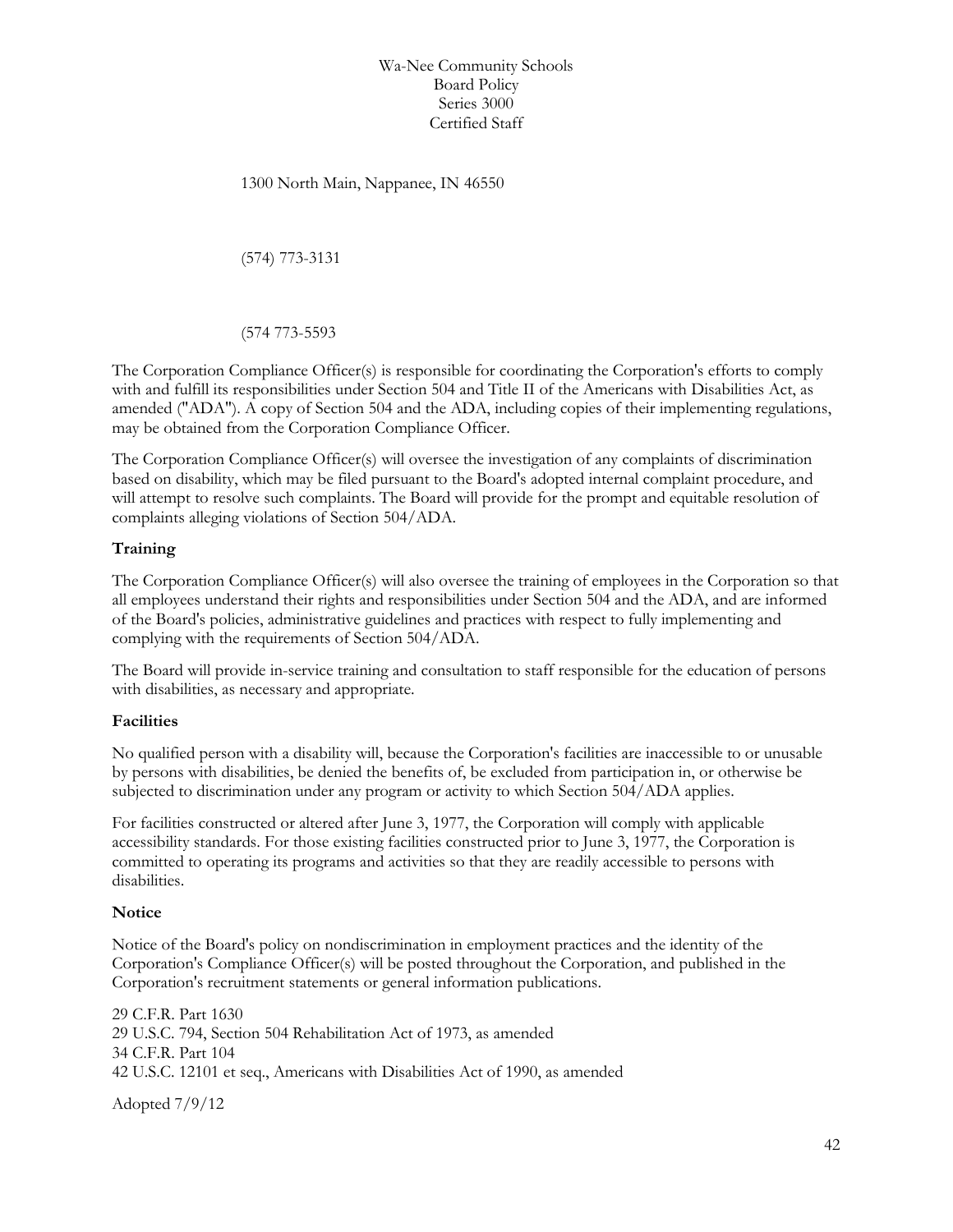## Wa-Nee Community Schools Board Policy Series 3000 Certified Staff 3124 - EMPLOYMENT CONTRACTS WITH PROFESSIONAL EMPLOYEES

The Board requires that each employee it employs in a certificated position sign a Regular Teacher's Contract, a Supplemental Service Teacher's Contract, or a Temporary Teacher's Contract using the form contract promulgated by the Superintendent of Public Instruction pursuant to I.C. 20-28-6-3, unless the teacher is taking a leave of absence or has been employed to serve in the absence of a teacher who is taking a leave of absence.

Contracts employing professional employees shall be approved by a majority of the full Board and shall be signed by the professional employee and the President and Secretary of the Board in compliance with I.C. 20- 28-6-5 and I.C. 20-26-4-8. In the absence of either the President or Secretary of the Board, the Vice President shall sign the contracts with the Board officer who is present.

A contract between the Board and a teacher is void if the teacher, at the time of signing the contract, is bound by a previous contract to teach in a public school and the contract is entered into at any time during the school year or less than fourteen (14) days before the day on which the teacher must report for work. Provided, however, that the Board may offer another contract to the teacher that will be effective if the teacher:

- A. furnishes the principal a release by the first employer; or
- B. shows proof that thirty (30) days' written notice was delivered by the teacher to the first employer.

A teacher who has entered into a contract with the Board must provide thirty (30) days' written notice if s/he takes a teaching job with another school corporation after the school year has started or less than fourteen (14) days before the day on which the teacher must report for work.

I.C. 20-26-4-8 I.C. 20-28-6-2 I.C. 20-28-6-3 I.C. 20-28-6-4 I.C. 20-28-6-5 I.C. 20-28-6-6 I.C. 20-28-6-7 I.C. 20-28-7.5-8 I.C. 20-28-10-1 Revised 3/8/10 Revised 7/9/12 Revised 10/27/14 Revised 2/8/16

Revised 5/8/17

43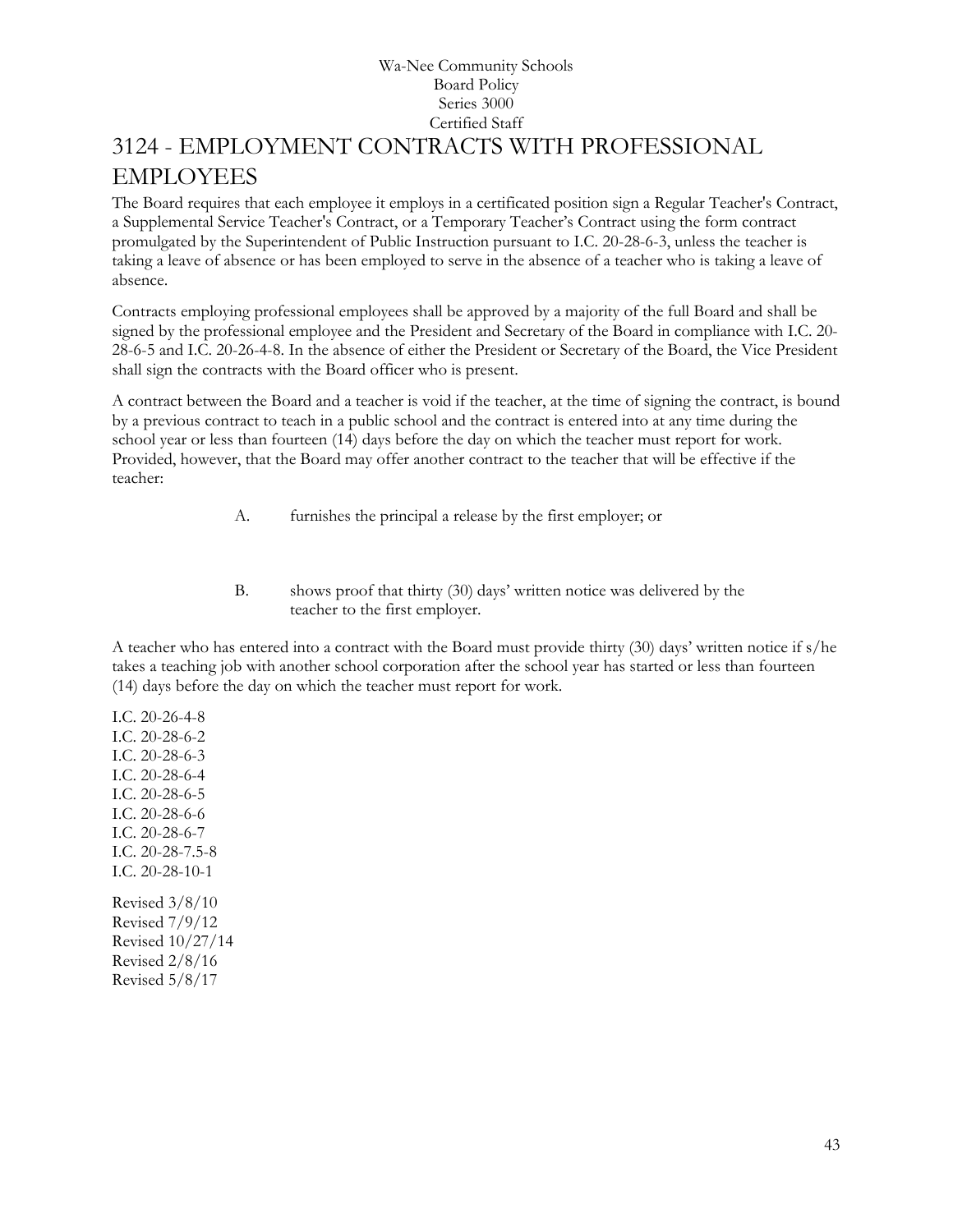# 3124.01 - EXTENDED CONTRACT

Whenever the Board deems it necessary for the successful operation of the School Corporation, extended contracts may be offered.

The pay for teachers on extended contracts shall be computed for the period of time involved at the rate per month of the regular school year (nine (9) months) contract. Although computed at the rate of the nine (9) month contract, the total amount will be adjusted according to the ration for the time required for the assignment.

Supplemental contracts for summer school teaching positions are to be considered and computed on the experience level and on the approved salary schedule in effect on September 1<sup>st</sup> of the school year just completed.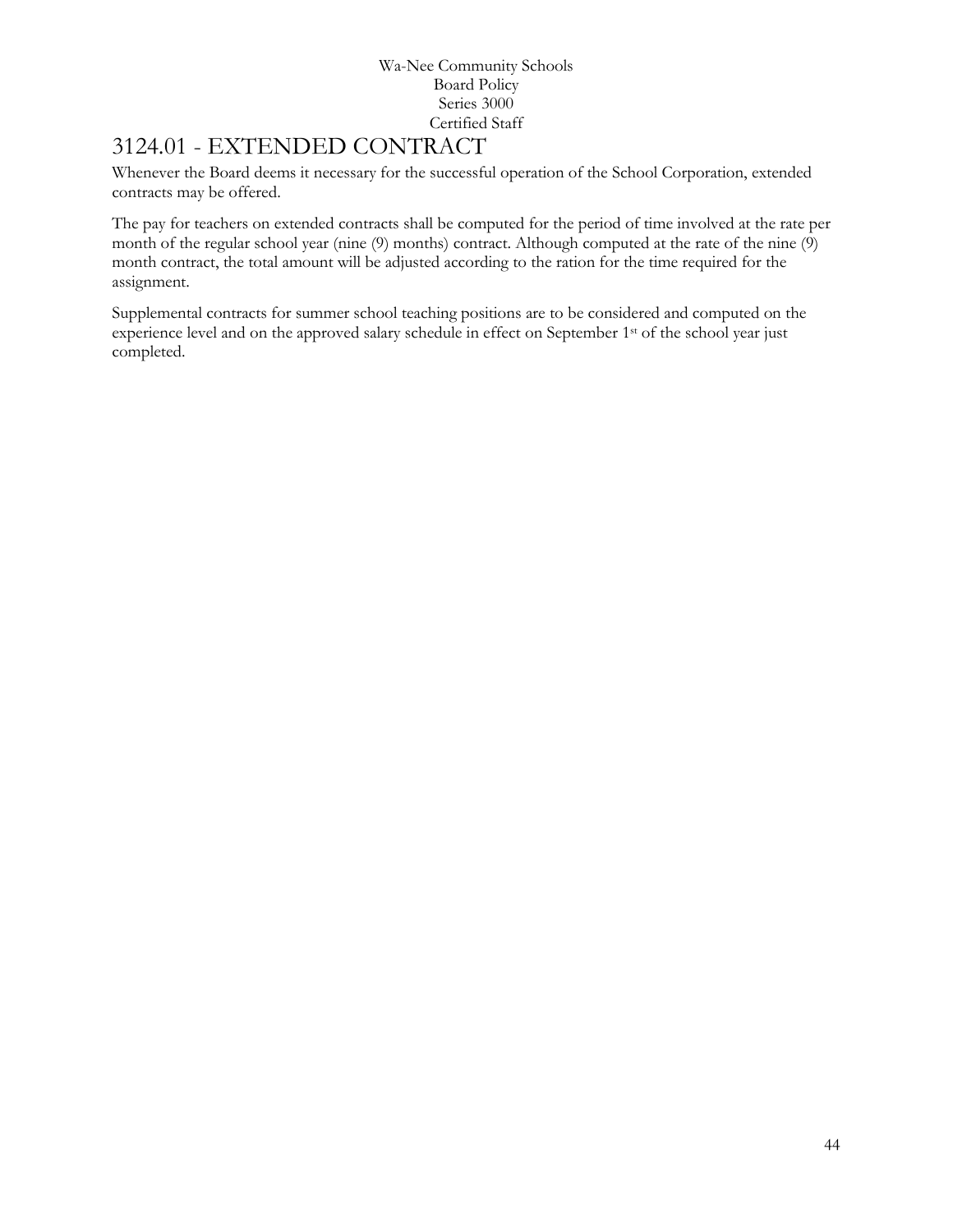# 3124.02 - MID-YEAR ADVANCEMENT ON SALARY SCHEDULE FOR MASTER'S DEGREE

A teacher who expects to qualify through additional training for a Master's level salary schedule classification must notify the Superintendent of this fact as follows:

- A. Written notification (letter with original signature) of completion of Master's degree. Notification letter should indicate name of university, course completion date, and anticipated date of degree conferring.
- B. Documentation of completion of Master's degree shall be an official university transcript.
- C. Placement schedule:
	- 1. Written notification and official documentation received before the first contract day of the school year will result in the appropriate salary increase in the first pay of the school year.
	- 2. Written notification and official documentation received after the first contract day of the school year and before February 1st will result in the appropriate salary increase in the 14th pay of the school year.
	- 3. Written notification and official transcripts must be received prior to advancement on the salary schedule.
- D. In neither case shall advancement on the salary schedule be retroactive.

Adopted 3/8/10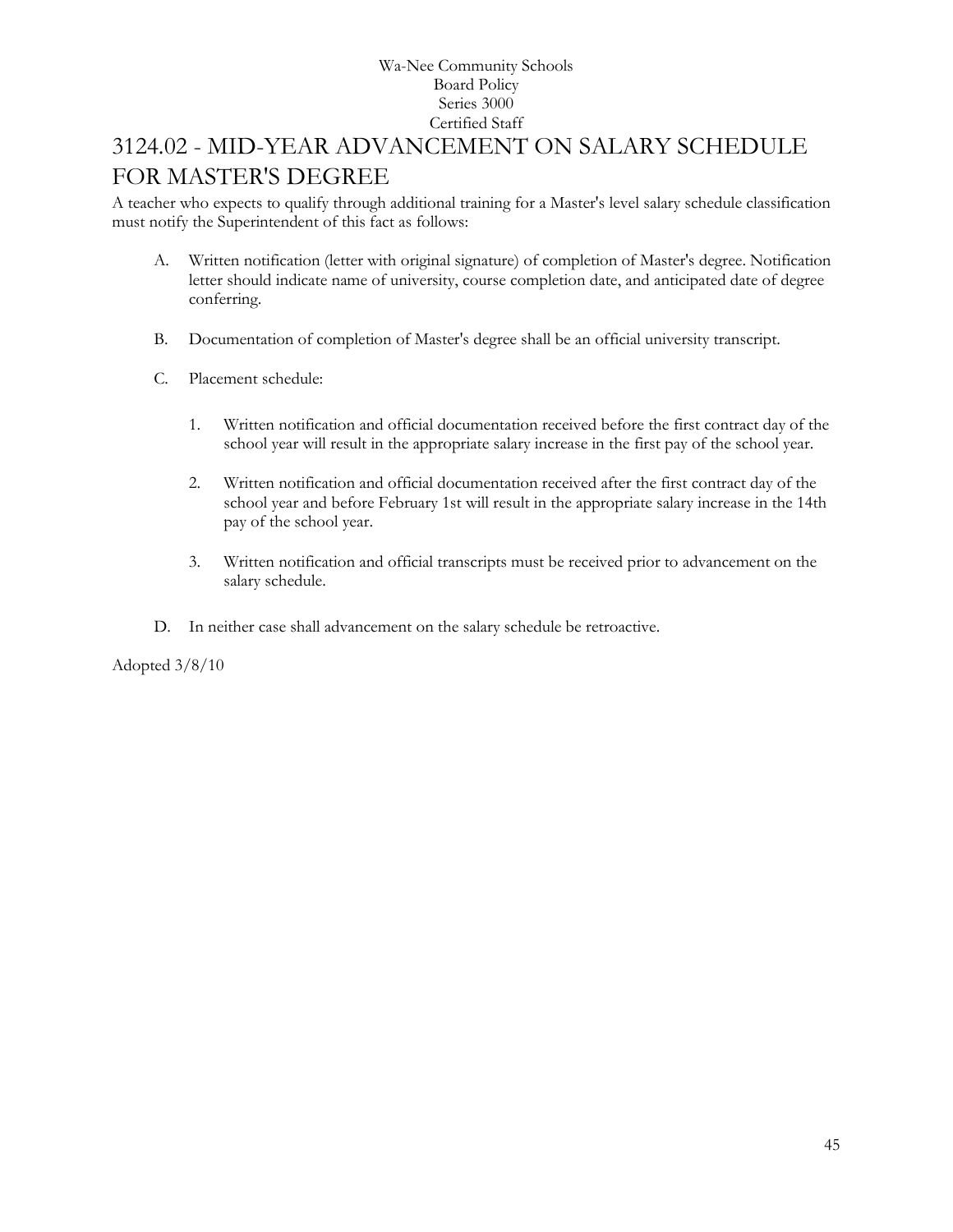# 3125 - MENTOR PROGRAM FOR PROFESSIONAL STAFF

The Board intends to provide all first year professional staff members a year-long program of orientation, assistance, and support during their first year of employment in the Corporation.

- A. "Mentor program" means a program of support provided by a Corporation to meet the unique needs of an individual in the first year of employment under a classroom teaching certificate or an educational personnel certificate.
- B. "Mentor" means a person assigned to provide professional support to an individual in the first year of employment under a classroom teaching certificate or an educational personnel certificate.

The Board will implement this policy by means of a Mentor plan to be periodically reviewed by the Board.

The Board directs the Superintendent to develop administrative guidelines to implement this policy.

Revised 7/9/12 T.C. 11/23/15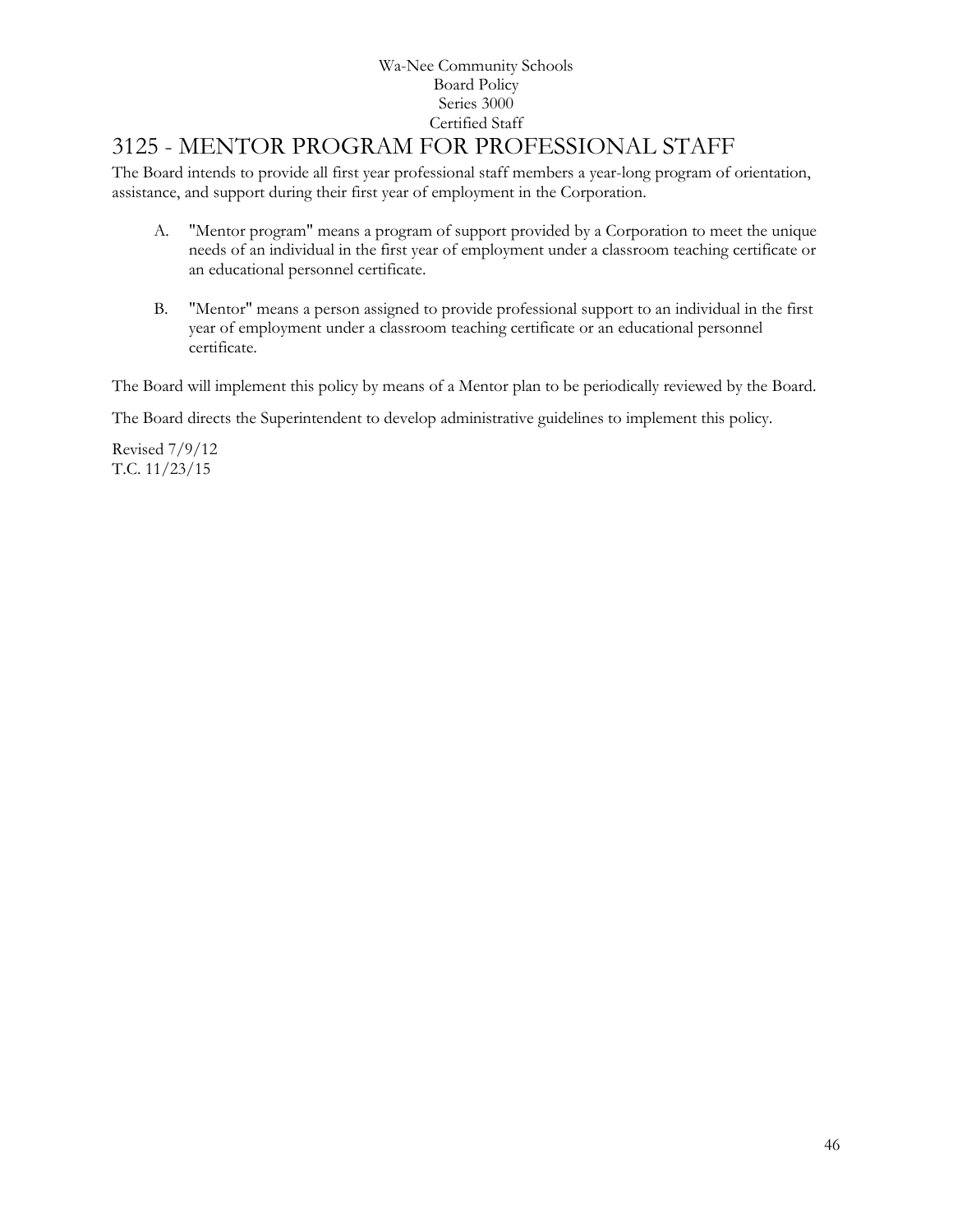# [3130](http://www.neola.com/wanee-in/search/ag/ag3130.htm) - ASSIGNMENT AND TRANSFER

The School Board believes that the appropriate placement of qualified and competent staff is essential to the successful functioning of the Corporation.

The Superintendent shall be responsible for the assignment and transfer of all professional staff members.

The general assignment of staff members and their transfer of positions in the various schools and departments shall be made by the Superintendent on the basis of the following criteria:

- A. Contribution which a staff member would make to students.
- B. Recommendations of the school principals involved.
- C. Qualifications of staff member compared to those outside candidates, both for the position to be vacated and for the position to be filled.
- D. Opportunity for professional advancement.

Interviews will be granted to interested, qualified (determined by license requirements) applicants currently employed by the Wa-Nee Community School Corporation upon receipt of notification in writing of interest in a transfer or new specific position.

Within the limitations of their qualifications and contractual status, the principal is responsible for assigning the teachers in his/her building to subject matter and grade levels and to classrooms and teaching stations on the basis of the needs of the current year as determined by the school enrollment and the class schedule.

The standard teacher assignment for the high school and middle schools shall not exceed a maximum instructional and/or supervisory assignment of six (6) periods each day. Within the instructional day, each teacher's schedule shall include one (1) period daily or not less than two hundred minutes per week for conferences and instructional planning. If possible, middle school and high school teachers should not have more than three (3) preparations.

The standard teacher assignment for the elementary school should consist of not more than six (6) hours per day of direct student supervision such as classroom instruction, lunch duty, playground duty, etc. Class size in the elementary and middle schools should be in the range of twenty-five (25) or less with a maximum of thirty (30) students. Class size in the high school should be in keeping with good educational and instructional standards for the type of program involved and the instructional method being implemented.

Before assigning more than the standard teacher assignment or class sizes above the indicated maximum to a teacher, the administration shall confer with the teacher involved regarding the reasons for the intended increase.

Non-instructional duties and responsibilities which are deemed necessary to carry on the regular school program will be assigned, insofar as possible, on a fair and equitable basis.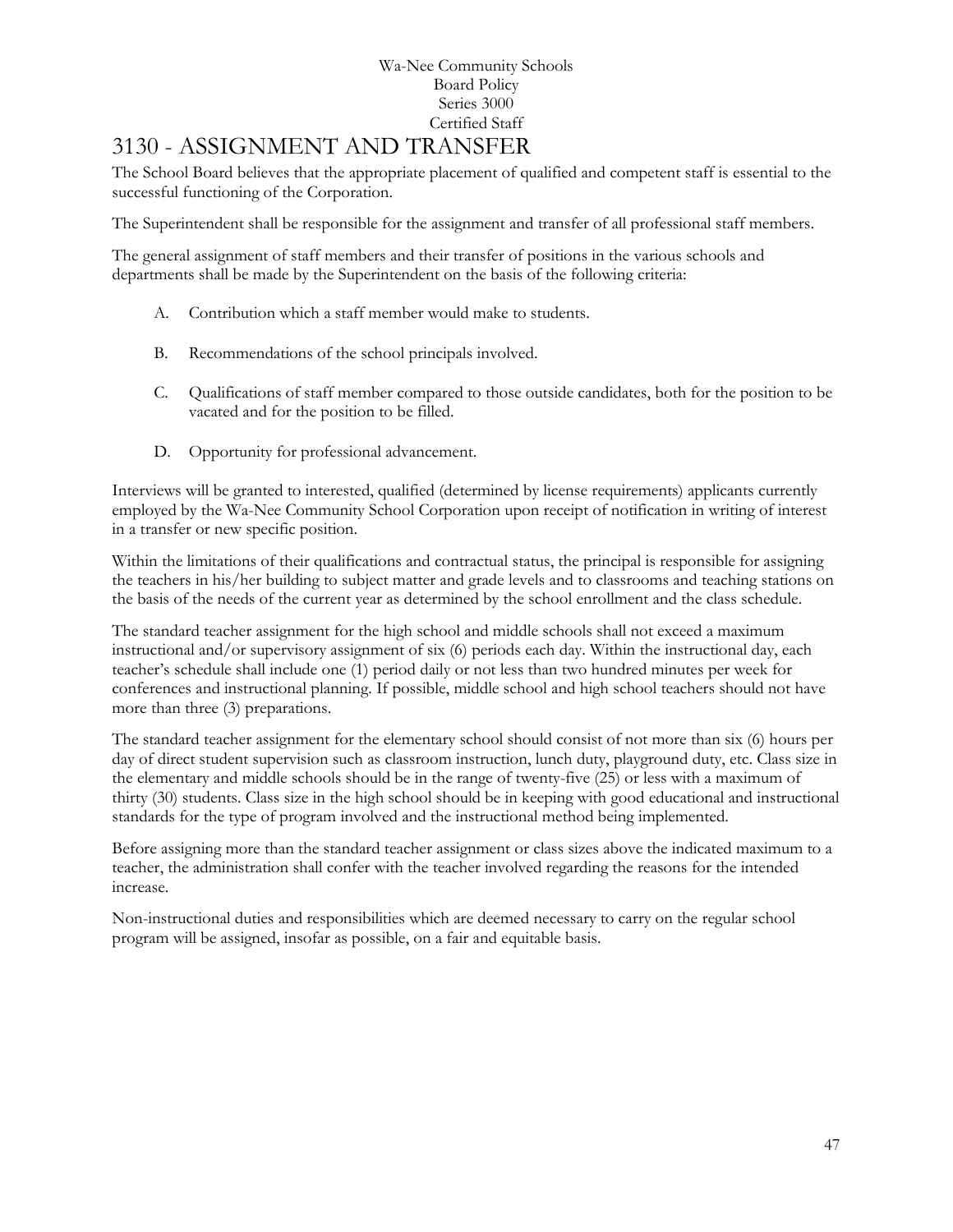# 3130.01 - PROFESSIONAL STAFF TRANSFERS

Teachers who desire transfer consideration, a change in grade and/or subject assignment, transfer to another building or to a vacant position, shall file a written statement of such request with the Superintendent within the time period specified in the posting of vacancies. The teacher employee will be notified by administration of the decision made on the transfer request within the time period specified in the posting of vacancies and after Board approval.

When an involuntary transfer is being considered by the administration, the individuals involved shall be consulted by the Superintendent or his/her designee within a reasonable amount of time prior to any final decision. All individuals involved should recognize that the discussions are confidential and should handle all information in a professional manner. The individuals who are consulted shall be notified of any decision prior to any official notice of a change in teaching assignment.

All staff transfers will be approved by the Board.

Revised 3/02 T.C. 11/23/15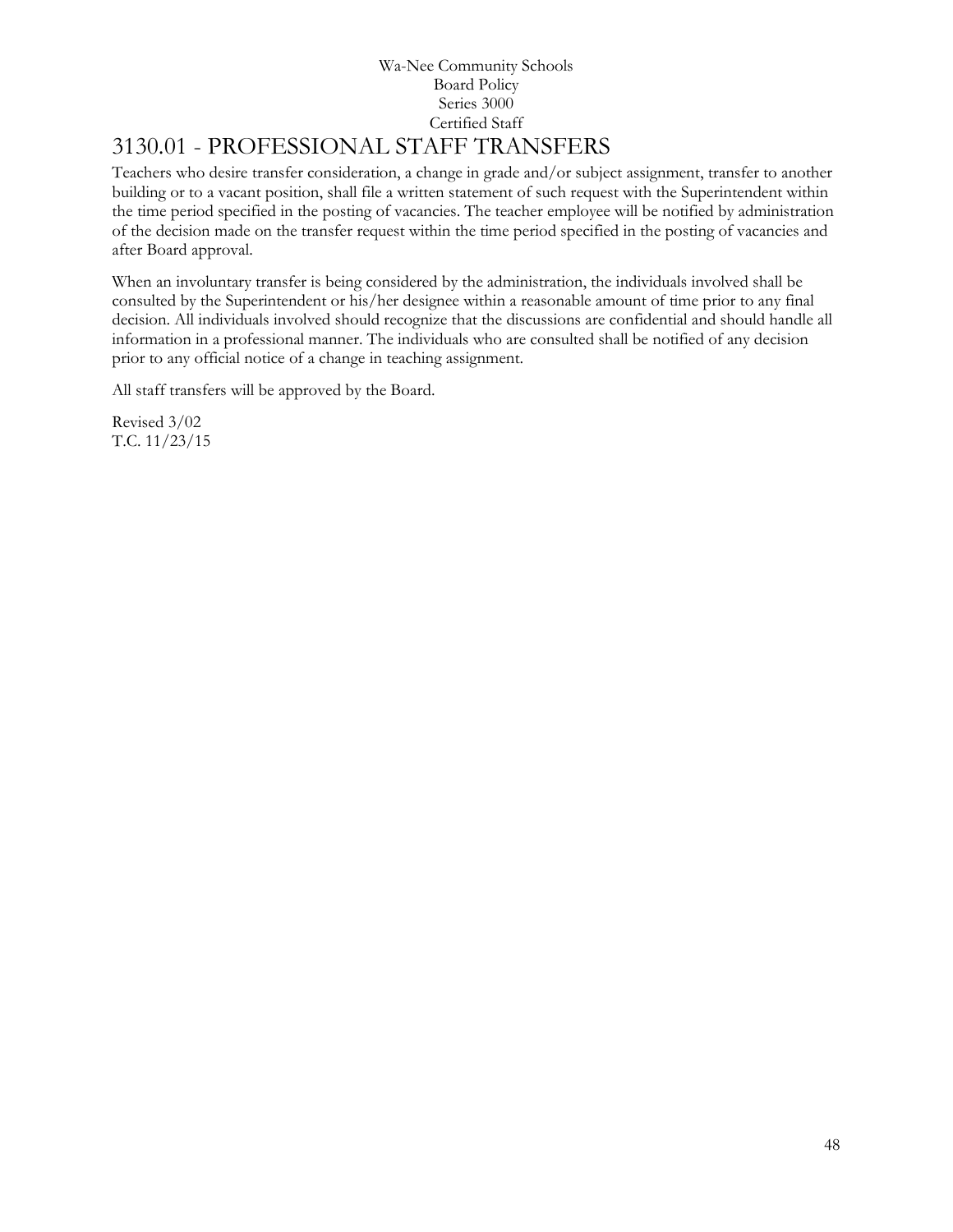# [3130.02](http://www.neola.com/wanee-in/search/policies/po3130.02.htm) - JOB SHARING

The Corporation may provide the opportunity for job sharing by two (2) staff members under the following conditions.

- A. By sharing a full-time position, two (2) staff members receive the appropriate percent of their regular full-time salary for the appropriate step on the salary schedule.
- B. Benefits will be pro-rated for part-time service, to the extent permitted by the carrier.
- C. Staff members must have agreed voluntarily, and in writing, to work together. Two (2) staff members who wish to be considered for sharing a job are to submit a request to the Superintendent with the following information:
	- 1. A description of how the responsibilities specified in the job description would be divided.
	- 2. Confirmation that other responsibilities, such as staff meetings, conferences, in-service training, etc. would be met by both staff members.
	- 3. A description of what plan would be used for staff member evaluation and proper communication with affected parties.
	- 4. A description of the process which would be used for communicating with supervisors and other staff members throughout the year.
	- 5. A description of how the job-sharing of a teaching position would be introduced to the students so as to provide for consistent classroom procedures, expectations, and discipline.
- D. All requests for a job-sharing assignment must first be submitted to the building principal by February 1st for the following school year. The principal will forward the plan to the Superintendent, who will review all plans prior to the granting of final approval.
- E. The Corporation's commitment to any job-sharing arrangement is limited to one (1) year with authority given to the Superintendent to renew the arrangement if all conditions are being met satisfactorily and evaluation confirms that the expected results from job performance are meeting expectations. If a staff member wishes to return to a full-time position for the following school year, a written request is to be submitted to his/her principal by no later than February 1st of the current school year. Staff members requesting to return to a full-time position will have full return rights, provided there is a position available for which the staff member is licensed and qualified.

All requests for a job-sharing assignment must also be submitted to the bargaining unit representative, who will have an opportunity to present any concerns about the job share assignment's adverse impact under the collective bargaining agreement.

Revised 1/05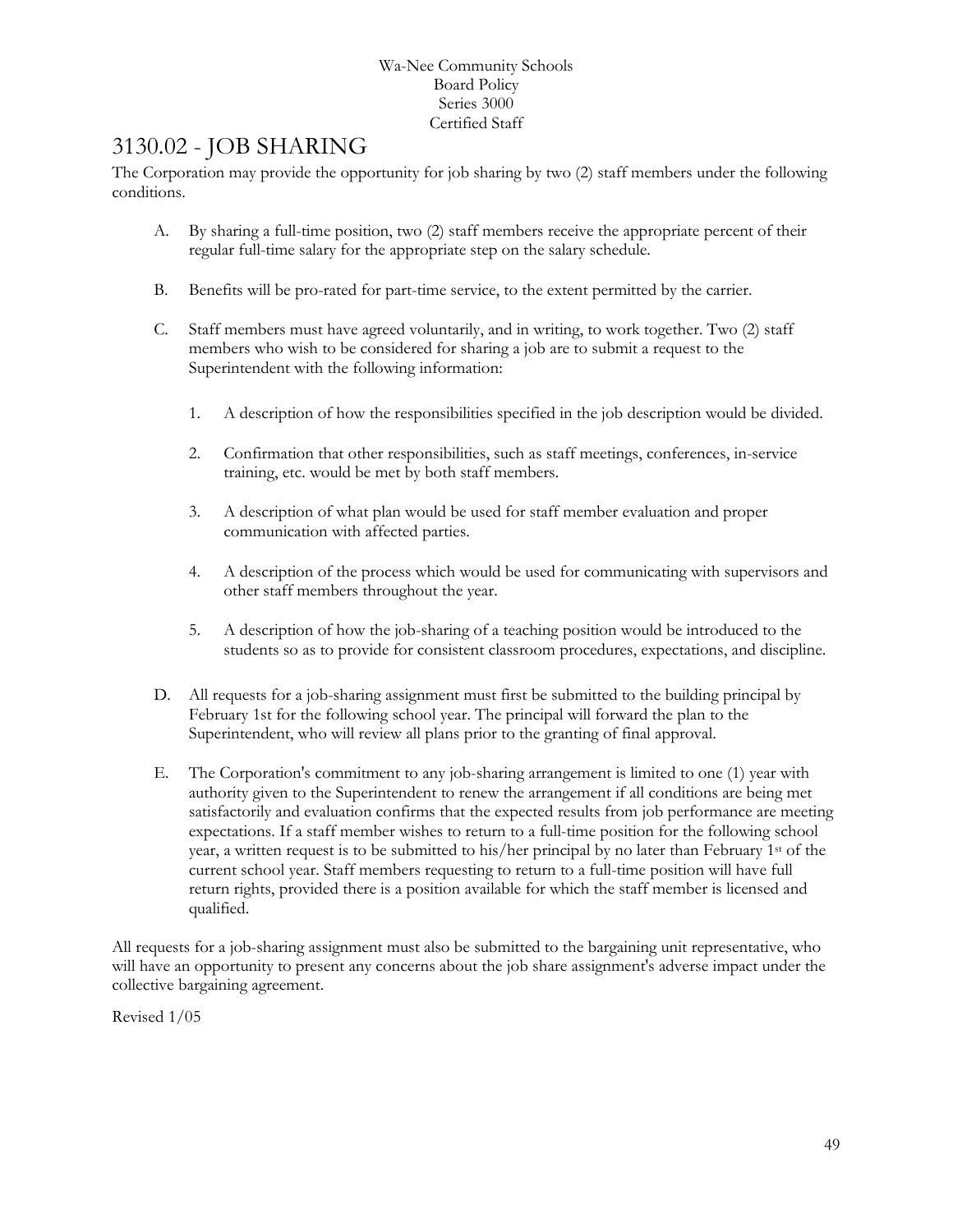# 3131 - REDUCTION IN FORCE ("RIF") IN CERTIFICATED STAFF

It is the responsibility of the School Board to employ and retain the certificated staff necessary to effective and efficient implementation of its educational program and the safe operation of its schools.

The Board shall eliminate certificated positions and reduce the number of certificated staff when the Board finds that curricular changes, changes in enrollment, return to duty from leave of a certificated staff member, closing of schools, territorial changes, fiscal reasons or other good cause warrants.

As required by I.C. 20-28-7.5-1(d), once the positions to be eliminated are identified by the Board, the certificated staff members to be dismissed shall be identified on the basis of licensure and merit not years of service or seniority.

As used in this policy, "licensure" means the scope of the license issued by the Office of Educator Licensing and Development in the Indiana Department of Education, and "merit" means a performance category assigned to an educator pursuant to I.C. 20-28-11.5, i.e. "highly effective", "effective", "improvement necessary" or "ineffective". Where two (2) certificated staff members are in the same performance category, the following factors may be considered to identify the staff member to be terminated:

- A. The academic needs of students in the Corporation.
- B. The results of an evaluation conducted under I.C. 20-28-11.5.
- C. The possession of either additional content area degrees beyond the requirements for employment; or additional content area degrees and credit hours beyond the requirements for employment, if required under an agreement bargained under I.C. 20-29.
- D. The assignment of instructional leadership roles, including the responsibility for conducting evaluations under I.C. 20-28-11.5.
- E. The number of years of a teacher's experience.

Certificated staff selected to be terminated pursuant to this policy shall receive the initial notification of possible contract cancellation required by I.C. 20-28-7.5-2(a)(2) between May 1st and July 1st preceding the proposed cancellation of their contract with the Board.

I.C. 20-28-7.5-1(d) I.C. 20-28-7.5-2(a)(2) I.C. 20-28-9-1.5(b) I.C. 20-28-11.5

Revised 7/9/12 Revised 10/27/14 Revised 2/12/18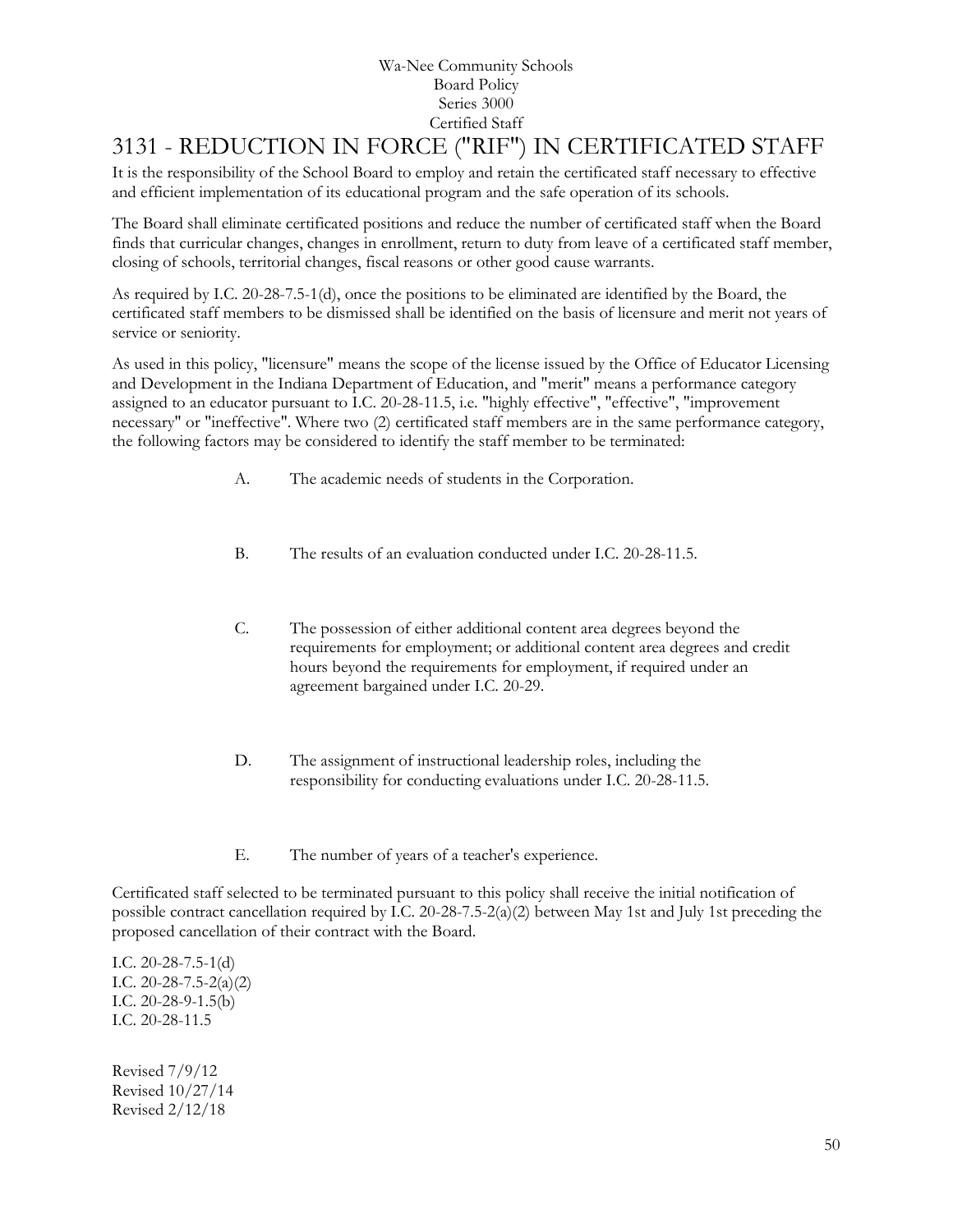## 3132 - VACANCIES

It shall be the policy of the School Board to employ the best qualified individual for any Corporation vacancy at any level.

Vacancies shall be announced, and all members of the professional staff shall be eligible for any Corporation vacancy, providing they are properly qualified.

The Superintendent shall establish procedures to facilitate identification and evaluation of candidates for administrative, supervisory, and other leadership positions.

T.C. 11/23/15 Revised 8/28/17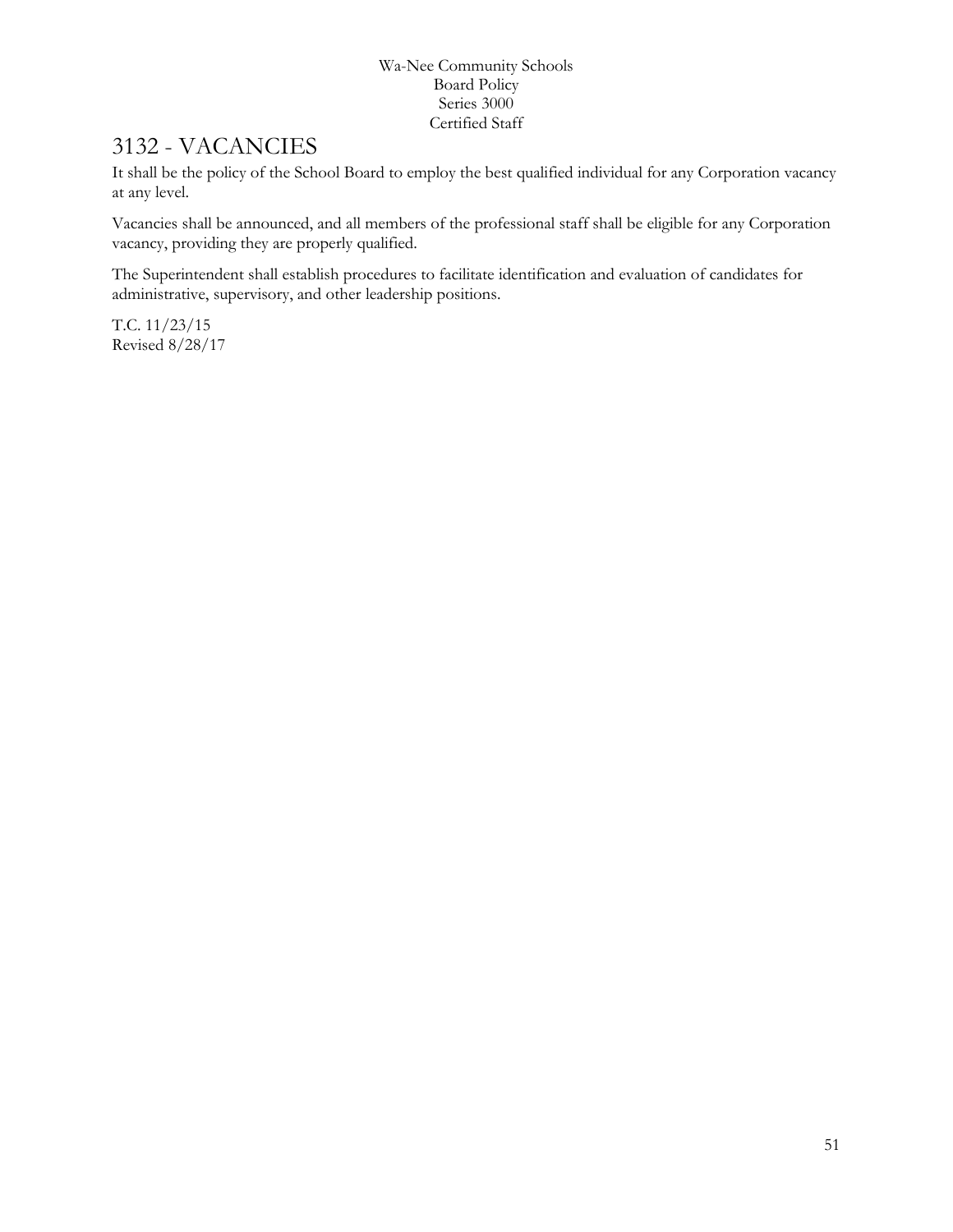# 3139 - STAFF DISCIPLINE

The Board believes that standards of conduct for professional employees are necessary to provide students with a positive example of adult behavior and an orderly instructional environment. To this end, the Board has adopted a policy of progressive discipline to be applied except in cases of gross misconduct. In instances of gross misconduct, the purpose of this policy is to consider if the misconduct warrants suspension without pay or termination.

As used in this policy, "progressive discipline" means imposition of the least severe sanction that the Board determines, in its sole discretion, to be likely to prevent a recurrence of the offense. If the Board finds facts that support the use of progressive discipline, the Board may impose a penalty which may include, but not be limited to one or more of the following:

- A. Verbal counseling/oral warning in which a verbal conference between the employee and his/her supervisor is held.
- B. A written warning which is a formal notice of a performance problem or inability to follow established policy. This notice serves as a warning that continued infractions will not be tolerated and may result in recommendation for discharge.
- C. Probation for a period of time determined by the supervisor in connection with the written warning.
- D. Administrative leave with pay.
- E. Suspension without pay imposed in compliance with the applicable Indiana statutes.
- F. Termination imposed in compliance with applicable Indiana statutes.

Exceptions to the principle of progressive discipline contained in this policy may be made in cases in which the Board finds that the interests of students and the school community make the application of the principle of progressive discipline inappropriate. Examples include, but are not limited to the following:

- A. Reporting for duty under the influence of an alcoholic beverage, an illegal drug, or a prescription drug used other than in accordance with a prescription.
- B. Possessing a firearm or weapon while on school property. See Policy 3617 Weapons.
- C. Possession or use of alcoholic beverages or drugs on school property or at an event sponsored by the Board.
- D. Willful refusal to follow established rules or standards for the conduct of a professional employee, i.e. insubordination.
- E. Theft, fraud, or another violation of criminal law.
- F. Arrest and subsequent conviction of a crime.
- G. Falsification or omission of a material fact in the application for employment by the Board.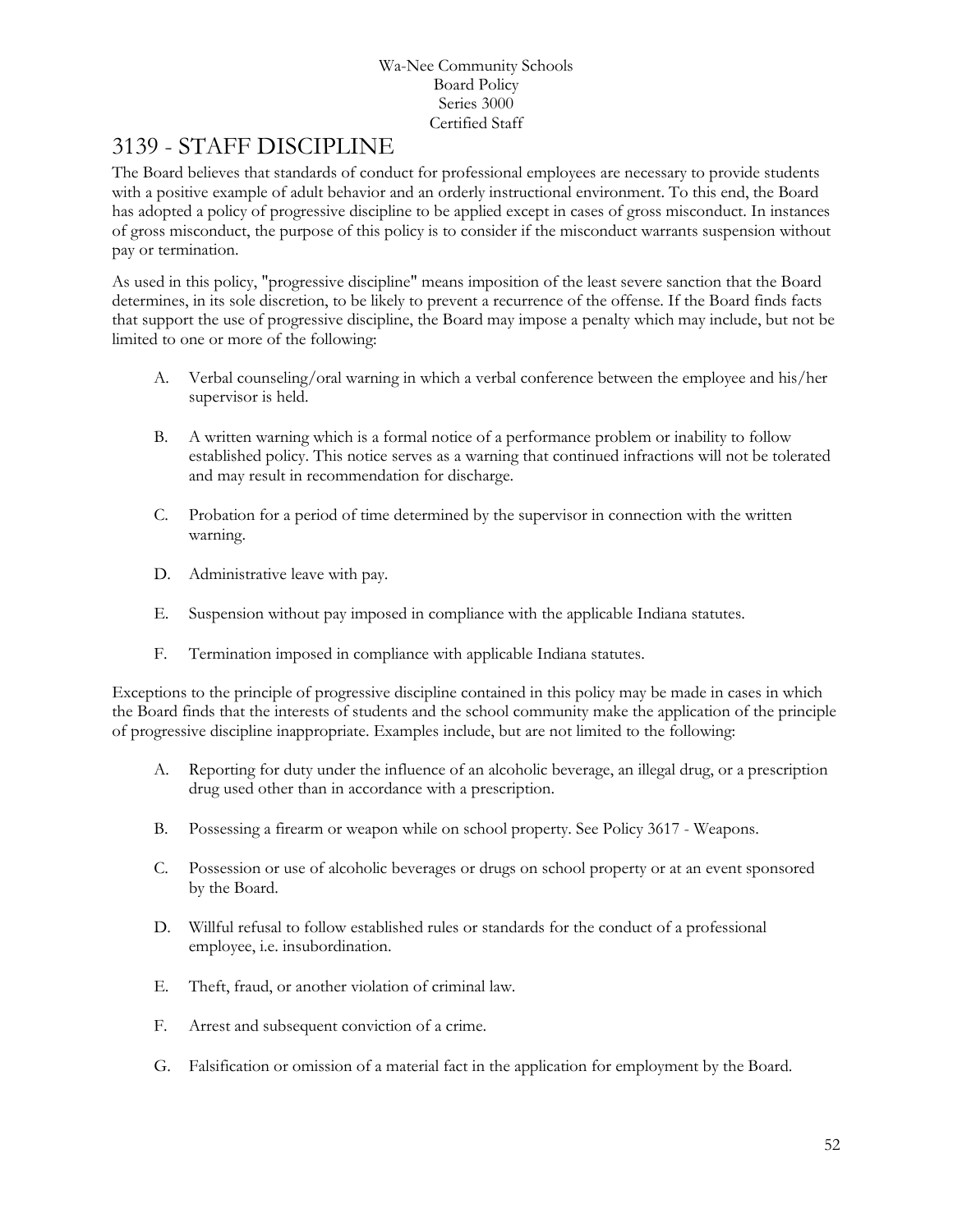- H. Threats of and/or acts of violence to a person or substantial property damage.
- I. Poor professional judgment resulting in a risk of physical harm to a person.
- J. Harassment in violation of Board policy on harassment.

In the event a professional staff member is recommended for suspension without pay or dismissal, the procedures required by Indiana law will be implemented.

Professional employees of the Board shall be paid on a "salary basis" and suspension of a professional employee without pay shall not negate the professional employee's exemption from the Fair Labor Standards Act overtime provisions pursuant to 29 C.F.R. 541.303.

I.C. 20-28-6 and 7I.C., 20-28-9-21 through 23 29 C.F.R. 541.303

Revised 3/02 Revised 7/9/12 T.C. 11/23/15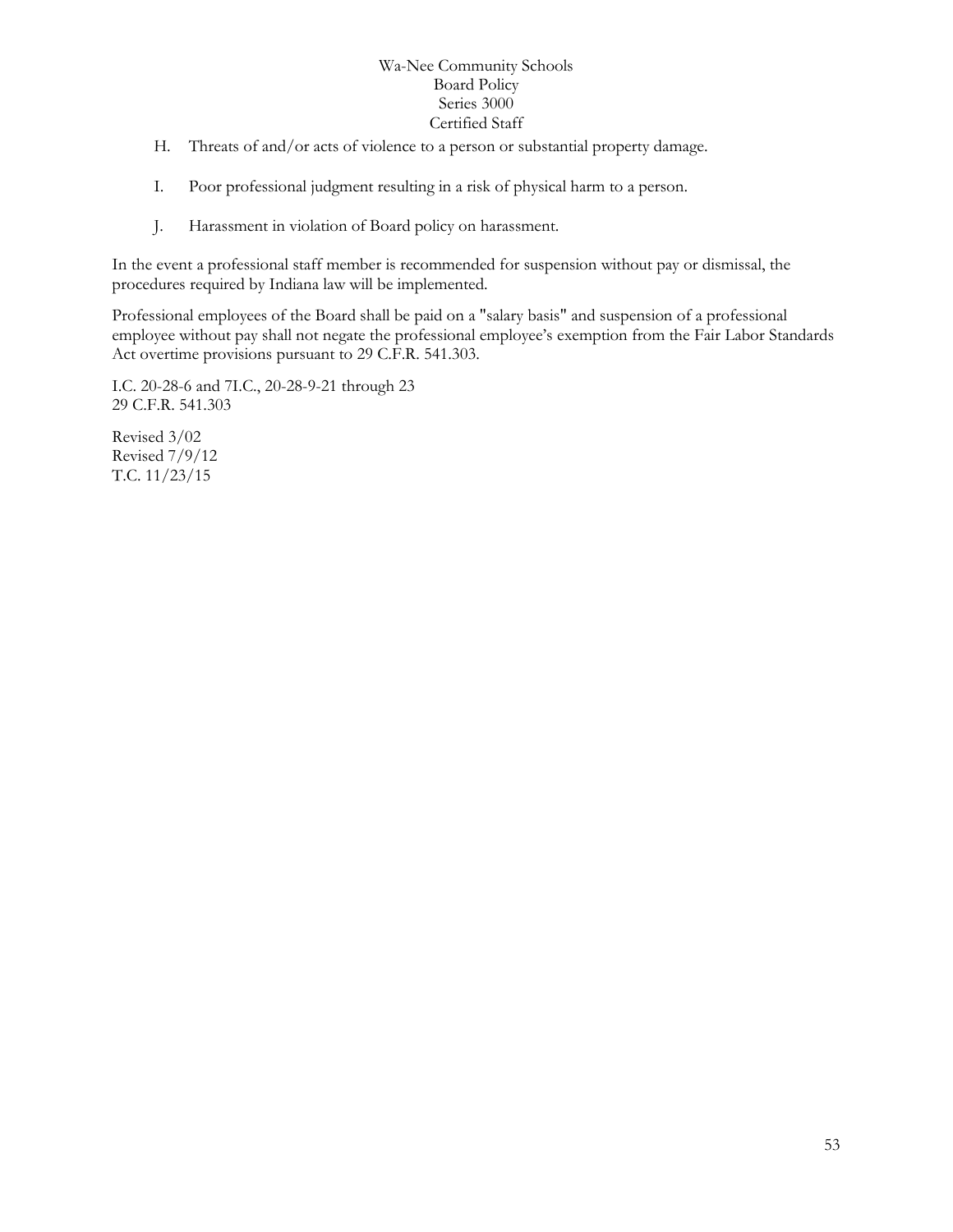# [3140](http://www.neola.com/wanee-in/search/ag/ag3140.htm) - RESIGNATION

Pursuant to State law, following submission of a resignation to the Superintendent, the employee may not withdraw or otherwise rescind that resignation. A notice of retirement is functionally equivalent to a resignation and thus falls within the meaning of the word "resignation" for purposes of this policy. The Superintendent shall inform the Board of the submission of that resignation at its next meeting. The Board may choose to accept that resignation, deny that resignation or take any other appropriate action relating to the termination, suspension or cancellation of employment of the person submitting the resignation. A resignation, once submitted, may not then be rescinded unless the Board agrees.

I.C. 5-8-4-1

Revised 5/9/11 Revised 5/12/14 Revised 2/23/15 Revised 9/14/15 Revised 2/8/16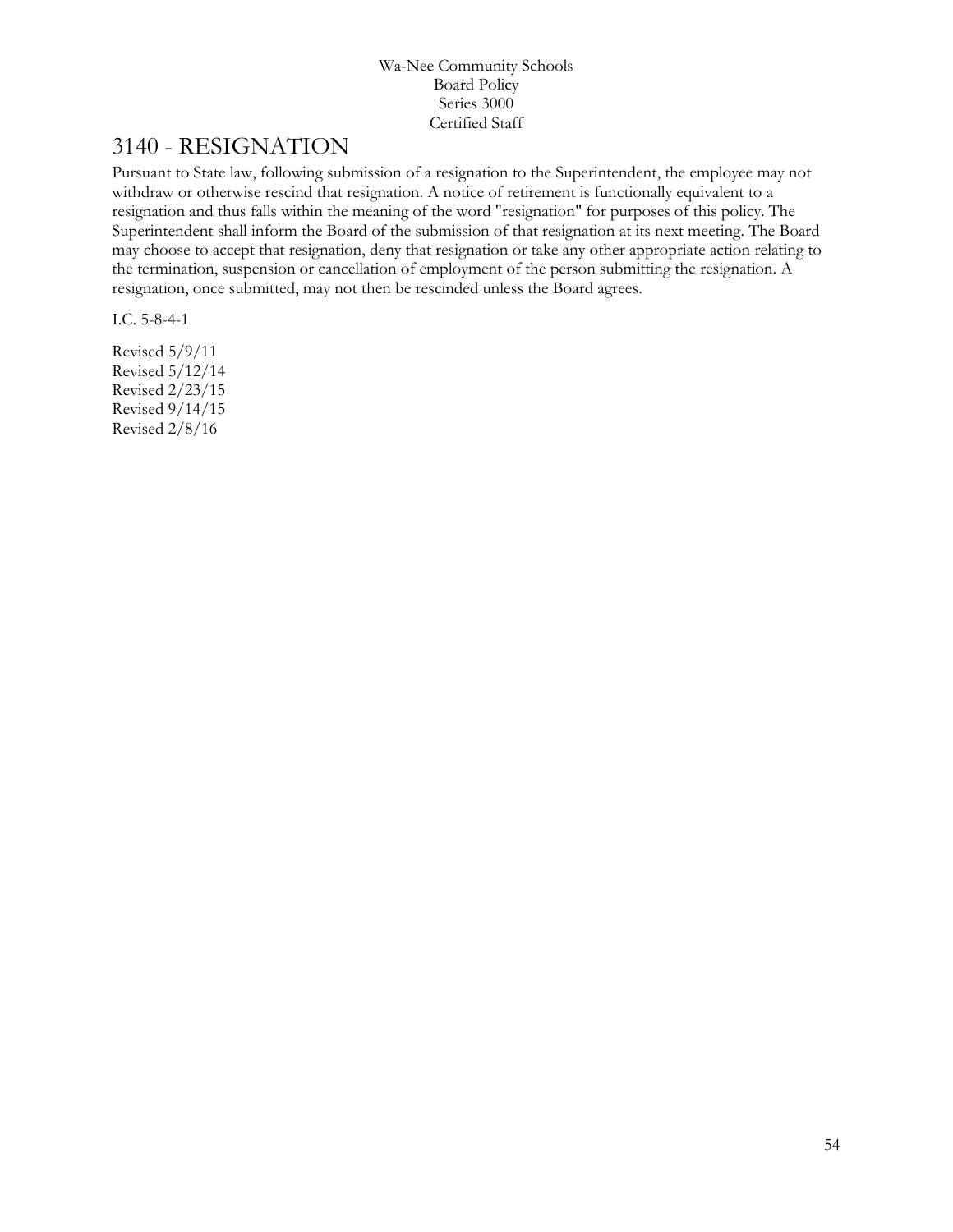# [3141](http://www.neola.com/wanee-in/search/ag/ag3141.htm) - SUSPENSION OF TEACHERS

The Board recognizes its obligation to maintain a working and learning environment that is conducive to the education of students and understands that at times there may be members of the teaching staff who fail to meet the expectation of serving as an exemplar for those students and/or fail to meet their professional responsibilities. In situations in which those charged with supervising professional staff members determine that a suspension of a teacher is needed, whether as part of a system of progressive discipline or for the benefit of students, colleagues, and/or the community, the administration will provide due process as required by Federal law and, if a suspension without pay is sought, comply with the procedure established under State law for the suspension of teachers without pay.

It will be the responsibility of the Superintendent to establish administrative guidelines which ensure that the proper standards have been applied and the proper procedures have been followed when a principal makes a decision to suspend a teacher.

In acting on a principal's preliminary determination that a teacher will be suspended without pay, the Board will be guided by the procedure set out in I.C. 20-28-9-22.

I.C. 20-28-9-22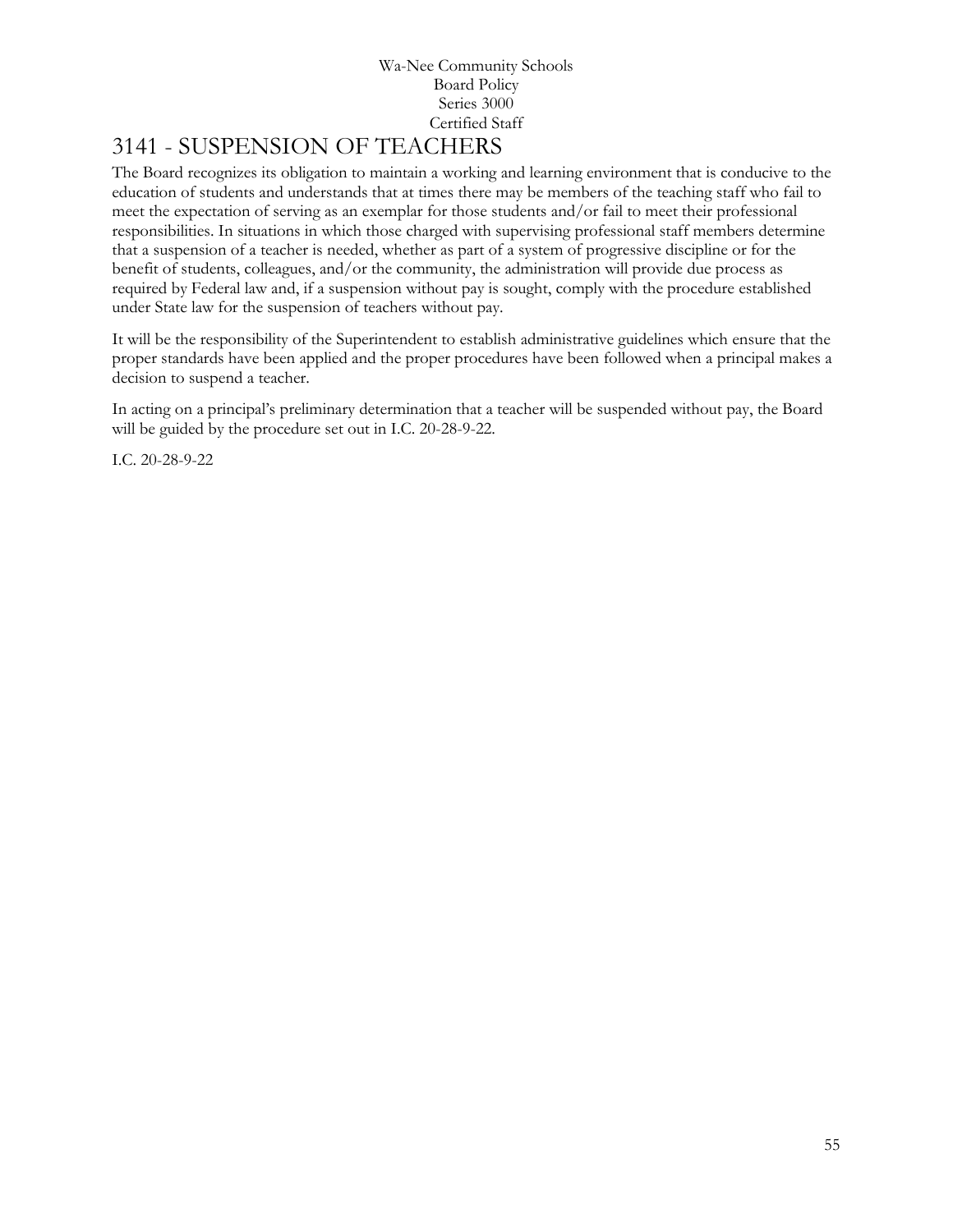# [3142](http://www.neola.com/wanee-in/search/ag/ag3142.htm) - CANCELLATION OF A TEACHING CONTRACT

The Board recognizes its obligation to employ only those professional staff members best trained and equipped to meet the educational needs of its students. This policy and Policy **[3131](http://www.neola.com/wanee-in/search/policies/po3131.htm)** – Reduction in Force ("RIF") in Certificated Staff address this obligation, and the Board will continue to employ only those "probationary", "professional", and "established" teachers who meet the performance standards established in the evaluation plan adopted by the Board.

An employment contract may be terminated, upon a majority vote of the Board, for violation of the policies of the Board or for reasons set forth in law. In such cases, the Board shall abide by due process procedures.

It will be the responsibility of the Superintendent to establish administrative guidelines which ensure that the proper standards have been applied and the proper procedures have been followed when a principal makes a preliminary determination that a teacher's contract should be cancelled.

In acting on a principal's preliminary determination that a teacher's contract be cancelled, the Board will be guided by the procedure set out in I.C. 20-28-7.5.

I.C. 20-28-7.5-1, 20-28-7.5-2

Revised 3/8/10 Revised 7/9/12 T.C. 11/23/15 Revised 2/8/16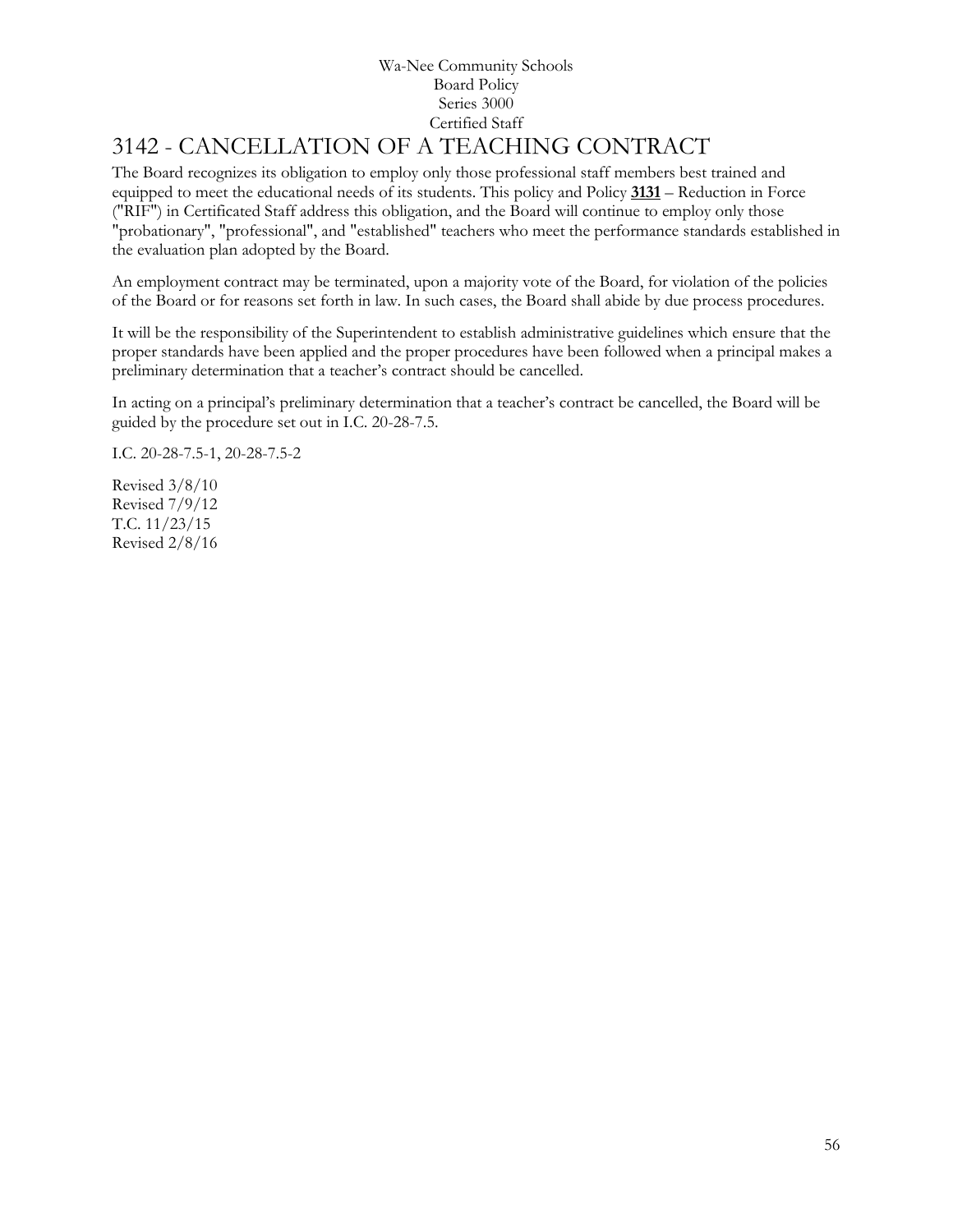#### Wa-Nee Community Schools Board Policy Series 3000 Certified Staff 3160 - FITNESS FOR DUTY EXAMINATION

The Board reserves the right to require a current employee or applicant for employment (after a conditional offer of employment), to submit to a fitness for duty examination by a qualified healthcare provider to determine the employee or applicant's ability to meet the qualification standards and perform the essential functions of a position an application is being considered for or an employee is performing ("FFD exam"). A FFD examination shall be done in accordance with the Superintendent's guidelines and the examiner shall be provided with specific essential functions of the position in question.

Reports of all FFD examinations shall be delivered to the Superintendent or a named designee, who shall protect the confidentiality of the FFD exam report and its contents. In agreeing to perform the FFD exam, the healthcare provider and the examinee shall agree that no treatment relationship or privileged communication shall occur between the FFD examiner and the applicant or employee. The report of the examiner may be shared with the employee or candidate and made a part of a personnel record on the examinee maintained by the Board. However, the report shall be filed separately from an applicant/employee's other personnel documents so that the report and related documents are accessible only to the Superintendent and specific designees. Failure to protect the confidentiality of a FFD exam report and related documents shall be a basis for discipline of an employee permitting the disclosure.

In the event of a report of a condition that could adversely impact the examinee's performance of an essential function of the position occupied or applied for, the Superintendent shall base a recommendation to the Board on the examinee's employment on the assessment of the healthcare provider who conducted the FFD exam as to whether the examinee will be able to meet the qualification standards and perform or continue to perform the essential functions of the position in question.

Employees and applicants referred for a FFD exam will be required to execute a release that complies with the requirements of the Health Insurance Portability and Accountability Act in order to allow the results of the healthcare provider's FFD exam to be released to the Board/Superintendent and to allow the Superintendent to speak to the health care provider who conducted the FFD examination if clarification is needed (see [Form 3160 F2\)](http://www.neola.com/wanee-in/search/forms/fm3160F2.pdf).

In compliance with the Genetic Information Nondiscrimination Act (GINA) and Board Policy 3122.02, a FFD examiner shall be advised not to seek, collect, or report genetic information, including the candidate's family medical history.

The cost of a FFD exam shall be paid for by the Board.

The report of the healthcare provider performing the FFD exam shall be the property of the Board and shall be exempt from disclosure pursuant to the Indiana Access to Public Records Act (I.C. 5-14-3). A FFD exam report and related documents will be maintained in a separate confidential personnel file in accordance with the Americans with Disabilities Act, as amended, and the Genetic Information Nondiscrimination Act (GINA).

29 C.F.R. part 1630 29 C.F.R. Part 1635 42 U.S.C. 12101 et seq., Americans with Disabilities Act of 1990, as amended by the ADA Amendments Act of 2008 42 U.S.C. 2000ff et seq., The Genetic Information Nondiscrimination

Revised 9/29/10 Revised 7/9/12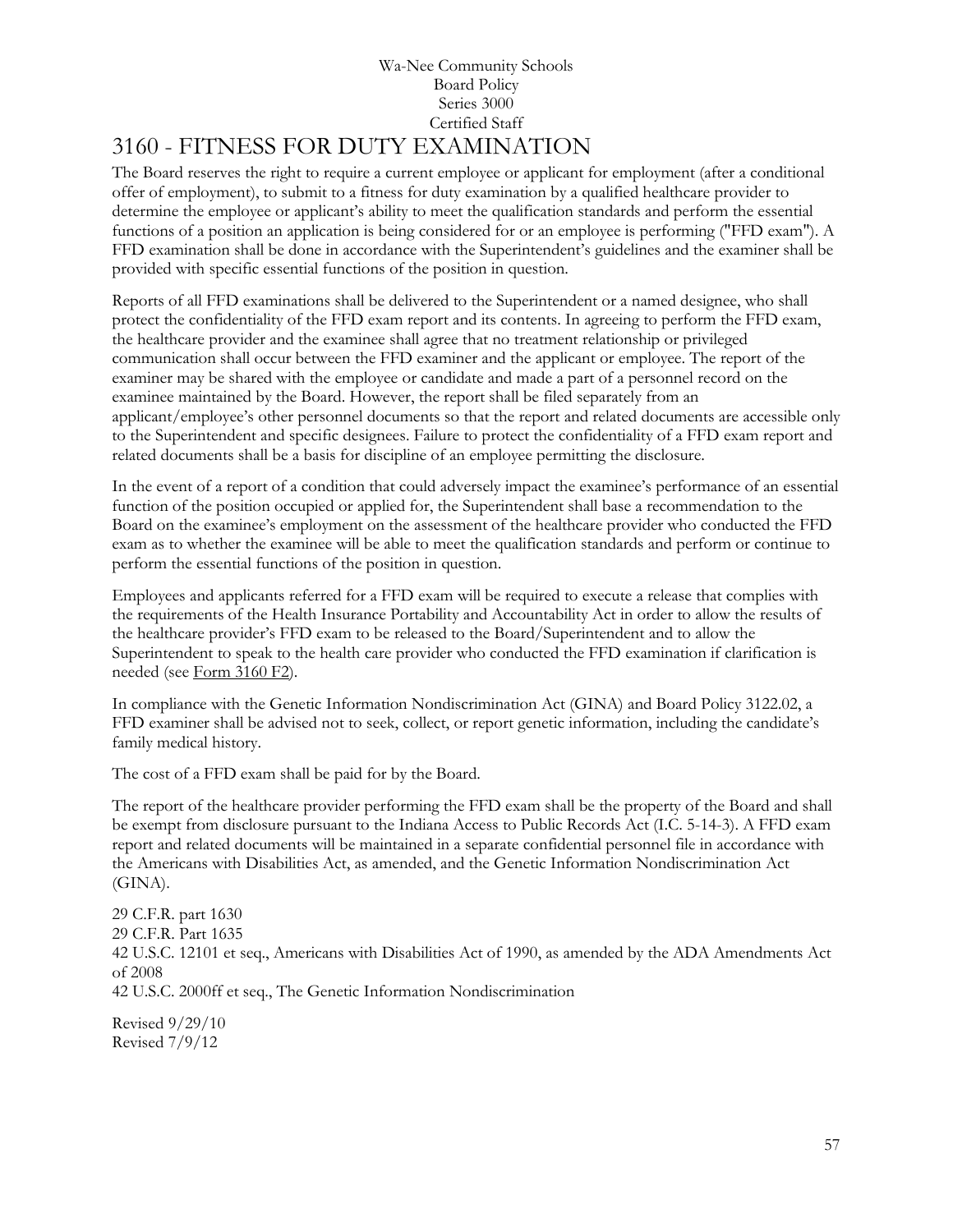# 3161 - UNREQUESTED LEAVES OF ABSENCE

It is the policy of the Board to protect students and employees from the professional staff members who are unable to perform essential job functions with or without accommodation.

The Board may place a professional staff member on an unrequested leave of absence when the staff member is unable to perform assigned duties in conformance with statute and the negotiated, collectively-bargained agreement with or without accommodation.

If the Superintendent believes the staff member is unable to perform essential job functions, the professional staff member will be offered the opportunity to meet to discuss the issues.

If a professional staff member refuses to attend the meeting, the Board may order the professional staff member to submit to an appropriate examination by:

- A. a physician designated and compensated by the Board;
- B. a physician or institution of the professional staff member's choice.

Where the physician designated by the Board disagrees with the physician designated by the professional staff member, the two (2) physicians shall agree in good faith on a third impartial physician who shall examine the professional staff member and whose medical opinion shall be conclusive and binding on the issue of ability to perform assigned duties with or without accommodation. The expenses of a third examination shall be borne by the Board.

The professional staff member will be required to execute a release that complies with the requirements of the Health Insurance Portability and Accountability Act (HIPAA) in order to allow the report of the medical examination to be released to the Board/Superintendent and to allow the Superintendent or his/her designee to speak to the health care provider who conducted the medical examination in order to get clarification. Refusal to submit to an appropriate examination or to execute the HIPAA release will be grounds for disciplinary action, up to and including termination.

As required by Federal law and regulation and Board Policy 3122.02, the Superintendent shall direct the provider designated by the Board to conduct the examination not to collect genetic information or provide any genetic information, including the individual's family medical history, in the report of the medical examination.

Pursuant to State law and in accordance with the Americans with Disabilities Act, as amended (ADA) and the Genetic Information Nondiscrimination Act (GINA), the results of any such examination shall be treated as a confidential medical record and will be exempt from release, except as provided by law. If the Corporation inadvertently receives genetic information about an individual who is required to submit to an appropriate examination from the medical provider it shall be treated as a confidential medical record as required by the ADA.

If, as a result of such examination, the professional staff member is found to be unable to perform assigned duties with or without accommodation, the professional staff member may be placed on leave of absence for a reasonable time to heal or until the staff member is able to perform the essential job function, but only for a period not to exceed one (1) year. A professional staff member placed on leave without a written request is entitled to a hearing on that action in accordance with I.C. 20-28-7-3,4,5.

Should a professional staff member refuse to submit to the examination requested by the Board and the professional staff member has exercised his/her rights under the provisions hereinabove set forth, such refusal shall subject the professional staff member to disciplinary action.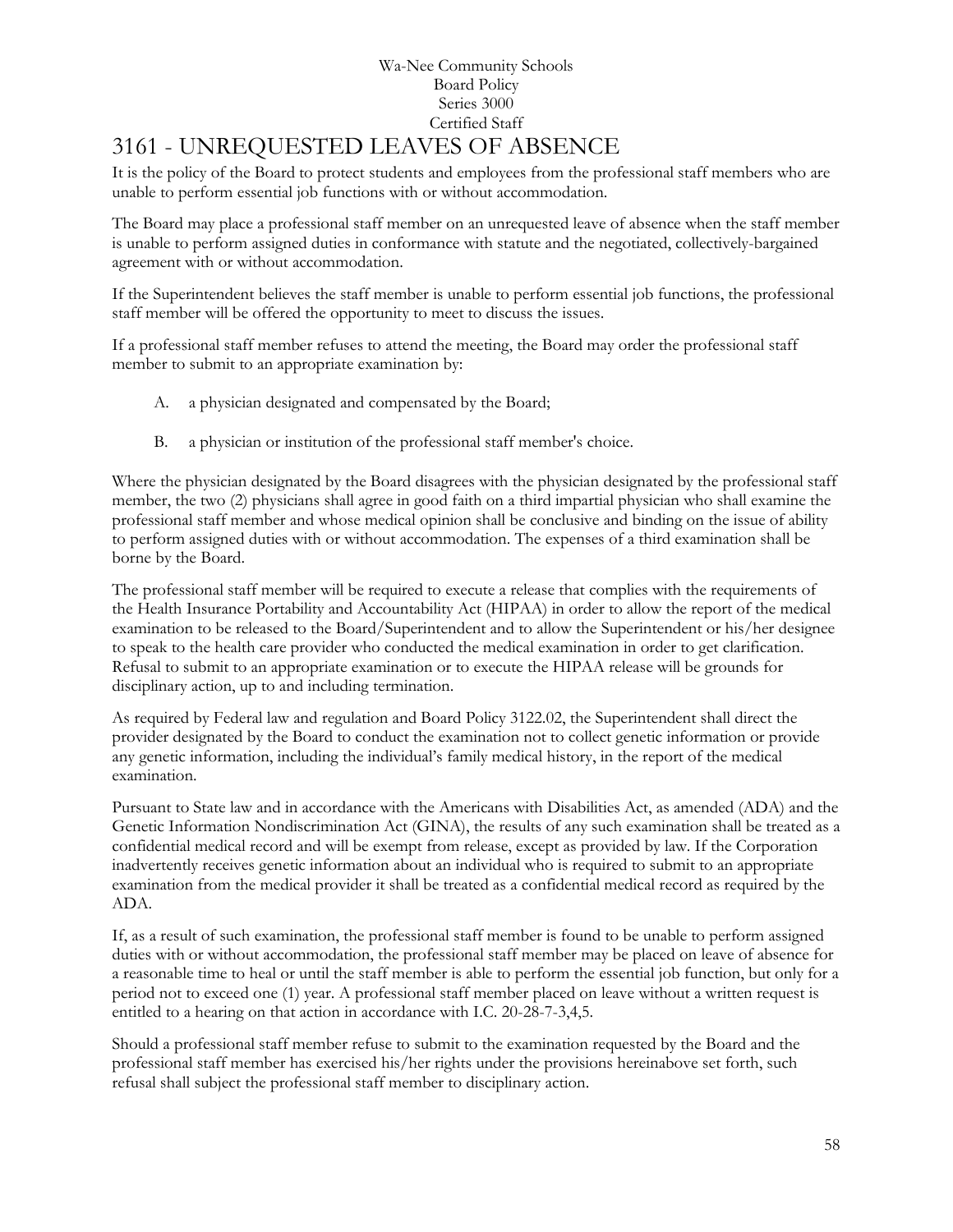Americans with Disabilities Act of 1990, as amended 42 U.S.C. 12101 et seq. 29 C.F.R. Part 1630 I.C. 20-28-7-3,4,5, 20-28-10-4

Revised 11/04 Revised 7/9/12 T.C. 11/23/15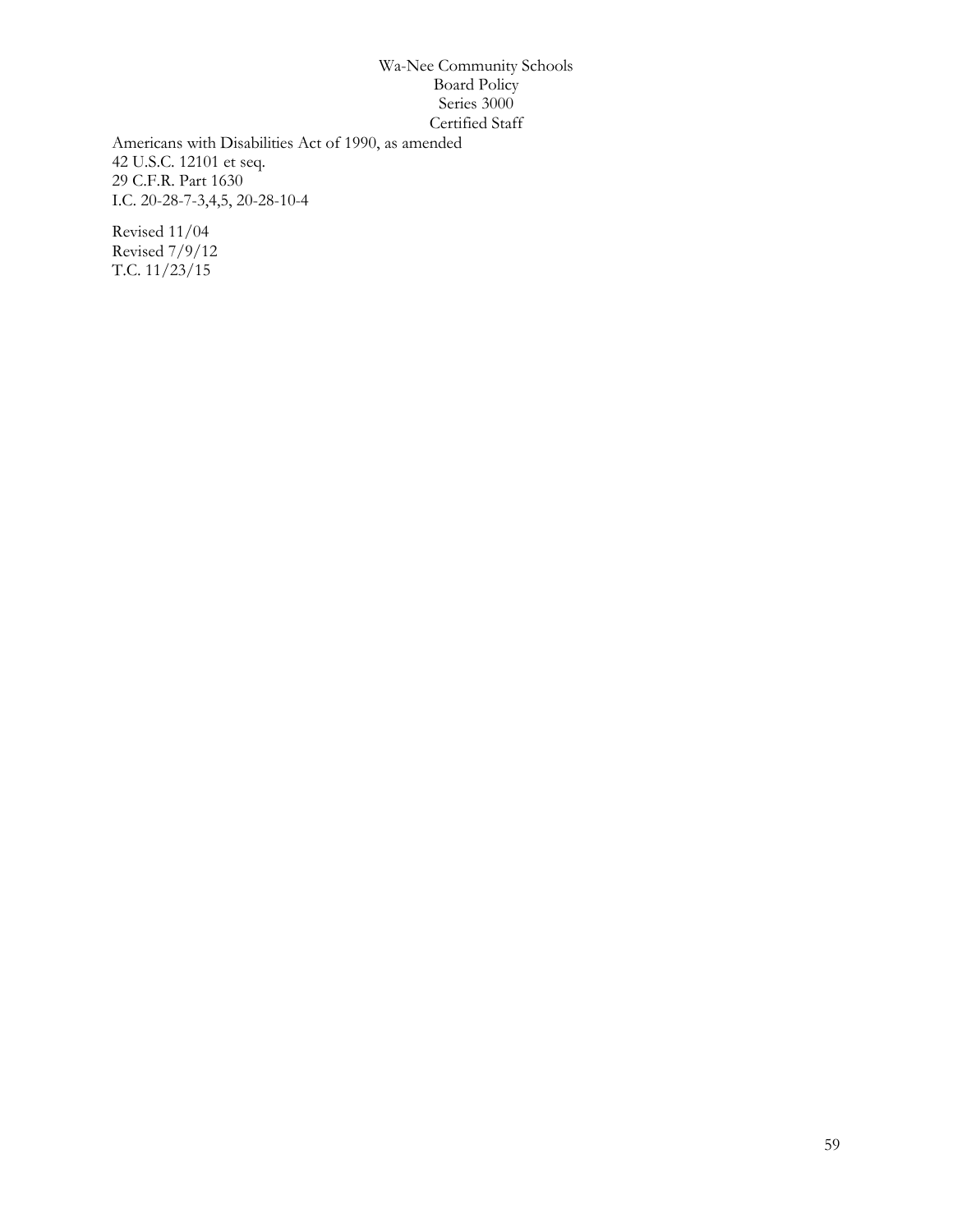# 3170 - SUBSTANCE ABUSE

The Board recognizes alcoholism and drug abuse as treatable illnesses.

A professional staff member having an illness or other problem relating to the use/abuse of alcohol or other drugs will receive the same careful consideration and offer of assistance that is presently extended to professional staff members having any other illness.

The responsibility to correct unsatisfactory job performance or behavior resulting from a substance abuse problem rests with the professional staff member. Failure to do so, for whatever reason, will result in appropriate corrective or disciplinary action as determined by the Board.

No professional staff member will have his/her job security or promotion opportunities jeopardized solely on the basis of his/her request for counseling or referral assistance.

Professional staff members who suspect they may have an alcohol or other drug abuse problem are encouraged to seek counseling and information on a confidential basis by contacting resources available for such service.

Please refer to Board Policy 3122.01 on Drug-Free Workplace for additional requirements for professional staff members.

I.C. 20-26-5-4 29 U.S.C. 794

Revised 2/23/15 T.C. 11/23/15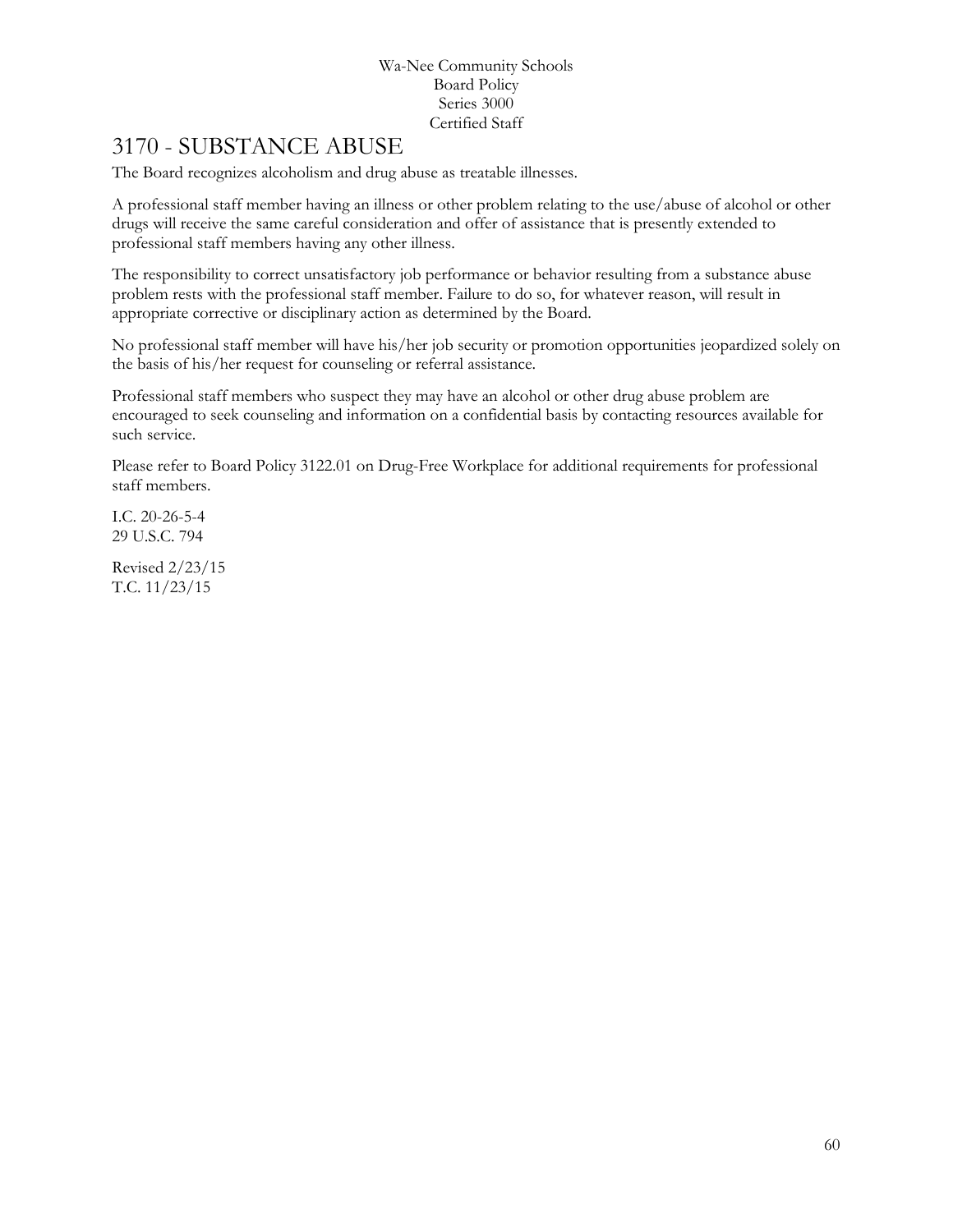# 3210 - STAFF ETHICS, ATTITUDES, AND RESPONSIBILITIES

An effective educational program requires the services of men and women of integrity, high ideals, and human understanding. To maintain and promote these essentials, the Board expects all professional staff members to maintain high standards in their working relationships.

The individual teacher shall have freedom with regard to classroom plans, procedures, and presentations in proportion to his/her ability to secure desirable results and so long s/he is not in conflict with the general administrative rules and regulations of the school or the School Corporation, and/or the Indiana Department of Education.

During work hours staff are expected to avoid interruptions which interfere with productive use of instructional time. Personal communications made or received on a wireless communication device, a regular telephone, or network computer can interfere with employee productivity and distract others in the learning environment. Employees are expected to limit personal communications to breaks and lunch periods, and to inform friends and family members of the Board's policy in this regard.

The teacher is expected to make a sincere and honest effort to gain and keep the respect and good will of his/her fellow teachers, the students in his/her classroom and their parents, the administration and the citizens in the school community.

The teacher is responsible for keeping his/her principal informed regarding matters which pertain to his/her teaching and other school responsibilities. S/He is expected to take the initiative in bringing up and discussing with the principal matters which concern the welfare of his/her students or the school, or which might affect his/her effectiveness as a teacher.

Since children are affected by the personality of the teacher as well as what s/he teaches, the teacher's personality must be wholesome, empathetic and stimulating to children. It is expected, therefore, that the personality of the teacher will be characterized by friendliness, poise, emotional stability, patience and a wholesome sense of humor.

Teachers are required to maintain in their personal and social lives, ethical and moral standards that are acceptable, and expected in the school community.

The teacher is expected to identify himself/herself with and participate in professional activities and organizations that will ensure his/her continuous growth.

Teachers are encouraged to participate in school and community activities over and above those stipulated or implied in his/her contract.

Teachers are required to attend promptly all general staff meetings called by the Board, the Superintendent, or the building principal, except when they have been specifically excused by the person calling the meeting. They are also encouraged to attend and participate in meetings called by the officers of their own professional organizations.

Teachers are expected to attend a reasonable number of after-school departmental, grade level, subject area, curriculum study, etc. meetings as called by department chairman, school principals, or Assistant Superintendent of Instruction.

Revised 3/02 Revised 3/8/10 T.C. 11/23/15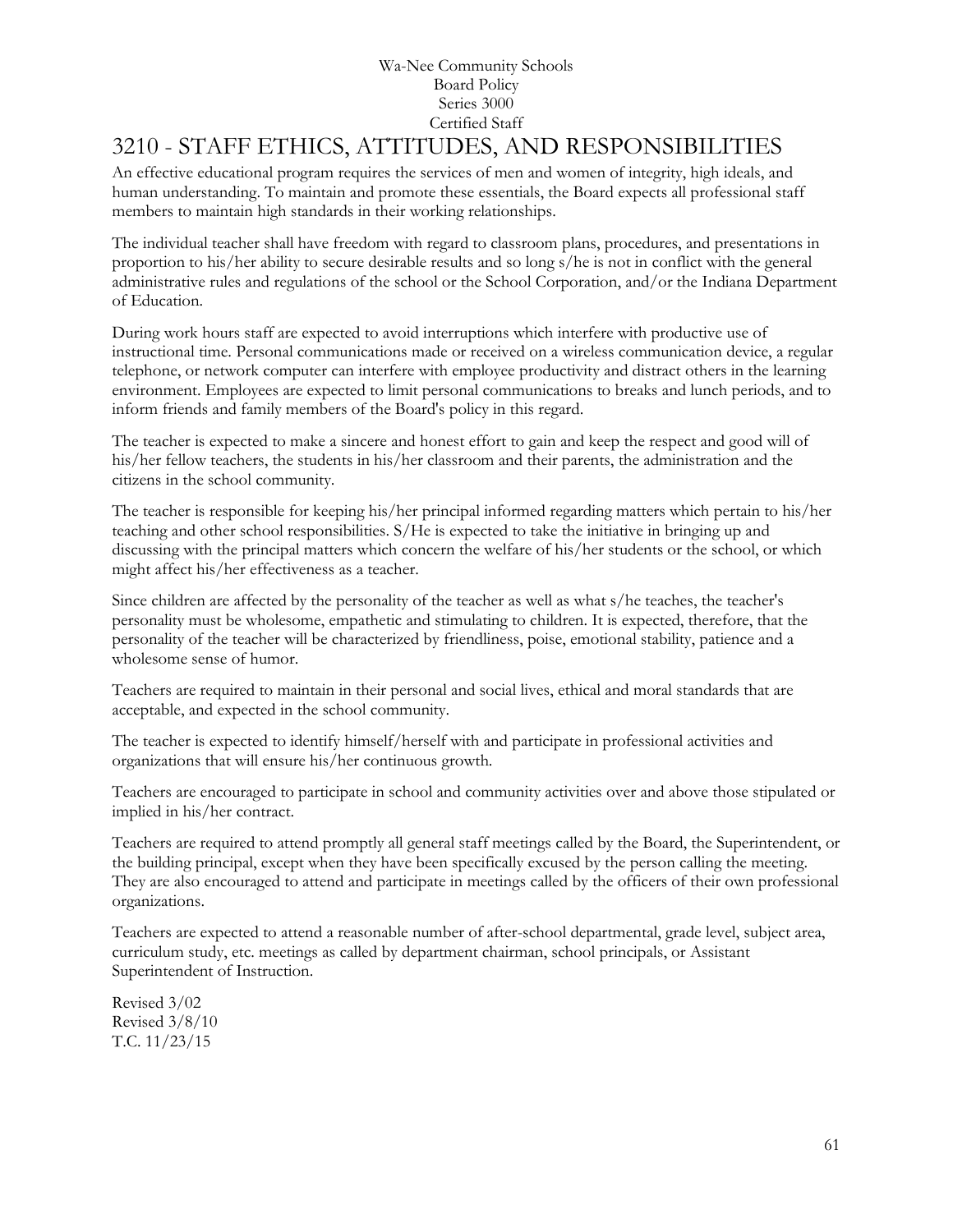## Wa-Nee Community Schools Board Policy Series 3000 Certified Staff [3211](http://www.neola.com/wanee-in/search/ag/ag3211.htm) - REQUIRED REPORTS AND PROTECTION OF WHISTLEBLOWERS

The Board recognizes that its employees teach its students by example and serve as a role model for students. It therefore requires that they exemplify high standards of honesty and integrity and comply with Indiana and Federal law and Board policies and administrative guidelines in their words and actions. To implement these expectations, the Board requires its employees to report possible violations of these Board standards to their immediate supervisor.

An employee who is aware of words or acts of a Board member or employee that may violate Federal or Indiana law, Board policy, or administrative guidelines shall bring the words or actions to the attention of the employee's immediate supervisor. If the immediate supervisor does not respond within a reasonable time, or the immediate supervisor is the officer or employee whose words or actions are in question, the employee shall make the report required by this policy to the Superintendent. If the words or acts that violate this policy are the Superintendent's words or acts, the report shall be made to the Board president. An employee also may report suspected malfeasance, misfeasance, or nonfeasance by a public officer to the State Board of Accounts.

Employees are subject to disciplinary action, up to and including termination for knowingly or recklessly making a false report under this policy or failing to make a report required by this policy.

After a verbal report of a violation of this policy is made, the immediate supervisor will direct the reporting employee to put the report in writing. If a reporting employee requires assistance in making a written report, the immediate supervisor shall assist the reporting employee.

An employee making a report required by this policy shall be protected from discipline, retaliation, or reprisal for making a report required by this policy as long as the employee had a good faith belief in the truth and accuracy of the information reported at the time of the report. A report in compliance with this policy is not required if the employee confirms that another employee has reported the same words or actions.

I.C. 5-11-1-9.5 I.C. 36-1-8-8

Adopted 8/11/08 Revised 7/9/12 T.C. 11/23/15 Revised 2/8/16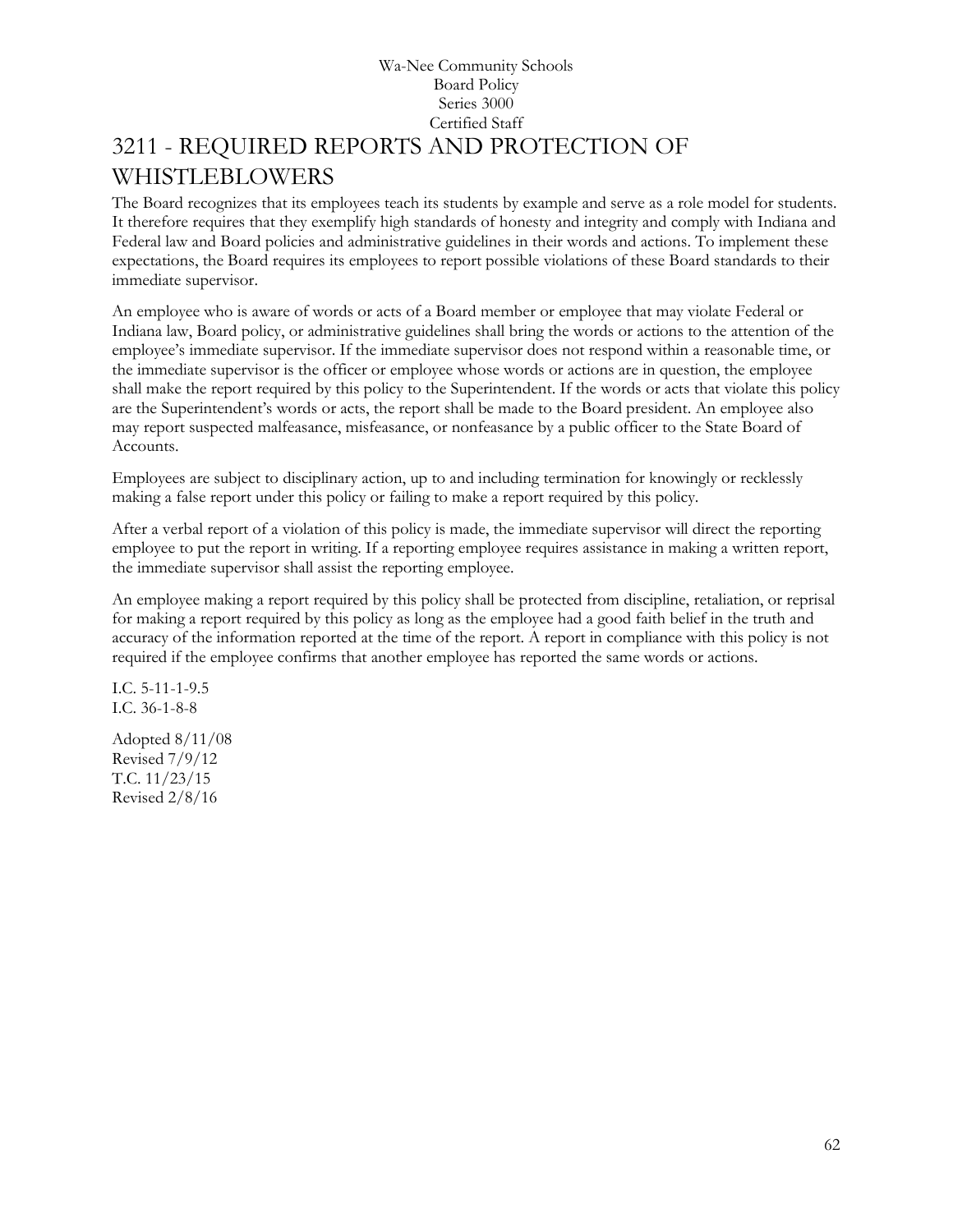# [3213](http://www.neola.com/wanee-in/search/ag/ag3213.htm) - STUDENT SUPERVISION AND WELFARE

Professional staff members shall maintain a standard of care for the supervision, control, and protection of students commensurate with their assigned duties and responsibilities and are expected to establish and maintain professional staff-student boundaries that are consistent with their legal, professional and ethical duty of care for students.

The Superintendent shall maintain and enforce the following standards:

- A. A professional staff member shall immediately report to a building administrator any accident, safety hazard, or other potentially harmful condition or situation s/he detects.
- B. A professional staff member shall provide proper instruction in safety matters as presented in assigned course guides.
- C. Each professional staff member shall immediately report to a building administrator knowledge of threats of violence by students.
- D. A professional staff member shall not send students on any personal errands.
- E. A professional staff member shall not associate or fraternize with students at any time in a manner that may give the appearance of impropriety, including, but not limited to, the creation or participation in any situation or activity that could be considered abusive or sexually suggestive or involve harmful substances such as illegal drugs, alcohol or tobacco. Any sexual or other inappropriate conduct with a student by any staff member will subject the offender to potential criminal prosecution and disciplinary action by the Board up to and including termination of employment.
- F. If a student approaches a staff member to seek advice or to ask questions regarding a personal problem related to sexual behavior, substance abuse, mental or physical health, and/or family relationship, etc., the staff member may attempt to assist the student by facilitating contact with certified or licensed individuals in the Corporation or community who specialize in the assessment, diagnosis, and treatment of the student's stated problem. Any staff member who determines that a student is in need of services shall report the matter to appropriate authorities. However, under no circumstances should a staff member attempt, unless properly licensed and authorized to do so, to counsel, assess, diagnose, or treat the student's problem or behavior, nor should any such staff member inappropriately disclose personally identifiable information concerning the student to third persons not specifically authorized by law.
- G. A professional staff member shall not transport students in a private vehicle without the approval of the principal, parent and/or guardian.
- H. A student shall not be required to perform work or services that may be detrimental to his/her health.
- I. Staff members shall only engage in electronic communication with students via email, texting, social media and/or online networking media, such as Facebook, Twitter, YouTube, MySpace, Skype, blogs, etc., when such communication is solely and directly related to curricular matters or co-curricular/extracurricular events or activities with prior approval of the principal.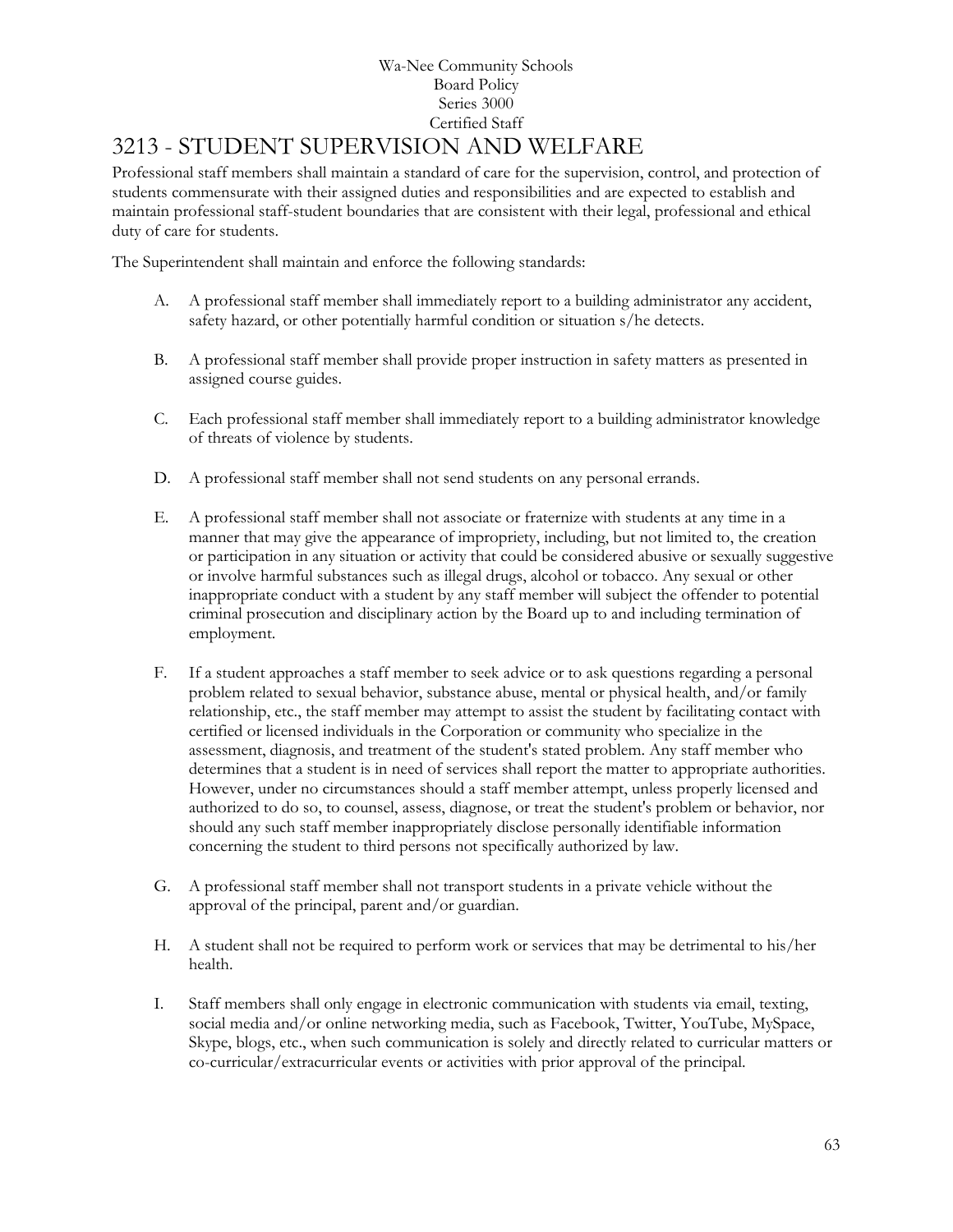J. Staff members are prohibited from electronically transmitting any personally identifiable image of a student(s), including video, photographs, streaming video, etc. via email, text message, or through the use of social media and/or online networking media, such as Facebook, Twitter, YouTube, MySpace, Skype, blogs, etc., unless such transmission has been made as part of a preapproved curricular matter or co-curricular/extracurricular event or activity such as a schoolsponsored publication or production in accordance with Policy **[5722](http://www.neola.com/wanee-in/search/policies/po5722.htm)**.

Since most information concerning a child in school, other than directory information described in Policy **[8330](http://www.neola.com/wanee-in/search/policies/po8330.htm)**, is confidential under Federal and State laws, any staff member who shares confidential information with another person not authorized to receive the information may be subject to discipline and/or civil liability. This includes, but is not limited to, information concerning assessments, grades, behavior, family background, alleged child abuse, and any other record information.

Pursuant to the laws of the State and Board Policy **[8462](http://www.neola.com/wanee-in/search/policies/po8462.htm)**, each professional staff member shall report to the proper legal authorities immediately, any sign of suspected child abuse or neglect.

I.C. 31-33-5

Revised 11/04 Revised 7/9/12 T.C. 11/23/15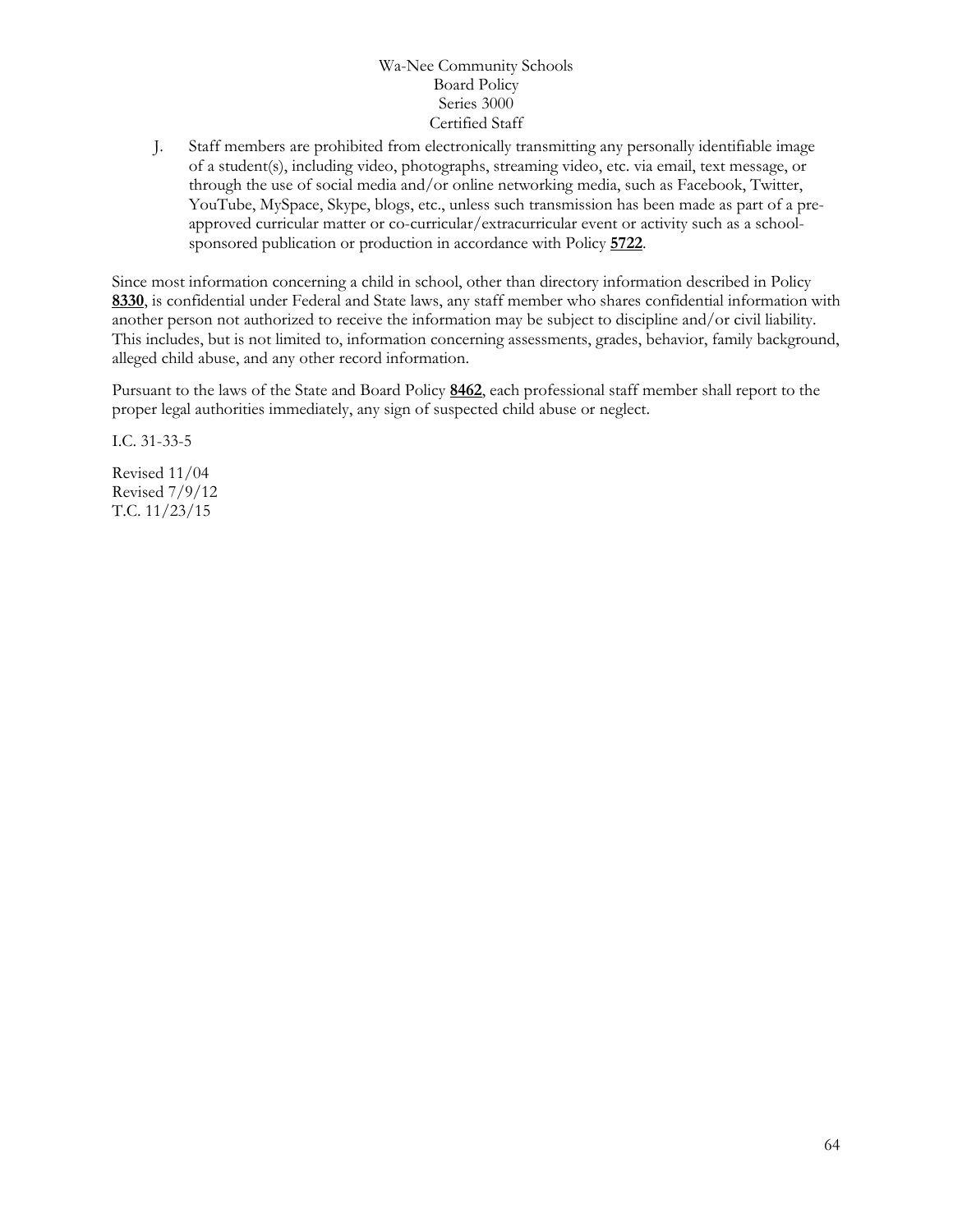# 3214 - STAFF GIFTS

The Board discourages the presentation of gifts to professional staff members by students and their parents because it could embarrass students with limited means and gives the appearance of currying favor.

It is the policy of the Board that no professional staff member should expect or accept gifts for carrying out the terms of his/her teaching contract.

If a staff member has provided an unusual amount of extra help for a student and the parents insist on showing appreciation, expression other than money may be accepted.

The Board does recognize, though, that gift-giving to professional staff members at Christmas fits the spirit of the season and gift-giving at the close of an academic year is a part of tradition. At these times, gifts other than money may be accepted; however, teachers should not open gift(s) in class or comment on item(s) in front of students.

Upon the recommendation of the Superintendent, the Board shall consider, as appropriate, the presentation of token gifts to retiring members of the staff who have rendered service for a period of time.

Professional staff members shall not accept any form of compensation from vendors that might influence their recommendations on or raise a conflict of interest with respect to the eventual purchase of equipment, supplies, or services. See also Board Policy **[1130](http://www.neola.com/wanee-in/search/policies/po1130.htm)** - Conflict of Interest. Furthermore, professional staff members shall not accept any compensation from a vendor after a decision has been made to purchase equipment, supplies, or services from said vendor. In addition, professional staff members who recommend purchases shall not enter into a contractual arrangement with a vendor seeking to do business with the Corporation or a vendor with whom the Corporation is doing business, whereby an individual professional staff member receives compensation in any form for services rendered.

Such compensation includes, but is not limited to cash, checks, stocks, or any other form of securities, and gifts such as electronic devices, discount certificates, travel vouchers, tickets, passes, and other such things of value. In the event that a professional staff member receives such compensation, albeit unsolicited, from a vendor, the professional staff member shall notify the Superintendent, in writing, that s/he received such compensation and the compensation has been returned to the vendor.

A Corporation employee making a recommendation to the Board on a matter to be considered by the Board shall not accept a gift or gratuity from a person or entity having a substantial personal or pecuniary interest in the Board's decision on the matter in accordance with the restrictions and provisions of I.C. 35-44.1-1-3.

I.C. 35-44.1-1-1, 35-44.1-1-2, 35-44.1-1-4, 35-44.1-1-5 2 C.F.R. 200.318 7 C.F.R. 3016.36(b)(3) and 3019.42

Revised 7/28/03 Revised 1/28/08 Revised 9/14/15 T.C. 11/23/15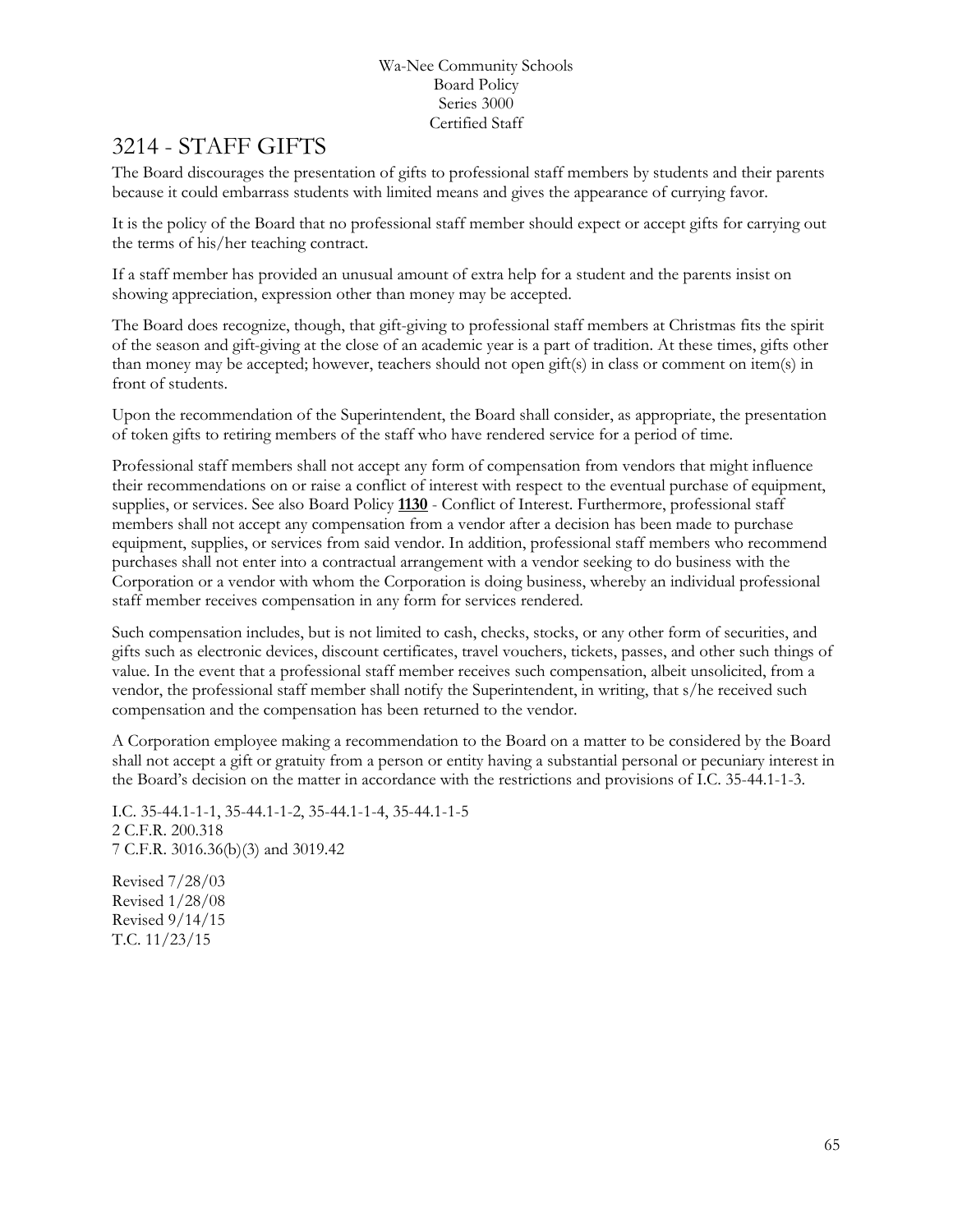# 3215 - USE OF TOBACCO BY PROFESSIONAL STAFF

The Board recognizes that the use of tobacco presents a health hazard can have serious consequences both for the user and the nonuser and is, therefore, of concern to the Board.

For purposes of this policy, "use of tobacco" shall mean all uses of tobacco, including a cigar, cigarette, pipe, snuff, or any other matter or substance that contains tobacco, as well as electronic, "vapor," or other substitute forms of cigarettes.

In order to protect students and staff who choose not to use tobacco from an environment noxious to them, and because the Board cannot, even by indirection, condone the use of tobacco, the Board prohibits the use of tobacco by professional staff members at all times within any facility owned or leased or contracted for by the Board.

The Board also prohibits the use of tobacco anywhere on the campus of any facility owned or leased or contracted for by the Board, including, but not limited to, practice fields, playgrounds, football fields, baseball fields, softball fields, pool areas, soccer fields, tennis courts, and all open areas and will remain in effect at all times. Furthermore, the Board prohibits the use of tobacco in all vehicles owned or operated by the Board, including, but not limited to, school buses, special purpose buses, vans, trucks, and cars.

I.C. 16-41-37 20 USC 6081 et seq, 20 U.S.C. 7182

Revised 7/9/12 Revised 10/27/14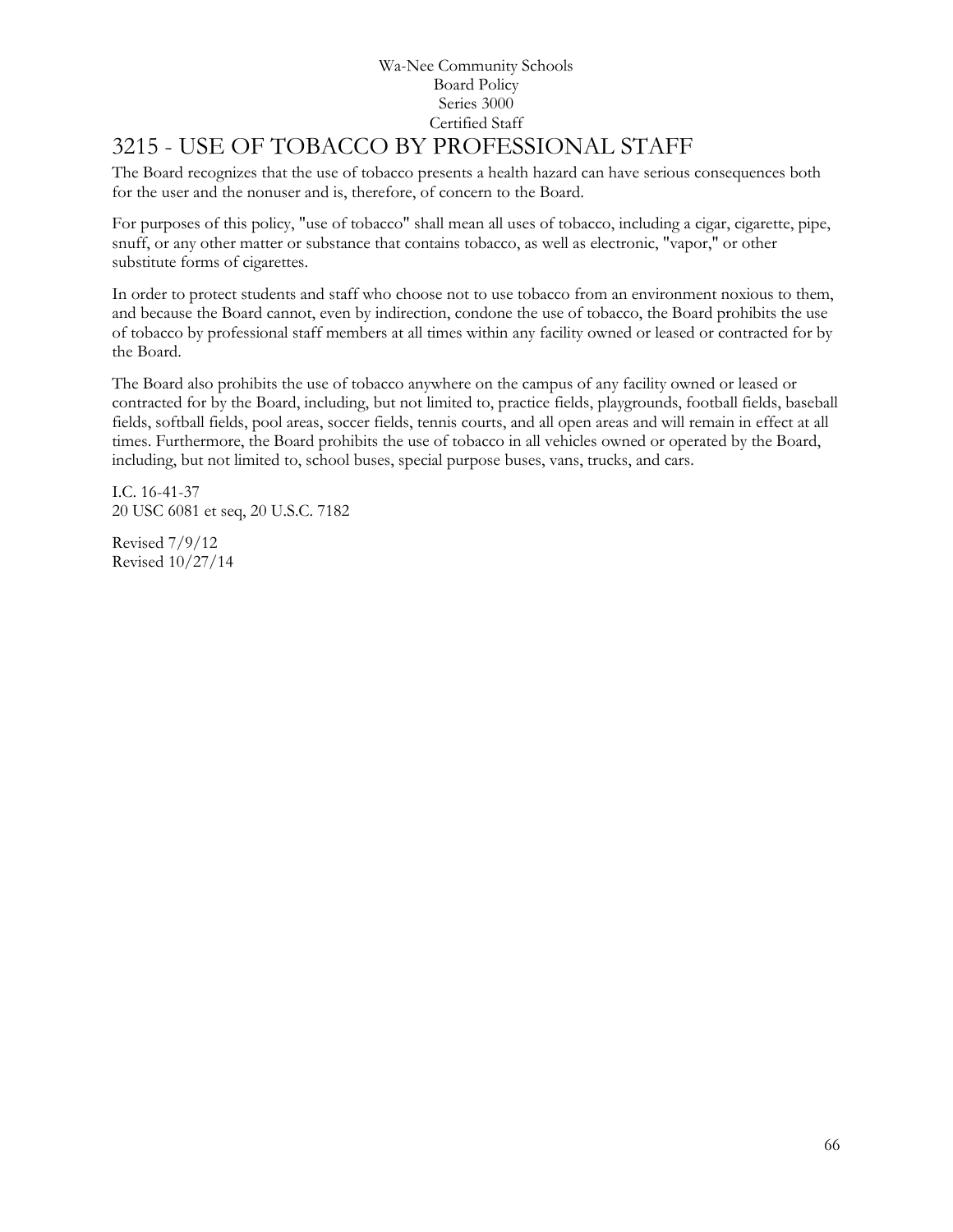# 3216 - STAFF DRESS AND GROOMING

The Board believes that professional staff members set an example in dress and grooming for their students to follow. A professional staff member who understands this precept and adheres to it enlarges the importance of his/her task, presents an image of dignity, and encourages respect for authority. These factors act in a positive manner towards the maintenance of discipline.

The Board retains the authority to specify the following dress and grooming guidelines for staff that will prevent such matters from having an adverse impact on the educational process. All professional staff members shall, when assigned to Corporation duty:

- A. be physically clean, neat, and well groomed;
- B. dress in a manner consistent with their professional responsibilities;
- C. dress in a manner that communicates to students a pride in personal appearance;
- D. dress in a manner that does not cause damage to Corporation property;
- E. be groomed in such a way that their hair style or dress does not disrupt the educational process nor cause a health or safety hazard.

T.C. 11/23/15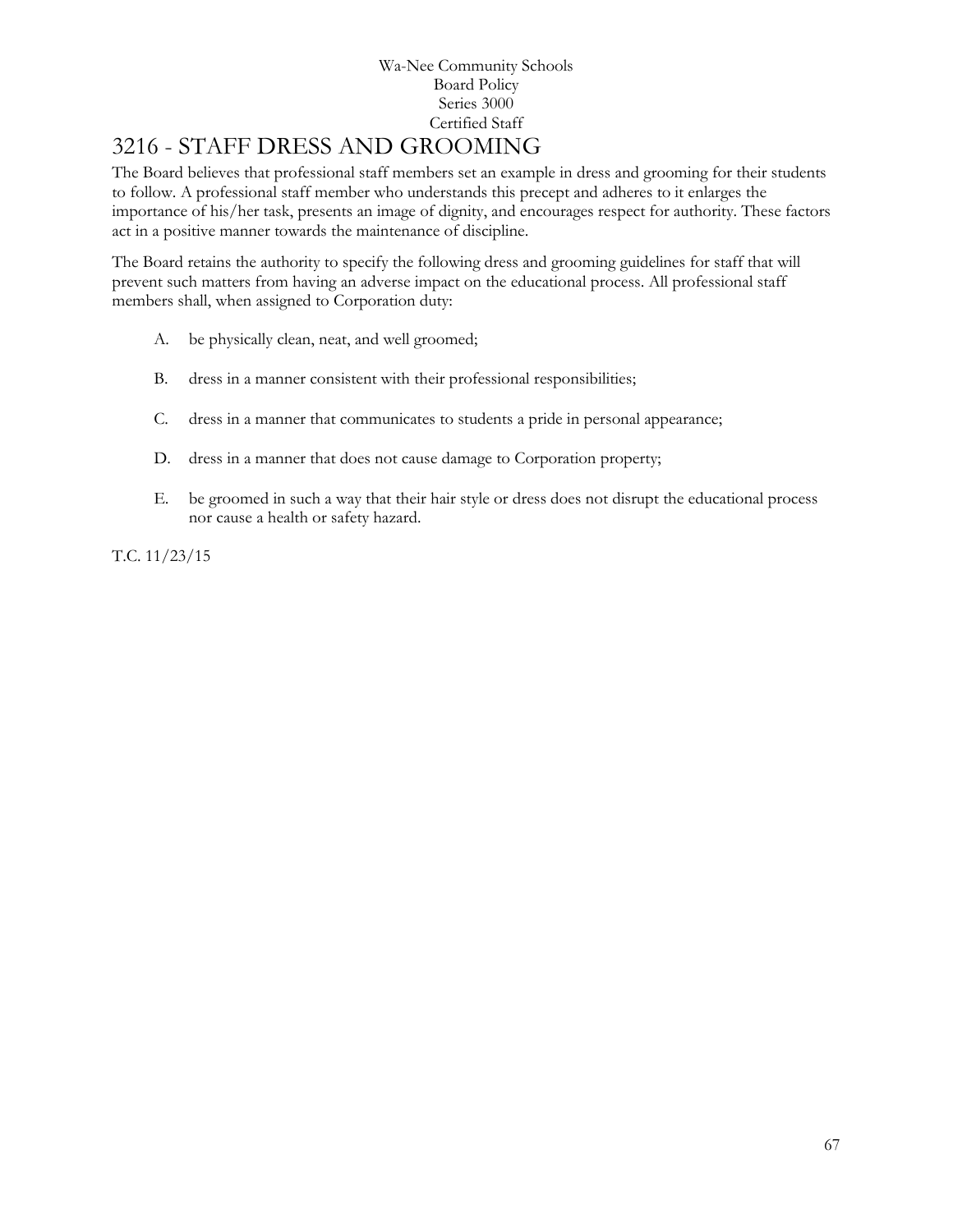# 3217 - WEAPONS

The Board prohibits professional staff members from possessing, storing, making, or using a weapon in any setting that is under the control and supervision of the Corporation for the purpose of school activities approved and authorized by the Corporation including, but not limited to, property leased, owned, or contracted for by the Corporation, a school-sponsored event, or in a Corporation vehicle; provided, however, that a professional staff member is not prohibited from possessing a firearm or ammunition that is locked in the trunk of the professional staff member's vehicle, kept in the glove compartment of the professional staff member's locked vehicle, or stored out of plain sight in the professional staff member's locked vehicle.

Generally, the possession of a firearm in or on school property, in or on property that is being used by a school for a school function, or on a school bus is a felony (I.C. 35-47-9-2) and is prohibited by Board policy. However, State law permits a person who may legally possess a firearm to maintain that firearm if it is locked in the person's trunk, kept in the glove compartment of the person's locked vehicle, or stored out of plain sight in the person's locked vehicle. This exception does not apply to students unless it is a high school student who is a member of a shooting sports team and the principal has approved the student keeping a firearm concealed in the student's motor vehicle on days the student is competing or practicing as a member of a shooting sports team. This exception also does not apply to former students if the person is no longer enrolled in school due to a disciplinary action within the previous twenty-four (24) months.

The term "weapon" means any object which, in the manner in which it is used, intended to be used, or represented, is capable of inflicting serious bodily harm or property damage, as well as endangering the health or safety of persons. Weapons include, but are not limited to, firearms, tasers, handguns, stun guns, guns of any type, including air and gas-powered guns (whether loaded or unloaded), knives, razors, clubs, electric weapons, chemical weapons, metallic knuckles, martial arts weapons, ammunition, and destructive devices (bombs, incendiary, grenade, Molotov cocktail, rocket with a propellant charge of more than four (4) ounces, etc.). A "knife" is defined as "an instrument that: 1) consists of a sharp edge or sharp pointed blade capable of inflicting cutting, stabbing, or tearing wounds; and 2) is intended to be used as a weapon." I.C. 35-47-5-2.5(a)

The Superintendent will report an employee who violates this policy to law enforcement officials. The staff member also will be subject to disciplinary action, up to and including termination, for violation of this policy.

This prohibition does not apply to weapons under the control of law enforcement personnel.

Exceptions to this policy include:

- A. items approved by a principal as part of a class or individual presentation under adult supervision, if used for the purpose of and in the manner approved; (Working firearms and ammunition shall never be approved.)
- B. theatrical props used in appropriate settings;
- C. starter pistols used in appropriate school related sporting events.

Staff members must report knowledge of dangerous weapons and/or threats of violence by students, staff members, or visitors to the principal. Failure to report such information may subject the staff member to disciplinary action, up to and including termination.

I.C. 20-33-9-1 et seq. I.C. 34-28-7-2 I.C. 35-47-5-2.5 I.C. 35-47-9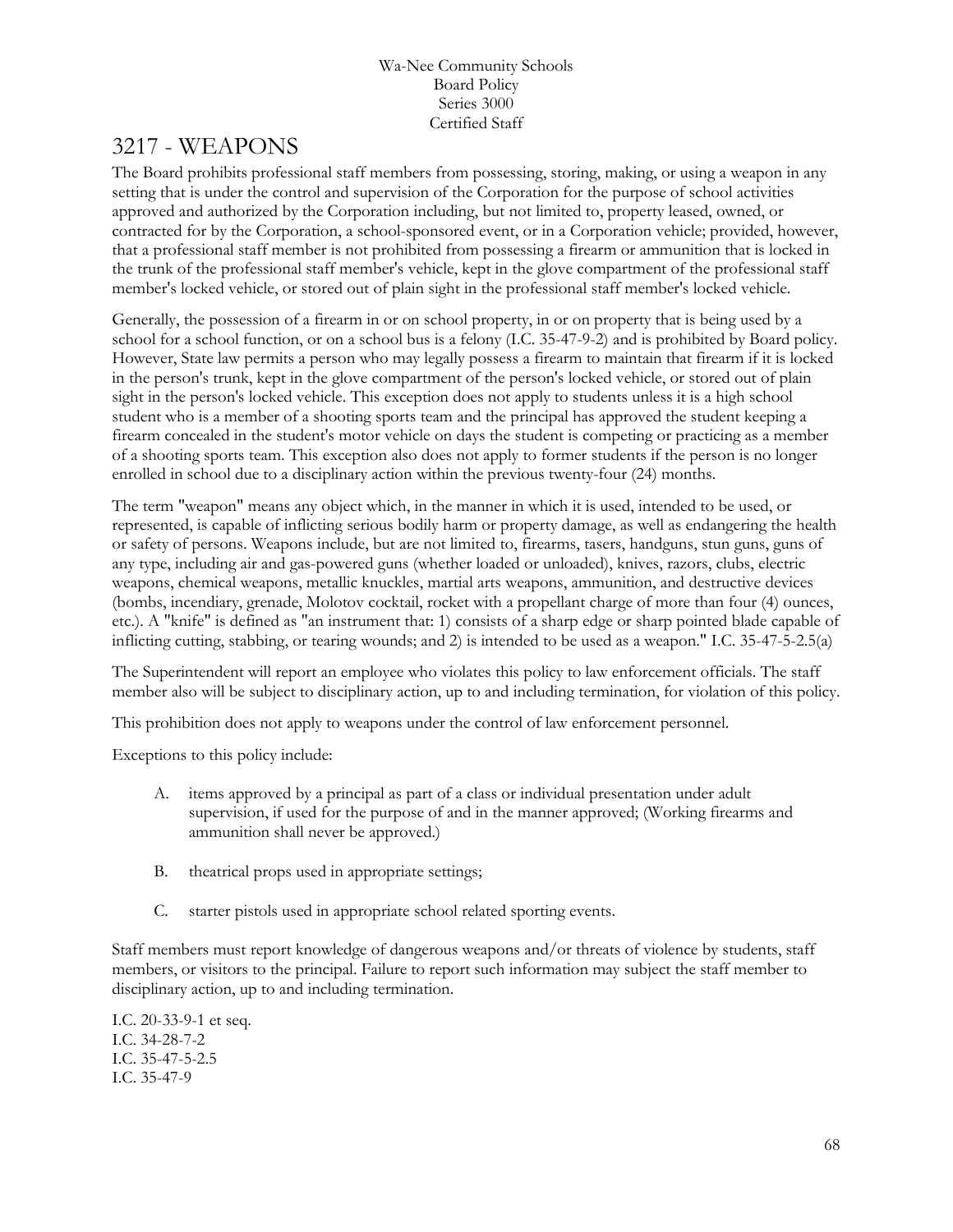Revised 3/02 Revised 2/24/03 Revised 12/11/06 Revised 5/9/11 Revised 10/27/14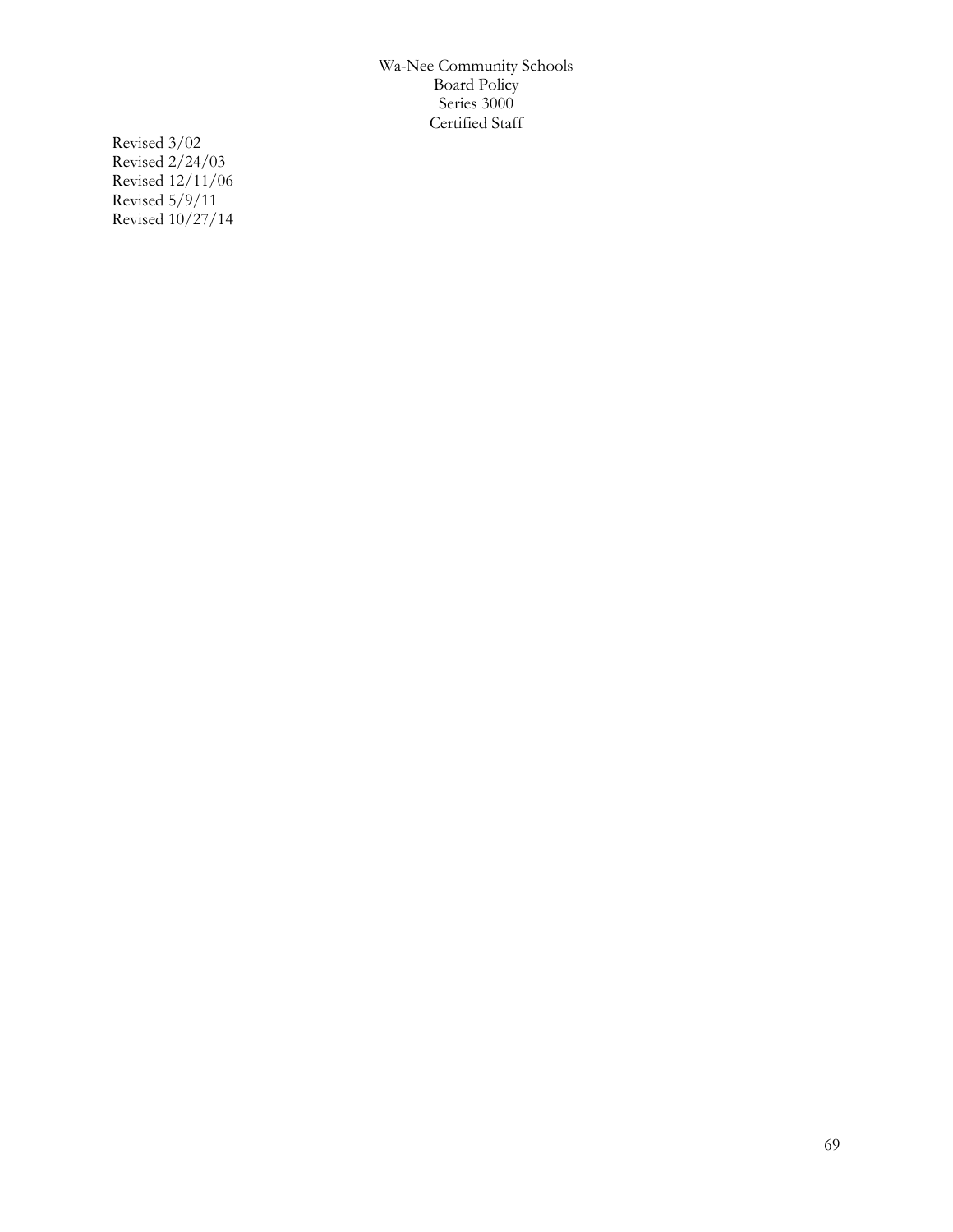## 3220 - STAFF EVALUATION

The Board shall adopt a plan for annual performance evaluations of each certificated employee, as defined in I.C. 20-28-11.5-0.5, employed by the School Corporation. This includes each certificated employee as defined in I.C. 20-29-2-4 and, in each school year beginning after June 30, 2014, each teacher as defined in I.C. 20-18- 2-22. This plan may be amended as needed, subject to any required discussion with the teachers or the teachers' representative if there is one.

The plan approved by the Board shall include the following components:

- A. performance evaluations for all certificated employees, as defined in I.C. 20-28-11.5-0.5, conducted at least annually;
- B. objective measures of student achievement and growth to significantly inform the evaluation. The objective measures must include:
	- 1. student assessment results from statewide assessments for certificated employees whose responsibilities include instruction in subjects measured in statewide assessments;
	- 2. methods for assessing student growth for certificated employees who do not teach in areas measured by statewide assessments; and
	- 3. student assessment results from locally developed assessments and other test measures for certificated employees whose responsibilities may or may not include instruction in subjects and areas measured by statewide assessments;
- C. rigorous measures of effectiveness, including observations and other performance indicators;
- D. an annual designation of each certificated employee, as defined in I.C. 20- 28-11.5-0.5, in one (1) of the following rating categories:
	- 1. highly effective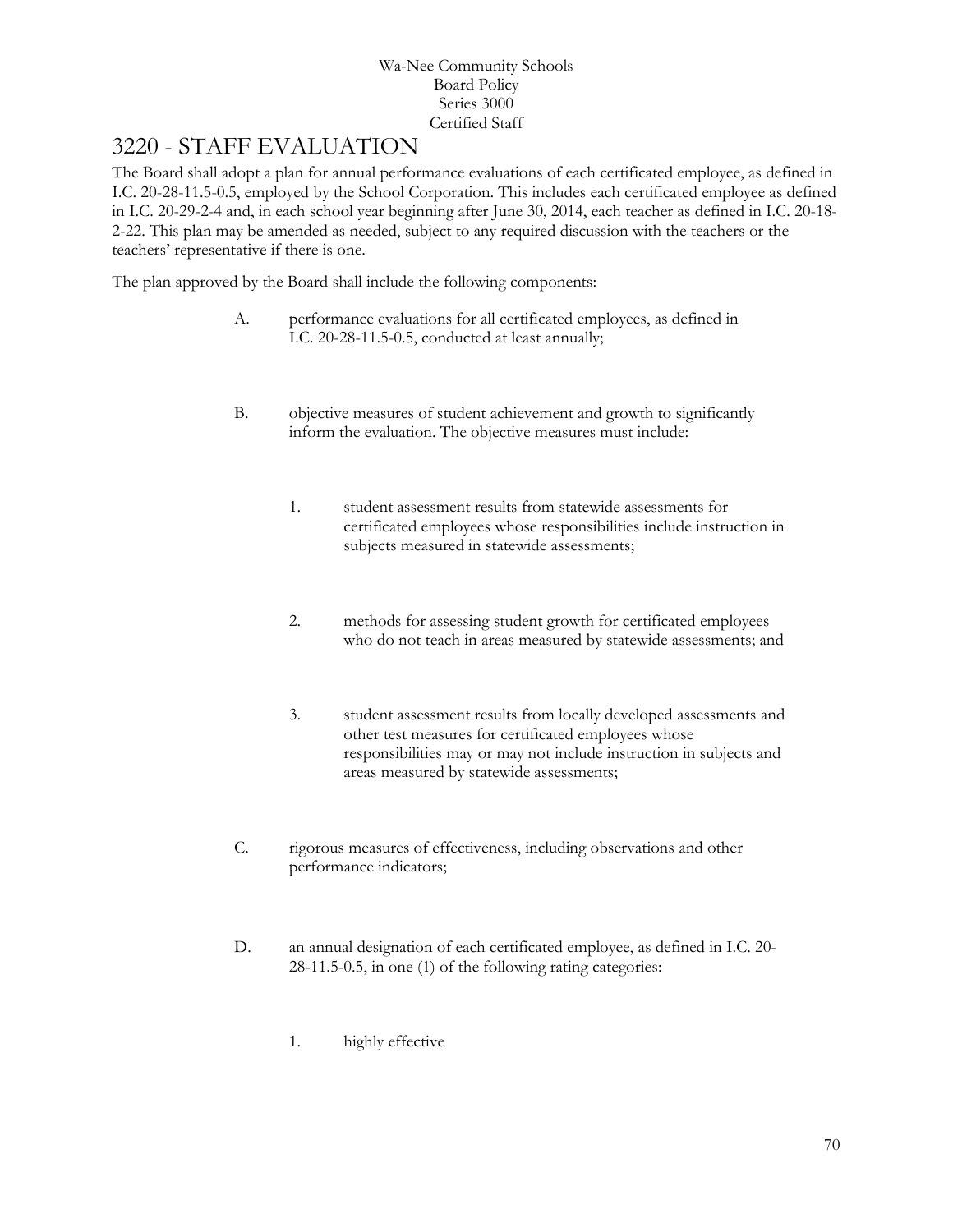- 2. effective
- 3. improvement necessary
- 4. ineffective
- E. an explanation of the evaluator's recommendations for improvement, and the time in which improvement is expected;
- F. a provision that a teacher who negatively affects student achievement and growth cannot receive a rating of highly effective or effective;
- G. for annual performance evaluations for school years beginning after June 30, 2015, provide for a pre-evaluation planning session conducted by the Superintendent or equivalent authority for the Corporation with the principals in the Corporation;
- H. discussion of the evaluation between the evaluated employee and the evaluator.

In developing a performance evaluation model, the Corporation may consider the following:

- A. test scores of students (both formative and summative)
- B. classroom presentation observations
- C. observation of student-teacher interactions
- D. knowledge of subject matter
- E. dedication and effectiveness of the teacher through time and effort on task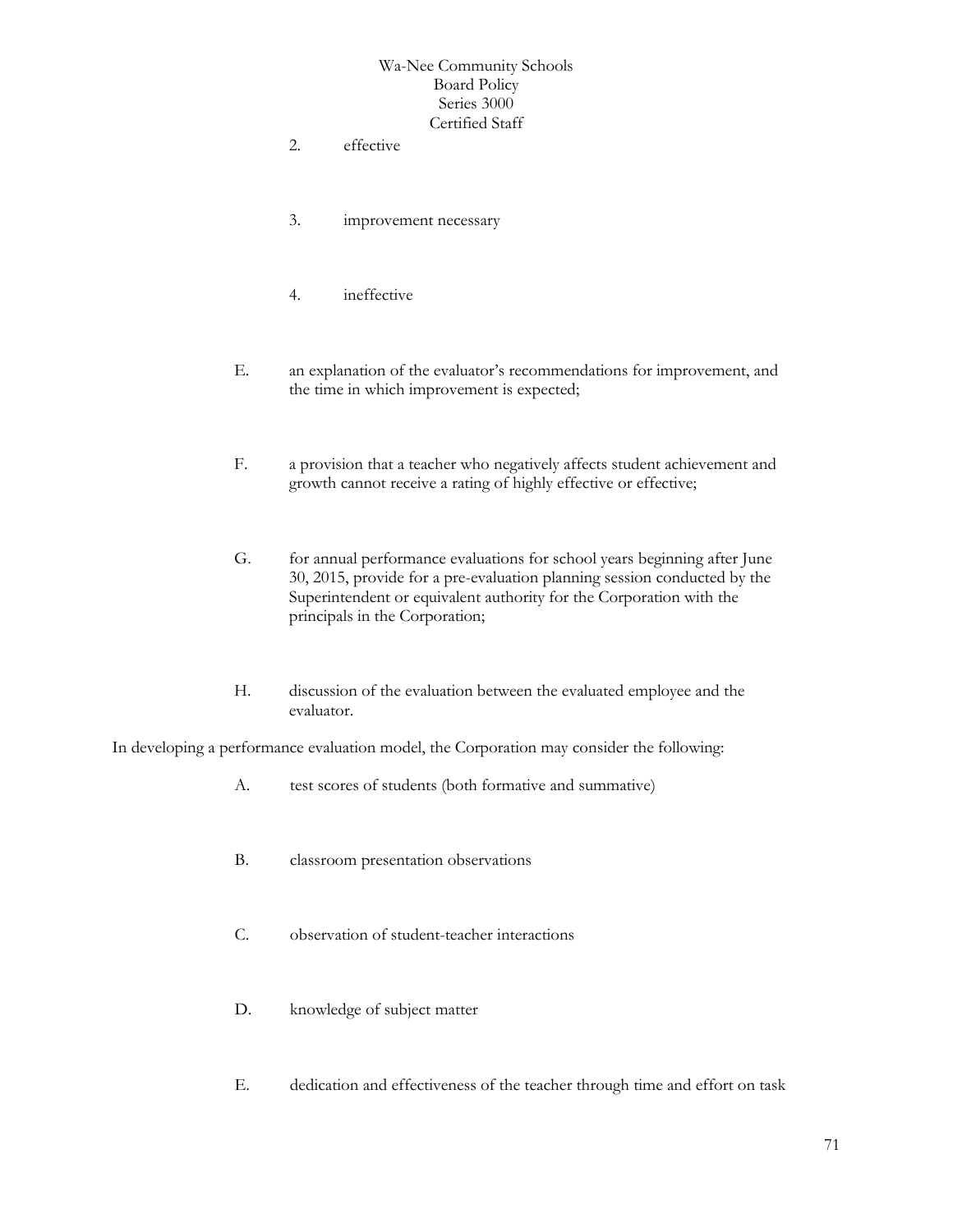- F. contributions of teachers through group teacher interactivity in fulfilling the school improvement plan
- G. cooperation of the teacher with supervisors and peers
- H. extracurricular contributions of the teacher
- I. outside performance evaluations
- J. compliance with Corporation rules and procedures
- K. other items considered important by the Corporation in developing each student to the student's maximum intellectual potential and performance

The Corporation's annual performance evaluation plan shall be in writing and shall be explained to the Board in a public meeting before the evaluations are conducted. Prior to the plan being explained to the Board, the Superintendent shall discuss the plan with the teachers or the teachers' representative, if there is one. This discussion is not subject to the Open Door Law. The plan is not subject to bargaining; however, discussion of the plan shall be held.

The Principal of each school in the Corporation shall report in the aggregate the results of staff performance evaluations for the school for the previous year to the Superintendent and the Board at a public Board meeting held before August 15 of each year on the schedule determined by the Board. Before presentation to the Board, the Superintendent shall discuss the report of completed evaluations with the teachers or the teachers' representative, if there is one. This discussion is not subject to the Open Door Law. The report of completed evaluations is not subject to bargaining; however, discussion of the report shall be held.

The Corporation annually shall provide the Indiana Department of Education with the disaggregated results of staff performance evaluations for all schools in the Corporation before November 15 of each year.

I.C. 20-18-2-22 I.C. 20-28-11.5-0.5 I.C. 20-28-11.5-4 I.C. 20-28-11.5-9 I.C. 20-29-2-4 Revised 3/02 Revised 9/3/03 Revised 7/9/12 Revised 2/8/16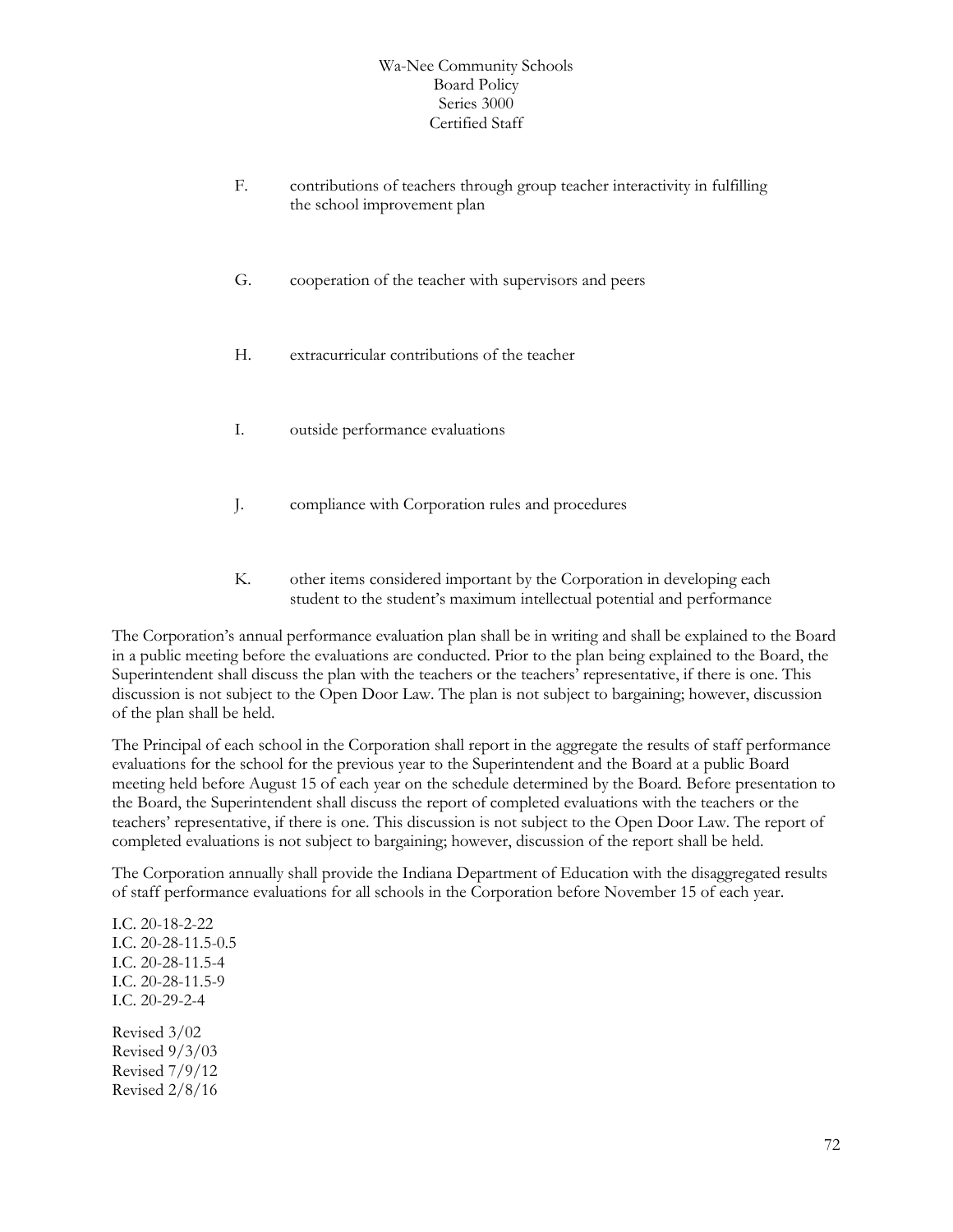# 3220.01 - TEACHER APPRECIATION GRANTS

The School Board shall adopt an annual policy concerning the distribution of teacher appreciation grants. This policy shall be submitted to the Indiana Department of Education (IDOE) along with the School Corporation's staff performance evaluation plan online as one (1) document by September 15th of each year.

### **Definitions**:

For purposes of this policy, the following definitions apply:

The term "teacher" means a professional person whose position with the Corporation requires a license (as defined in I.C. 20-28-1-7) and whose primary responsibility is the instruction of students.

The term "license" refers to a document issued by the IDOE that grants permission to serve as a particular kind of teacher. The term includes any certificate or permit issued by the IDOE.

### **Distribution of Annual Teacher Appreciation Grants**:

Teacher appreciation grant funds received by the Corporation shall be distributed to licensed teachers who meet the following criteria:

- A. employed in the classroom (including providing instruction in a virtual classroom setting);
- B. rated as Effective or Highly Effective on their most recent performance evaluation by Wa-Nee Community Schools; and
- C. employed by the Corporation during the previous school year and as of December 1st of the year in which the teacher appreciation grant funds are received by the Corporation.

The Corporation shall distribute the teacher appreciation grant funds it receives as follows:

- A. A cash stipend as determined by the Superintendent shall be distributed to all teachers in the Corporation who are rated as Effective; and
- B. A cash stipend in an amount that is twenty-five percent (25%) more than the stipend given the teachers rated as Effective shall be distributed to all teachers in the Corporation who are rated as Highly Effective.

If the Corporation is the local educational agency (LEA) or lead school corporation that administers a special education cooperative or joint services program or a career and technical education program, including programs managed under I.C. 20-26-10, 20-35-5, 20-37, or I.C. 36-1-7, then it shall award teacher appreciation grant stipends to and carry out the other responsibilities of an employing school corporation under this section for the teachers in the special education program or career and technical education program with respect to the teacher appreciation grant funds it receives on behalf of those teachers.

A stipend to an individual teacher in a particular year is not subject to collective bargaining but is discussable and is in addition to the minimum salary or increases in the salary set under I.C. 20-28-9-5.

The Corporation shall distribute all stipends from a teacher appreciation grant to individual teachers within twenty (20) business days of the date the IDOE distributes the teacher appreciation grant funds to the Corporation.

This policy shall be reviewed annually by the Board and shall be submitted to the IDOE annually by the Superintendent as indicated above.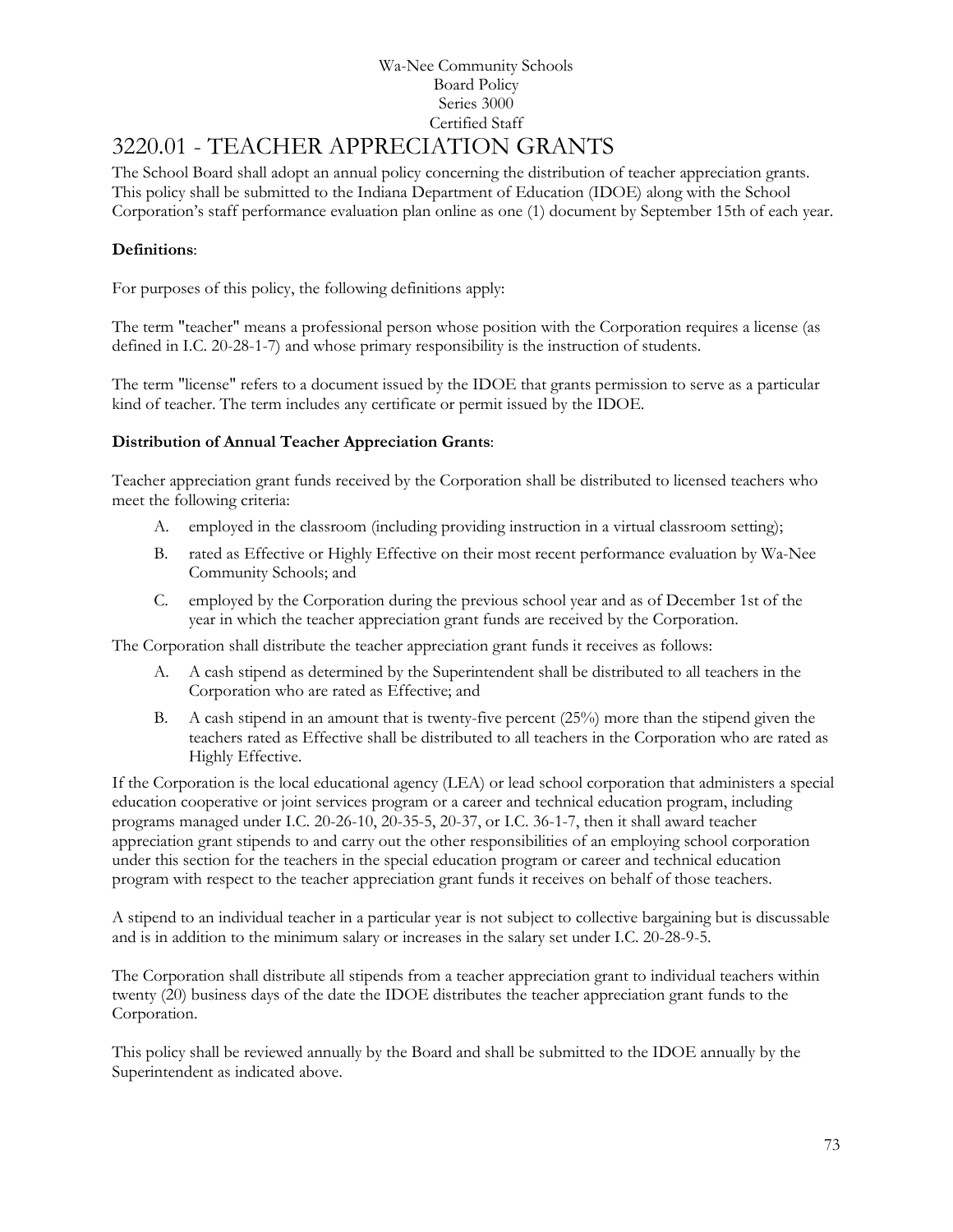I.C. 20-18-2-22 I.C. 20-28-1-7 I.C. 20-43-10-3.5

Adopted 8/28/17 Adopted 8/26/19 Adopted 8/10/20 Adopted 8/09/21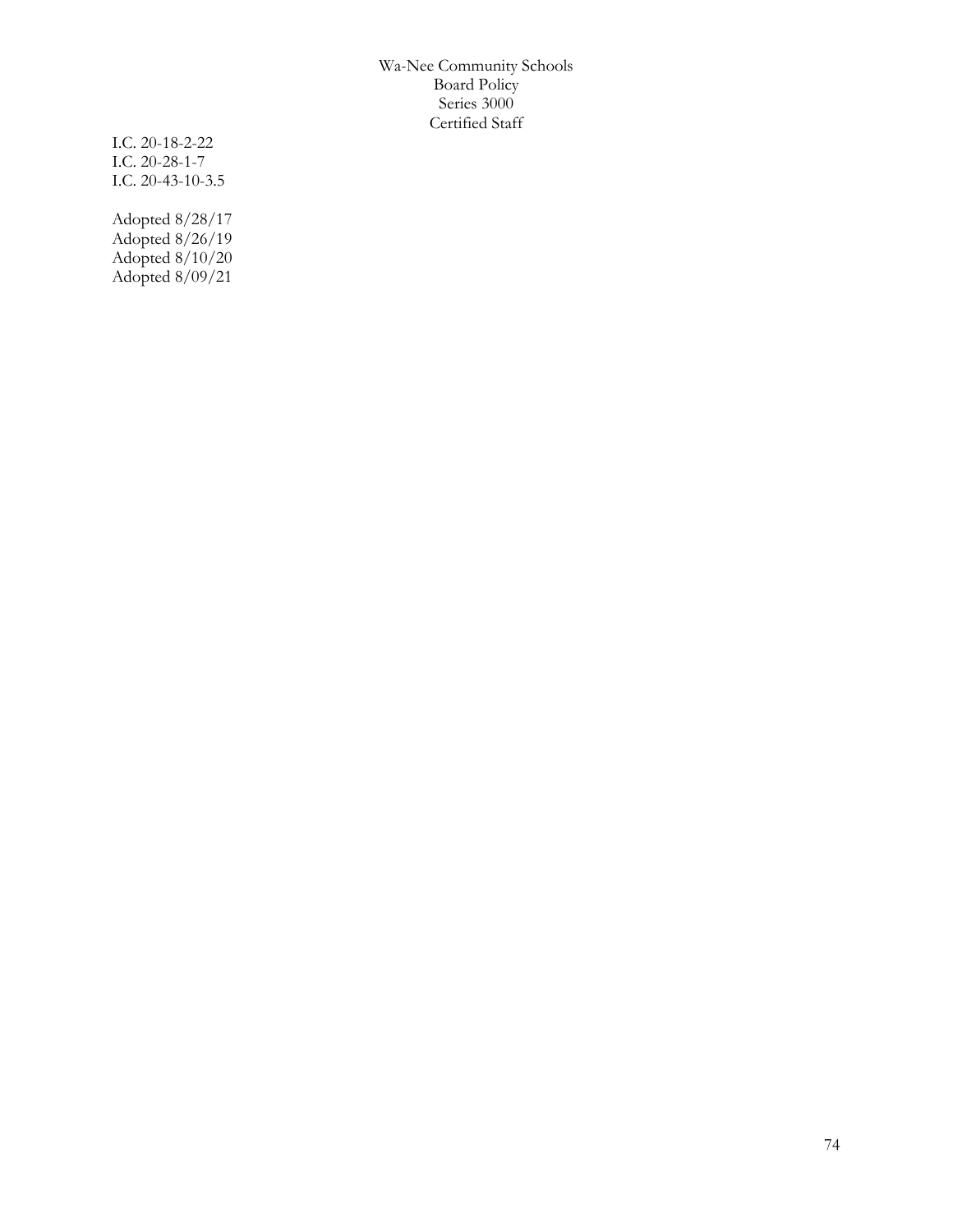# 3231 - OUTSIDE ACTIVITIES OF STAFF

The Board directs the Superintendent to promulgate the following guidelines so that staff members may avoid situations in which their personal interests, activities, and associations may conflict with the interests of the Corporation. If nonschool activities threaten a staff member's effectiveness within the school system, the Board reserves the right to evaluate the impact of such activity upon a staff member's responsibility to the students and to the Board.

- A. Staff members should not give school time to an outside activity without valid reason to be excused from assigned duties.
- B. Staff members shall not use school property or school time to solicit or accept customers for private enterprises without written administrative permission.
- C. Staff members shall not campaign on school property during duty hours on behalf of any political issue or candidate for local, State, or National office.
- D. Staff members may not accept fees for tutoring when such tutoring is conducted during the normal work day.
- E. Staff members may not accept fees for remedial tutoring of students currently enrolled in one (1) or more of their classes.

## **Research and Publishing**

- A. Professional staff members are encouraged to contribute articles to professional publications and to engage in approved professional research.
- B. Publications and productions shall be subject to the following copyright provisions:
	- 1. Rights to copyrights or patents of books, materials, devices, etc. developed by professional staff members on their own time will be relinquished by the Board upon request of the staff member provided that: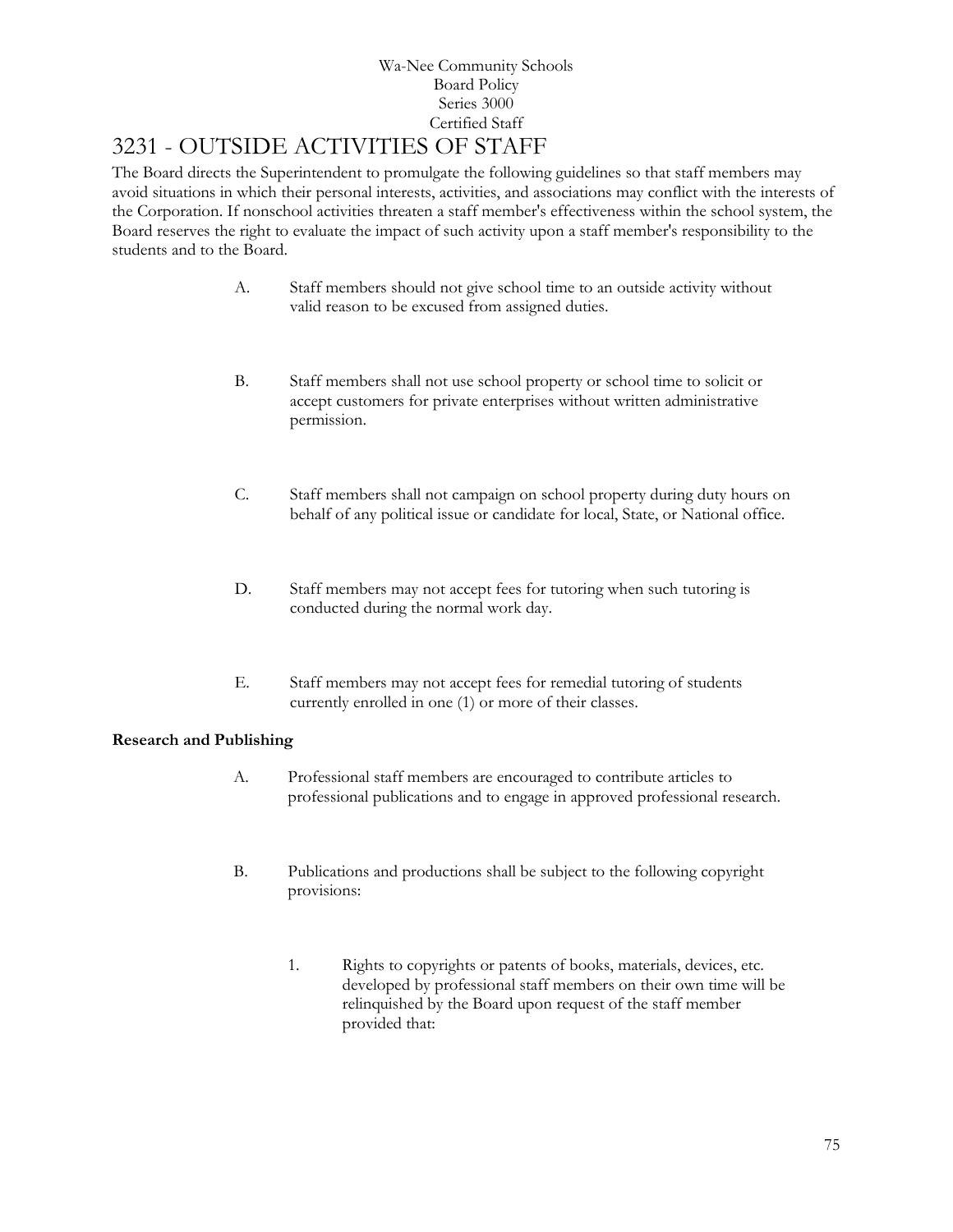- a. the books, materials, devices, etc. were prepared without the use of Corporation data, facilities, and/or equipment;
- b. the Corporation is granted the privilege of purchasing the materials or products free of any copyright or royalty charges;
- c. the staff member does not become involved in any way in the selling of the product to the Corporation.

The final decision regarding whether materials were produced independently of any work assignment, and/or without using school equipment, facilities, data, or equipment rests with the Superintendent who shall submit such decisions to the Board.

Professional staff members who desire to publish or produce materials on their own time should make such action known to the Superintendent prior to the time such work is started in order that proper procedures can be established to assure that Corporation interests and the interests of the staff member are protected.

2. All books, materials, devices, or products which result from the paid work time and/or prescribed duties of professional staff members shall remain the property of the Corporation. The Corporation shall retain all rights and privileges pertaining to the ownership thereof.

> In the event that any of these products have commercial possibilities, the Superintendent is authorized to secure copyrights, patents, etc. which will ensure the ownership of the product by the Corporation.

The Superintendent is authorized to negotiate with appropriate agencies for the production and distribution of products with commercial appeal. Such negotiations shall ensure fair and appropriate compensation, including sharing of royalties, for the staff member(s) who developed the products.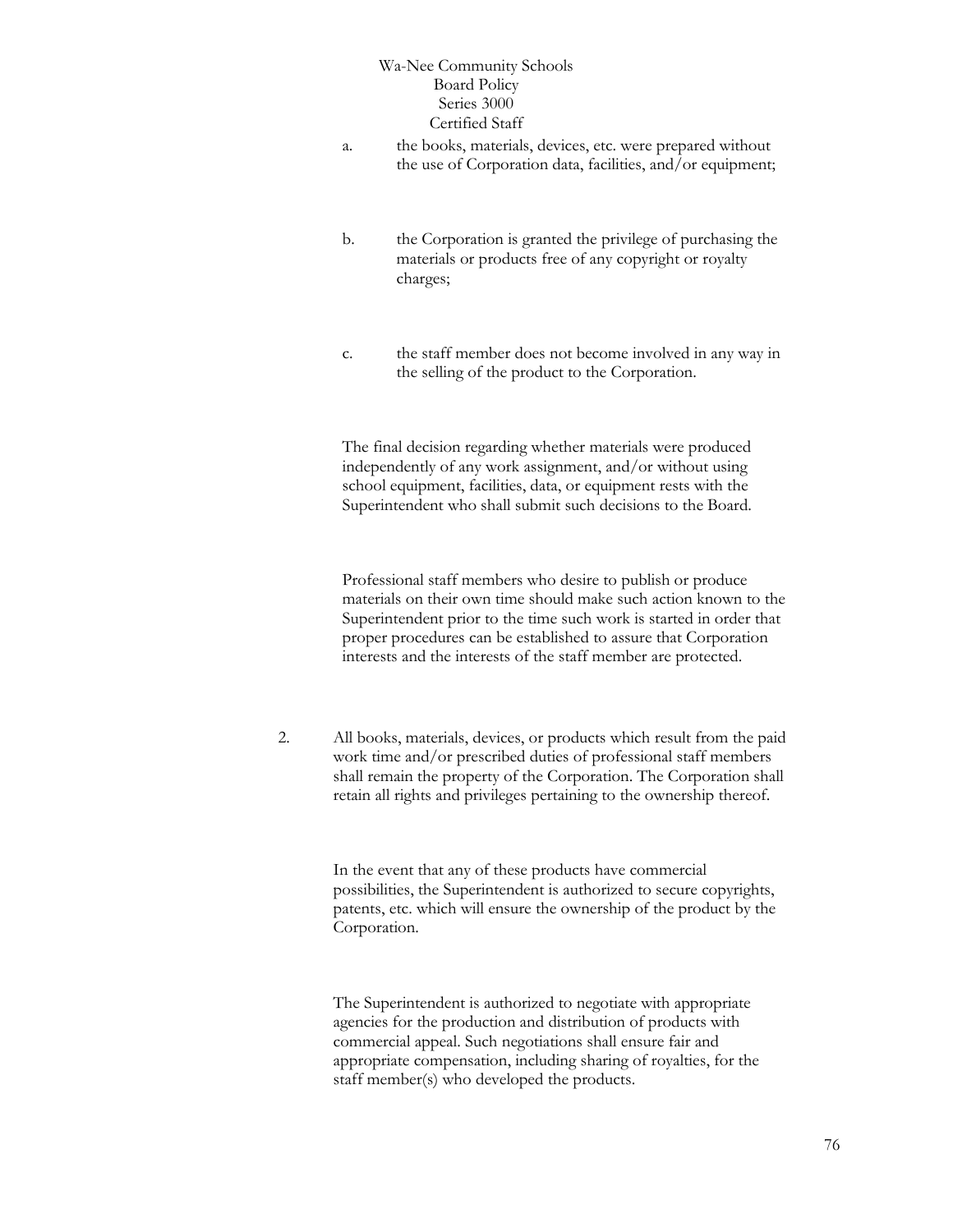I.C. 35-44-2-4(f)

Revised 8/11/08 T.C. 11/23/15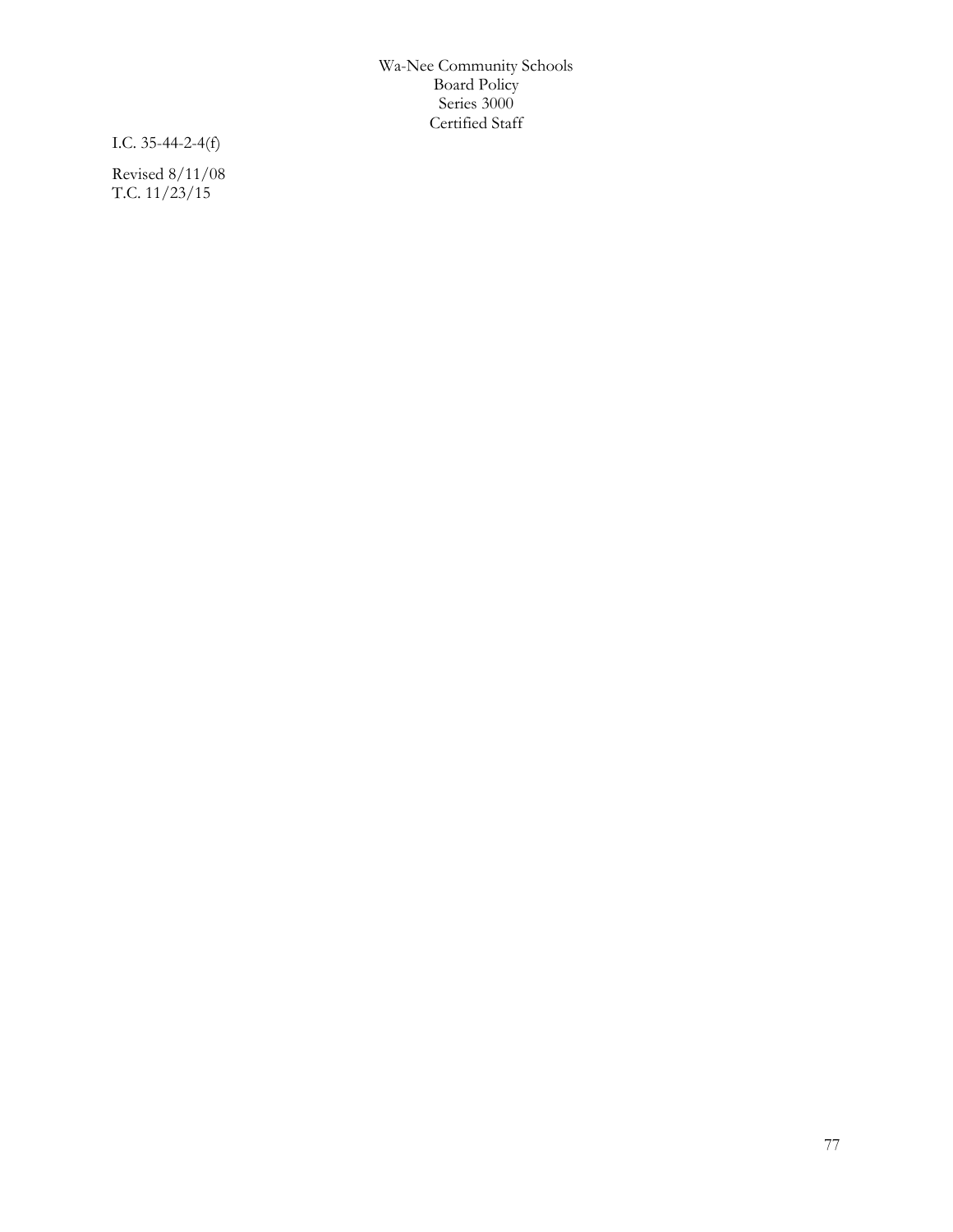# 3241 - PROFESSIONAL ASSOCIATIONS

The Board encourages professional staff members to maintain active memberships in local, State, and National organizations which have as their purpose the improvement and expansion of the professional role of teachers and welfare of students.

Every professional staff member, however, shall be accorded freedom of choice, and shall be assured that decisions affecting their welfare shall be made without regard to membership in professional organizations.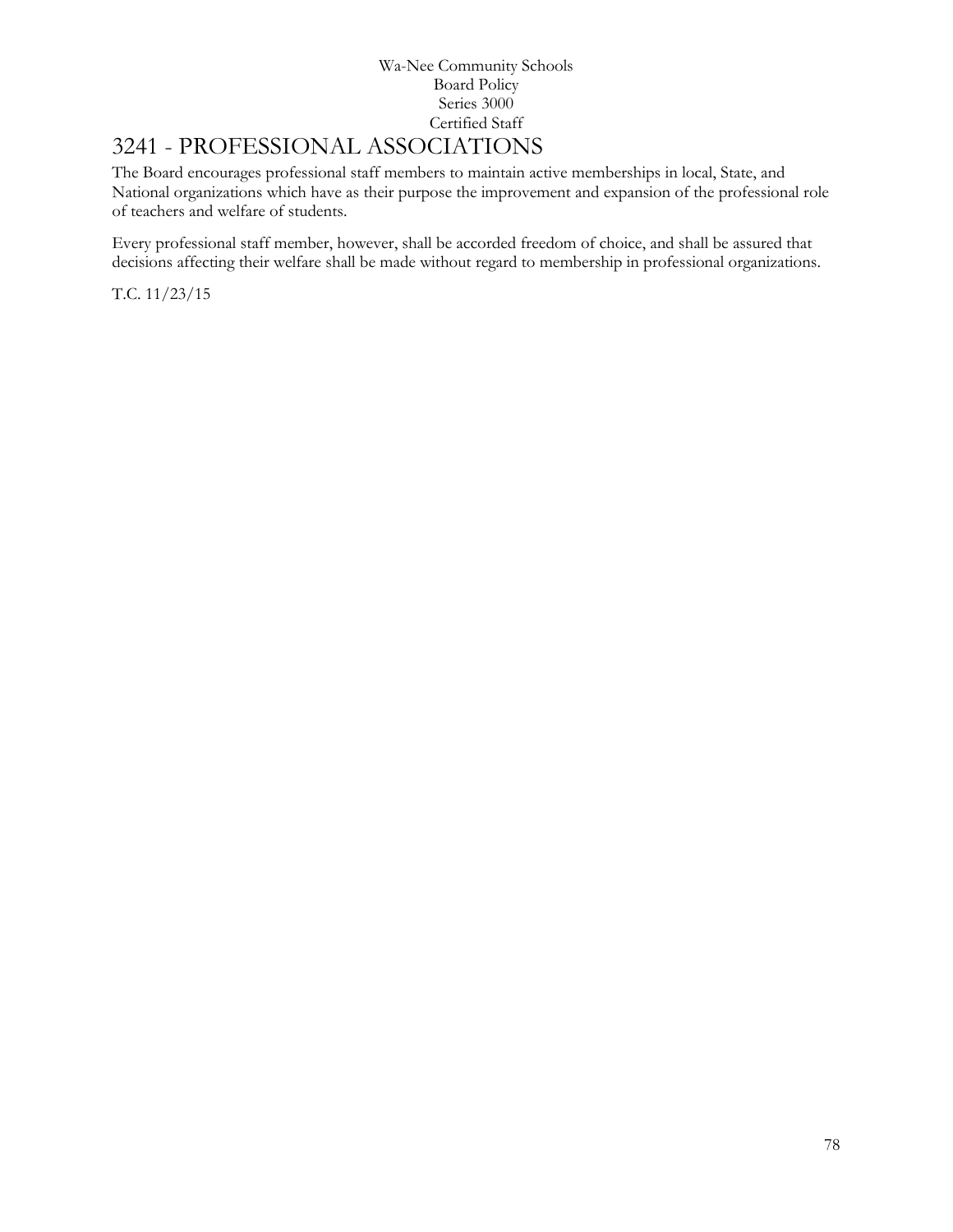### Wa-Nee Community Schools Board Policy Series 3000 Certified Staff 3242 - PROFESSIONAL GROWTH REQUIREMENTS

The Board believes that study is a prerequisite for professional growth of staff and, therefore, encourages the participation of professional staff members in in-service and other training programs. The Superintendent shall plan and implement a program of staff development for professional staff members.

The Board may reimburse staff members for the costs incurred in participation of such programs.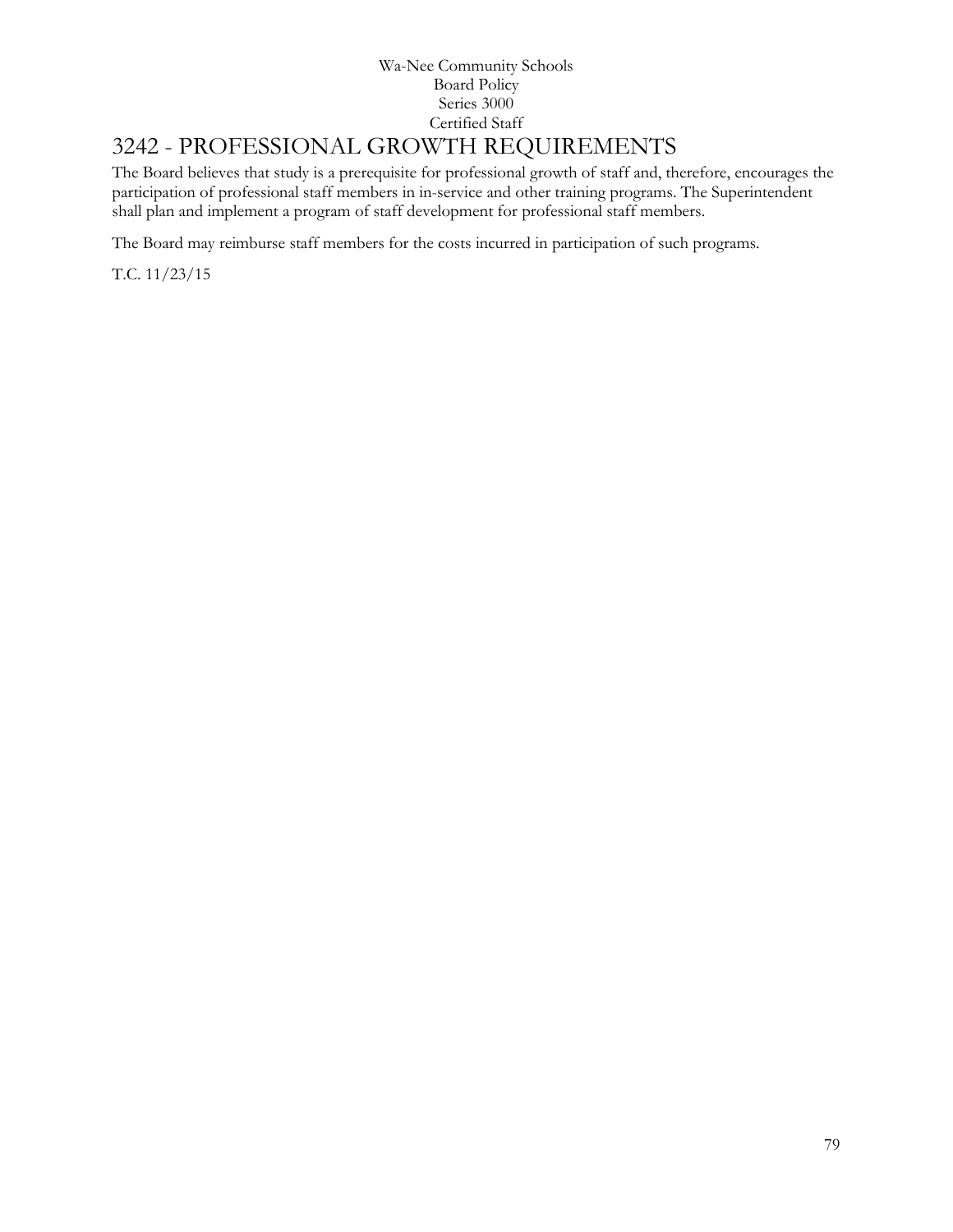# [3243](http://www.neola.com/wanee-in/search/ag/ag3243.htm) - PROFESSIONAL MEETINGS

The Board encourages opportunities for professional staff members to develop increased competence beyond that which they may attain through the performance of their assigned duties through attendance at professional meetings.

For purposes of this policy, a professional meeting shall be defined as any meeting that is related to the activities, duties, or responsibilities of professional staff members as determined by the Superintendent.

The Superintendent shall prepare administrative guidelines to implement this policy.

I.C. 20-28-3-4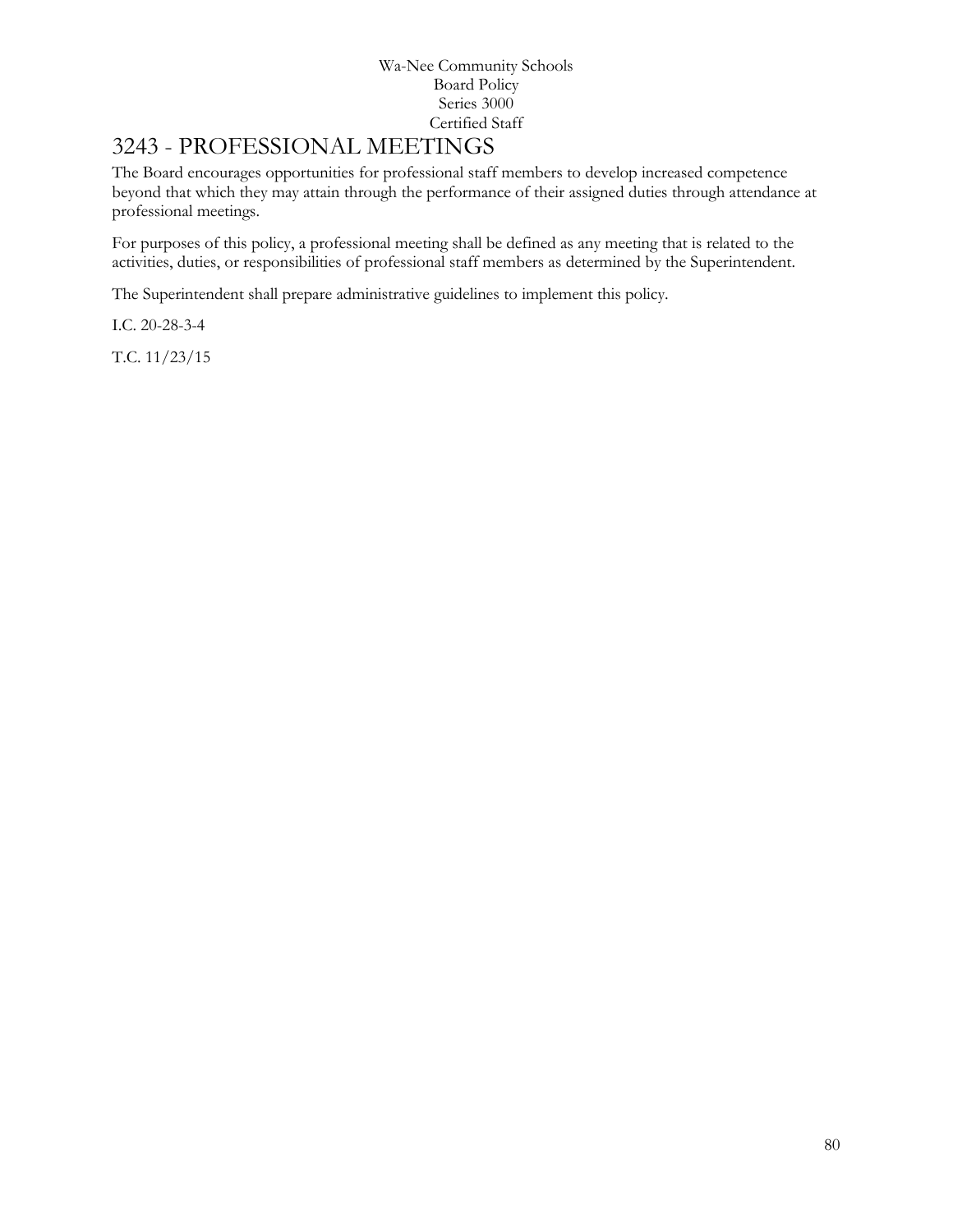## Wa-Nee Community Schools Board Policy Series 3000 Certified Staff 3310 - FREEDOM OF SPEECH IN NONINSTRUCTIONAL **SETTINGS**

The Board acknowledges the right of its professional staff members, as citizens in a democratic society, to speak out on issues of public concern. When those issues are related to the Corporation, however, the professional staff member's expression must be balanced against the interests of this Corporation.

The following guidelines are adopted by the Board to help clarify and, therefore, avoid situations in which the professional staff member's expression could conflict with the Corporation's interests. In situations in which the professional staff member is not engaged in the performance of professional duties s/he should:

- A. state clearly that his/her expression represents personal views and not necessarily those of the School Corporation;
- B. refrain from expressions that would disrupt harmony among co-workers or interfere with the maintenance of discipline by school officials;
- C. not make abusive or personally defamatory comments about co-workers, administrators, or officials of the Corporation;
- D. refrain from making public expressions which s/he knows to be false or are made without regard for truth or accuracy;
- E. not make threats against co-workers, supervisors, or Corporation officials.

Violations of these guidelines may result in disciplinary action up to and including termination.

I.C. 20-28-10-14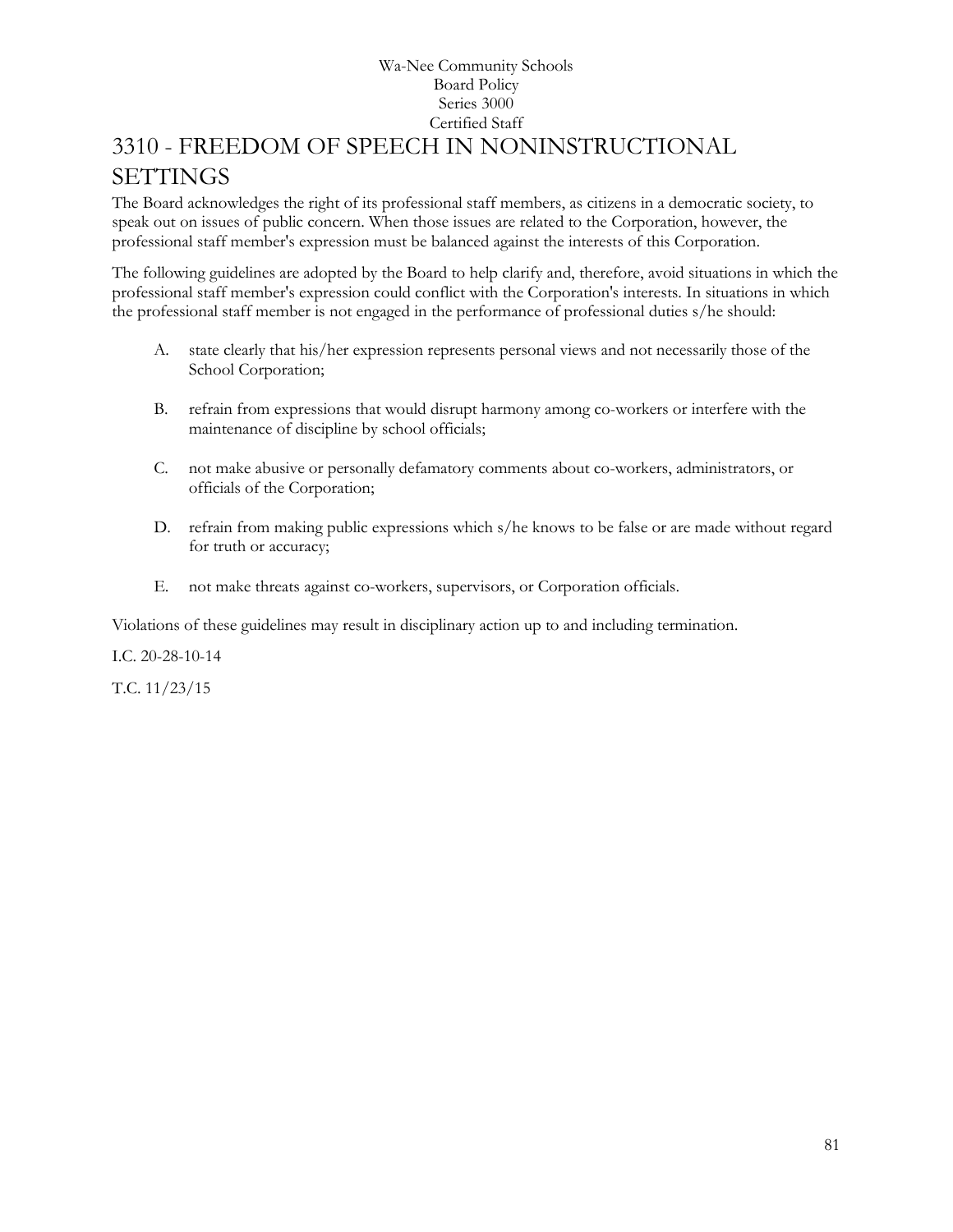## Wa-Nee Community Schools Board Policy Series 3000 Certified Staff [3362](http://www.neola.com/wanee-in/search/ag/ag3362.htm) – TITLE IX/DISCRIMINATION COMPLAINT PROCEDURES

Any person who feels that the school corporation has discriminated against him/her on the basis of sex may use the complaint procedure explained below or may file a complaint directly to the building principal or the Title IX Coordinator of the school corporation. Filing of a complaint or otherwise reporting sexual discrimination will not reflect upon the individual's status nor will it affect future educational or employment opportunities for the individual. The school corporation's sexual harassment grievance procedure must be followed for complaints alleging sexual harassment.

Any employee who feels that the school corporation has discriminated against him/her on the basis of race, color, age, religion, national origin, and disability should use the complaint procedure set out in this policy.

The right of confidentiality will be respected consistent with the school corporation's legal obligations and the necessity to investigate allegations of misconduct and to take corrective action when this conduct has occurred.

#### Reporting Sexual Discrimination

All reports of sexual discrimination will be handled in the following manner:

(a) Reports must be in writing on forms supplied by the Corporation (if a verbal complaint is made, the school official should file a written report);

(b) Reports must name the person(s) charged with sexual discrimination and state the facts;

(c) Reports must be presented to the building principal where the alleged conduct took place. The building principal shall inform the Title IX Coordinator of all filed reports;

(d) The building principal who receives a report shall thoroughly investigate the alleged sexual discrimination and attempt to resolve the matter at the building level;

(e) If the building principal cannot resolve the matter or is one of the persons named in the complaint, the complaint should be referred to the Title IX Coordinator. The Title IX Coordinator should investigate the matter and attempt to resolve the complaint.

The report and the results of the investigation will be presented to the superintendent, and then to the Board of School Trustees in executive session by the superintendent; and

(g) The Board of School Trustees will take whatever action it deems appropriate. The name of the complainant will not be released to the public unless required by law.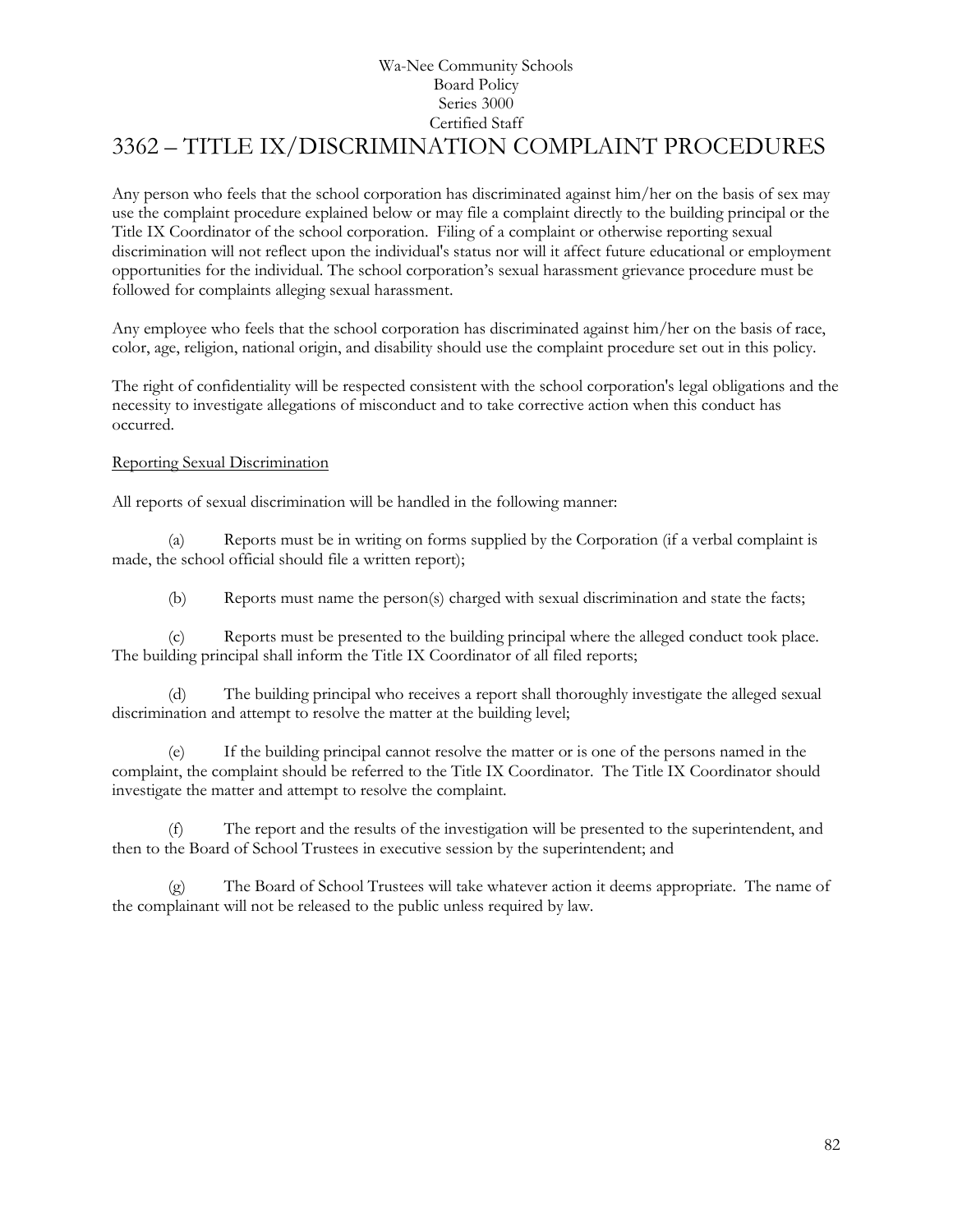# 3362.01 - THREATENING AND/OR INTIMIDATING BEHAVIOR TOWARD STAFF MEMBERS

The Board believes that a staff member should be able to work in an environment free of threatening or intimidating speech or actions.

Threatening behavior consisting of any words or deeds that intimidate a staff member or cause anxiety concerning his/her physical well-being is strictly forbidden. Any student, parent, visitor, staff member, or agent of this Board who is found to have threatened a member of the staff will be subject to discipline and reported to the principal. The principal shall immediately make an oral report to the local law enforcement agency.

The Superintendent shall implement guidelines whereby students and employees understand this policy and appropriate procedures are established for prompt and effective action on any reported incidents.

I.C. 20-20-33-9-2 et seq., 34-30-2-85.1, 35-45-2-1

Revised 3/02 T.C. 11/23/15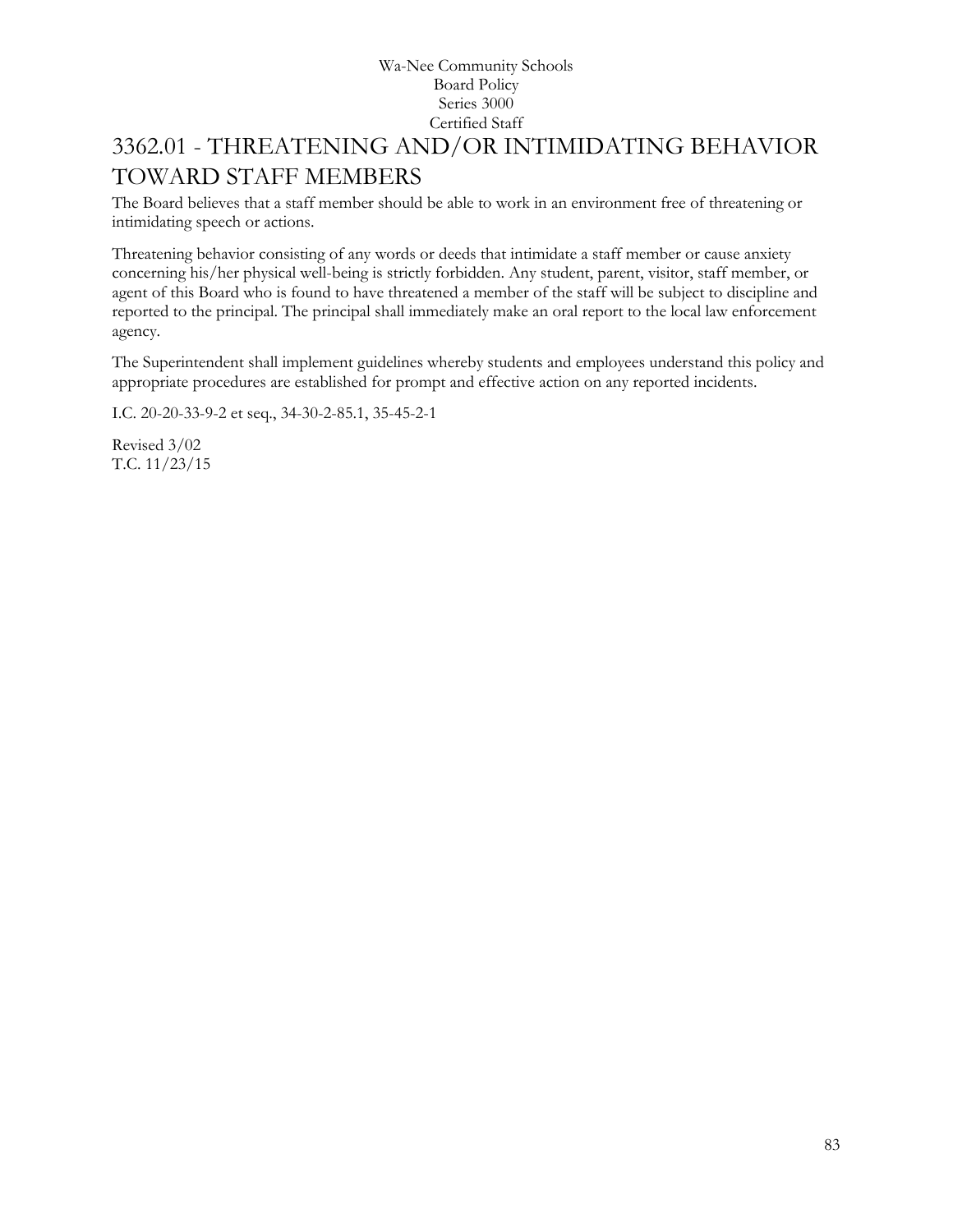# 3362.02 - ASSAULT OR PERSONAL INJURY

Absence due to Assault or Personal Injury – In the event a teacher is absent due to an injury or assault sustained in the performance of his/her job duties which is determined to be compensable under Worker's Compensation Laws, the teacher will receive:

- A. Full salary for the first seven (7) school days of absence.
- B. The difference between the daily rate paid through Worker's Compensation and the teacher's daily salary for a period of thirty eight (38) additional school days of absence.
- C. In no case will the teacher receive more than his/her daily rate.
- D. Absence for the forty-five (45) school days described above will not be charged against a teacher's sick leave.
- E. Continued benefits of Worker's Compensation will be eligible to the teacher after a forty-five (45) day period.
- F. The need for absence during any of the first seven (7) school days must be validated by the teacher's physician. In the event that Worker's Compensation is to be used it shall be the responsibility of the employee to follow all of the established procedures for applying for Worker's Compensation.
- G. Time for appearance before a judicial body or legal authority as a result of assault by a student or outsider will not result in loss of wages or in reduction of accumulated sick leave of the teacher.

Revised 3/02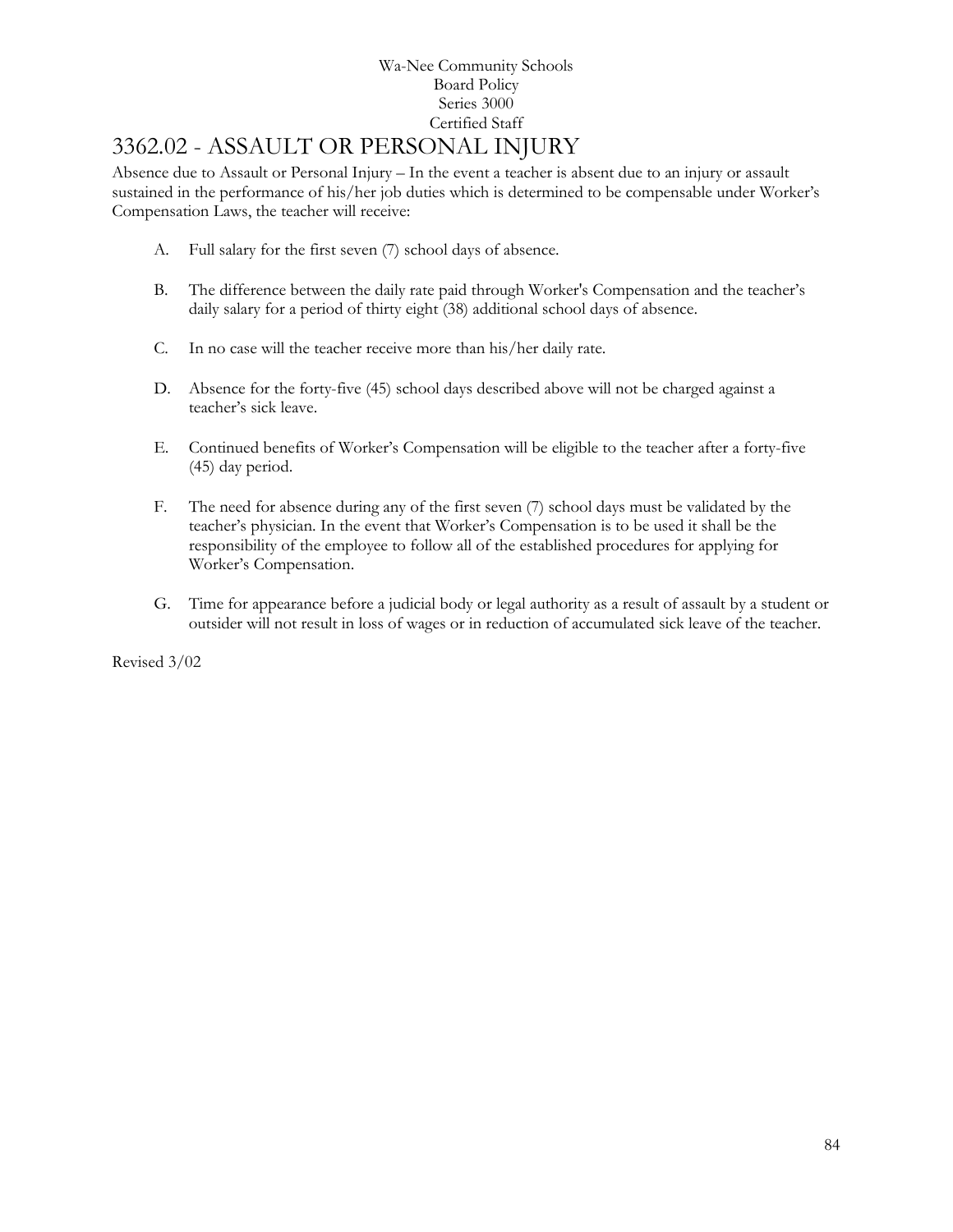## Wa-Nee Community Schools Board Policy Series 3000 Certified Staff 3362.03 – SEXUAL HARASSMENT GRIEVANCE PROCEDURE

#### **I. Policy Statement**

It is the policy of Wa-Nee Community Schools to maintain a learning and working environment that is free from sexual harassment.

It shall be a violation of this policy for any employee of the School Corporation to harass another employee or student through unwelcome conduct or communications of a sexual nature as defined in Section II. It shall also be a violation of this policy for students to harass other students through unwelcome conduct or communication of a sexual nature as defined in Section II. The use of the term "employee" also includes nonemployees and volunteers who work subject to the control of school authorities.

The School Corporation will promptly:

- 1. investigate all complaints, written or verbal, of sexual harassment taken place at school or any school-sponsored activity within the United States;
- 2. take appropriate action to stop any harassment;
- 3. take appropriate action against any student or school employees who violates this policy; and
- 4. take any other action reasonably calculated to end and prevent further harassment of school employees or students.

The Title IX Coordinator is the person designated by the School Board to receive complaints of harassment and oversee the investigation of those complaints as described in this policy.

The Title IX Coordinator may be contacted at:

Mrs. Gretchen Thomas [gthomas@wanee.org](mailto:gthomas@wanee.org) 574-773-3131 1300 North Main Street Nappanee, IN 46550

The School Board will prominently display the contact information for the Title IX Coordinator and this policy on its website and in each student and employee handbook.

Applicants for admission and employment, students, parents or legal guardians, employees, and all unions or professional organizations holding collective bargaining or professional agreements with the School Board will be notified of the name or title, office address, electronic mail address, and telephone number of the Title IX Coordinator. The notification must also include the School Board does not discriminate on the basis of sex in its education program or activity, it is required by Title IX not to discriminate in such a manner, the requirement not to discriminate extends to admission and employment, and inquiries about the application of Title IX may be referred to the Title IX Coordinator, the Assistant Secretary for Civil Rights of the United States Department of Education, or both.

#### **II. Definitions**

Prohibited Conduct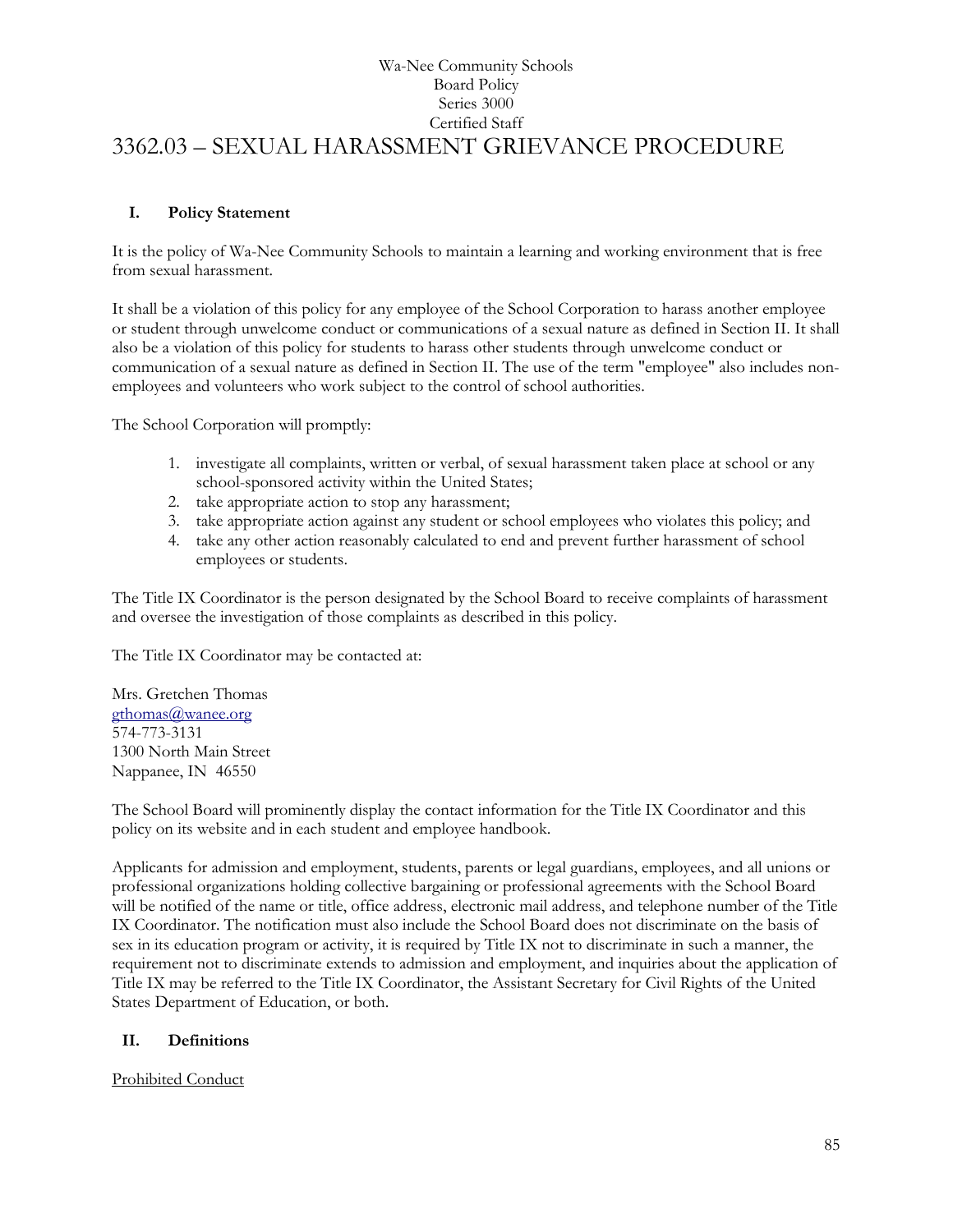### *Harassment Based on Sex*

"Sexual harassment" means conduct on the basis of sex that satisfies one or more of the following:

- 1. an employee of the School Corporation conditioning the provision of an aid, benefit, or service of the School Corporation on an individual's participation in unwelcome sexual conduct;
- 2. unwelcome conduct determined by a reasonable person to be so severe, pervasive, and objectively offensive that it effectively denies a person equal access to the School Corporation's education program or activity; or
- 3. "sexual assault" as defined in 20 U.S.C. § 1092(f)(6)(A)(v), "dating violence" as defined in 34 U.S.C. § 12291(a)(10), "domestic violence" as defined in 34 U.S.C. § 12291(a)(8), or "stalking" as defined in 34 U.S.C.  $\int$  12291(a)(30).

#### *Types of Sexual Harassment*

Sexual harassment consists of unwelcome sexual advances, requests for sexual favors, and other inappropriate verbal or physical conduct of a sexual nature when made by any employee to a student, when made by any employee to another employee, or when made by any student to another student when:

- 1. Submission to such conduct is made either explicitly or implicitly a term or condition of an individual's employment or education.
- 2. Submission to or rejection of such conduct by an individual is used as a basis for academic or employment decisions affecting that individual.
- 3. Such conduct has the purpose or effect of unreasonably interfering with an individual's academic or professional performance or creating an intimidating, hostile, or offensive employment or educational environment.
- 4. Denial of an employment or educational opportunity of others occurs directly because an employee or a student submits to unwelcome requests for sexual favors made by a supervisor or teacher which results favorably for that employee or student.
- 5. Such conduct is engaged in by volunteers and/or non-employees over which the school corporation has some degree of control of their behavior while on school property.

#### *Unwelcome Conduct of a Sexual Nature*

- 1. Conduct of a sexual nature may include verbal or physical sexual advances and/or comments regarding physical or personality characteristics of a sexual nature.
- 2. Verbal or physical conduct of a sexual nature constitutes sexual harassment when the allegedly harassed employee has indicated, by his or her conduct or verbal objection, that it is unwelcome.
- 3. In the situation involving sexual harassment by an adult of an elementary student, unwelcomeness of the harassment is presumed and is not a factor to be considered.
- 4. An employee who has initially welcomed such conduct by active participation must give specific notice to the alleged harasser that such conduct is no longer welcome for any such subsequent conduct to be deemed unwelcome.

#### *Examples of Sexual Harassment*

Sexual harassment may include but is not limited to the following:

- 1. Verbal harassment or abuse.
- 2. Repeated remarks to a person with sexual or demeaning implications.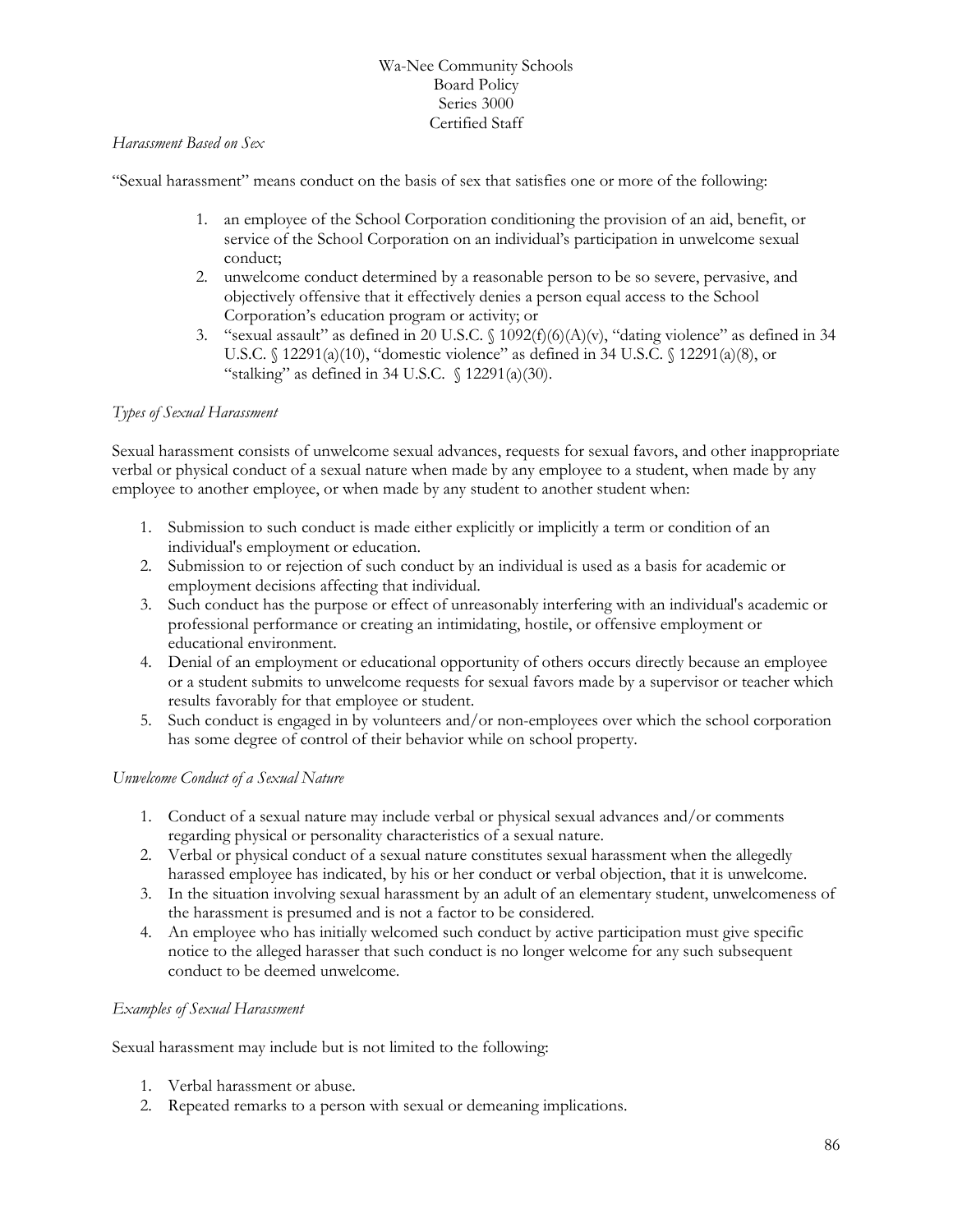- 3. Unwelcome touching.
- 4. Pressure for sexual activity.
- 5. Suggesting or demanding sexual involvement accompanied by implied or explicit threats concerning one's grades, job, promotion, and/or salary increase.

### **III. Complaint Procedures**

#### Report

Any student or school employee who believes he or she has been the victim of sexual harassment prohibited by this policy by a student, a school employee, or a third party should report the alleged harassment to the Title IX Coordinator or any school employee. The alleged harassment should be reported as soon as possible, and the report generally should be made within fifteen (15) school days of the occurrence.

Any student who has knowledge of conduct which may constitute sexual harassment should report such conduct to the Title IX Coordinator or any school employee. Any school employee who has notice that a student or a school employee may have been a victim of sexual harassment shall immediately report the alleged harassment to the Title IX Coordinator. Any complaint that involves the Title IX Coordinator should be reported to the superintendent. Oral or written reports are acceptable.

The complaint, the identity of the person allegedly harassed, and the alleged harasser will be disclosed only to the extent necessary to fully investigate the complaint and only when such disclosure is required or permitted by law. Additionally, a person allegedly harassed who wishes to remain anonymous shall be advised that such confidentiality may limit the School Corporation's ability to fully respond to the complaint.

After receiving a complaint, the Title IX Coordinator makes an initial determination whether the allegations may be sexual harassment prohibited by this policy. If the allegations are deemed as such, the Title IX Grievance Process below must be followed.

#### **Definitions**

"Actual knowledge" means notice of sexual harassment or allegations of sexual harassment prohibited by this policy to the Title IX Coordinator or any school official who has authority to institute corrective measures or to any school employee.

"Complainant" means an individual who is alleged to be the victim of conduct that could constitute sexual harassment prohibited by this policy.

"Formal complaint" means a document filed by a complainant or signed by the Title IX Coordinator alleging sexual harassment prohibited by this policy and requesting the allegation be investigated. A formal complaint may be filed with the Title IX Coordinator in person, by mail, or by electronic mail. When the Title IX Coordinator signs a formal complaint, the Title IX Coordinator is not a party to the formal complaint. The allegations in a formal complaint must be investigated. In response to a formal complaint, the Title IX Grievance Process set out in this policy must be followed.

"Respondent" means an individual who has been reported to be the perpetrator of conduct that could constitute sexual harassment prohibited by this policy.

"Supportive measures" means non-disciplinary, non-punitive individualized services offered as appropriate, as reasonably available, and without fee or charge to the complainant or the respondent before or after the filing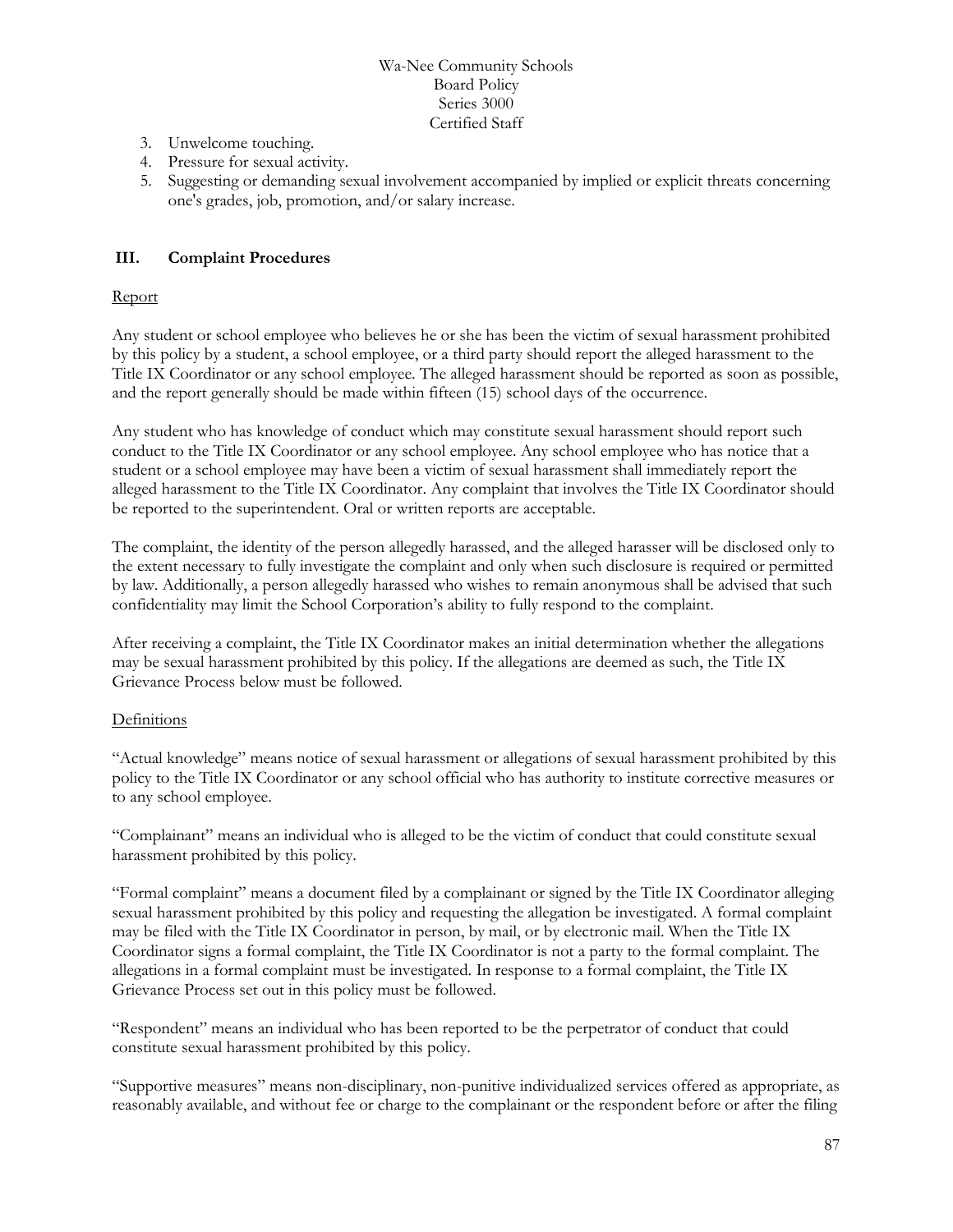of a formal complaint or where no formal complaint has been filed. Such measures are designed to restore or preserve equal access to the School Board's education program or activity without unreasonably burdening the other party, including measures designed to protect the safety of all parties or the educational environment or deter sexual harassment. Supportive measures may include counseling, extensions of deadlines or other course-related adjustments, modifications of work or class schedules, mutual restrictions on contact between the parties, changes in work locations, leaves of absence, increased security or monitoring of school property, and other similar measures. Any supportive measures provided are confidential, to the extent that maintaining such confidentiality does not impair the ability to provide supportive measures. The Title IX Coordinator is responsible for coordinating the effective implementation of supportive measures.

#### Title IX Grievance Process

Any person may report sexual harassment (whether or not the person reporting is the victim of conduct that could constitute sexual harassment), in person, by mail, by telephone, or by electronic mail, using the contact information listed for the Title IX Coordinator or by any other means that results in the Title IX Coordinator receiving the person's verbal or written report. Such a report may be made at any time, including nonbusiness hours, by using the telephone number or electronic mail address, or by mail to the address listed for the Title IX Coordinator.

The Title IX Coordinator will promptly contact the complainant to discuss the availability of supportive measures, consider the complainant's wishes with respect to supportive measures, inform the complainant of the availability of supportive measures with or without the filing of a formal complaint, and explain the process for filing a formal complaint.

Complainants and respondents will be treated equitably by offering supportive measures to a complainant and by following this grievance process before the imposition of any disciplinary sanctions or other actions that are not supportive measures against a respondent.

This process does not preclude a respondent from being removed from the education program or activity on an emergency basis, provided that an individualized safety and risk analysis determines that an immediate threat to the physical health or safety of any student or other individual arising from the allegations of sexual harassment justifies removal and that the respondent is provided with notice and an opportunity to challenge the decision immediately following the removal.

This process does not preclude an employee who is a respondent from being placed on administrative leave during the grievance process.

This grievance process treats complainants and respondents equitably by providing remedies to a complainant where a determination of responsibility for sexual harassment has been made against the respondent, and by following this process before the imposition of any disciplinary sanctions or other actions that are not supportive measures against a respondent. Remedies are designed to restore or preserve equal access to education programs or activities.

The respondent is presumed not responsible for the alleged conduct until a determination regarding responsibility is made at the conclusion of the grievance process.

All relevant evidence is evaluated objectively. Credibility determinations are not based on a person's status as a complainant, respondent, or witness.

Any Title IX Coordinator, investigator, or decision makers may not have a conflict of interest or bias for or against complainants or respondents generally or an individual complainant or respondent.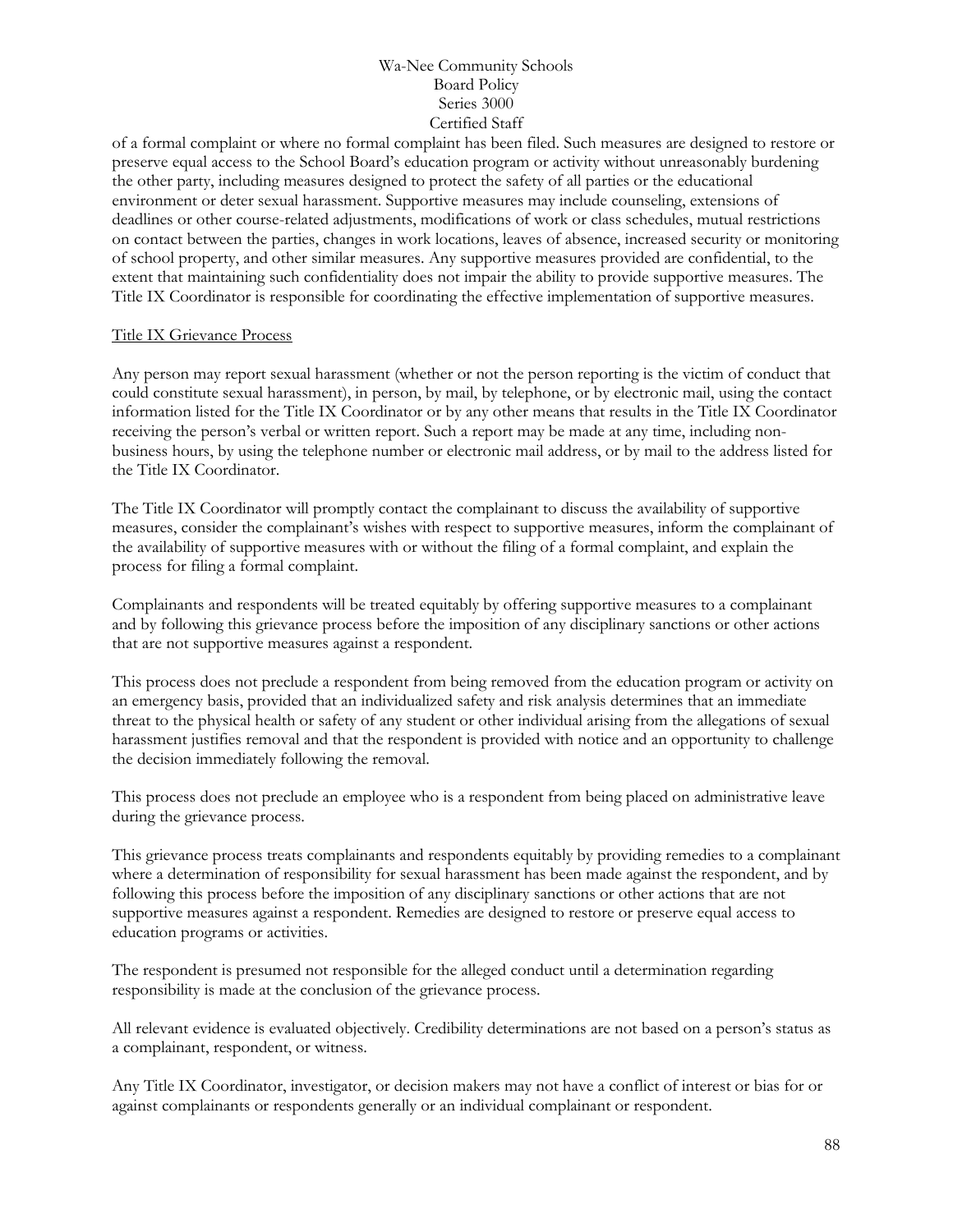Title IX Coordinators, investigators, and decision makers must receive training on the definition of sexual harassment, the scope of the School Board's education program or activity, how to conduct an investigation and grievance process including appeals, and how to serve impartially, including by avoiding prejudgment of the facts at issue, conflicts of interest, and bias. Decision makers are required to receive training on issues of relevance of questions and evidence, including when questions and evidence about the complainant's sexual predisposition or prior sexual behavior are not relevant. Investigators are required to receive training on issues of relevance in order to create investigative reports that fairly summarize relevant evidence.

A finding of responsibility may result in any disciplinary action up to and including expulsion for students or dismissal of employees.

The standard of evidence used to determine responsibility is a preponderance of the evidence.

This grievance process does not allow, rely upon, or otherwise use questions or evidence that constitute, or seek disclosure of, information protected under a legally recognized privilege unless the person holding such privilege has waived the privilege.

#### Notice of Allegations

On receipt of a formal complaint, the Title IX coordinator gives the following written notice to the parties:

- 1. notice of the grievance process, and
- 2. notice of the allegations of sexual harassment potentially constituting sexual harassment, including sufficient details known at the time. Sufficient details shall include the identities of the parties involved in the incident, if known, the conduct allegedly constituting sexual harassment, and the date and location of the alleged incident, if known. This notice must be given with sufficient time to prepare a response before any initial interview.

The written notice must also include:

- 1. a statement the respondent is presumed not responsible for the alleged conduct and that a determination regarding responsibility is made at the conclusion of the grievance process;
- 2. information the parties may have an advisor of their choice, and may inspect and review evidence; and
- 3. information about any provisions in the School Board's code of conduct or other policies that prohibit knowingly making false statements or knowingly submitting false information during the grievance process.

If, in the course of an investigation, the investigator decides to investigate allegations about the complainant or respondent that are not included in the notice previously provided, notice of the additional allegations must be provided to the parties whose identities are known.

#### Dismissal of Formal Complaint

A formal complaint or any allegations therein must be dismissed if the conduct alleged in the complaint

- 1. would not constitute sexual harassment prohibited by this policy even if proved,
- 2. did not occur in the School Board's education program or activity, or
- 3. did not occur against a person in the United States.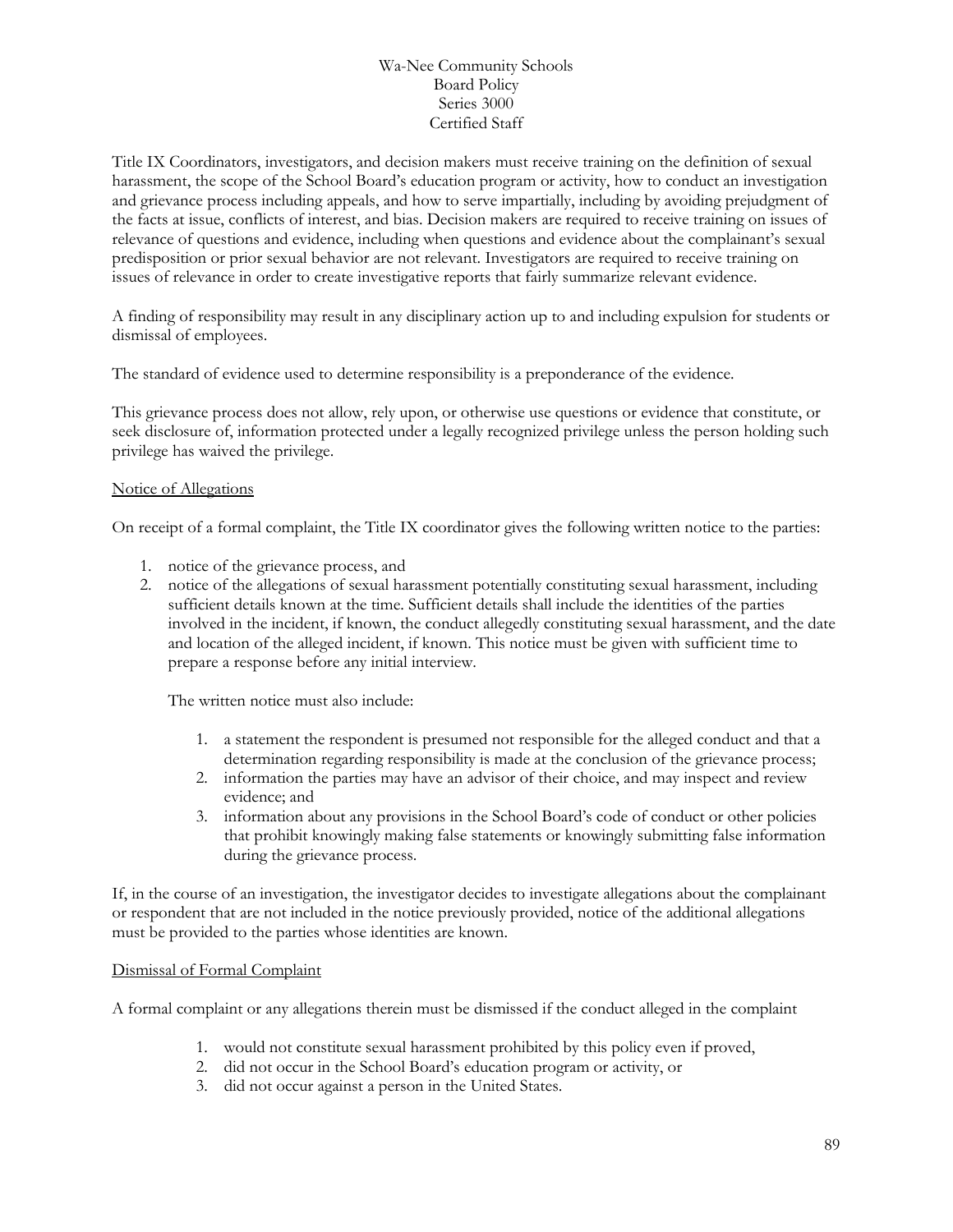Such a dismissal does not preclude action under another provision of the School Board's code of conduct or policy.

A formal complaint or any allegations therein may be dismissed if at any time during the investigation:

- 1. a complainant notifies the Title IX Coordinator in writing that the complainant would like to withdraw the formal complaint or any allegations therein;
- 2. the respondent is no longer enrolled or employed by the School Board; or
- 3. specific circumstances prevent the School Board from gathering evidence sufficient to reach a determination as to the formal complaint or allegations therein.

#### Investigation of Formal Complaint

When investigating a formal complaint and throughout the grievance process, the burden of proof and the burden of gathering evidence sufficient to reach a determination regarding responsibility is on the School Corporation and not the parties. A party's records that are made or maintained by a physician, psychologist, or other recognized professional or paraprofessional acting in the professional's or paraprofessional's capacity, or assisting in that capacity, and which are made and maintained in connection with the provision of treatment to the party will not be accessed, considered, disclosed or otherwise used without the voluntary, written consent of the party's parent, or the party if the party is an eligible student, to do so for this grievance procedure if such records are required as part of the investigation or determination of responsibility.

The parties will have an equal opportunity to present witnesses, including fact and expert witnesses, and any inculpatory and exculpatory evidence.

The ability of the parties to discuss the allegations under investigation or to gather and present relevant evidence is not restricted.

The parties have the same opportunities to have others present during any grievance proceeding, including the opportunity to be accompanied to any related meeting or proceeding by the advisor of their choice, who may be an attorney. The choice or presence of advisor for either the complainant or respondent is not limited in any meeting or grievance proceeding.

Any party whose participation is invited or expected is provided written notice of the date, time, location, participants, and purpose of all investigative interviews or other meetings with sufficient time for the party to prepare to participate.

The investigator must provide both parties an equal opportunity to inspect and review any evidence obtained as part of the investigation that is directly related to the allegations raised in a formal complaint, including the evidence which will not be relied upon in reaching a determination regarding responsibility and inculpatory or exculpatory evidence whether obtained from a party or other source, so that each party can meaningfully respond to the evidence prior to the conclusion of the investigation.

Prior to the completion of the investigative report, the investigator must send to each party and the party's advisor, if any, the evidence subject to inspection and review in an electronic format or a hard copy, and the parties must have at least 10 days to submit a written response, which the investigator must consider prior to completion of the investigative report.

The investigator shall write an investigative report that fairly summarizes relevant evidence and, at least 10 days prior to the time a determination regarding responsibility is made, send to each party and the party's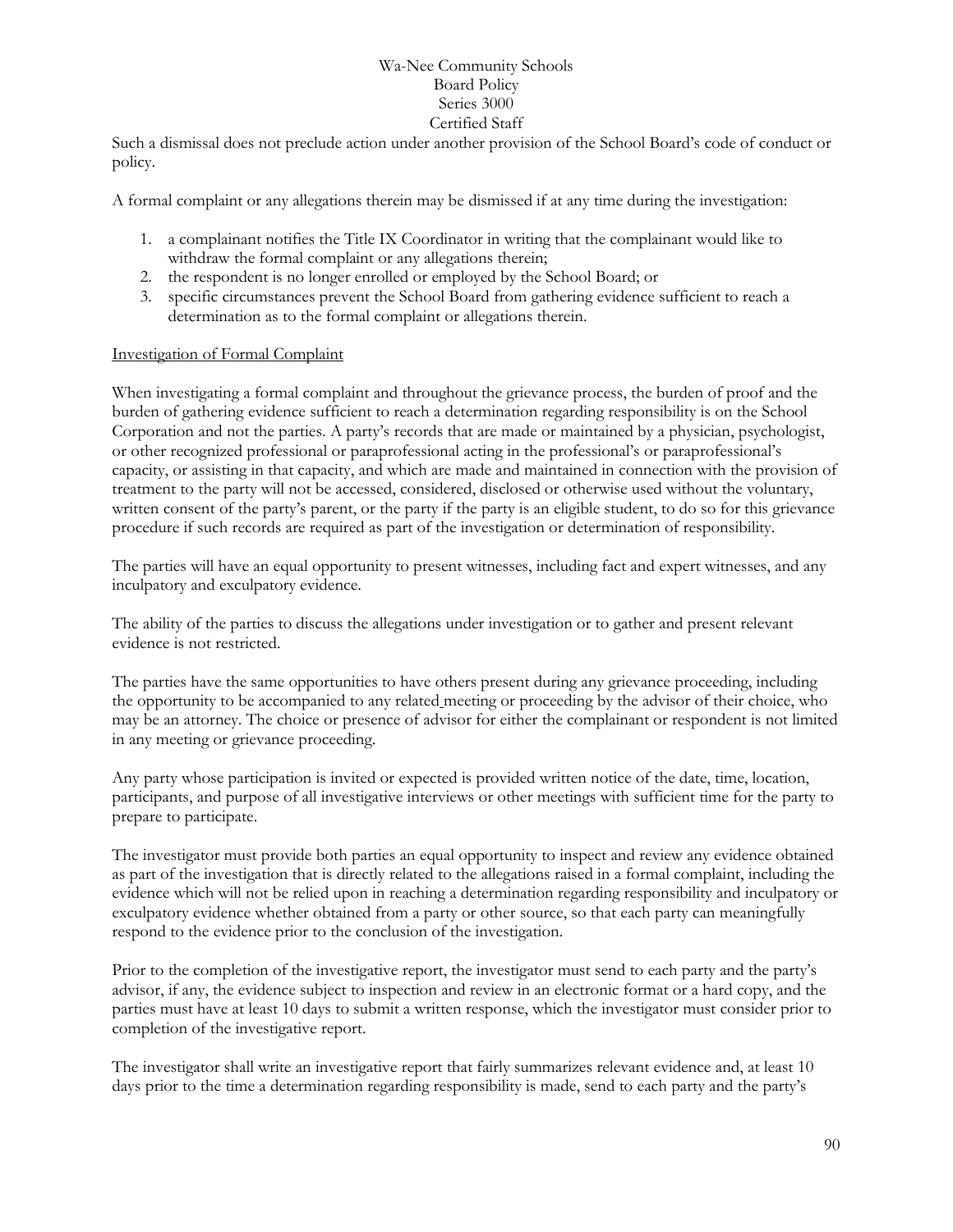advisor, if any, the investigative report in an electronic format or a hard copy, for their review and written response.

The investigative report will be provided to the parties and the decision maker within 35 days from the date the formal complaint is filed.

After the investigator has sent the investigative report to the parties and before reaching a determination regarding responsibility, the decision maker must afford each party the opportunity to submit written, relevant questions the party wants to be asked of any party or witness, provide each party with the answers, and allow for additional, limited follow-up questions from each party. Questions and evidence about the complainant's sexual predisposition or prior sexual behavior are not relevant, unless such questions and evidence about the complainant's prior sexual behavior are offered to prove that someone other than the respondent committed the conduct alleged by the complainant, or if the questions and evidence concern specific incidents of the complainant's prior sexual behavior with respect to the respondent and are offered to prove consent. The decision maker must explain to the party proposing the question of any decision to exclude a question as not relevant.

#### Determination Regarding Responsibility

The decision maker, who is not the same person as the Title IX Coordinator or the investigator, must issue a written determination regarding responsibility.

The written determination must include the following:

- 1. identification of the allegations potentially constituting sexual harassment prohibited by this policy;
- 2. a description of the procedural steps taken from the receipt of the formal complaint through the determination, including any notifications to the parties, interviews with parties and witnesses, site visits, and methods used to gather other evidence;
- 3. findings of fact supporting the determination;
- 4. conclusions regarding the application of the School Board's code of conduct or other policy provisions to the facts;
- 5. a statement of, and rationale for, the result as to each allegation, including a determination regarding responsibility, any disciplinary actions recommended against the respondent, and whether remedies designed to restore or preserve equal access to the School Board's education program or activity will be provided to the complainant; and
- 6. the procedures and permissible bases for the complainant and respondent to appeal.

A determination of responsibility decision will be issued within 10 working days from the date the investigative report is submitted to the decision maker.

The decision maker must provide the written determination regarding responsibility to the parties simultaneously.

The Title IX Coordinator is responsible for the effective implementation of any remedies.

#### Appeals

Either party may appeal within 5 working days from the date the written determination regarding responsibility is given to the parties.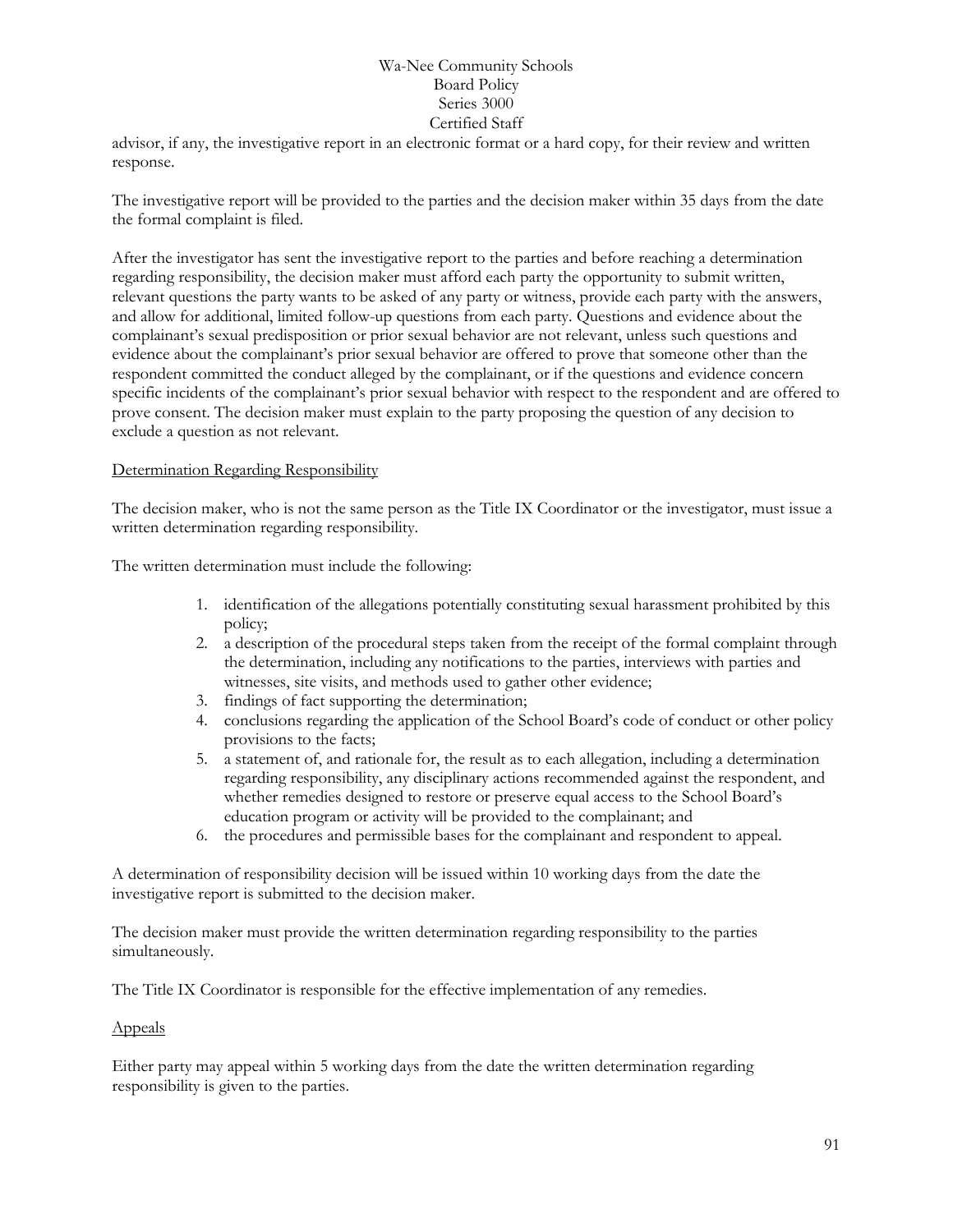Either party may appeal from a determination regarding responsibility or a dismissal of a formal complaint or any allegations therein, on the following bases:

- 1. procedural irregularity that affected the outcome of the matter;
- 2. new evidence that was not reasonably available at the time the determination regarding responsibility or dismissal was made, that could affect the outcome of the matter; and
- 3. the Title IX Coordinator, investigator, or decision-maker had a conflict of interest or bias for or against complainants or respondents generally or the individual complainant or respondent that affected the outcome of the matter.

Notification of appeal must be given in writing to the Title IX Coordinator.

For all appeals, the Title IX Coordinator will

- 1. notify the other party in writing when an appeal is filed and implement appeal procedures equally for both parties;
- 2. ensure the decision maker for the appeal is not the same person as the decision maker that reached the determination regarding responsibility or dismissal, the investigator, or the Title IX Coordinator; and
- 3. ensure the decision maker for the appeal complies with the standards outlined in this policy.

The appeal decision maker will

- 1. give both parties a reasonable, equal opportunity to submit a written statement in support of, or challenging, the outcome;
- 2. review the evidence gathered by the investigator, the investigator's report, and the decision maker's written decision;
- 3. issue a written decision describing the result of the appeal and the rationale for the result; and
- 4. provide the written decision simultaneously to both parties and the Title IX Coordinator.

Any appeal will be resolved with 15 calendar days from the filing of the appeal.

The determination regarding responsibility becomes final if an appeal is filed on the date the parties are provided with the written determination of the result of the appeal or if an appeal is not filed, the date on which an appeal would no longer be considered timely.

Temporary delays of the grievance process or the limited extension of time frames for good cause with written notice to the complainant and the respondent of the delay or extension and the reasons for the action are permitted. Good cause may include considerations such as the absence of a party, a party's advisor, or a witness; disciplinary processes required by law or School Board policy; or the need for language assistance or an accommodation of disabilities.

#### Recordkeeping

The School Board will maintain for a period of seven years records of:

1. each investigation of allegations of sexual harassment prohibited by this policy including any determination regarding responsibility and any audio or audiovisual recording or transcript, any disciplinary sanctions imposed on the respondent, and any remedies provided to the complainant designed to restore or preserve equal access to School Board's education program or activity;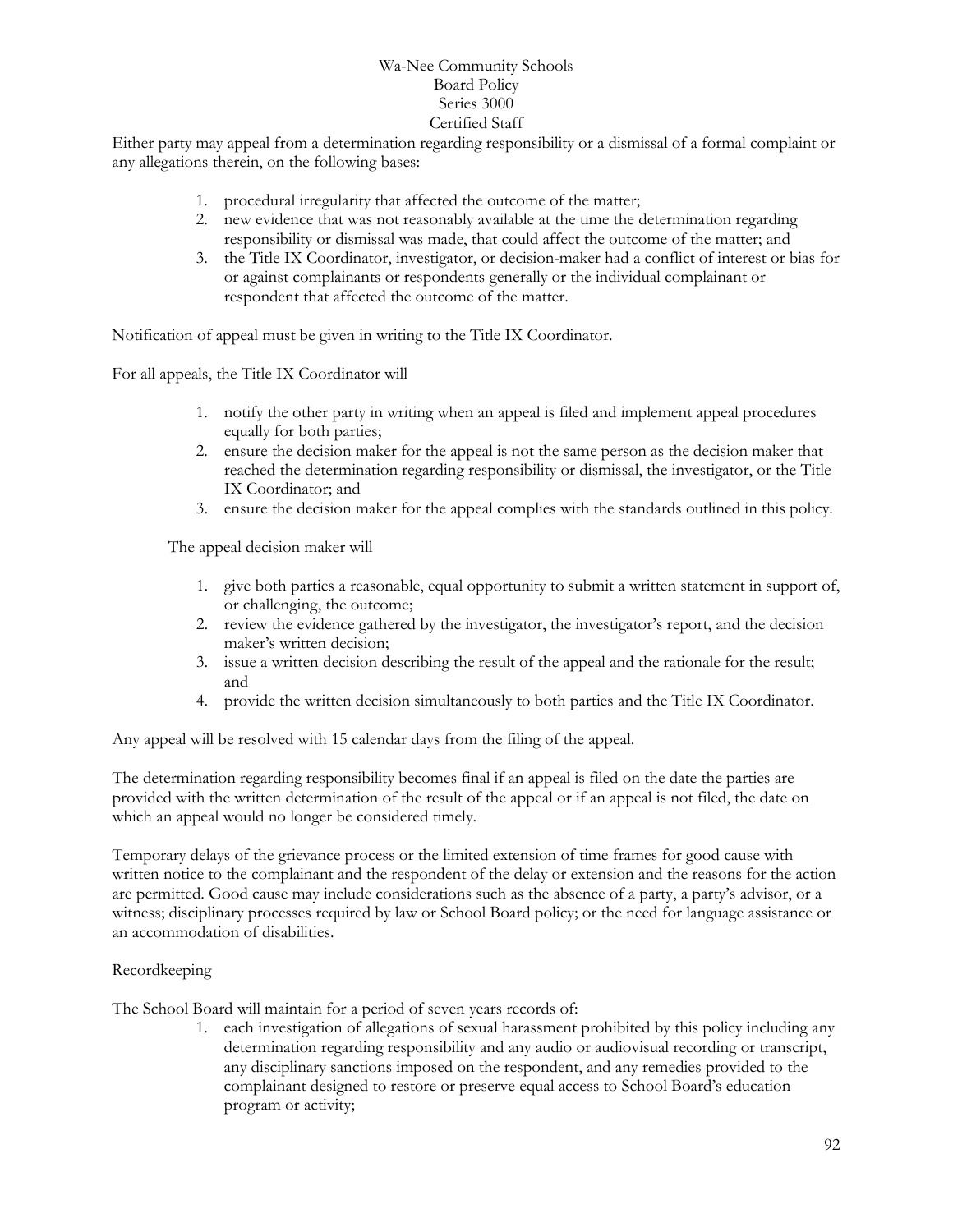- 2. any appeal and the result of the appeal; and
- 3. all materials used to train Title IX Coordinators, investigators, decision makers, and any person who facilitates an informal resolution process. These materials will also be made available on the School Corporation's website.

For each response required under this policy and federal law, the School Board must create, and maintain for a period of seven years, records of any actions, including any supportive measures, taken in response to a report or formal complaint of sexual harassment prohibited by this policy. In each instance, the School Board will document the basis for its conclusion that its response was not deliberately indifferent, and document it has taken measures designed to restore or preserve equal access to its education program or activity. If the School Board does not provide a complainant with supportive measures, then it must document the reasons why such a response was not clearly unreasonable in light of the known circumstances.

#### **IV. Retaliation**

Retaliation against students or school employees who report harassment or participate in any related proceedings is prohibited. The school corporation shall take appropriate action against students or school employees who retaliate against any student or school employee who reports alleged harassment or participates in related proceedings. The Title IX Coordinator will inform persons who make complaints, who are the subject of complaints, and who participate in investigations of how to report any subsequent retaliatory actions.

#### **V. False Charges**

Students or school employees who knowingly make false charges of harassment shall be subject to disciplinary action as well as any civil or criminal legal proceedings.

Legal Refs: 20 U.S.C. §§ 1681-1688. 42 U.S.C. §§ 2000d-2000d-7. 42 U.S.C. §§ 2000e-2000e-17. 42 U.S.C. § 2000ff-1. 34 C.F.R. 106.2, 106.8,106.9, 106,30, 106.44, 106.45, 106.71.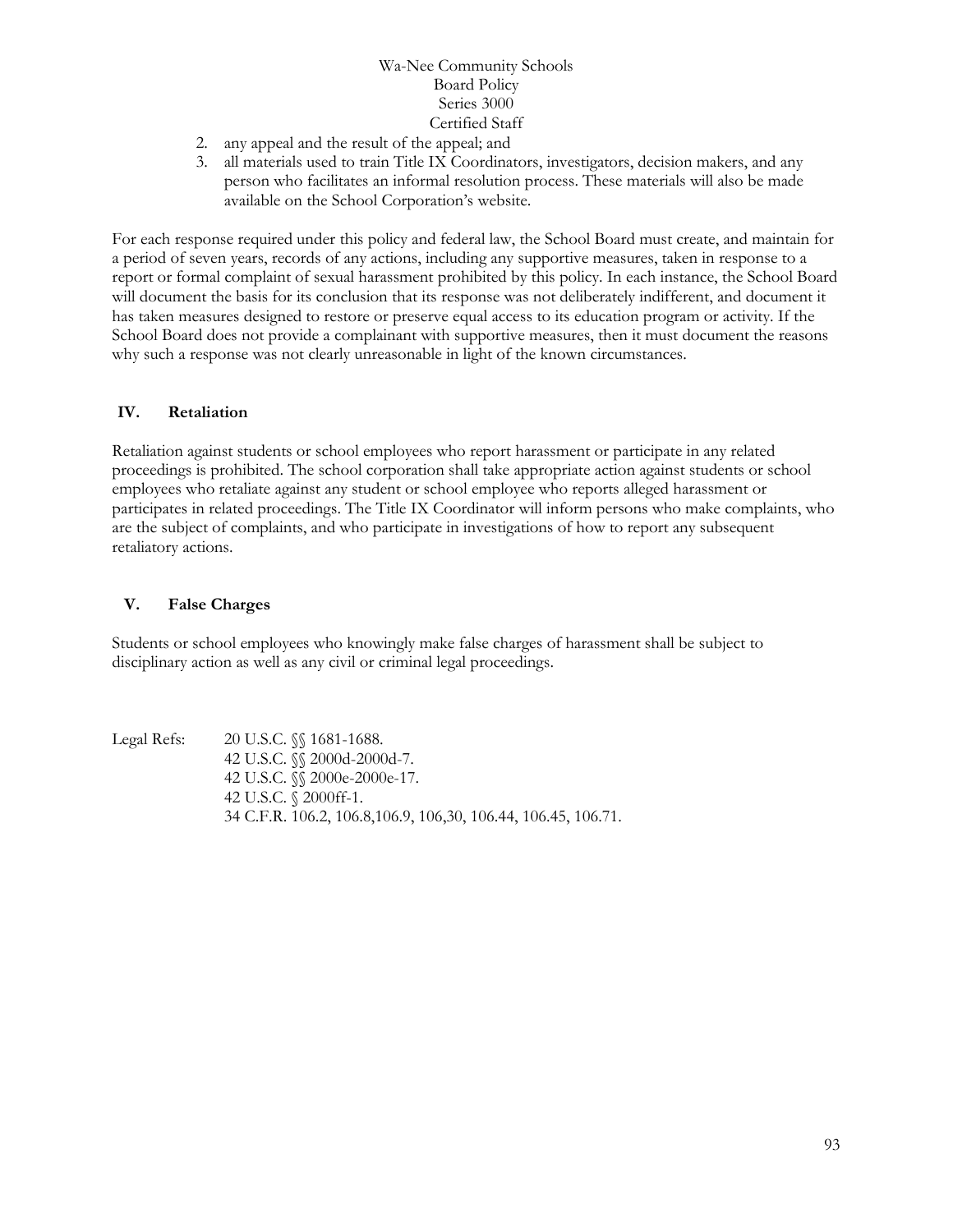# 3410.01 - COMPENSATION FOR PART-TIME STAFF

A part time teacher shall be a certified teacher who is contracted to work a reduced school day each student day for the scheduled school year or who is contracted for the scheduled school year but less than 180 student days.

## **A part time teacher as part of their contract:**

- A. Shall attend all faculty meetings and any other meetings which any other teacher would be required to attend.
- B. Shall participate in any parent-teacher conferences including those scheduled by the school, such as parent-night, open house, SWAP Day or others.
- C. Shall attend teacher orientation, in-service, record day and any other day that may be scheduled for any teacher.

## **A part time teacher shall have the following fringe benefits:**

- A. Reduced day for scheduled school year:
	- 1. The number of sick leave, personal leave and emergency leave days awarded will be the same as a full-time teacher;
	- 2. However, if such teacher becomes a full-time teacher any unused days will be prorated and accumulated based on the percent the part-time teaching position is of a full-time teaching position rounded to a half-day.
- B. Full days for the scheduled school year but less than 180 student days:
	- 1. The number of sick leave, personal leave or emergency leave days awarded will be prorated based on the percent the number of days scheduled to work is of 180 days rounded to the half-day;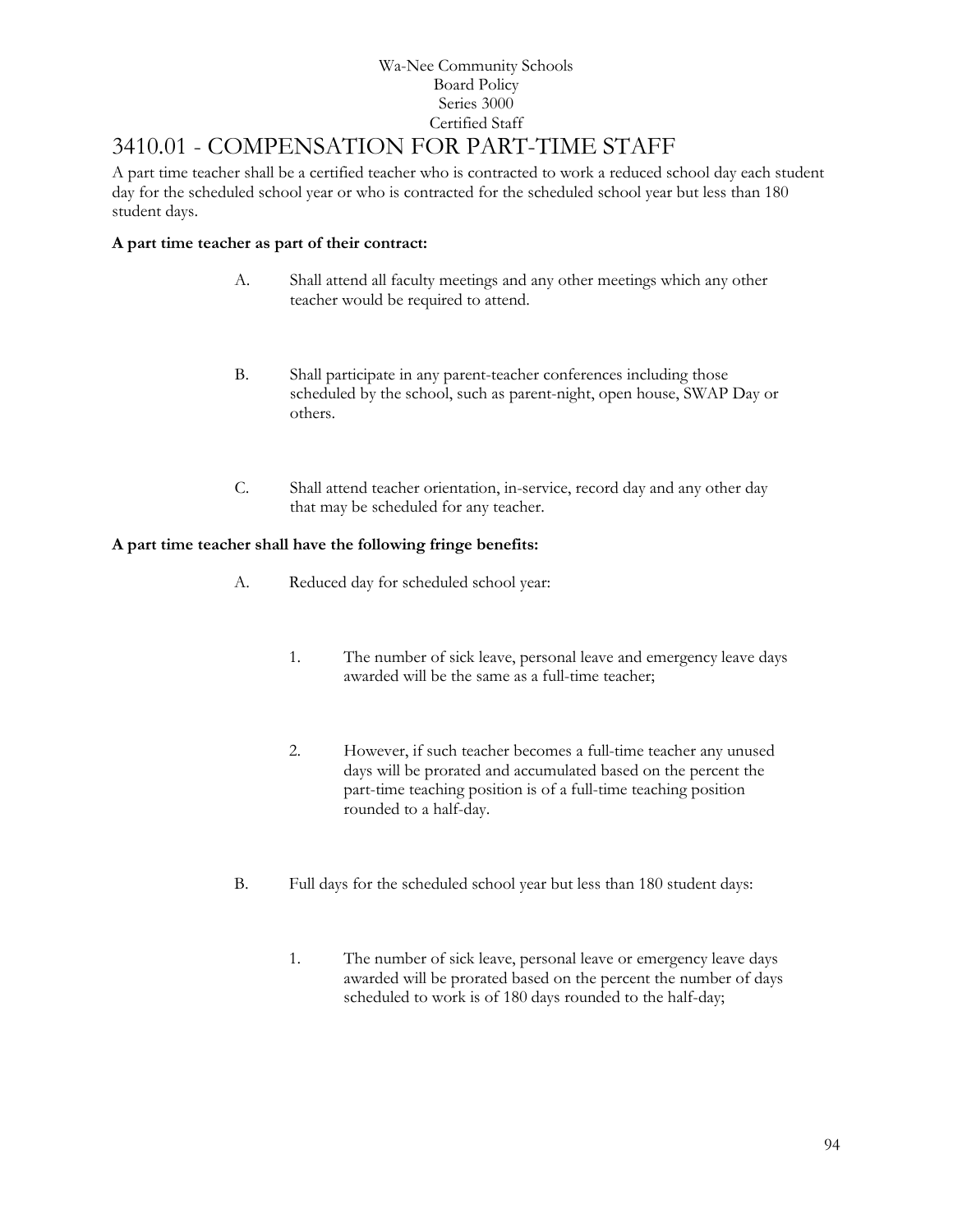- 2. If such Part-Time Teacher becomes a full-time teacher, any unused days will be accumulated in their entirety.
- C. Health insurance:

If the time worked allows the teacher to be eligible for health insurance coverage as defined in the Health Insurance Master Policy, the Board contribution shall be limited to the ratio that part-time contract is of a fulltime contract times the Board contribution for a full-time teacher.

D. Other benefits and/or Board support of such benefits will be prorated as applicable.

#### **Salary will be determined as follows:**

- A. Reduced days for the scheduled school year:
	- 1.

Salary will be established based on the ratio of the number of periods taught to the number of scheduled periods taught (or supervised) by the majority of the full-time, core teachers in that building; \*

\*Supervision of a middle school homeroom would count as a half period.

#### 2.

Such teacher's preparation time is reflected in the formula for establishing salary and the teacher will be expected to attend meetings and parent conferences;

#### 3.

Inservice, orientation and record day will be paid at the full-time daily rate as part of the 183 days of the contract.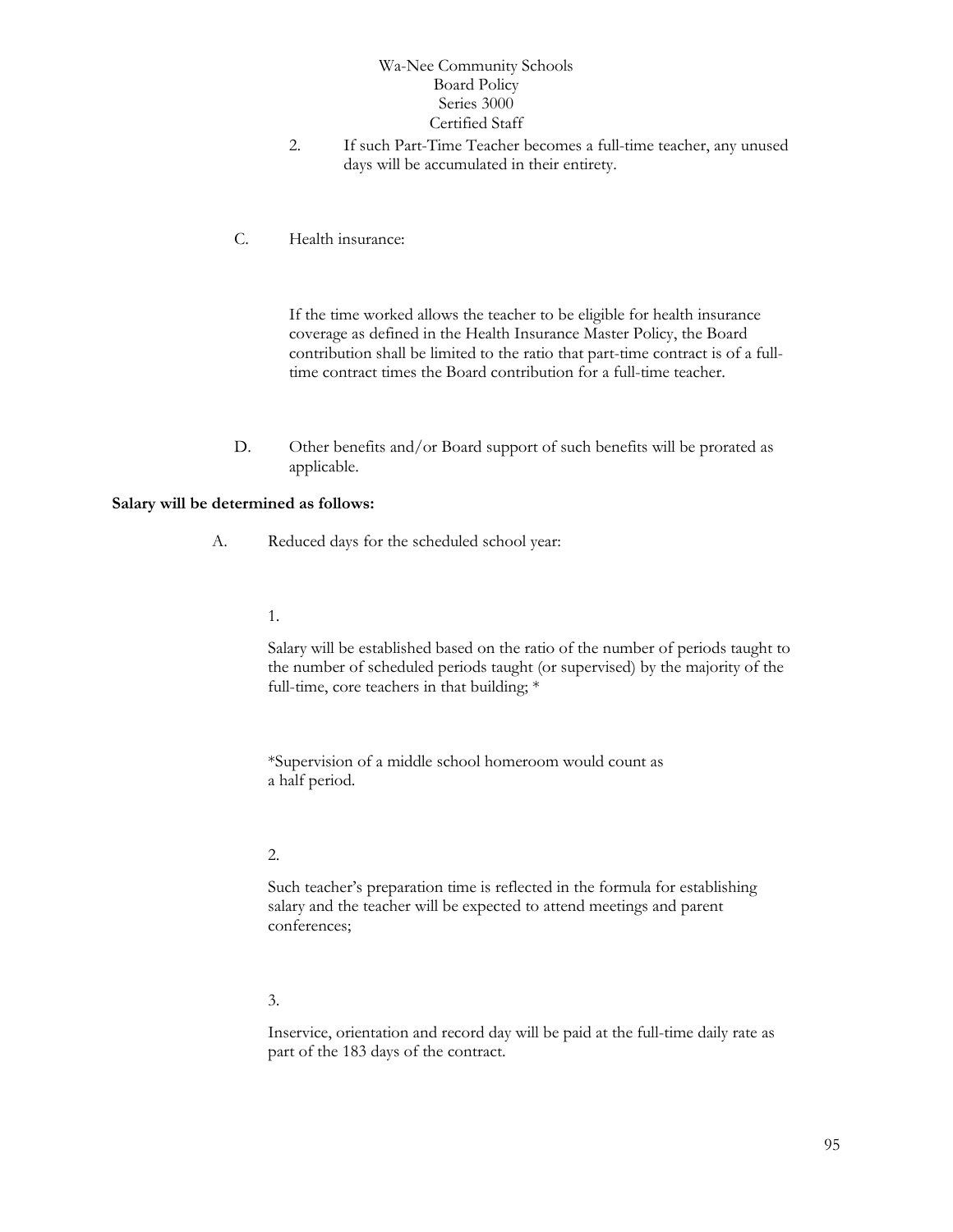B. Less than 180 student days

1.

Salary will be established based on the daily rate times the number of days scheduled to teach;

- 2. Such teacher will have scheduled a paid preparation period and will be expected to attend meetings and parent conferences;
- 3. Inservice, orientation and record day will be included in the contract in addition to student days.

#### **Credit toward experience:**

Credit toward experience will be earned for each day worked or part day worked.

Revised 3/02 T.C. 11/23/15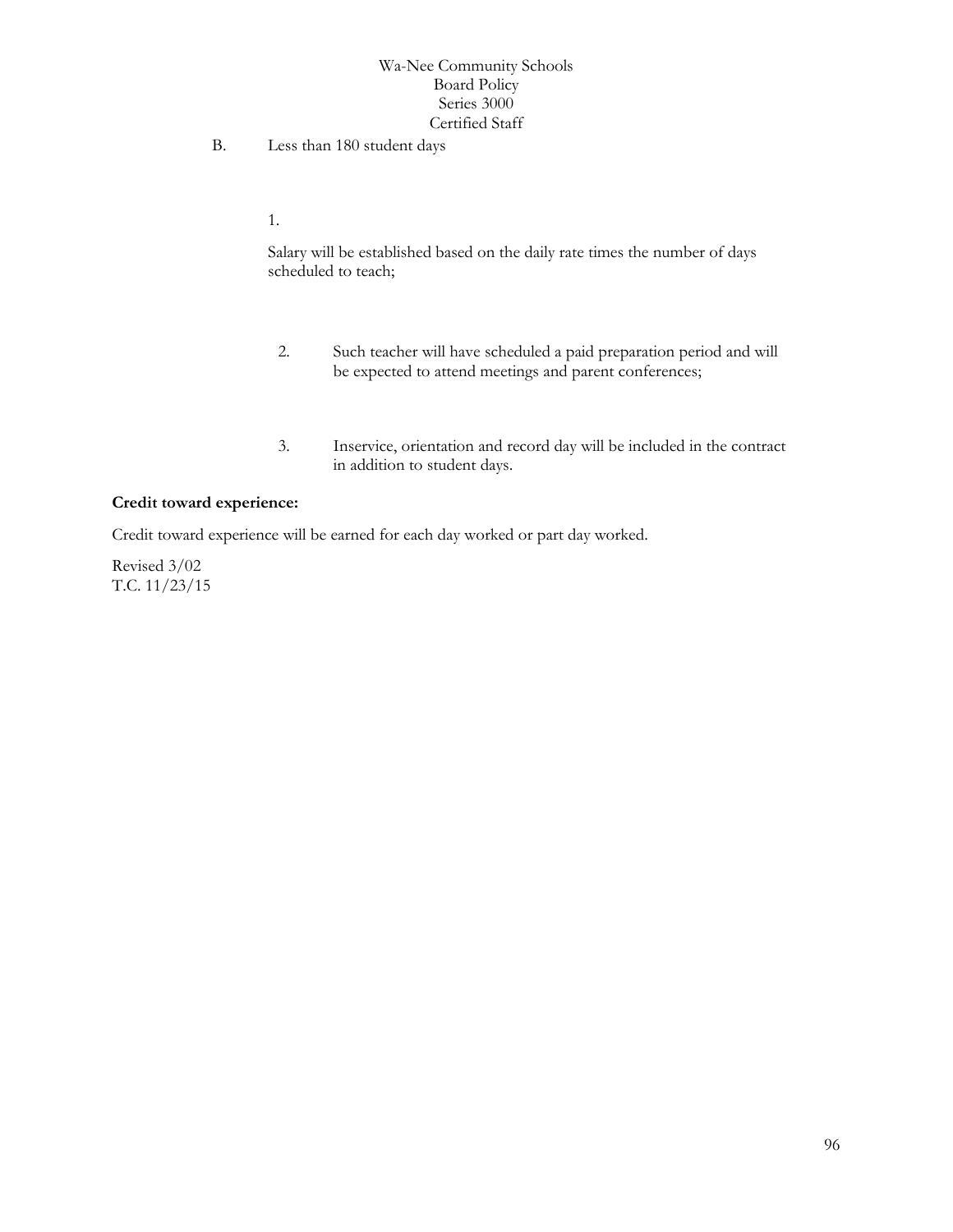# 3415 - SEVERANCE PAY

All professional staff members, not covered by the terms of a negotiated agreement, who present evidence of retirement from active service with the Board shall be granted severance pay for their accrued but unused sick leave days.

The Board authorizes the payment to a retiring professional staff member of his/her unused sick leave days under the conditions established in the Superintendent's administrative guidelines.

For purposes of this policy, "retirement" means retirement under the State Teachers Retirement Fund (S.T.R.F.) and does not include disability retirement.

Payment of severance pay shall eliminate all obligations of the Board at the time of retirement from any further payment or restoration of sick leave unused.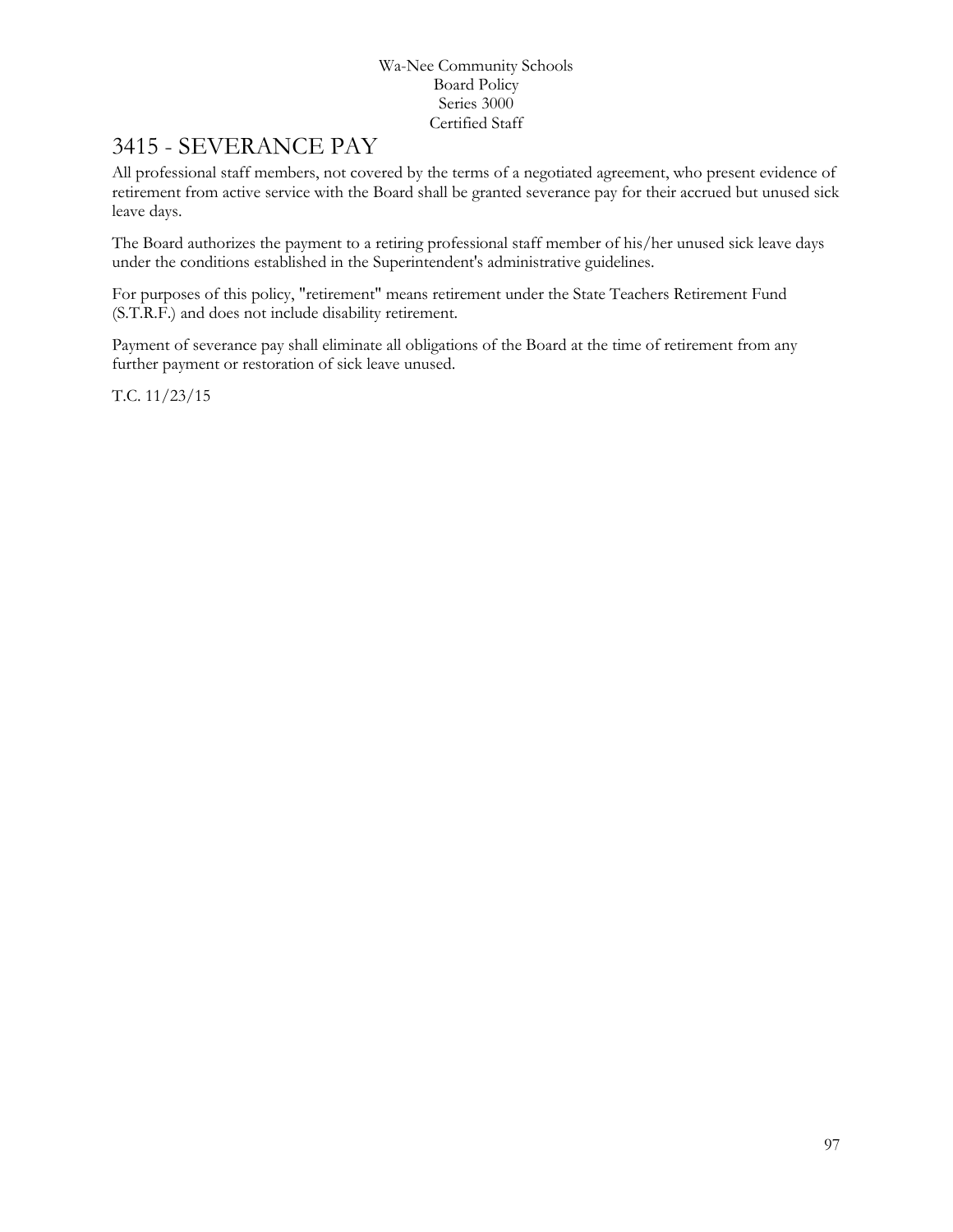# [3419](http://www.neola.com/wanee-in/search/ag/ag3419.htm) - GROUP HEALTH PLANS

The Board shall have discretion to establish and maintain group health plans for the benefit of eligible employees. Group health plans, as the term is used in this policy, may include, but would not be limited to, major medical, prescription drug, dental and/or vision plans. These group health plans may provide certain health benefits to employees and eligible dependents as permitted by law.

The Board has elected to provide major medical coverage that provides minimum value coverage under the Affordable Care Act for some or all of its eligible employees. The terms and conditions of the health coverage are set forth in the appropriate plan documents.

The Patient Protection and Affordable Care Act, 42 U.S.C. 18001 et seq.

Adopted 1/26/04 Revised 2/23/15 T.C. 11/23/15 Revised 5/8/17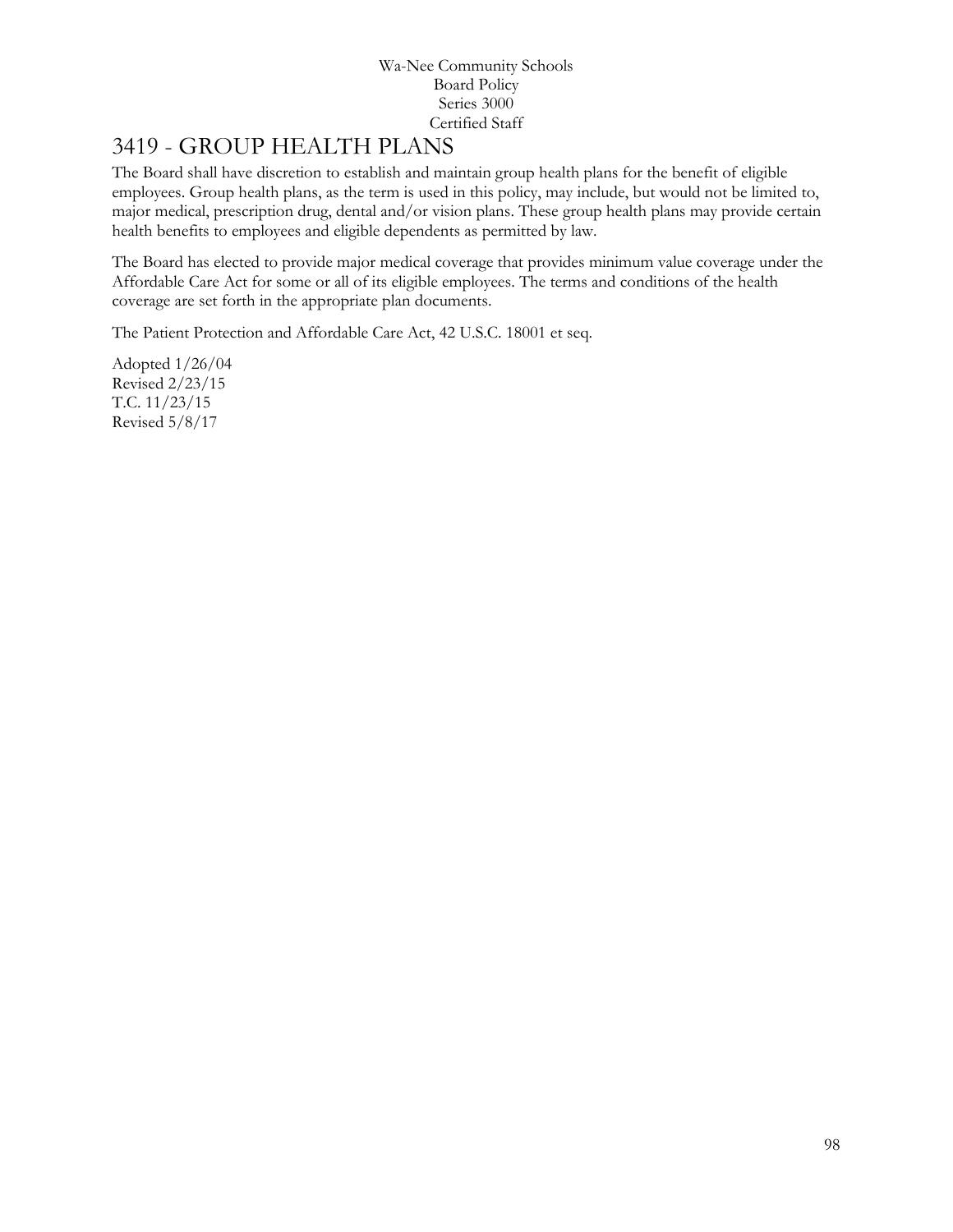# [3419.01](http://www.neola.com/wanee-in/search/ag/ag3419.01.htm) - PRIVACY PROTECTIONS OF SELF-FUNDED GROUP HEALTH PLANS

The Board provides coverage to eligible employees under self-funded group health plans. The Board has established the following self-funded group health plans:

A. Medical Plan

### B. Prescription Drug Plan

The Board acknowledges that these group health plans are required to comply with the Health Insurance Portability and Accountability Act (HIPAA) Privacy Rule. Certain health information maintained by these group health plans is afforded significant protection by this Federal law.

The Board hereby appoints the Business Manager to serve as the Privacy Official of the group health plans. The Privacy Official shall develop, propose to the Board, and implement after adoption policies and procedures for the group health plan(s) relating to the use and disclosure of Protected Health Information. The Privacy Official shall verify that the policies and procedures are current and comply with Federal law.

The Board also acknowledges that the HIPAA Security Rule requires the group health plans to implement various security measures with respect to electronic Protected Health Information. The Board hereby appoints the Business Manager to serve as the Security Official of the group health plans.

The Security Official is responsible for monitoring Federal law pertaining to HIPAA and recommending any revisions to the policies and procedures that are needed to comply with Federal law. The Security Official is responsible for conducting a risk analysis and developing, proposing to the Board, and implementing policies and procedures adopted by the Board for the group health plan(s) relating to the security of electronic Protected Health Information, if applicable. The Security Official is responsible for monitoring Federal law pertaining to HIPAA and recommending any revisions needed to comply with Federal law.

The Board further delegates authority to the Privacy Official and/or the Security Official to undertake such other actions as provided by the HIPAA administrative guidelines in effect from time to time. The Privacy Official and/or Security Official shall report his/her progress to the Board.

The Department of Health and Human Services (HHS) has the authority to impose civil monetary penalties upon Covered Entities. HHS has not historically imposed these penalties directly upon individuals.

Notwithstanding the foregoing, the Board agrees to indemnify and hold harmless the Privacy Official and Security Official in connection with the performance of their delegated duties for the group health plans, except to the extent that any liability imposed is the result of intentional misconduct or gross negligence, as defined by law.

The group health plans administrator(s) shall provide timely notifications of breaches of unsecured protected health information in accordance with the Health Information Technology for Economic and Clinical Health (HITECH) Act and accompanying regulations.

The Board reserves the right to revoke any or all appointments set forth in this policy at any time for any reason.

29 U.S.C. 1181 et seq. 42 U.S.C. 300gg 42 U.S.C. 300jj et seq.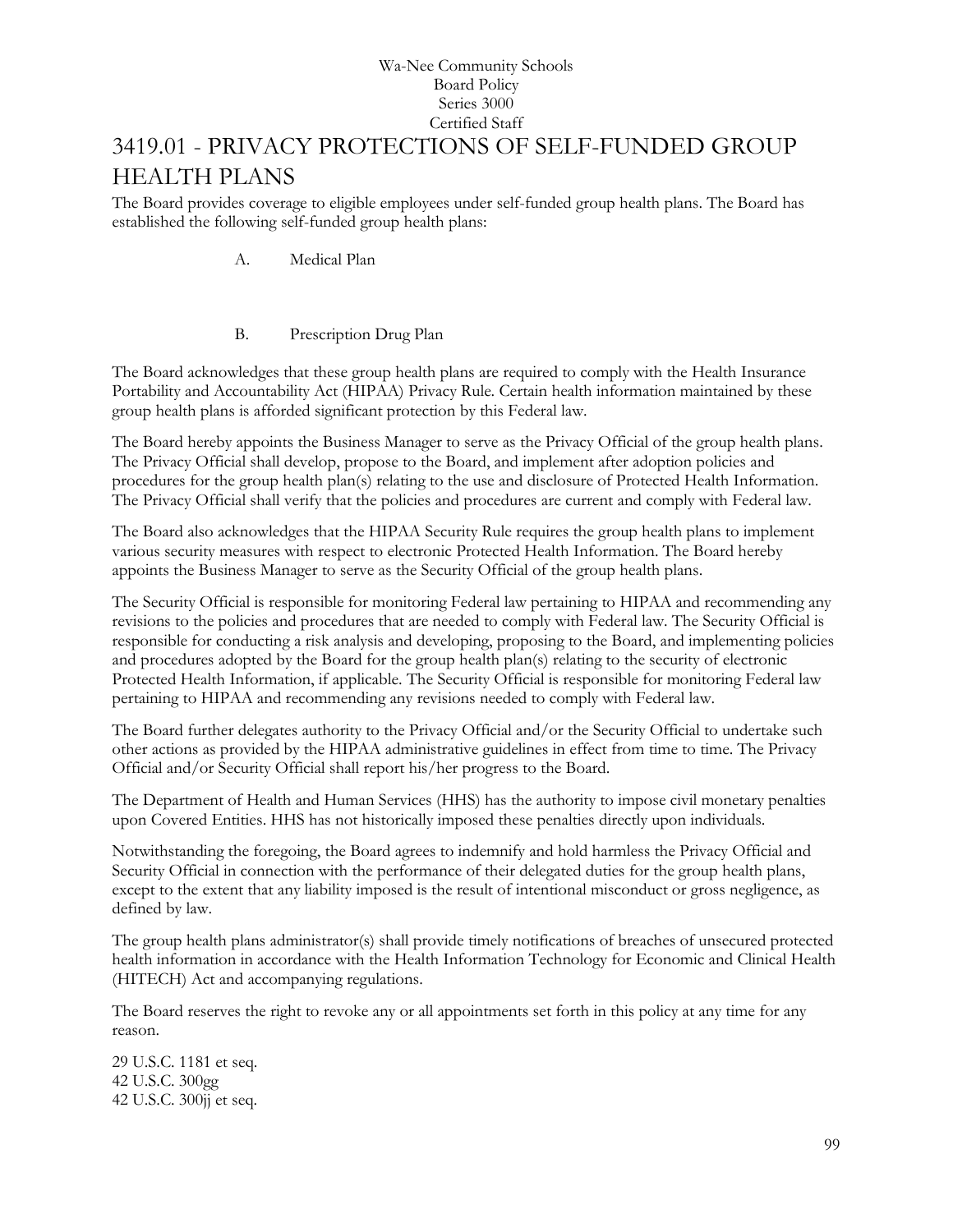42 U.S.C. 1320d et seq. 42 U.S.C. 17901 et seq. 45 C.F.R. 160.102(a), 164.308(a)(2), 164.530(a), 164.530(i) 45 C.F.R. 164.308 45 C.F.R. 164.530

Adopted 1/26/04 Revised  $9/29/10$ Revised 4/28/14 T.C. 11/23/15 Revised 5/8/17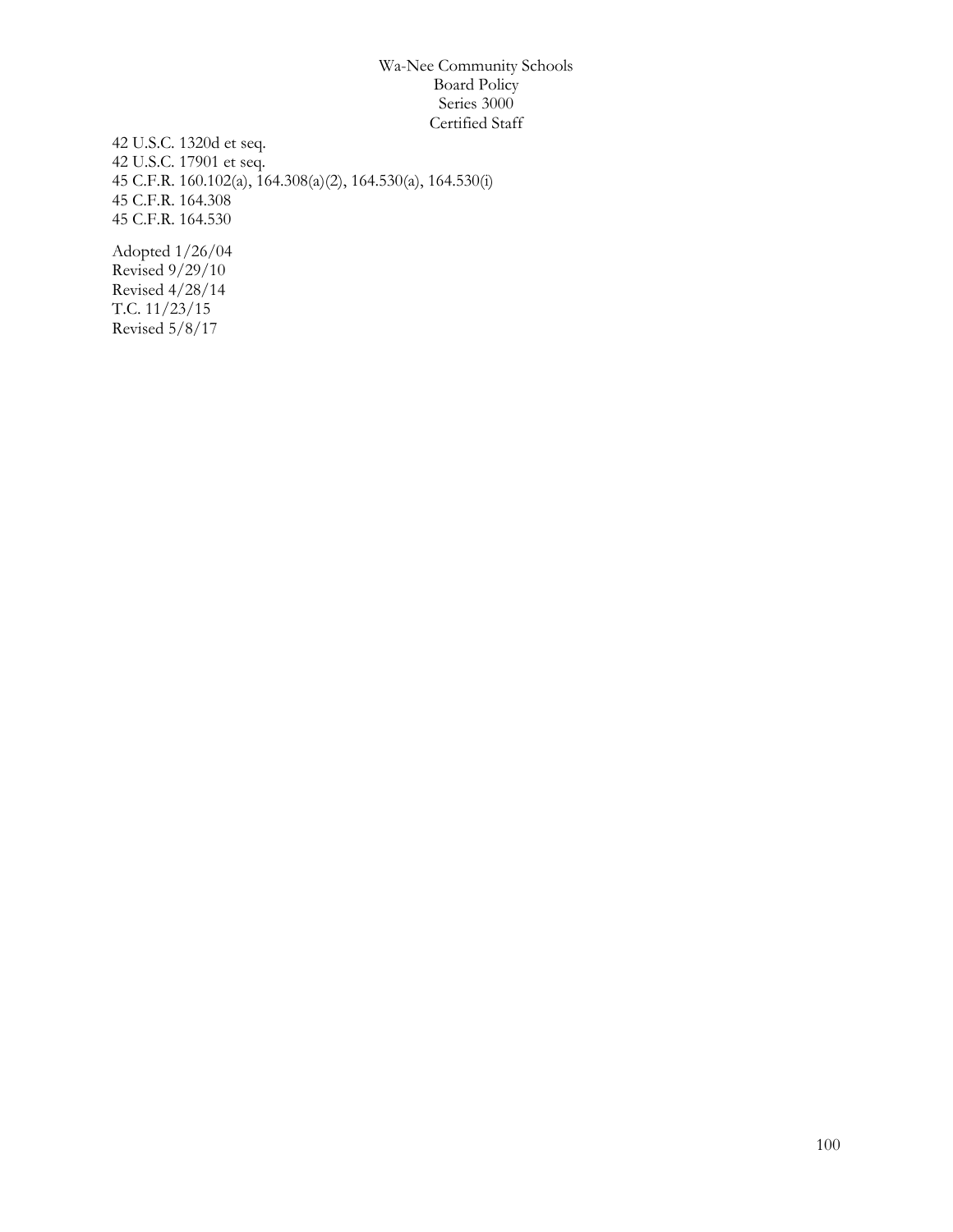## 3419.03 - PATIENT PROTECTION AND AFFORDABLE CARE ACT

The School Board acknowledges that the Patient Protection and Affordable Care Act ("ACA") imposes certain obligations upon the School Corporation. Such obligations may include the following:

> A. The Corporation shall notify new employees of health insurance options available through the Health Insurance Marketplace within fourteen (14) days of an employee's employment start date. Sample form notices are available from the U.S. Department of Labor at:

http://www.dol.gov/ebsa/healthreform/regulations/coverageoptionsnotice.html

B. Employees of the Corporation have the option to enroll in the Health Insurance Marketplace. If a full-time employee (as defined by the ACA) of the Corporation enrolls in the Health Insurance Marketplace and receives a subsidy, then the Corporation may be liable for a penalty.

In the event that the Corporation concludes that it is fiscally-wise to incur the potential penalty in lieu of providing affordable, minimum value coverage to all full-time employees, the Corporation shall incur the potential penalty.

29 U.S.C. 218B 26 U.S.C. 4980H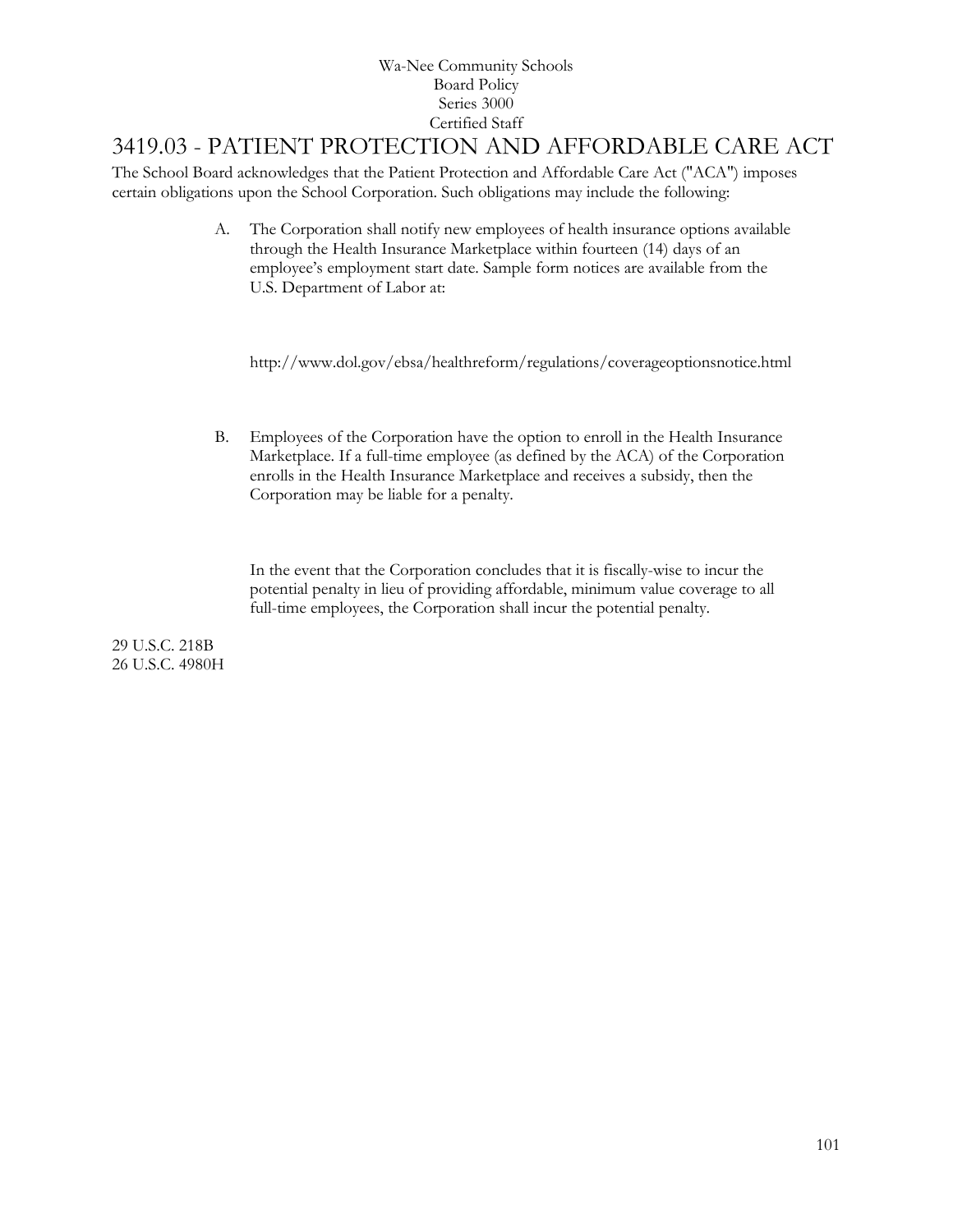# [3421](http://www.neola.com/wanee-in/search/ag/ag3421.htm) - BENEFITS FOR ADMINISTRATORS

It is the Board's desire to make available or provide, within the limits of law and sound fiscal management, certain benefits beyond an administrator's basic salary. Such benefits shall be recommended by the Superintendent, approved by the Board, and incorporated into the language of the administrator's Handbook.

Such benefits may include but not be limited to health insurance, vacation, outside work activities, retirement, and the like.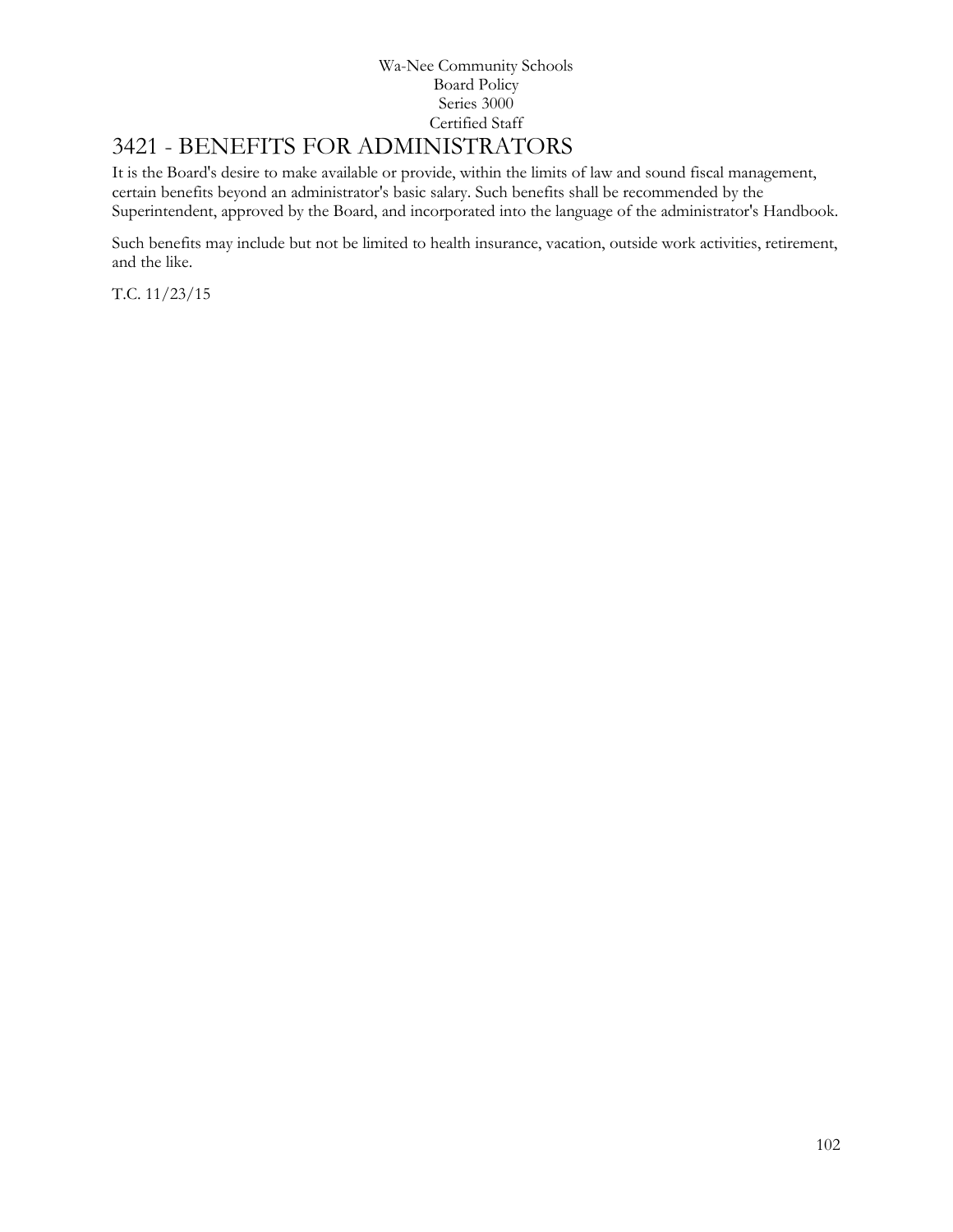## [3430](http://www.neola.com/wanee-in/search/ag/ag3430.htm) - LEAVES OF ABSENCE

All professional staff members not otherwise covered by the terms of a currently-valid negotiated agreement of this Corporation shall be entitled to the same leave benefits provided in the master agreement with the Wa-Nee Education Association.

All requests for unpaid leaves of absence by professional staff members shall be presented to the School Board for approval.

The Board shall grant a leave of absence without loss of pay or time to any staff member who is a member of the Indiana National Guard, a reserve component of the U.S. forces, or a retired member of the naval, air, or ground forces of the United States and is on training duty for the State by order of the Governor or under the order of the reserve-component authority. Such a leave shall also apply without pay to State active duty by order of the Governor. The staff member's vacation benefits, if any, will not be affected by this type of leave.

A professional staff member who has been employed for at least twelve (12) months and is the spouse, parent, grandparent, or sibling of a person who is ordered to active duty is entitled to an unpaid leave of absence during one (1) or more of the following periods:

- A. during the thirty (30) days before active duty orders are in effect;
- B. during a period in which the person ordered to active duty is on leave while active duty orders are in effect; or
- C. during the thirty (30) days after the active duty orders are terminated.

The staff member must have worked at least 1,500 hours during the twelve (12) month period immediately preceding the day the leave begins.

The leave of absence allowed each year may not exceed a total of ten (10) working days.

The staff member may request to substitute any of his/her earned vacation, personal leave, or other paid leave except for paid medical or sick leave available for leave for any part of the ten (10) day period.

After a staff member takes a leave of absence, the staff member shall be restored to:

- A. the position the staff member held before the leave, or
- B. a position equivalent to the position that the staff member held before the leave with equivalent benefits and terms of the negotiated agreement.

The Board shall permit the staff member to continue his/her health care benefits during the leave at the staff member's expense.

Any professional staff member selected by the State Superintendent of Public Instruction as teacher of the year and who agrees to be "ambassador for education" shall be granted a one (1) year professional leave to serve as ambassador during the ambassador's term. During the term of the leave, the Corporation shall continue to provide the professional staff member all benefits of employment with the Corporation other than salary. Following the term of the leave, the professional staff member may return to the Corporation to the same or a comparable position as the staff member held prior to the leave without loss of accrued benefits or seniority.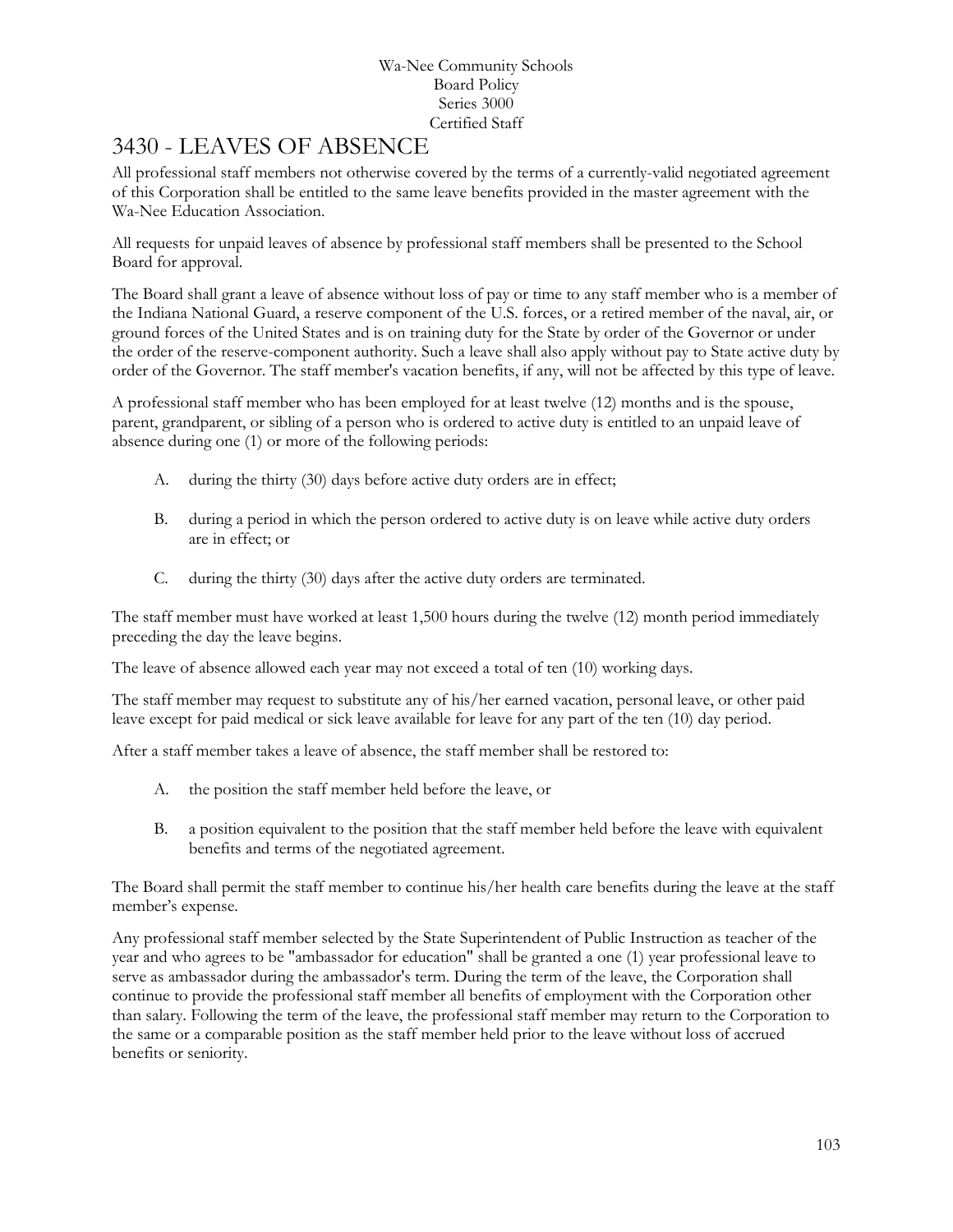Any professional staff member granted a leave of absence by the Board shall be considered to have terminated all work with the School Corporation until the completion of the leave. Exceptions may be made by the Superintendent in cases where the best interest of the Corporation might be served.

I.C. 10-16-7-1 et seq., 10-17-4, 20-20-4-1, 22-2-13 38 U.S.C. 4301 et seq. (Uniformed Services Employment and Reemployment Rights Act)

Revised 1/26/04 Revised 1/28/08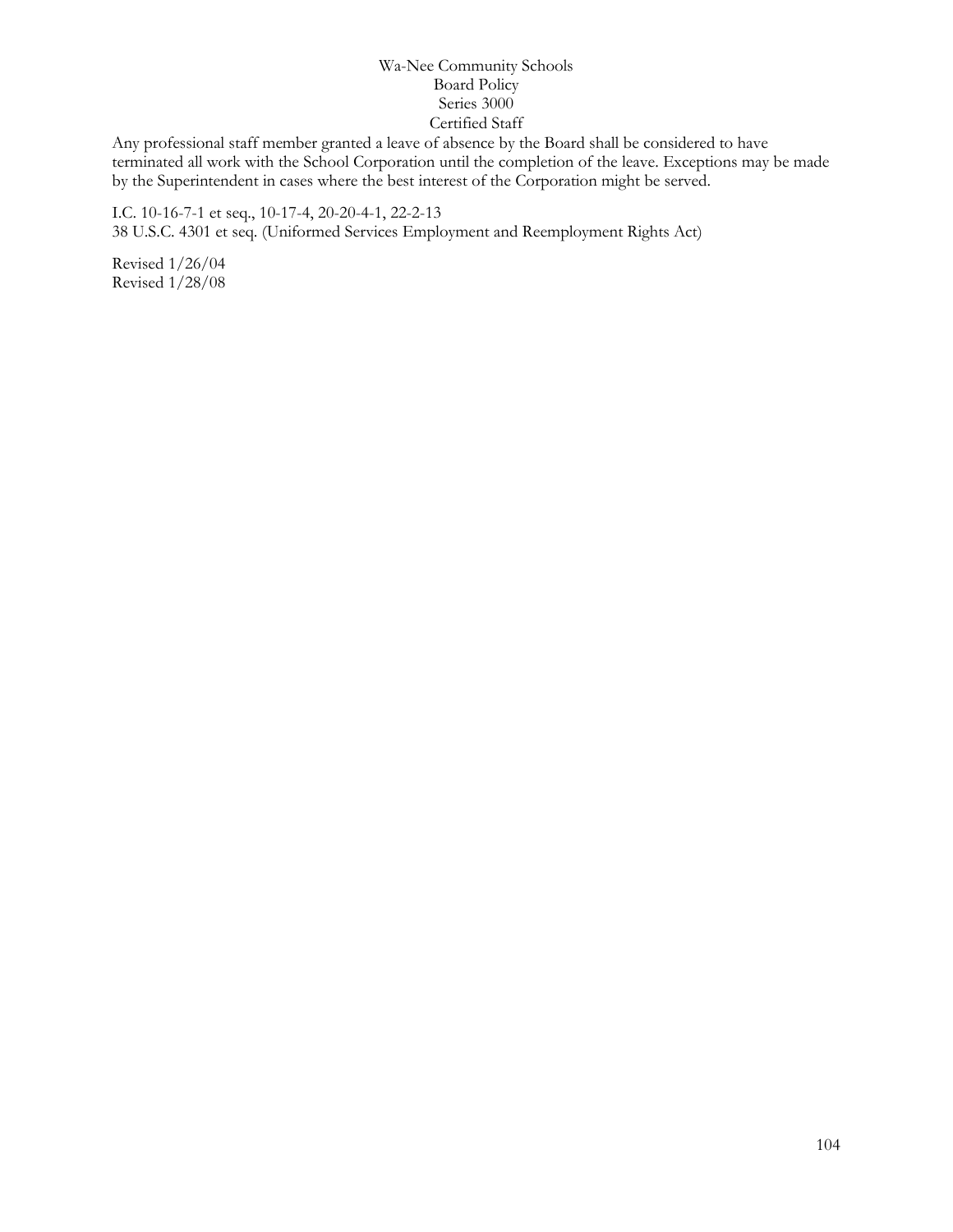## [3430.01](http://www.neola.com/wanee-in/search/ag/ag3430.01.htm) - FAMILY & MEDICAL LEAVES OF ABSENCE ("FMLA")

In accordance with Federal law, the Board shall provide up to twelve (12) weeks of unpaid FMLA leave in any twelve (12) month period to eligible professional staff members for the following reasons:

- A-1. the birth of a child and/or the care of a newborn child within one (1) year of the child's birth;
- B-1. the placement of a child with the staff member by way of adoption or foster care and/or to care for the child within one (1) year of the child's arrival;
- C-1. the staff member is needed to care for a spouse, son, daughter, or parent if such individual has a serious health condition; or
- D-1. the staff member's own serious health condition prevents him/her from performing the functions of his/her position.

#### **Employee Entitlement to Service Member FMLA**

#### **Leave Entitlement**

Service member FMLA provides eligible employees unpaid leave for one, or for a combination, of the following reasons:

- A-2. A "qualifying exigency" arising out of a covered family member's (spouse, son, daughter, or parent) covered active duty or call to covered active duty in the United States Armed Forces including the National Guard and Reserves. Qualifying exigencies, as defined by Federal regulations, include: 1) short-notice deployment; 2) military events and related activities; 3) childcare and school activities; 4) financial and legal arrangements; 5) counseling; 6) rest and recuperation (maximum fifteen (15) calendar days); 7) post-deployment activities; and 8) caring for a military member's parent who is incapable of self-care when the care is necessitated by the member's covered active duty; 9) additional activities not encompassed in the other categories, but agreed to by the employer and employee. Covered active duty means deployment with the Armed Forces to a foreign country.
- B-2. To care for a covered family member, including next of kin as provided in the statute, who has incurred an injury or illness or aggravation of a preexisting illness or injury while in the line of duty while on covered active duty in the United States Armed Forces, including the National Guard and Reserves, provided that such injury or illness may render the family member medically unfit to perform duties of the member's office, grade,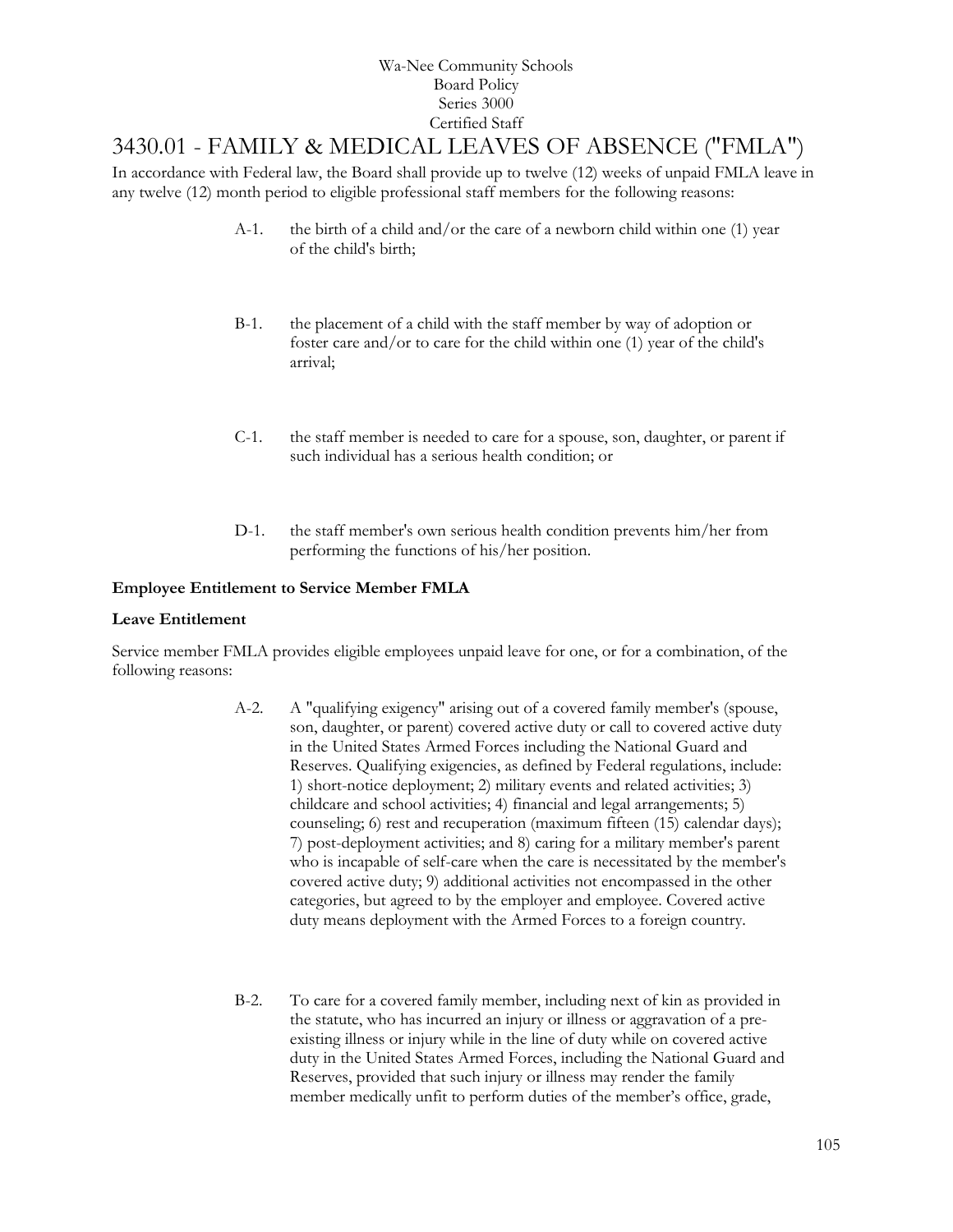rank, or rating. Covered active duty means deployment with the Armed Forces to a foreign country. This leave is also available to care for veterans of the United States Armed Forces, including the National Guard and Reserves, provided the veteran was a service member at any time within the five (5) years prior to the start of the treatment, recuperation or therapy. In accordance with applicable regulations, a veteran's serious injury or illness incurred or aggravated in the line of active duty can also be manifested by: 1) a physical or mental condition with a VA Service Disability Rating of fifty percent (50%) or greater and is the condition precipitating the need for leave; or 2) a physical or mental condition that substantially impairs the ability to secure or substantially follow a gainful occupation, or would do so absent treatment; or 3) an injury, including psychological, for which the veteran has been enrolled in the Dept. of V.A. Program of Comprehensive Assistance for Family Care Givers.

#### **Duration of Service Member FMLA**

- A. When leave is due to a "qualifying exigency": An eligible employee may take up to twelve (12) work weeks of leave during any twelve (12) month period. Such leave shall be counted with regular FMLA leave time in calculating the twelve (12) weeks of allowable leave.
- B. When leave is to care for an injured or ill service member: An eligible employee may take up to twenty-six (26) work weeks of leave during a single twelve (12) month period to care for the service member who is undergoing medical treatment, recuperation, or therapy, is otherwise in outpatient status, or is otherwise on the temporary disability retired list, for a serious injury or illness. This is a one time benefit per service member. Leave to care for an injured or ill service member, when combined with other FMLA-qualifying leave, may not exceed twenty-six (26) weeks in a single twelve (12) month period.
- C. Service Member FMLA runs concurrent with other leave entitlements provided under Federal, State, and local law.

#### **General Provisions**

Professional staff members are "eligible" if they have worked for the Board for at least twelve (12) months, **and** for at least 1,250 hours over the twelve (12) months prior to the leave request. All full-time professional staff members are presumed to meet the 1,250 hour requirement if they were employed by the Corporation in this capacity for the preceding twelve (12) months. Months and hours that reservists or National Guard members would have worked if they had not been called up for military service count towards the staff member's eligibility for FMLA leave/Service Member Family Leave. Employment service time may be aggregated when the break in employment service is less than seven (7) years, is for fulfillment of military obligations, or if the employee is subject to recall under a written agreement (NOTE: this includes a collective bargaining agreement). All periods of absence from work due to or necessitated by USERRA-covered service is counted in determining an employee's eligibility for FMLA leave.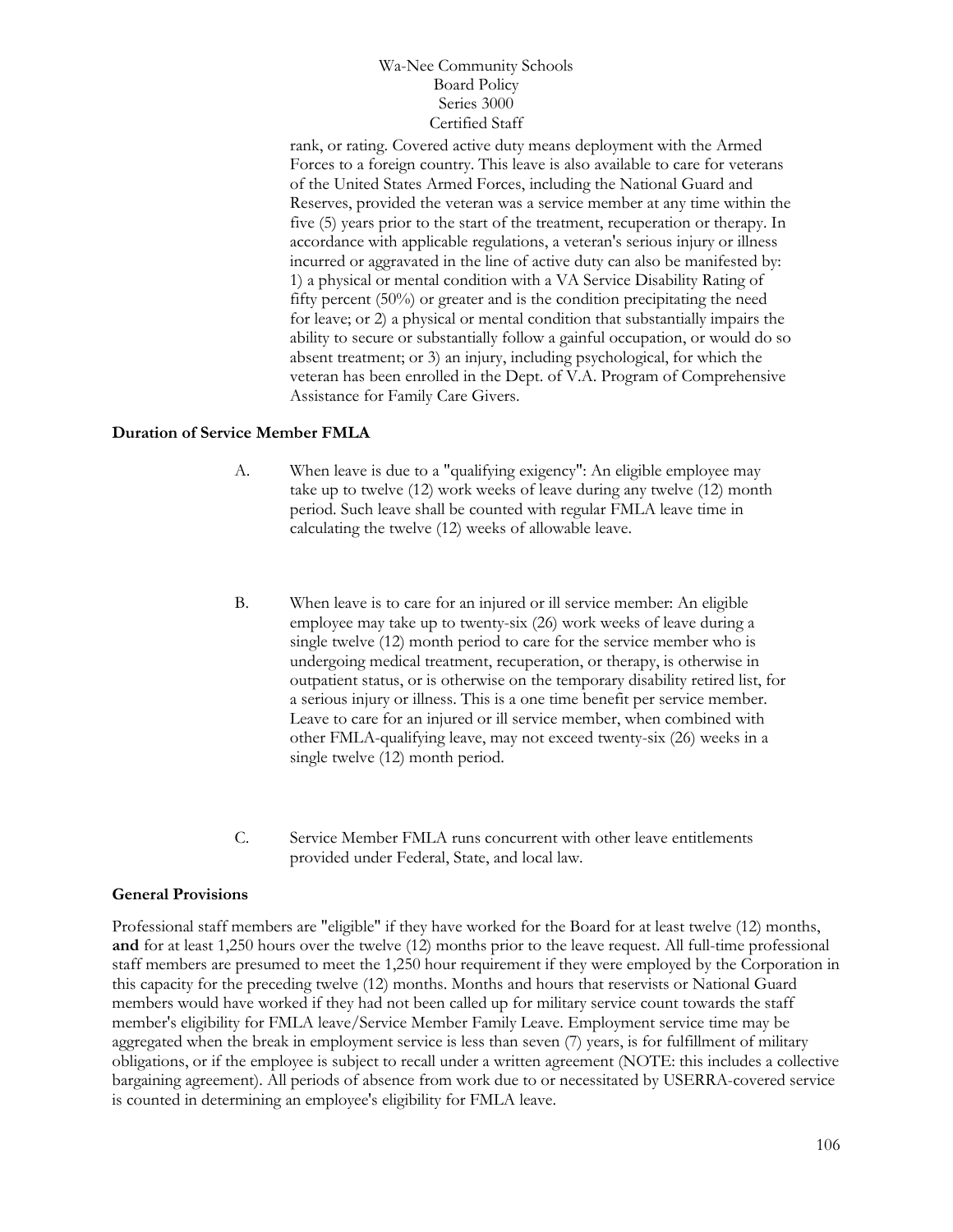Twelve (12) month period is defined as the twelve (12) month period measured forward from the date the staff member's first FMLA leave begins (i.e. the "leave year" is specific to each individual staff member).

For Service Member Family Leave, the use of the twenty-six (26) weeks will be measured forward from the first date on which the employee takes leave.

Serious health condition is defined as an illness, injury, impairment, or physical or mental condition that involves:

- A. inpatient care, including any period of incapacity or any subsequent treatment in connection with such inpatient care; or
- B. continuing treatment by a healthcare provider, including:
	- 1. a period of incapacity of more than three (3) consecutive calendar days and any subsequent treatment or period of incapacity relating to the same condition that also involves either in-person treatment two (2) or more times by a healthcare provider within thirty (30) days of the first date of incapacity, absent extenuating circumstances beyond the employee's control, or in-person treatment by a healthcare provider on at least one (1) occasion which results in a regimen of continuing treatment under the supervision of a healthcare provider;

The first visit to the healthcare provider must occur within seven (7) days of the first date of incapacity.

- 2. any incapacity due to pregnancy or for prenatal care;
- 3. any period of incapacity or treatment for such incapacity due to a chronic serious health condition;
- 4. a period of incapacity which is permanent or long-term due to a condition for which treatment may not be effective;
- 5. any period of absence to receive multiple treatments by a healthcare provider either for restorative surgery after an accident or other injury or for a condition that would likely result in a period of incapacity of more than three (3) consecutive days in the absence of medical intervention or treatment, such as cancer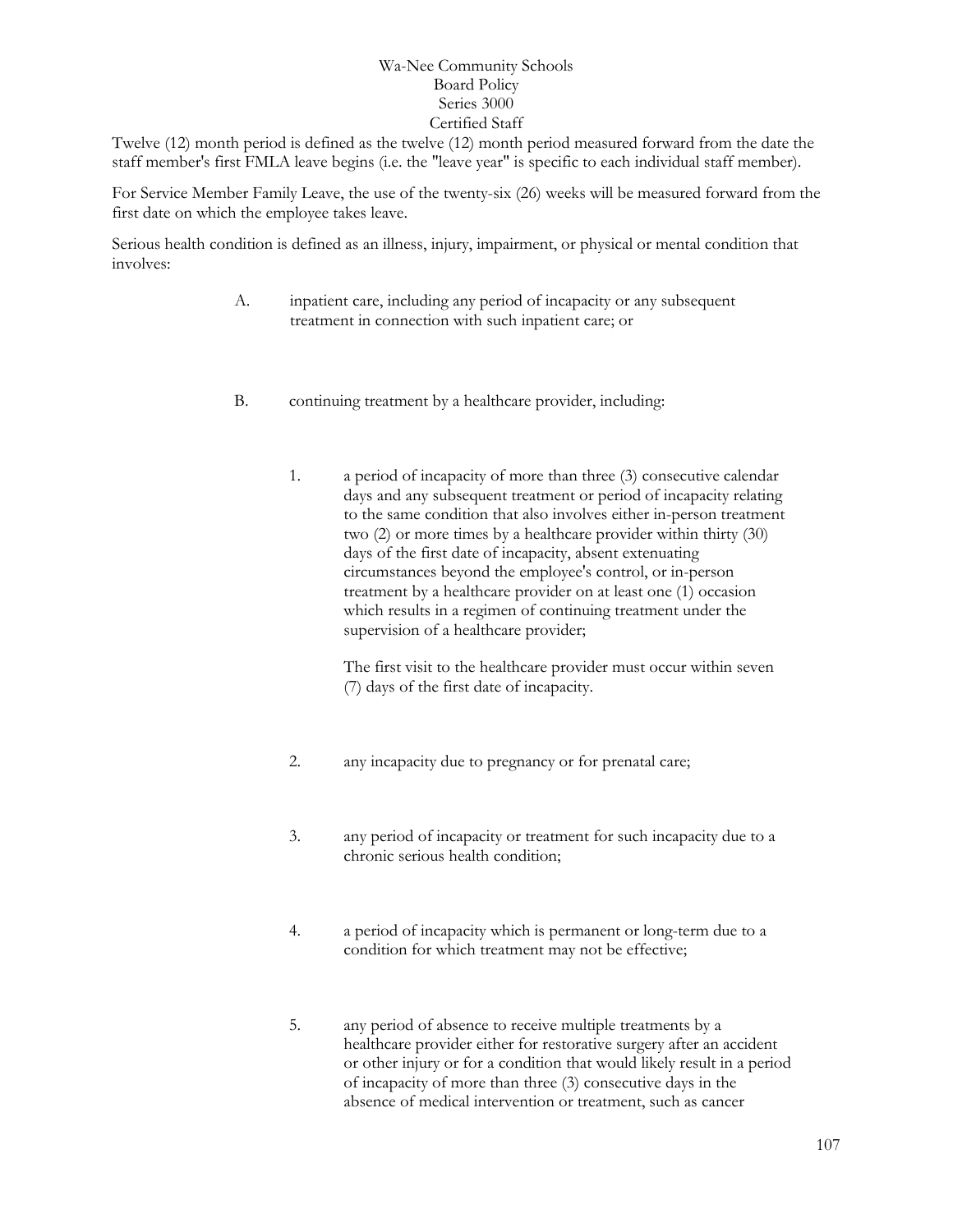(chemotherapy, radiation, etc.), severe arthritis (physical therapy), or kidney disease (dialysis).

C. conditions for which cosmetic treatment are administered are not "serious health conditions" unless inpatient hospital care is required or complications develop. Ordinarily, unless complications arise, the common cold, the flu, ear aches, upset stomachs, minor ulcers, headaches other than migraines, routine dental or orthodontia problems, periodontal disease, etc., are conditions that do not meet this definition and do not qualify for FMLA leave.

#### **Intermittent and Reduced Schedule Leave**

The Superintendent may allow a staff member to take FMLA leave intermittently or on a reduced schedule for the birth, adoption, or foster care placement of a child (see A-1 or B-1 on page one). A staff member may take FMLA leave on an intermittent or reduced-leave schedule when medically necessary for his/her own serious health condition or to care for a spouse, parents, or dependent child with a serious health condition (see C-1 and D-1 on page one). Service Member Family Leave may also be taken on an intermittent or reduced-leave schedule when medically necessary.

The taking of such leave results in the total reduction of the twelve (12) or twenty-six (26) weeks only by the amount of leave actually taken.

If the intermittent or reduced-leave schedule is foreseeable based on planned medical treatment or the staff member is taking Service Member Family Leave, the Superintendent may require the staff member to transfer temporarily to an available alternative position which better accommodates recurring periods of leave. The alternative position shall have equivalent pay and benefits but not necessarily equivalent duties. Instructional staff members (i.e. individuals whose principal function is to teach and instruct students in a class, a small group, or an individual setting) who request intermittent leave or a reduced-leave schedule because of reasons (C-1) or (D-1) above or pursuant to Service Member Family Leave and the leave would exceed twenty percent (20%) of the total number of working days over the period of anticipated leave must elect either to:

- A. take leave for a period or periods of a particular duration, not greater than the duration of the planned treatment; or
- B. transfer temporarily to an available alternative position offered by the Superintendent for which the instructional staff member is qualified, and that has equivalent pay and benefits and that better accommodates the recurring periods of leave than the staff member's regular position.

#### **Staff Member Notice Requirement**

Whenever the leave is foreseeable, the staff member shall provide the Superintendent with thirty (30) days notice. If there is insufficient time to provide such notice because of unforeseeable events, the staff member shall provide such notice as soon as possible and practical, generally not later than the next business day after the employee realizes the need for leave. Failure to follow the leave notice requirements may result in delay of obtaining the leave. Employees will still be required to comply with the absence reporting procedures at their buildings.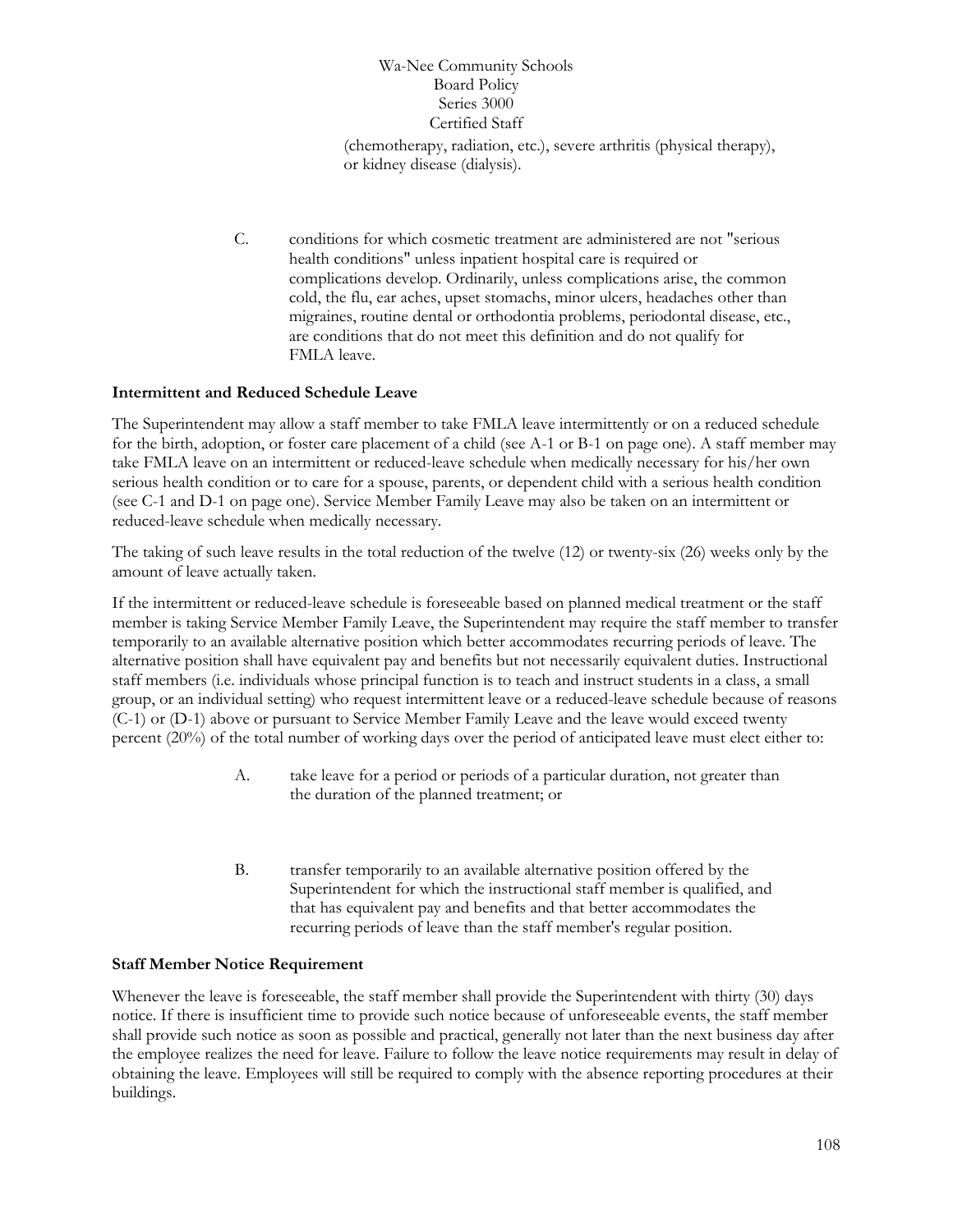When planning medical treatment or taking leave pursuant to Service Member Family Leave, the staff member must consult with the Superintendent and make a reasonable effort to schedule the leave so as not to unduly disrupt the regular operation of the Corporation, subject to the approval of the healthcare provider.

#### **Substitution of Paid Leave**

The staff member may request to substitute (i.e. run concurrently) any of his/her earned or accrued paid leave (e.g. sick leave, personal leave, assault leave, vacation leave, family leave) (per the applicable collective bargaining agreement) for unpaid FMLA leave (see A-1, B-1, and A-2).

The staff member may request to substitute any of his/her earned or accrued paid vacation, personal leave or sick leave (per the applicable collective bargaining agreement) for unpaid FMLA leave provided for either reason (C-1) or (D-1) on page one and B-2 on page two.

The staff member may request to substitute any of his/her earned or accrued paid vacation, personal leave, family leave or sick leave (per the applicable collective bargaining agreement) for unpaid Service Member Family Leave.

If the staff member has not earned or accrued adequate paid leave to encompass the entire twelve (12) week period of FMLA leave or twenty-six (26) week period of Service Member Family Leave, the additional weeks of leave to obtain the twelve (12) weeks of FMLA leave or twenty-six (26) weeks of Service Member Family Leave, the staff member is entitled to shall be unpaid. Whenever a staff member uses paid leave in substitution for unpaid FMLA leave/Service Member Family Leave, such leave counts toward the twelve (12) week/twenty-six (26) week maximum leave allowance provided by this policy.

#### **Corporation Notice Requirement**

The Superintendent will notify the staff member when the Corporation intends to designate leave as FMLAqualifying. Such notice may be given orally or in writing and should be given within five (5) business days of the request. When verbal notice is given, it will be followed by written notice within five (5) business days. In the case of intermittent or reduced schedule leave, only one (1) such notice is required unless the circumstances regarding the leave have changed. If the Superintendent does not have sufficient information about the reason for the staff member's use of paid leave, the Superintendent may inquire further to ascertain whether the paid leave is FMLA-qualifying. Once the Superintendent learns that a paid leave is for an FMLA leave-qualifying reason, the Superintendent will notify the staff member within five (5) business days that the paid leave will count toward the staff member's twelve (12) week FMLA-leave entitlement. The notification will indicate whether the employee is required to provide a fitness-for-duty certification to return to work.

#### **Limits**

In cases in which the Board employs both spouses, the total amount of FMLA leave is twelve (12) weeks for the couple, except when the leave is due to the serious health condition of either spouse or a child. Additionally, the aggregate number of work weeks of leave to which both the husband and wife may be entitled pursuant to this policy is limited to twenty-six (26) work weeks during the single twelve (12) month period provided for in the Service Member Family Leave provision if the leave is taken pursuant to Service Member Family Leave or a combination of general FMLA leave and Service Member Family Leave.

#### **Certification**

When FMLA leave is taken for the staff member's own serious health condition or to care for a spouse, parents, or dependent child with a serious health condition (see C-1 and D-1 on page one), or Service Member Family Leave is taken, the staff member must provide medical certification from the healthcare provider of the eligible staff member, his/her immediate family member, or the next of kin of the individual. For service member leave, any certification permitted under 29 C.F.R. 825.310 shall be allowed.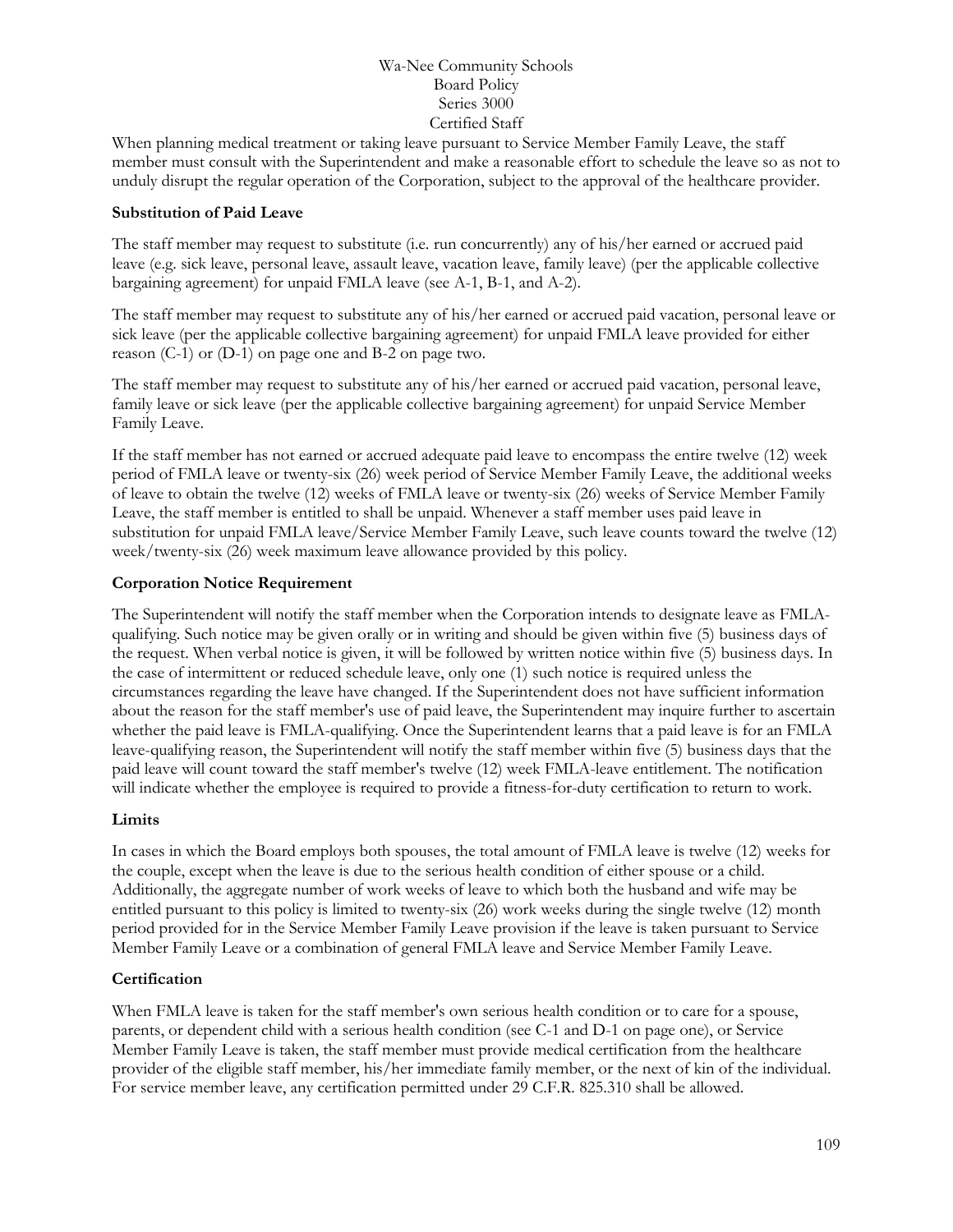The staff member may either:

- A. submit the medical certification to the Superintendent; or
- B. direct the healthcare provider to transfer the medical certification directly to the Superintendent, which will generally require the staff member to furnish the healthcare provider with a HIPAA-compliant authorization.

Staff members are not eligible for leave pursuant to this policy if they work elsewhere during leave pursuant to this policy.

In the event the staff member fails to provide medical certification, any leave taken by the employee is not FMLA leave/Service Member Family Leave.

When the need for FMLA leave is foreseeable and at least thirty (30) days' notice has been provided, the staff member must provide the medical certification before the leave begins. When this is not possible, the employee must provide the requested certification to the Superintendent within fifteen (15) calendar days after the staff member requests FMLA leave unless it is not practicable under the circumstances to do so despite the staff member's diligent and good faith efforts.

Any dispute over eligibility for FMLA leave shall be discussed between the employee and Superintendent. The Corporation shall be responsible for maintaining a record of those communications.

The Board reserves the right to obtain, at its expense, the opinion of a second healthcare provider and, in the event of conflict, the opinion of a third healthcare provider whose decision shall be binding and final. The staff member may either:

- A. submit the opinion of the second healthcare provider, and the opinion of the third healthcare provider if applicable, to the Superintendent; or
- B. direct the second or third healthcare provider to transfer his/her opinion directly to the Superintendent, which will generally require the staff member to furnish the healthcare provider with a HIPAA-compliant authorization.

In the event that the staff member fails to provide the medical opinion of the second or third healthcare provider, if applicable, any leave taken by the staff member is not FMLA leave.

A staff member who takes leave for reason (D-1) on page one, prior to returning to work, must provide the Superintendent with a statement from his/her healthcare provider that s/he is able to resume work.

A staff member seeking to take leave pursuant to reason (A-2 or B--2) above must submit, in a timely manner to the Superintendent, an appropriate certification as described by Federal regulations.

#### **Return from Leave**

Upon return from any FMLA leave, the Board will restore the staff member to his/her former position or to a position with equivalent employment benefits, pay and conditions of employment. During FMLA leave, the Board shall maintain the staff member's current coverage under the Board's group health insurance program on the same conditions as coverage would have been provided if the staff member had been continuously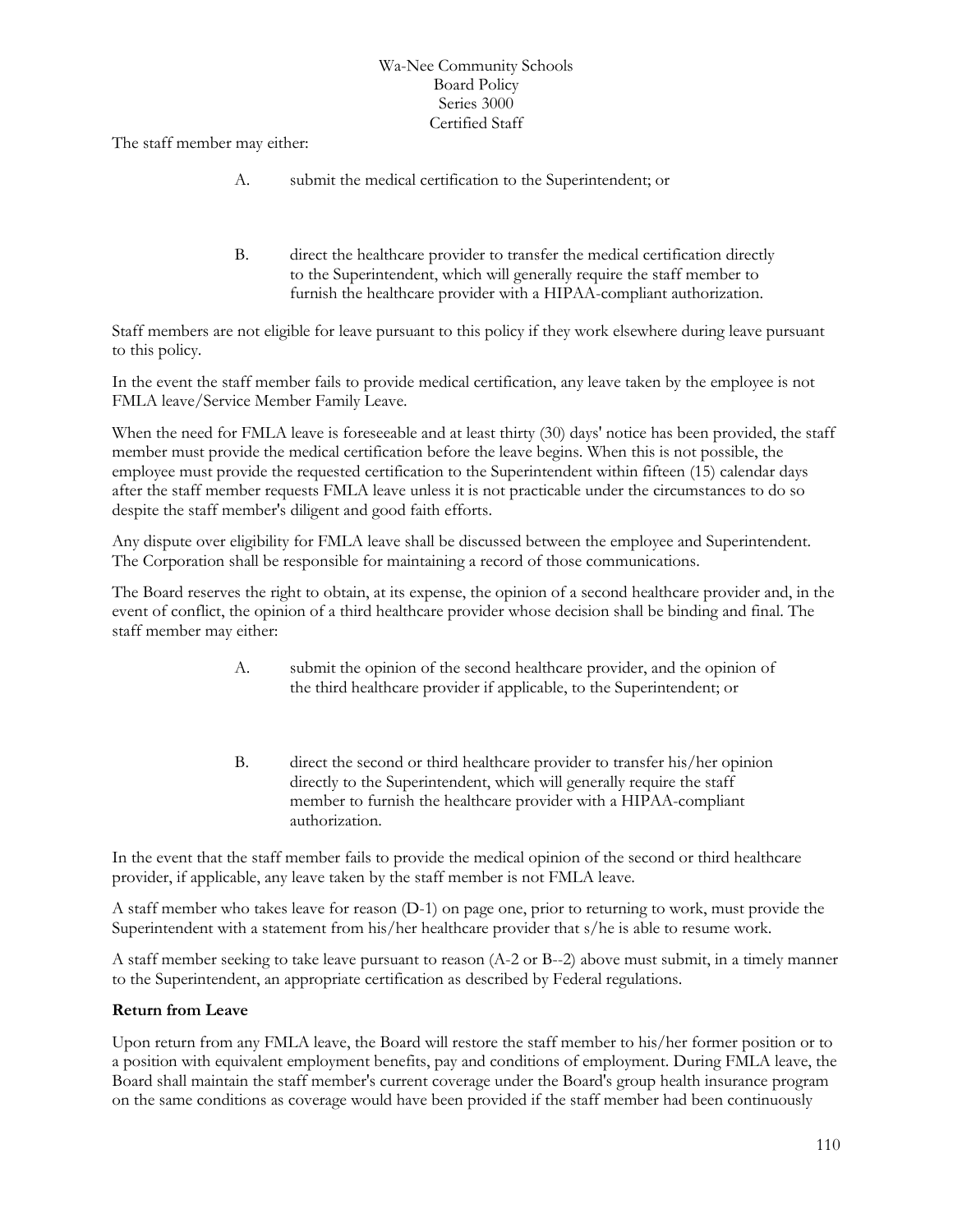working during the leave period. If the staff member was paying all or part of the premium payments prior to going on FMLA leave, the staff member must continue to pay his/her share during the leave.

Any leave or return from leave during the last five (5) weeks of an academic term shall be reviewed individually by the Superintendent to minimize disruption to the students' program.

The staff member shall not accrue any sick leave, vacation, or other benefits during a period of unpaid FMLA leave.

The use of FMLA leave will not result in the loss of any employment benefit that accrued prior to the start of the staff member's leave.

If the staff member fails to return to work at the end of the leave for reasons other than the continuation, recurrence, or onset of a serious health condition that entitles the staff member to leave pursuant to reasons (C-1) or (D-1) above or Service Member Family Leave, or for circumstances beyond the control of the staff member, the staff member shall reimburse the Board for the health insurance premiums paid by the Board during the unpaid FMLA leave period.

A staff member who fraudulently obtains FMLA leave is not protected by this policy's job restoration or maintenance of health benefits provisions.

The Superintendent shall prepare any guidelines that are appropriate for this policy and ensure that the policy is posted properly.

In any areas where discretion is allowed in the implementation of this policy or its guidelines for implementation, such discretion shall be exercised in a non-discriminatory manner. Similarly situated persons shall be treated similarly.

The Superintendent shall provide a copy of the policy to all staff members, and retain a record of how and when the policy was distributed. A notice of Rights and Obligations shall also be provided each time an employee requests FMLA leave or the Corporation has sufficient information to believe that the employee may qualify for FMLA leave.

The approval, denial and administration of leave under this policy will be governed by the Family Medical Leave Act of 1993, as amended, and its published regulations, as applied and interpreted by the Superintendent.

29 U.S.C. 2601 et seq. 29 C.F.R. Part 825 P.L. 110-181, Sec. 585 – National Defense Authorization Act (January 28, 2008) P.L. 111-84, Sec. 565 - National Defense Authorization Act (October 28, 2009)

Revised 3/02 Revised 10/11/04 Revised 8/11/08 Revised 3/8/10 Revised 9/29/10 Revised 4/28/14 T.C. 11/23/15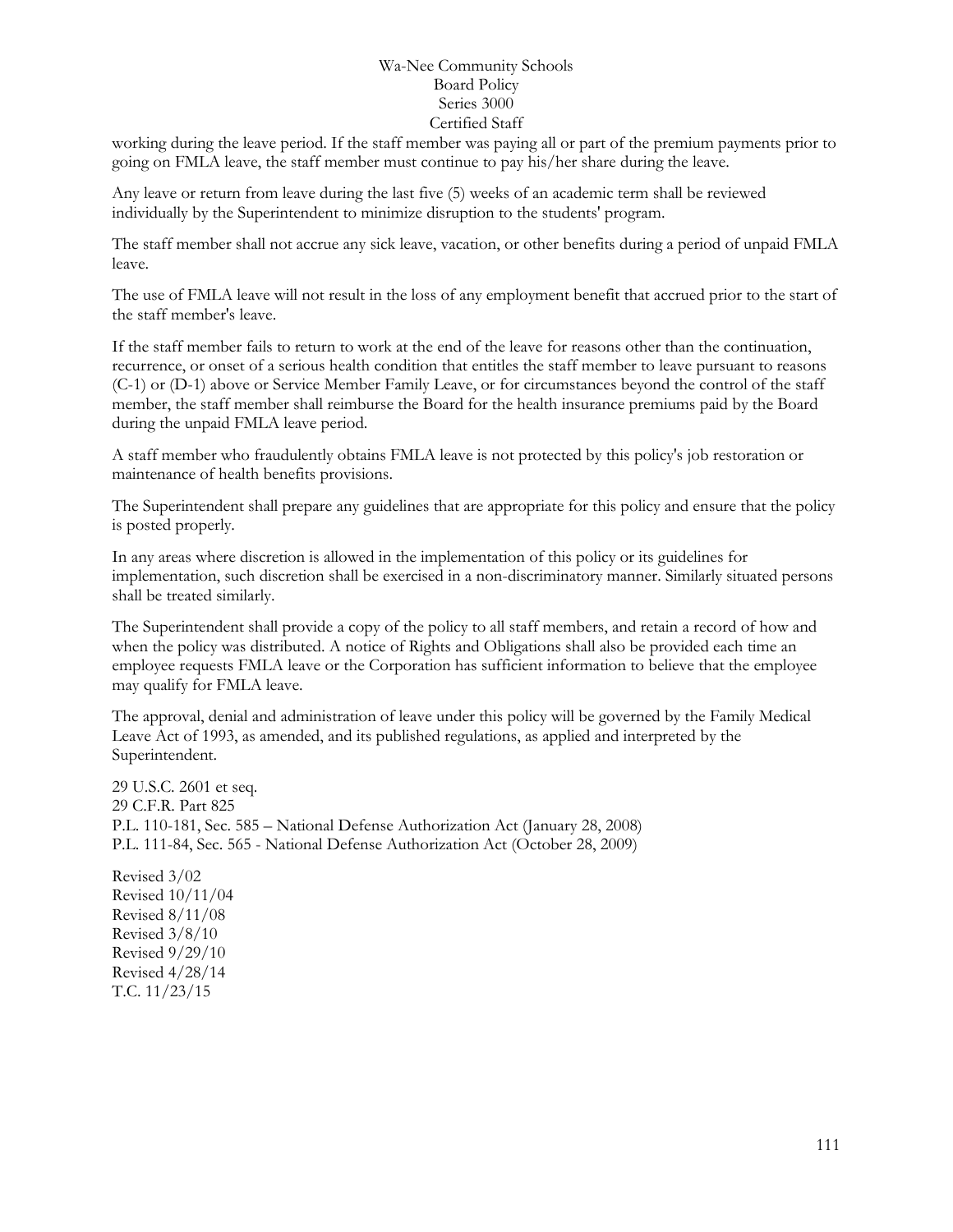### 3437 - MILITARY SERVICE

The Board recognizes that military service by professional staff members is a service benefiting the entire school community and the Board is committed to supporting this service by providing military leave to eligible professional staff members. The Board reserves the right to establish conditions for leaves of absence for military service and reemployment in compliance with the Uniformed Services Employment and Reemployment Rights Act of 1994 (USERRA) as amended and Indiana law.

As used in this policy, "military service" means the performance of duty on a voluntary or involuntary basis in a uniformed service of the United States, including:

- A. Federal active duty including Reserve and Guard members who have been called up;
- B. Federal active duty for training;
- C. Initial federal active duty for training;
- D. Inactive duty drills and annual training;
- E. State active duty for the Indiana National Guard;
- F. Absence from work for an examination to determine a person's fitness for federal or State duty; and
- G. Funeral honors duty.

A professional staff member on leave for military service shall receive compensation in accordance with applicable law during the period of leave and shall continue to accrue seniority subject to any applicable collectively bargained agreement during the period of leave for military service. Staff members on leave for military service are entitled to continued health insurance coverage as if they were not on leave during absences for drills and absences for annual training. During leave for drills and annual training of not more than fifteen (15) consecutive or non-consecutive days per calendar year the staff member shall be entitled to continue to receive their pay from the School Corporation and retain their military pay.

For other absences for military service, a staff member may elect to continue health insurance coverage for the staff member and dependents under to the following conditions. For periods of up to thirty (30) days of military training or service, the staff member shall be required to pay only the normal staff member share of the premium for this continued coverage. For longer periods of military service, the staff member shall have the option to continue health insurance coverage by paying 102 percent of the full employer and employee premium. If the staff member elects to take this coverage, the right to that coverage ends on the earlier of the day after the deadline for the staff member to apply for reemployment or twenty-four (24) months after the absence for military leave began. A professional staff member on leave for military service is entitled to all additional rights provided to professional staff members for non-military leaves of absence.

A professional staff member's right to re-employment under USERRA is subject to a cumulative five (5) year total for all federal active duty except where the staff member's military obligation is involuntarily extended. Annual training and drills for reserve component and National Guard members are not included in computing the service for purposes of the five (5) year cap.

Where a professional staff member has options as to when to take military leave, the staff member shall make every effort to schedule the leave to minimize the absence from their duties for the School Corporation. Professional staff members shall include a copy of any applicable military orders in their application for leave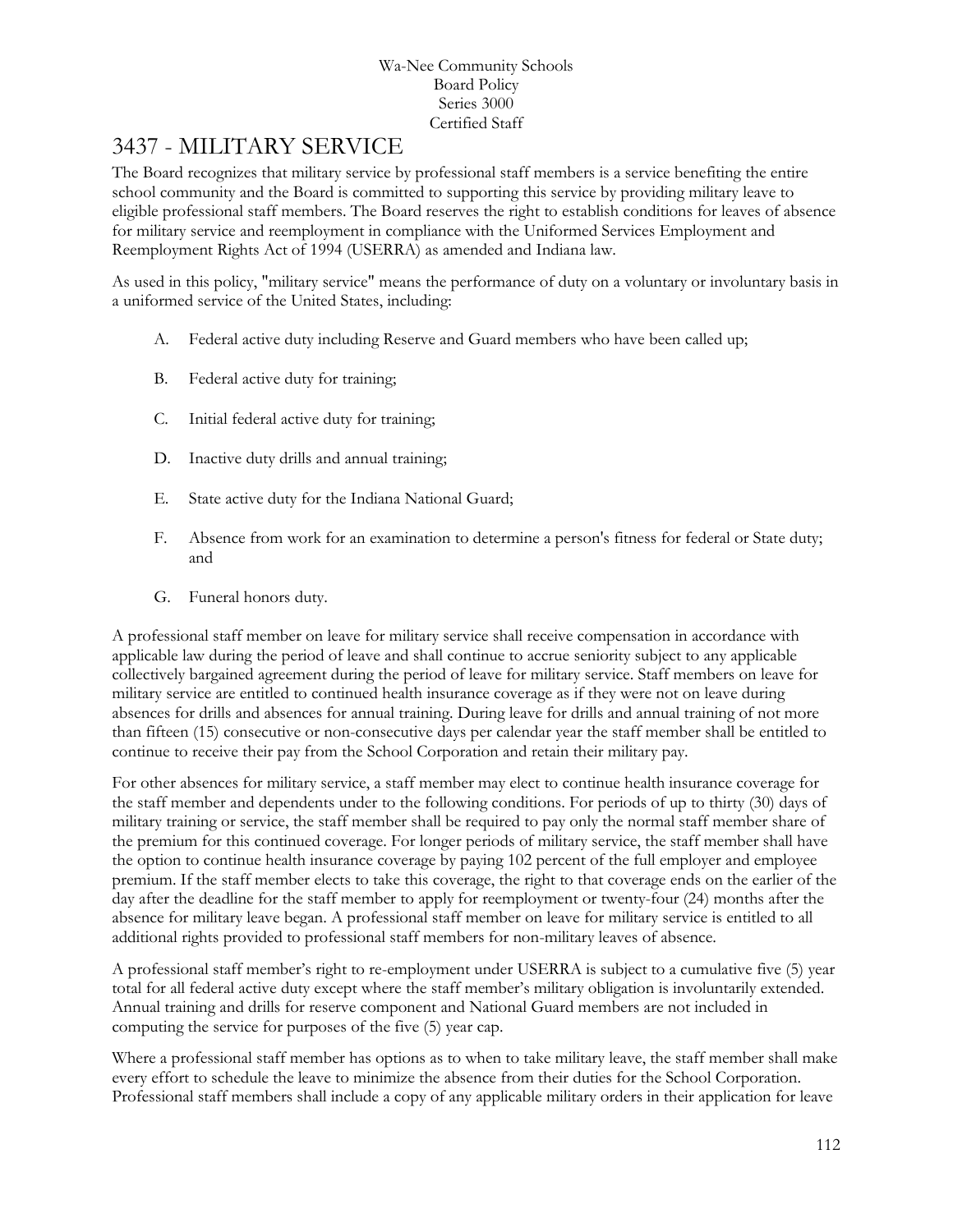for military service. The staff member shall submit notice of the need for this leave to the Superintendent or a designee as soon as the staff member learns of the need for the leave unless giving advance notice is impossible, unreasonable, or precluded by military necessity as determined by the Department of Defense.

Credit for periods of leave for military service by professional staff members for purposes of the Indiana State Teachers' Retirement Fund shall be governed by the statutes applicable to that retirement fund and the rules adopted by the Fund. See Ind. Code 5-10.4-4-8(b).

I.C. 10-16-7 I.C. 10-17-4 USERRA 38 U.S.C. 4301 et seq.

Adopted 3/9/09 Revised 3/8/10 T.C. 11/23/15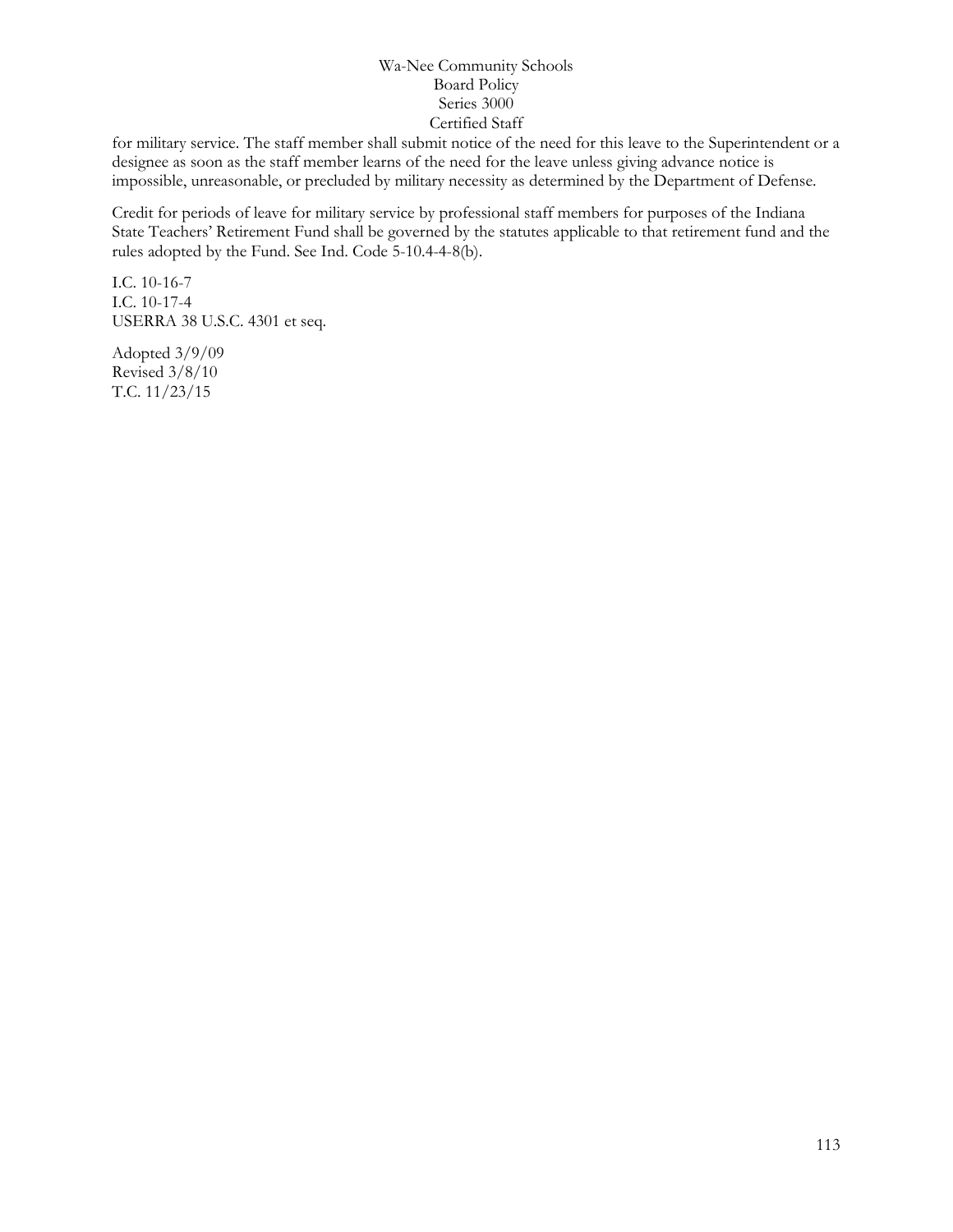# 3440 - JOB-RELATED EXPENSES

The Board may provide for the payment of the actual and necessary expenses, including traveling expenses, of any professional staff member of the Corporation incurred in the course of performing services for the Corporation, whether within or outside the Corporation, under the direction of the Board and in accordance with the Superintendent's administrative guidelines.

The validity of payments for job-related expenses shall be determined by the Superintendent.

The Board shall pay the expenses of professional staff members when they attend professional meetings approved in accordance with the policy of this Board and in accordance with the administrative guidelines of the Superintendent.

I.C. 20-26-5-4

T.C. 11/23/15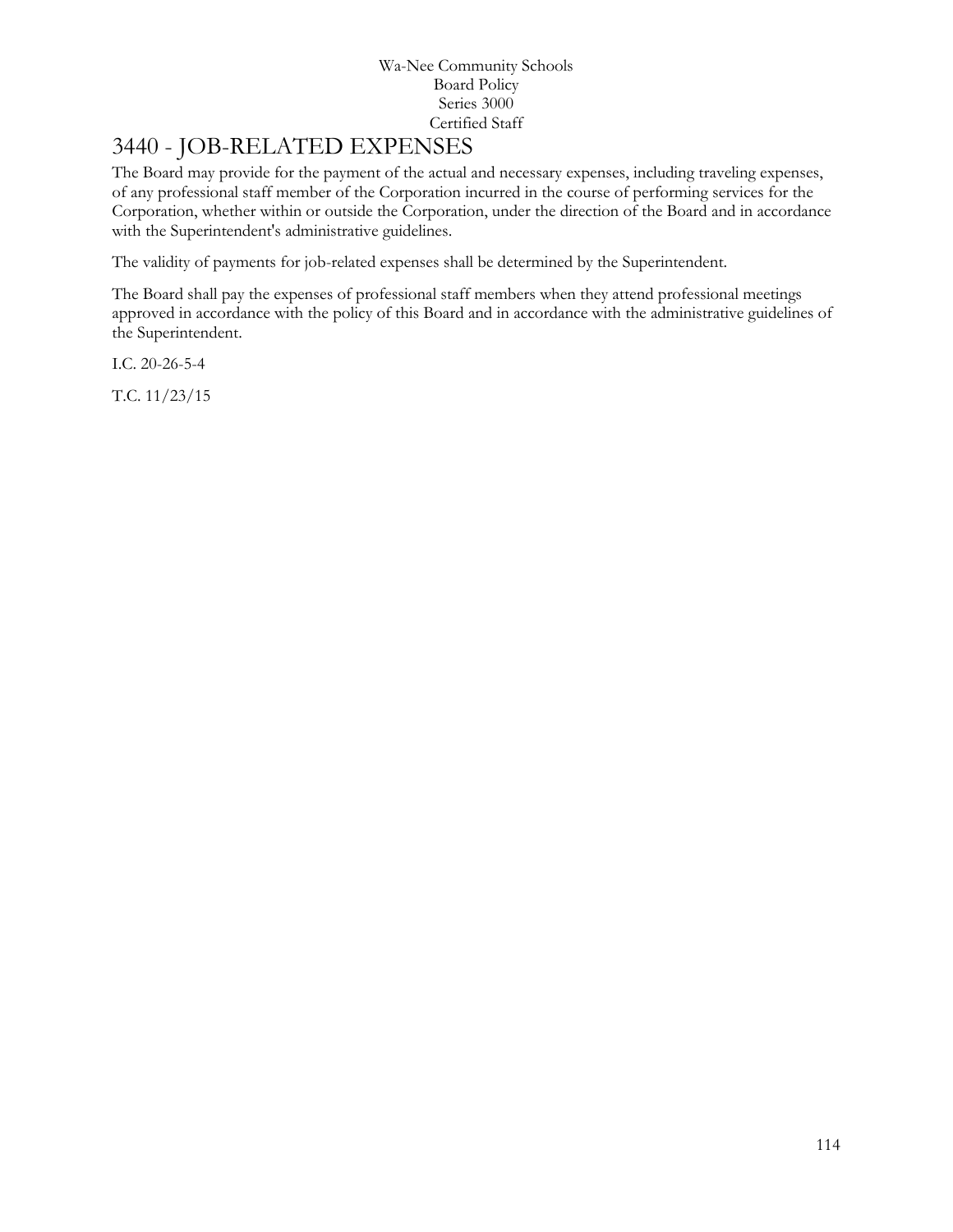## 3531 - WORK STOPPAGE

The Board is obligated and committed to provide certain basic services to students participating in Corporation programs. Therefore, if the schools are open and the students are in attendance, those basic services will be provided.

Recognizing the fact that the Corporation, for various reasons, could have a work stoppage, slowdown, or "work to contract", the Board remains committed to providing services to the schools and will fulfill its obligations.

Professional staff members are required at all times to perform their normal duties as assigned by the Superintendent. Professional staff members who fail to perform their duties when so required will be subject to loss of pay and disciplinary measures in accordance with the policies of this Board, the laws of the State, and may be subject to the loss of benefits as well.

I.C. 20-29-9-1 et seq.

T.C. 11/23/15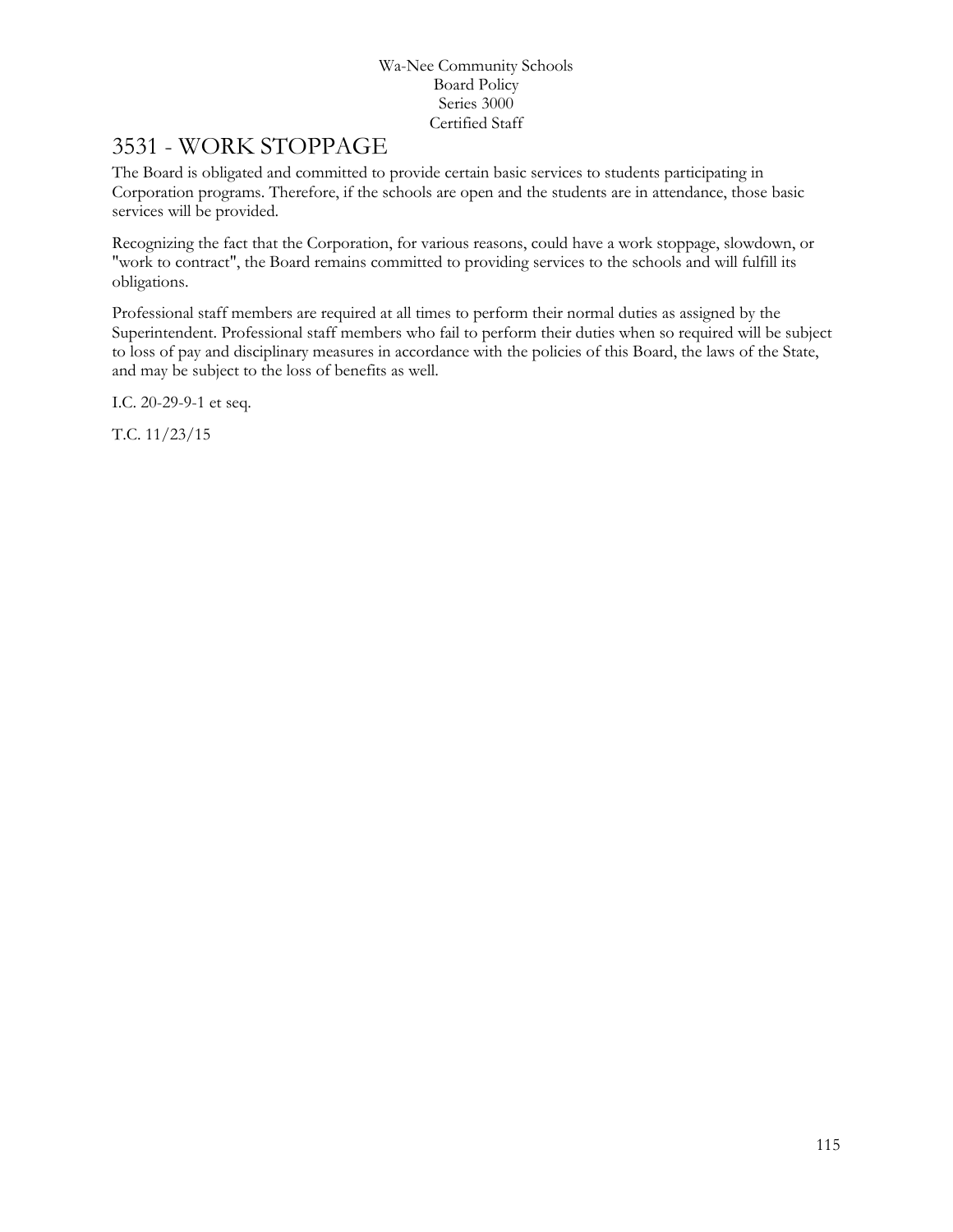### Wa-Nee Community Schools Board Policy Series 3000 Certified Staff 3718 – STAFF MEMBER EDUCATION TECHNOLOGY ACCEPTABLE USE AND SAFETY

Staff members are expected to utilize Corporation Technology Resources and Information Resources to promote educational excellence in our schools by providing students with the opportunity to develop the resource sharing, innovation, and communication skills and tools that are essential to both life and work. The Board encourages the faculty to develop the appropriate skills necessary to effectively access, analyze, evaluate, and utilize these resources in enriching educational activities. The instructional use of the Internet and online educational services will be guided by Board Policy **[2520](http://www.neola.com/wanee-in/search/policies/po2520.htm)** – Selection of Instructional Materials and Equipment.

The Internet is a global information and communication network that provides students and staff with access to up-to-date, highly relevant information that will enhance their learning and the education process. Further, Corporation Technology Resources provide students and staff with the opportunity to communicate with other people from throughout the world. Access to such an incredible quantity of information and resources brings with it, however, certain unique challenges and responsibilities.

Pursuant to Federal law, the Corporation has implemented technology protection measures that protect against (e.g., filter or block) access to visual displays/depictions/materials that are obscene, constitute child pornography, and/or are harmful to minors, as defined by Federal Law. At the discretion of the Board or Superintendent, the technology protection measures may be configured to protect against access to other material considered inappropriate for students to access. The Board also utilizes software and/or hardware to monitor online activity of students to restrict access to child pornography and other material that is obscene, objectionable, inappropriate and/or harmful to minors. The technology protection measures may not be disabled at any time that students may be using Corporation Technology Resources if such disabling will cease to protect against access to materials that are prohibited under the Children's Internet Protection Act. Any staff member who attempts to disable the technology protection measures without express written consent of an appropriate administrator will be subject to disciplinary action, up to and including termination.

The Superintendent or Designee may temporarily or permanently unblock access to websites or online educational services/apps containing appropriate material, if access to such sites has been blocked inappropriately by the technology protection measures. The determination of whether material is appropriate or inappropriate shall be based on the content of the material and the intended use of the material, not on the protection actions of the technology protection measures. The Superintendent or Designee may also disable the technology protection measures to enable access for bona fide research or other lawful purposes.

Staff members will participate in professional development programs in accordance with the provisions of law and this policy. Training shall include:

- A. the safety and security of students while using e-mail, chat rooms, social media, and other forms of direct electronic communications;
- B. the inherent danger of students disclosing personally identifiable information online;
- C. the consequences of unauthorized access (e.g., "hacking", "harvesting", "digital piracy", "data mining", etc.), cyberbullying and other unlawful or inappropriate activities by students online; and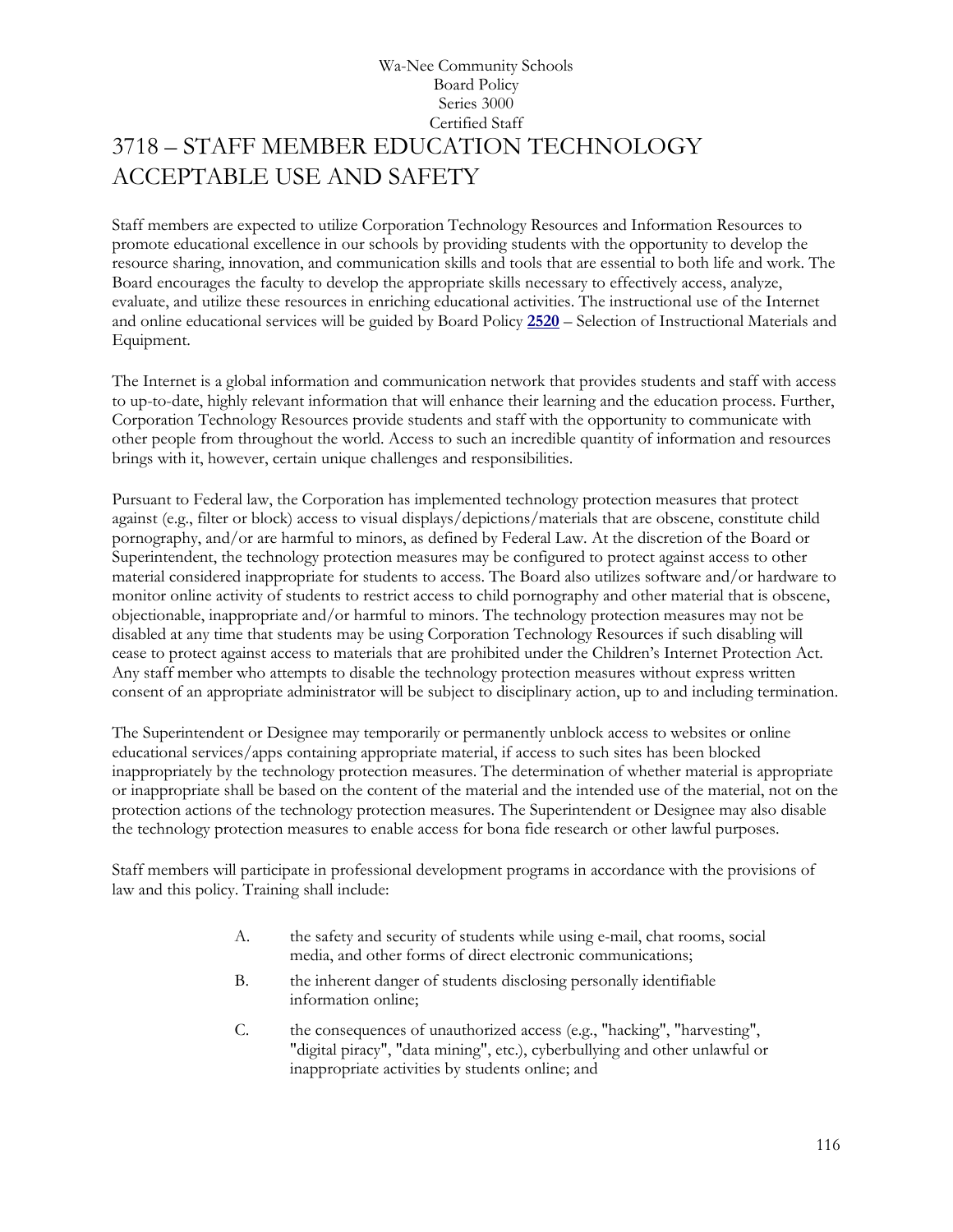D. unauthorized disclosure, use, and dissemination of personally identifiable information regarding minors.

Furthermore, staff members shall provide instruction for their students regarding the appropriate use of technology and online safety and security and specified above, and staff members will monitor students' online activities while at school.

Monitoring may include, but is not necessarily limited to, visual observations of online activities during class sessions; or use of specific monitoring tools to review browser history and network, server, and computer logs.

The disclosure of personally identifiable information about students online is prohibited.

Building principals are responsible for providing training so that users under their supervision are knowledgeable about this policy and its accompanying guidelines. The Board expects that staff members will provide guidance and instruction to students in the appropriate use of the Corporation Technology Resources. All users of Corporation Technology Resources are required to sign a written agreement to abide by the terms and conditions of this policy and its accompanying guidelines.

Staff will be assigned a school email address that they are required to utilize for all school-related electronic communications, including those to students, parents, and other staff members.

Staff members are responsible for behavior comparable to that expected when they are in the classrooms, in school hallways, on other school premises and at school-sponsored events on Corporation Technology and Information Resources. Communications on Education Technology are often public in nature. The Board does not approve any use of its Technology Resources and Information Resources that is not authorized by or conducted strictly in compliance with this policy and its accompanying guidelines. Violations of this policy may result in disciplinary actions up to and including termination of employment.

General school rules for behavior and communication apply.

Users who disregard this policy and its accompanying guidelines may have their use privileges suspended or revoked, and disciplinary action taken against them. Users are personally responsible and liable, both civilly and criminally, for uses of Technology Resources not authorized by this Board Policy and its accompanying guidelines.

The Board designates the Superintendent and the Technology Director as the administrators responsible for initiating, implementing, and enforcing this policy and its accompanying guidelines as they apply to staff members' use of Corporation Technology and Information Resources.

#### LEGAL REFERENCES

47 USC 254 18 US 2510-2502 20 USC 1232g 18 USC 2511 *et seq*. 18 USC 2701 *et seq*.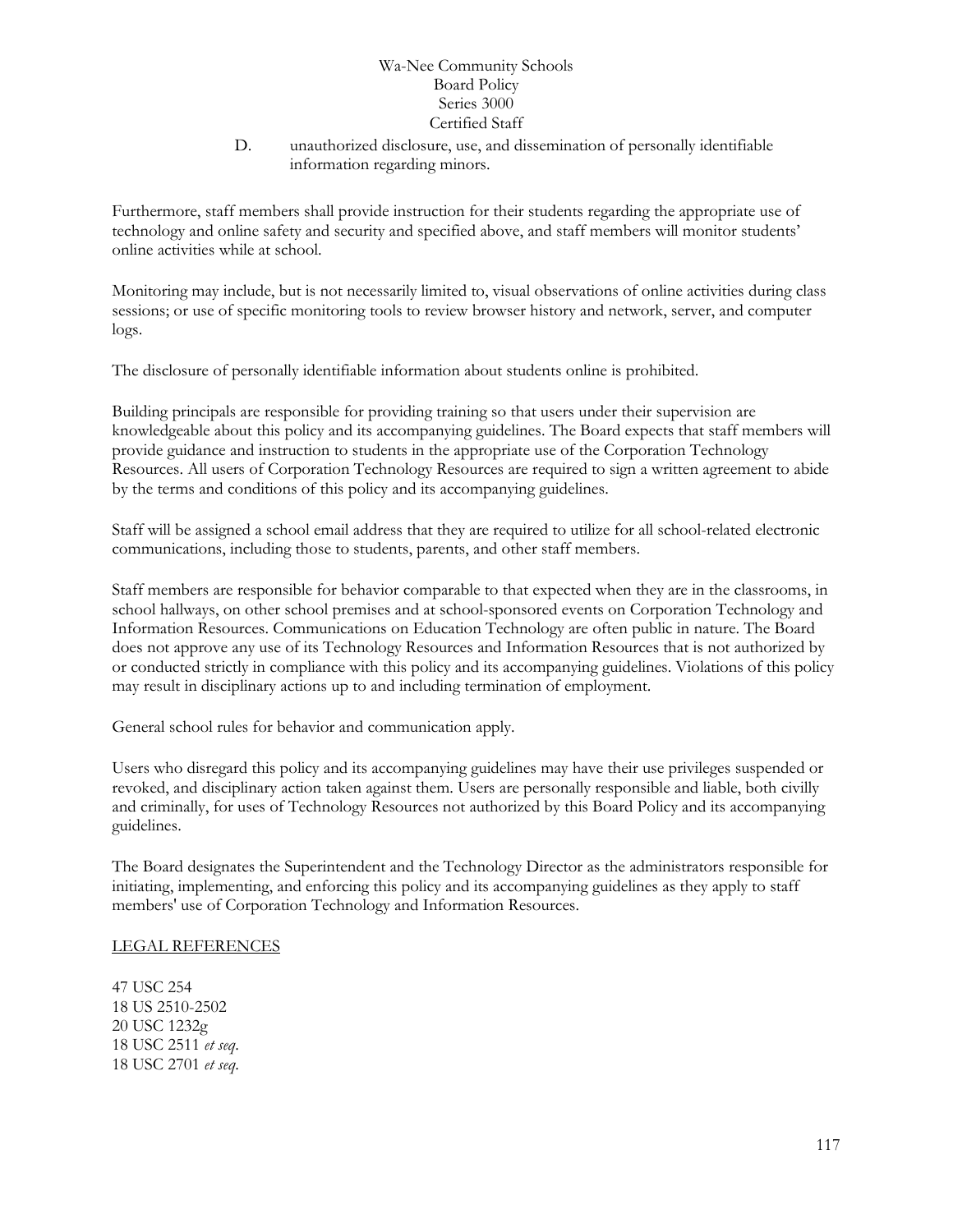Adopted 3/02 Revised 3/8/10 Revised 6/25/12 Revised 2/23/15 T.C. 1/27/16 Revised 8/28/17 REVISED 4/26/21